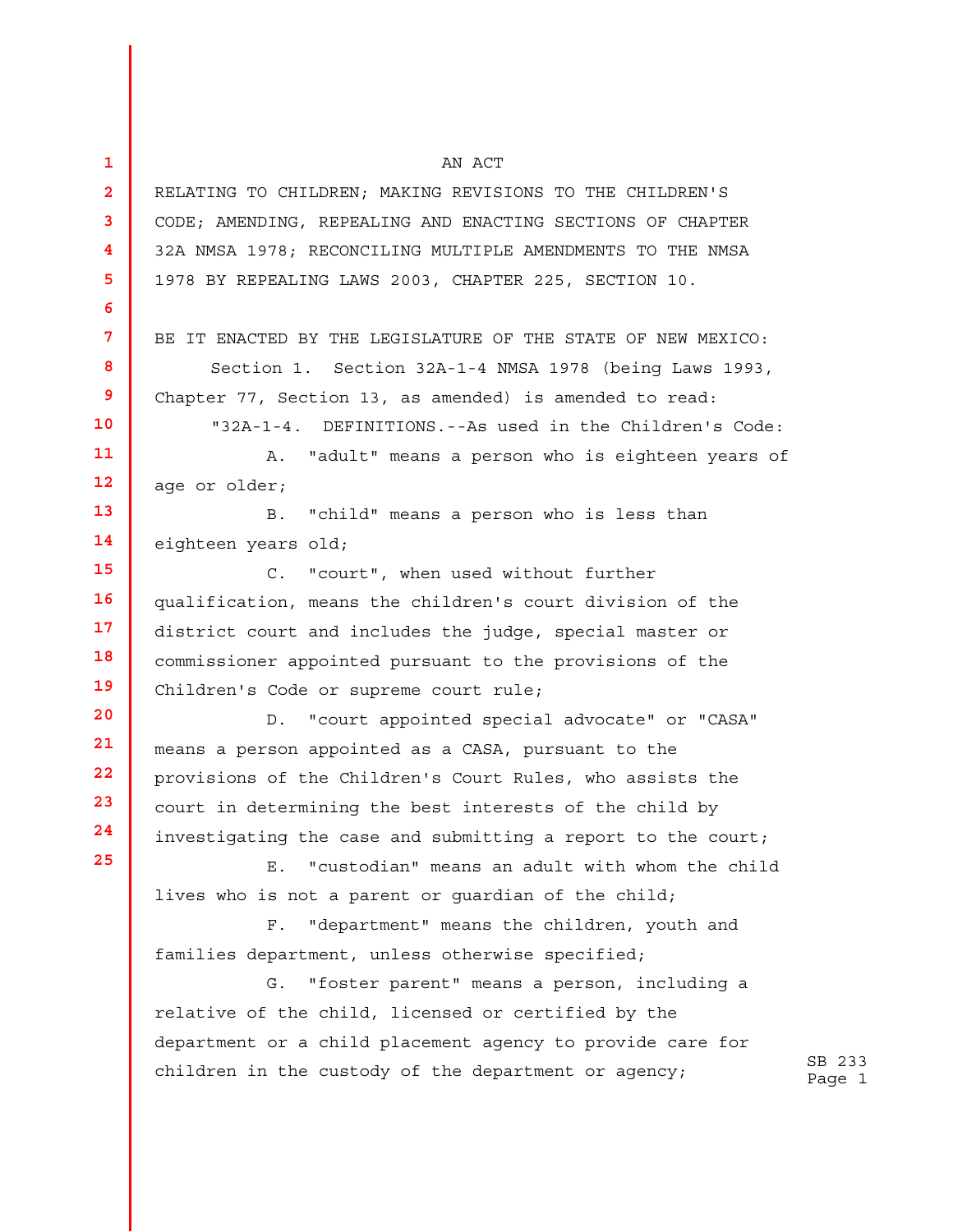**1 2 3 4 5 6 7 8 9 10 11 12 13 14 15 16 17 18 19 20 21 22 23 24 25**  H. "guardian" means a person appointed as a guardian by a court or Indian tribal authority or a person authorized to care for the child by a parental power of attorney as permitted by law; I. "guardian ad litem" means an attorney appointed by the children's court to represent and protect the best interests of the child in a court proceeding; provided that no party or employee or representative of a party to the proceeding shall be appointed to serve as a guardian ad litem; J. "Indian child" means an unmarried person who is: (1) less than eighteen years old; (2) a member of an Indian tribe or is eligible for membership in an Indian tribe; and (3) the biological child of a member of an Indian tribe; K. "Indian child's tribe" means: (1) the Indian tribe in which an Indian child is a member or eligible for membership; or (2) in the case of an Indian child who is a member or eligible for membership in more than one tribe, the Indian tribe with which the Indian child has more significant contacts; L. "Indian tribe" means a federally recognized Indian tribe, community or group pursuant to 25 U.S.C. § 1903(1); M. "judge", when used without further qualification, means the judge of the court; N. "legal custody" means a legal status created by order of the court or other court of competent jurisdiction or by operation of statute that vests in a person, department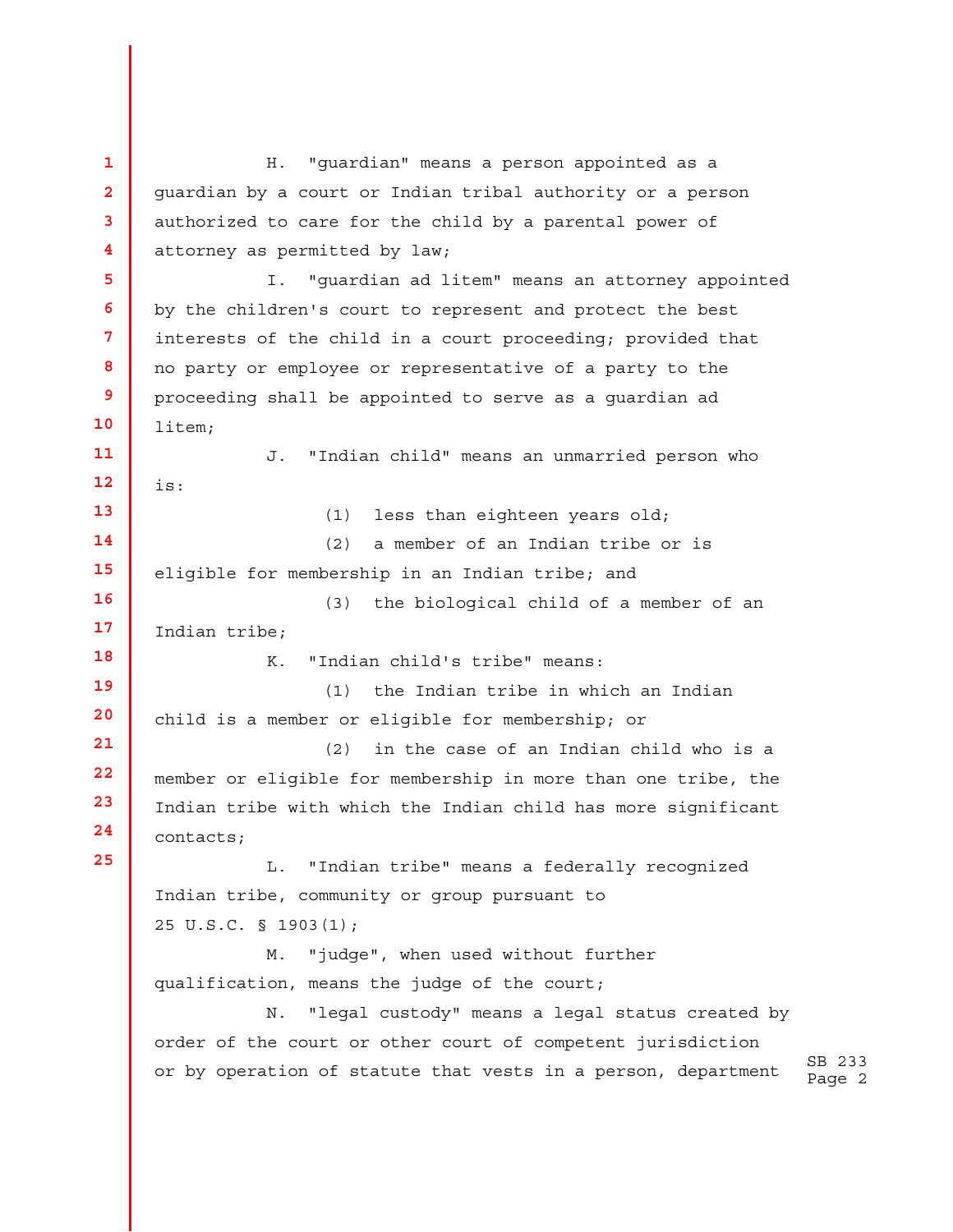**1 2 3 4 5 6 7 8 9 10**  or agency the right to determine where and with whom a child shall live; the right and duty to protect, train and discipline the child and to provide the child with food, shelter, personal care, education and ordinary and emergency medical care; the right to consent to major medical, psychiatric, psychological and surgical treatment and to the administration of legally prescribed psychotropic medications pursuant to the Children's Mental Health and Developmental Disabilities Act; and the right to consent to the child's enlistment in the armed forces of the United States;

O. "parent" or "parents" includes a biological or adoptive parent if the biological or adoptive parent has a constitutionally protected liberty interest in the care and custody of the child;

P. "permanency plan" means a determination by the court that the child's interest will be served best by:

(1) reunification

(2) placement for adoption after the parents' rights have been relinquished or terminated or after a motion has been filed to terminate parental rights;

(3) placement with a person who will be the child's permanent guardian;

(4) placement in the legal custody of the department with the child placed in the home of a fit and willing relative; or

(5) placement in the legal custody of the department under a planned permanent living arrangement;

Q. "person" means an individual or any other form of entity recognized by law;

R. "preadoptive parent" means a person with whom a child has been placed for adoption;

> SB 233 Page 3 S. "protective supervision" means the right to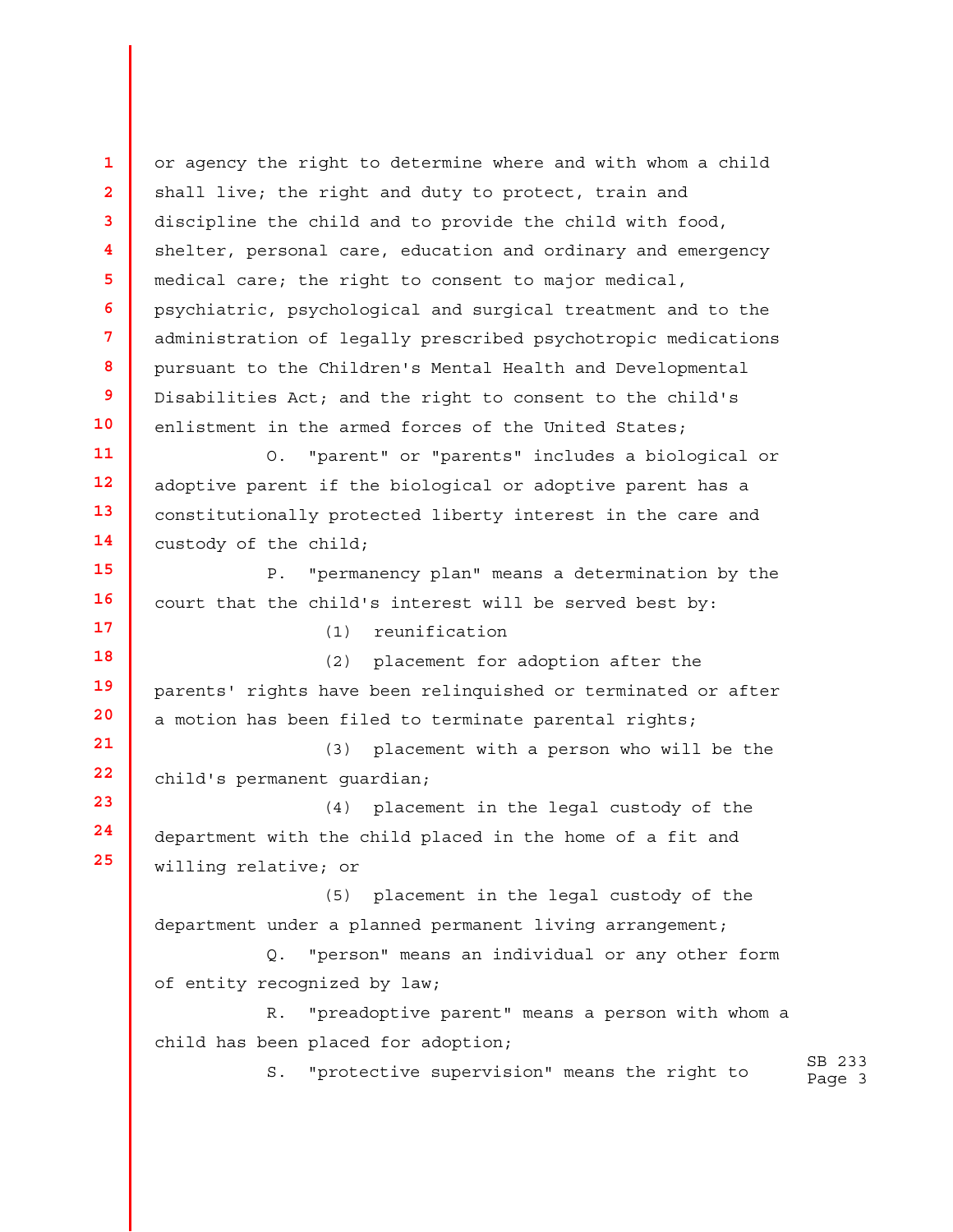**1 3 4**  visit the child in the home where the child is residing, inspect the home, transport the child to court-ordered diagnostic examinations and evaluations and obtain information and records concerning the child;

**2** 

T. "reunification" means either a return of the child to the parent or to the home from which the child was removed or a return to the noncustodial parent;

U. "tribal court" means:

(1) a court established and operated pursuant to a code or custom of an Indian tribe; or

(2) any administrative body of an Indian tribe that is vested with judicial authority;

V. "tribal court order" means a document issued by a tribal court that is signed by an appropriate authority, including a judge, governor or tribal council member, and that orders an action that is within the tribal court's jurisdiction; and

W. "tribunal" means any judicial forum other than the court."

Section 2. Section 32A-1-6 NMSA 1978 (being Laws 1993, Chapter 77, Section 15, as amended) is amended to read:

"32A-1-6. CHILDREN'S COURT ATTORNEY.--

A. The "office of children's court attorney" is established in each judicial district. Except as provided by Subsection C, D or E of this section, each district attorney is the ex-officio children's court attorney for the judicial district of the district attorney.

B. Except as provided by Subsection C, D or E of this section, the children's court attorney may represent the state in any matter arising under the Children's Code when the state is the petitioner or complainant. The children's court attorney shall represent the petitioner in matters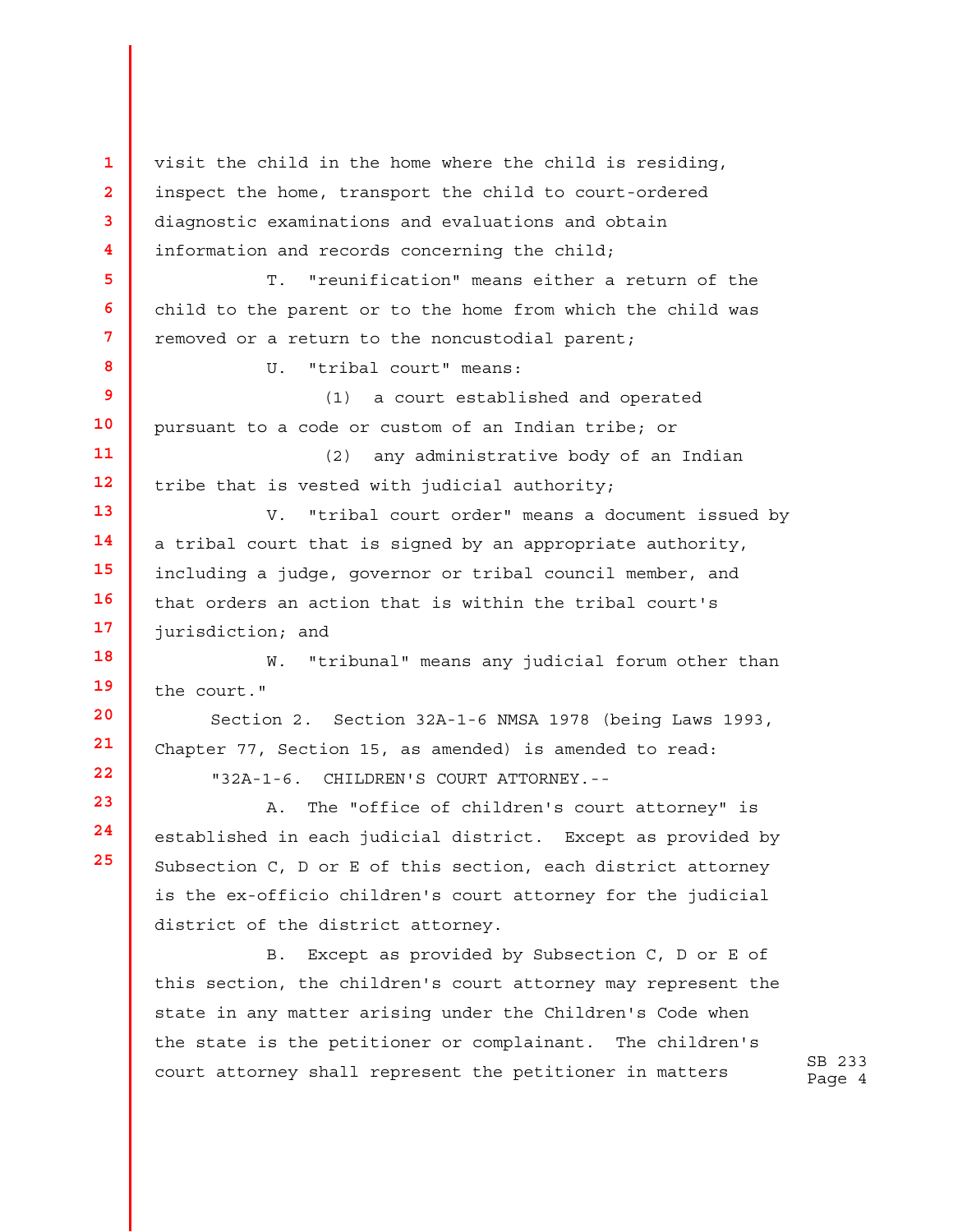arising under the Children's Code when, in the discretion of the judge, the matter presents legal complexities requiring representation by the children's court attorney, whether or not the state is petitioner or complainant, but not in those matters when there is a conflict of interest between the petitioner or complainant and the state. A petitioner or complainant may be represented by counsel in any matter arising under the Children's Code.

C. In cases involving civil abuse or civil neglect and the periodic review of their dispositions, the attorney selected by and representing the department is the children's court attorney. The attorney selected by and representing the department shall provide the district attorney of the appropriate judicial district with a copy of any abuse or neglect petition filed in that judicial district. Upon the request of the district attorney, the attorney selected by and representing the department shall provide the district attorney with reports, investigations and pleadings relating to any abuse or neglect petition.

D. In cases involving families in need of court-ordered services, the periodic review of their dispositions and voluntary placements, the attorney selected by and representing the department is the children's court attorney. The attorney selected by and representing the department shall provide the district attorney of the appropriate judicial district with a copy of any family in need of court-ordered services petition filed in that judicial district. Upon the request of the district attorney, the attorney selected by and representing the department shall provide the district attorney with reports, investigations and pleadings relating to any family in need of court-ordered services petition.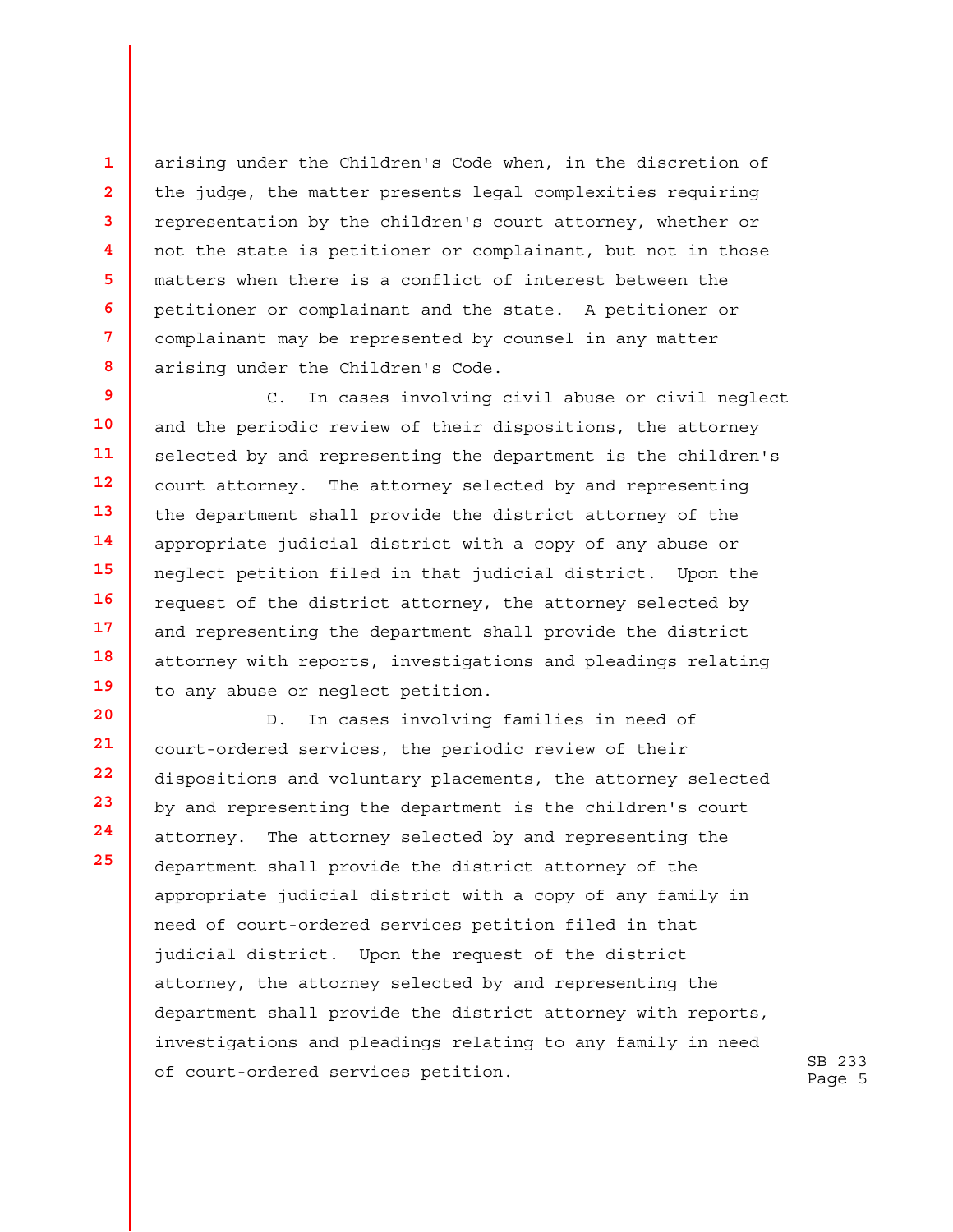E. In cases involving a child subject to the provisions of the Children's Mental Health and Developmental Disabilities Act that also involves civil abuse, civil neglect or a family in need of court-ordered services, the attorney selected by and representing the department is the children's court attorney. In cases involving a child subject to the provisions of the Children's Mental Health and Developmental Disabilities Act that does not also involve civil abuse, civil neglect or a family in need of court-ordered services, the district attorney is the exofficio children's court attorney.

F. In those counties where the children's court attorney has sufficient staff and the workload requires it, the children's court attorney may delegate children's court functions to a staff attorney."

Section 3. Section 32A-1-7 NMSA 1978 (being Laws 1993, Chapter 77, Section 16, as amended) is amended to read:

"32A-1-7. GUARDIAN AD LITEM--POWERS AND DUTIES.--

A. A guardian ad litem shall zealously represent the child's best interests in the proceeding for which the guardian ad litem has been appointed and in any subsequent appeals.

**25**  B. Unless excused by a court, a guardian ad litem appointed to represent a child's best interests shall continue the representation in any subsequent appeals.

C. Any party may petition the court for an order to remove a guardian ad litem on the grounds that the guardian ad litem has a conflict of interest or is unwilling or unable to zealously represent the child's best interests.

D. After consultation with the child, a guardian ad litem shall convey the child's declared position to the court at every hearing.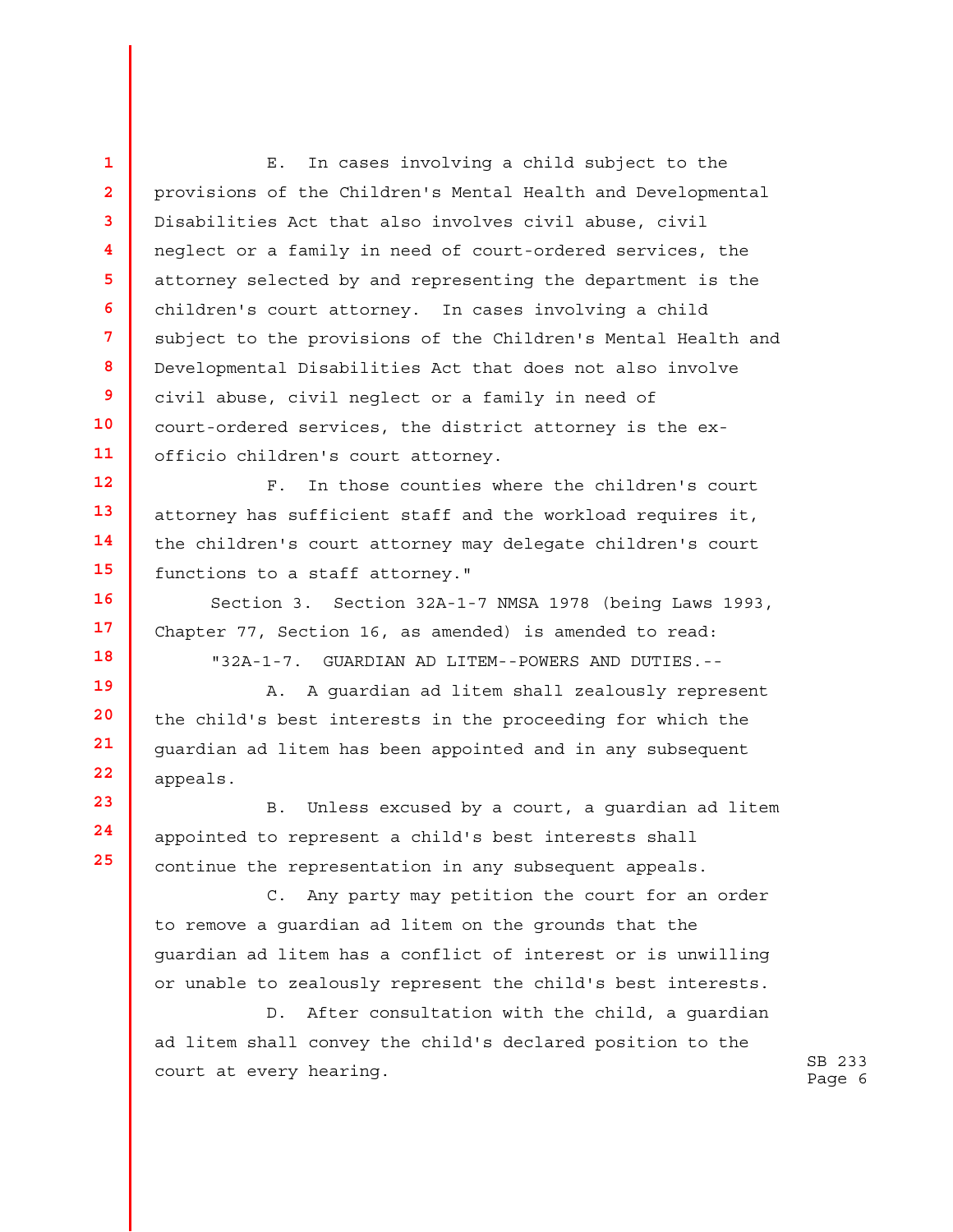**1 2 3 4 5 6 7 8 9 10 11 12 13 14 15 16 17 18 19 20 21 22 23 24 25**  E. Unless a child's circumstances render the following duties and responsibilities unreasonable, a guardian ad litem shall: (1) meet with and interview the child prior to custody hearings, adjudicatory hearings, dispositional hearings, judicial reviews and any other hearings scheduled in accordance with the provisions of the Children's Code; (2) communicate with health care, mental health care and other professionals involved with the child's case; (3) review medical and psychological reports relating to the child and the respondents; (4) contact the child prior to any proposed change in the child's placement; (5) contact the child after changes in the child's placement; (6) attend local substitute care review board hearings concerning the child and if unable to attend the hearings, forward to the board a letter setting forth the child's status during the period since the last local substitute care review board review and include an assessment of the department's permanency and treatment plans; (7) report to the court on the child's adjustment to placement, the department's and respondent's compliance with prior court orders and treatment plans and the child's degree of participation during visitations; and (8) represent and protect the cultural needs of the child. F. A guardian ad litem may retain separate counsel to represent the child in a tort action on a contingency fee basis or any other cause of action in proceedings that are

outside the jurisdiction of the children's court. When a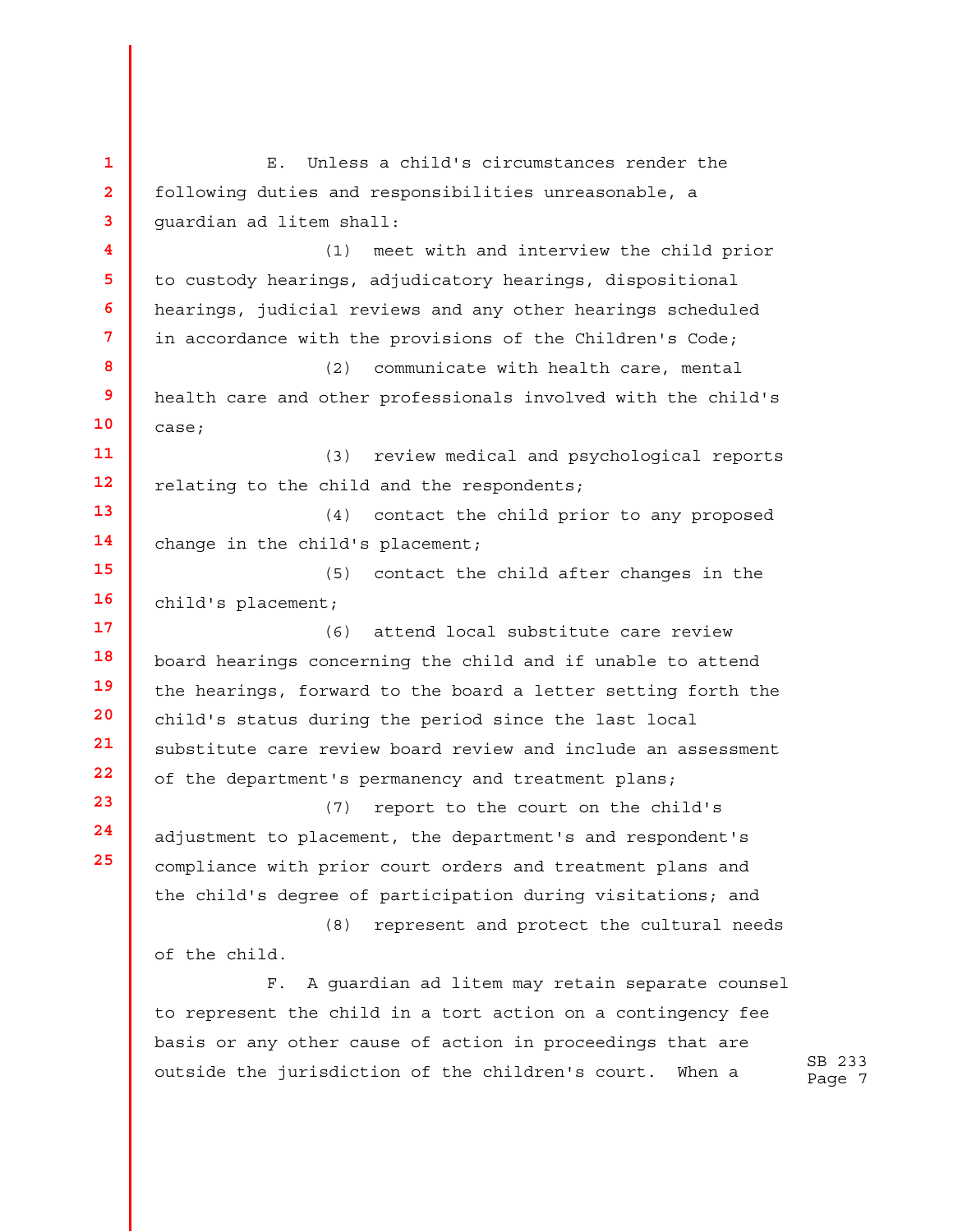guardian ad litem retains separate counsel to represent the child, the guardian ad litem shall provide the court with written notice within ten days of retaining the separate counsel. A guardian ad litem shall not retain or subsequently obtain any pecuniary interest in an action filed on behalf of the child outside of the jurisdiction of the children's court.

G. In the event of a change of venue, the originating guardian ad litem shall remain on the case until a new guardian ad litem is appointed by the court in the new venue and the new guardian ad litem has communicated with and received all pertinent information from the former guardian ad litem.

H. A guardian ad litem shall receive notices, pleadings or other documents required to be provided to or served upon a party. A guardian ad litem may file motions and other pleadings and take other actions consistent with the guardian ad litem's powers and duties.

I. A guardian ad litem shall not serve concurrently as both the child's delinquency attorney and guardian ad litem."

Section 4. Section 32A-1-8 NMSA 1978 (being Laws 1993, Chapter 77, Section 17, as amended by Laws 1999, Chapter 46, Section 1 and also by Laws 1999, Chapter 78, Section 1) is amended to read:

"32A-1-8. JURISDICTION OF THE COURT--TRIBAL COURT JURISDICTION.--

A. The court has exclusive original jurisdiction of all proceedings under the Children's Code in which a person is eighteen years of age or older and was a child at the time the alleged act in question was committed or is a child alleged to be:

SB 233 Page 8

**1**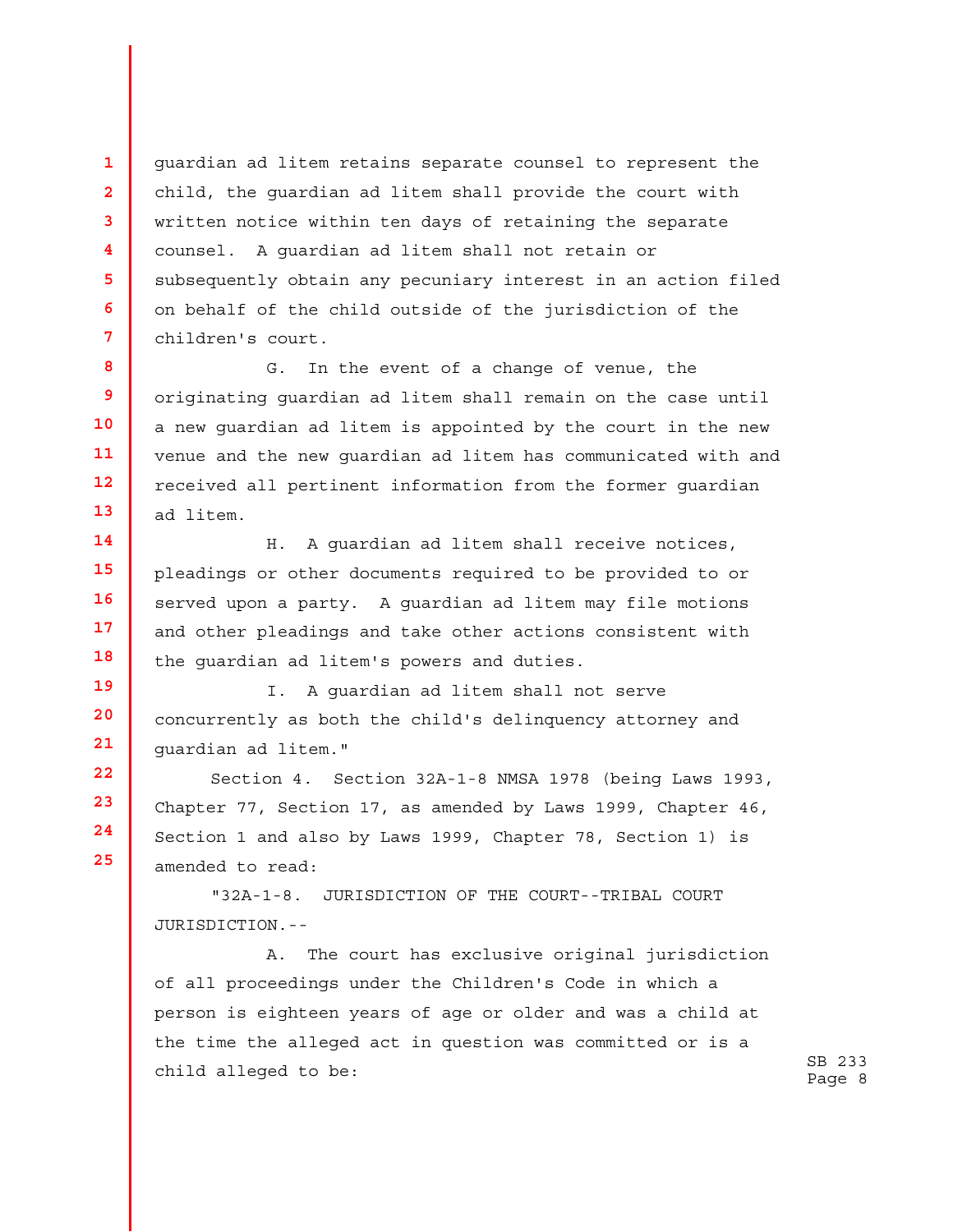**1 2 3 4 5 6 7 8 9 10 11 12 13 14 15 16 17 18 19 20 21 22 23 24 25**  (1) a delinquent child; (2) a child of a family in need of court-ordered services or a child in need of services pursuant to the Family in Need of Services Act; (3) a neglected child; (4) an abused child; (5) a child subject to adoption; or (6) a child subject to placement for a developmental disability or a mental disorder. B. The court has exclusive original jurisdiction to emancipate a minor. C. During abuse or neglect proceedings in which New Mexico is the home state, pursuant to the provisions of the Uniform Child-Custody Jurisdiction and Enforcement Act, the court shall have jurisdiction over both parents to determine the best interest of the child and to decide all matters incident to the court proceedings. D. Nothing in this section shall be construed to in any way abridge the rights of any Indian tribe to exercise jurisdiction over child custody matters as defined by and in accordance with the federal Indian Child Welfare Act of 1978. E. A tribal court order pertaining to an Indian child in an action under the Children's Code shall be recognized and enforced by the district court for the judicial district in which the tribal court is located. A tribal court order pertaining to an Indian child that accesses state resources shall be recognized and enforced pursuant to the provisions of intergovernmental agreements entered into by the Indian child's tribe and the department or another state agency. An Indian child residing on or off a reservation, as a citizen of this state, shall have the same right to services that are available to other children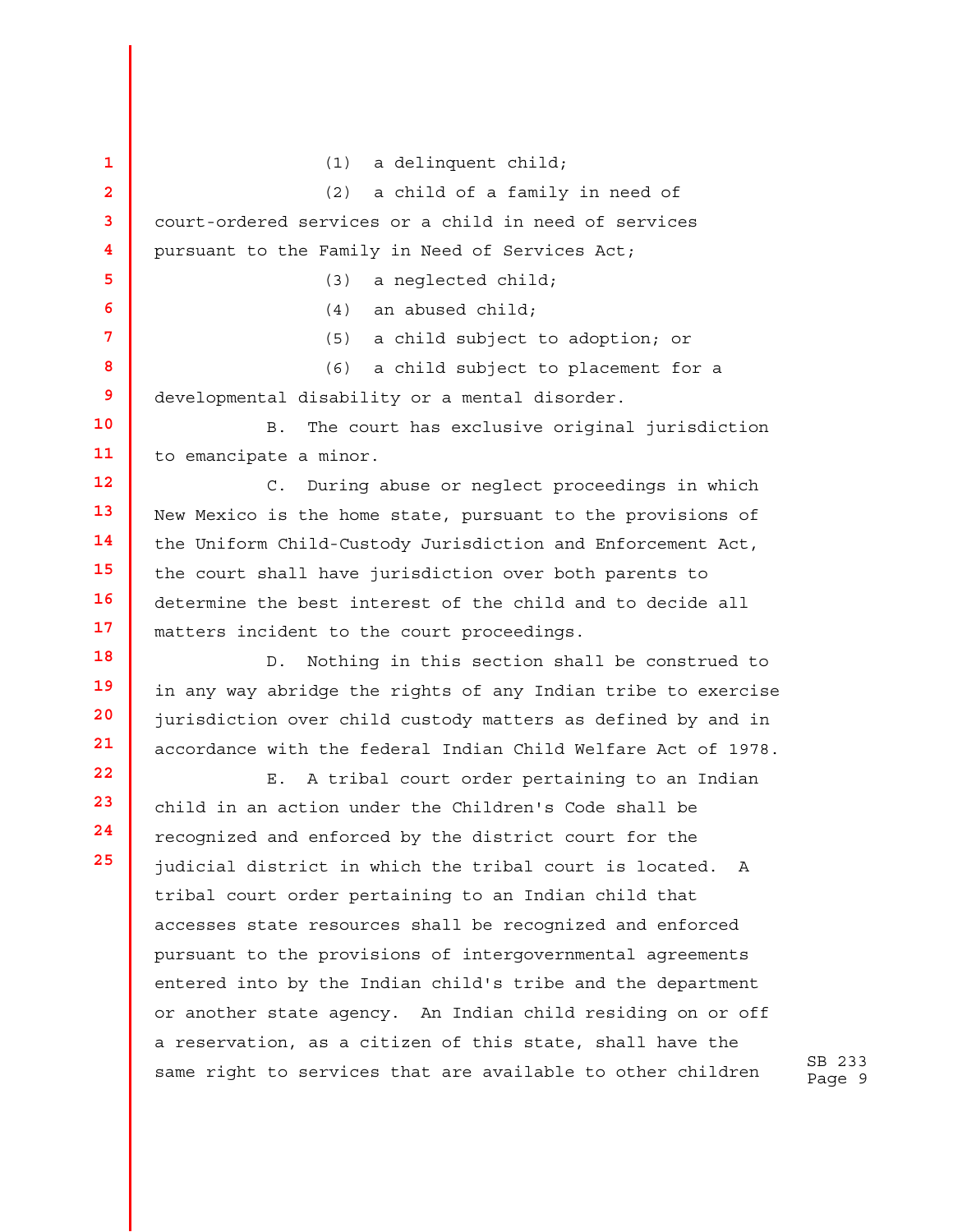of the state, pursuant to intergovernmental agreements. The cost of the services provided to an Indian child shall be determined and provided for in the same manner as services are made available to other children of the state, utilizing tribal, state and federal funds and pursuant to intergovernmental agreements. The tribal court, as the court of original jurisdiction, shall retain jurisdiction and authority over the Indian child."

Section 5. Section 32A-1-9 NMSA 1978 (being Laws 1993, Chapter 77, Section 18, as amended) is amended to read:

"32A-1-9. VENUE AND TRANSFER.--

 A. Proceedings in the court under the provisions of the Children's Code shall begin in the county where the child resides. If delinquency is alleged, the proceeding may also be begun in the county where the act constituting the alleged delinquent act occurred or in the county in which the child is detained. Neglect, abuse, family in need of court-ordered services or mental health proceedings may also begin in the county where the child is present when the proceeding is commenced.

 B. The venue for proceedings under other laws will be determined by the venue provisions of the other laws. If the other laws contain no venue provisions, then the venue and transfer provisions of Subsections A and C of this section apply.

 C. If a proceeding is begun in a court for a county other than the county in which the child resides, that court, on its own motion or on the motion of a party made at any time prior to disposition of the proceeding, may transfer the proceeding to the court for the county of the child's residence for such further proceedings as the receiving court deems proper. A like transfer may be made if the residence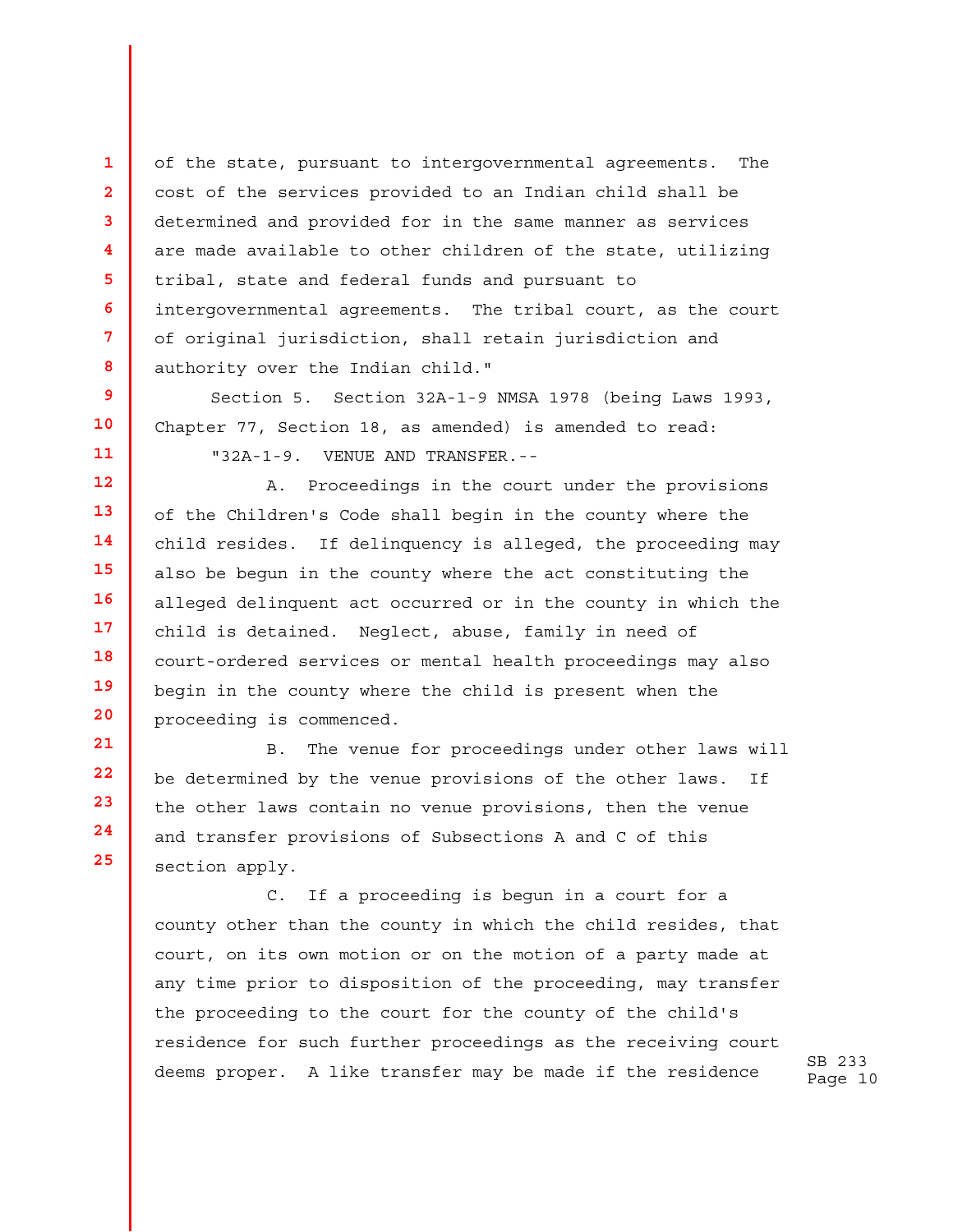of the child changes during or after the proceeding. Certified copies of all legal and social records pertaining to the proceeding shall accompany the case on transfer.

D. In neglect, abuse, family in need of court-ordered services or adoption proceedings for the placement of an Indian child, the court shall, in the absence of good cause to the contrary, transfer the proceeding to the jurisdiction of the Indian child's tribe upon the petition of the Indian child's parent, the Indian child's guardian or the Indian child's tribe. The transfer shall be barred if there is an objection to the transfer by a parent of the Indian child or the Indian child's tribe."

Section 6. Section 32A-1-11 NMSA 1978 (being Laws 1993, Chapter 77, Section 20) is amended to read:

"32A-1-11. PETITION--FORM AND CONTENT.--A petition initiating proceedings pursuant to the provisions of Chapter 32A, Article 2, 3B, 4 or 6 NMSA 1978 shall be entitled, "In the Matter of ............, a child", and shall set forth with specificity:

A. the facts necessary to invoke the jurisdiction of the court;

B. if violation of a criminal statute or other law or ordinance is alleged, the citation to the appropriate law;

C. the name, birth date and residence address of the child;

D. the name and residence address of the parents, guardian, custodian or spouse, if any, of the child; and if no parent, guardian, custodian or spouse, if any, resides or can be found within the state or if a residence address is unknown, the name of any known adult relative residing within the state or, if there be none, the known adult relative residing nearest to the court;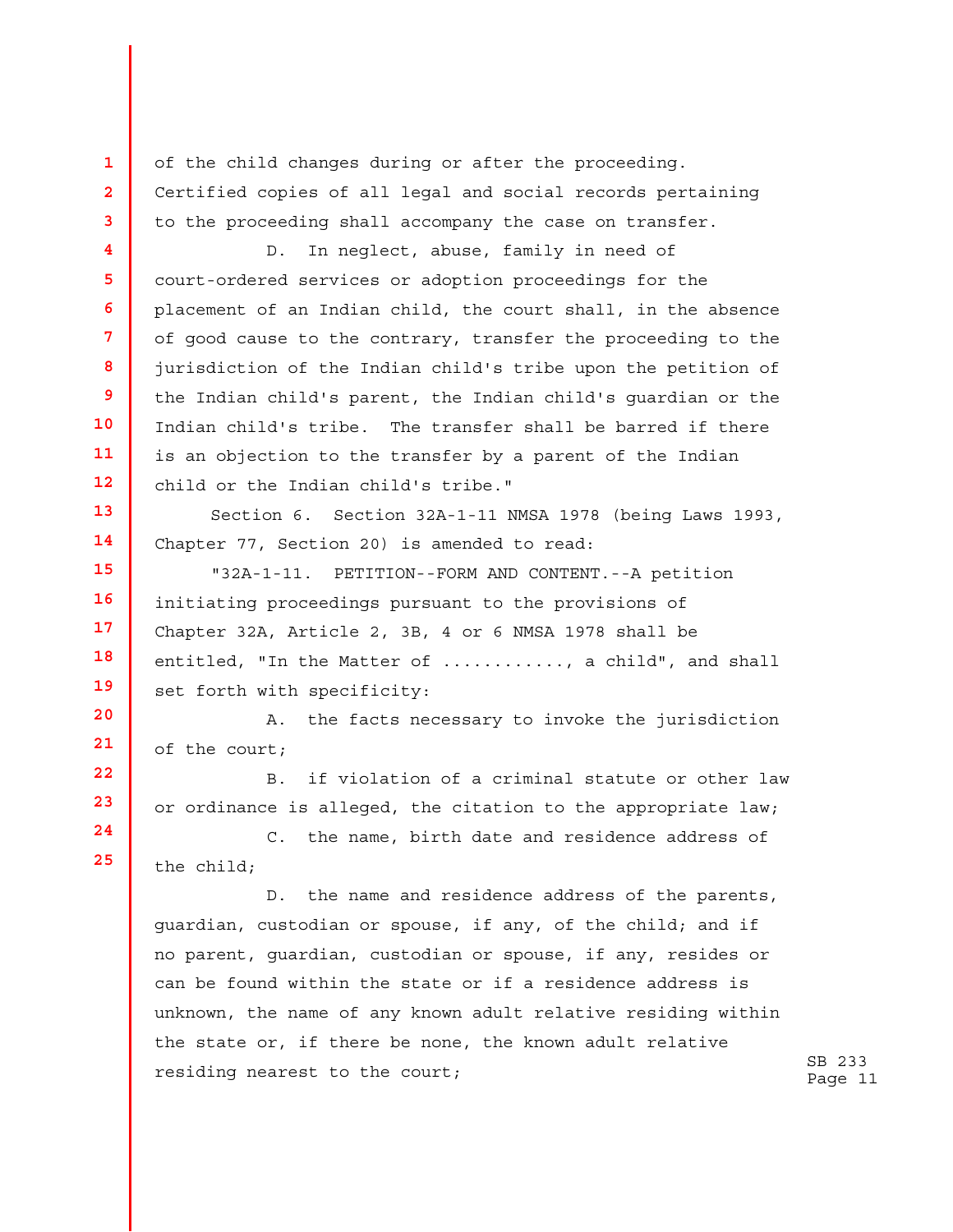E. whether the child is in custody or detention pursuant to the Delinquency Act and, if so, the place of custody or detention and the time the child was taken into custody;

F. whether the child is an Indian child; and

 G. if any of the matters required to be set forth by this section are not known, a statement of those matters and the fact that they are not known."

Section 7. Section 32A-1-13 NMSA 1978 (being Laws 1993, Chapter 77, Section 22, as amended) is amended to read:

"32A-1-13. SUMMONS--SERVICE.--

A. If a party to be served with a summons can be found within the state, the summons shall be served upon the party as provided by the Rules of Civil Procedure for the District Courts at least forty-eight hours before the hearing, except that for a child party to an action pursuant to the Abuse and Neglect Act, service shall be on the child's guardian ad litem or attorney and not personally pursuant to children's court rule.

B. If a party to be served is within the state and cannot be found but the party's address is known, service of the summons may be made by mailing a copy of the summons to the party by certified mail at least fifteen days before the hearing.

C. If after reasonable effort a party to be served cannot be found, or address ascertained, within or without the state, the court may order service of the summons by publication in accordance with the provisions of Rule 1-004 of the Rules of Civil Procedure for the District Courts, in which event the hearing shall not be less than five days after the date of last publication.

SB 233 D. The court may authorize the payment from court

Page 12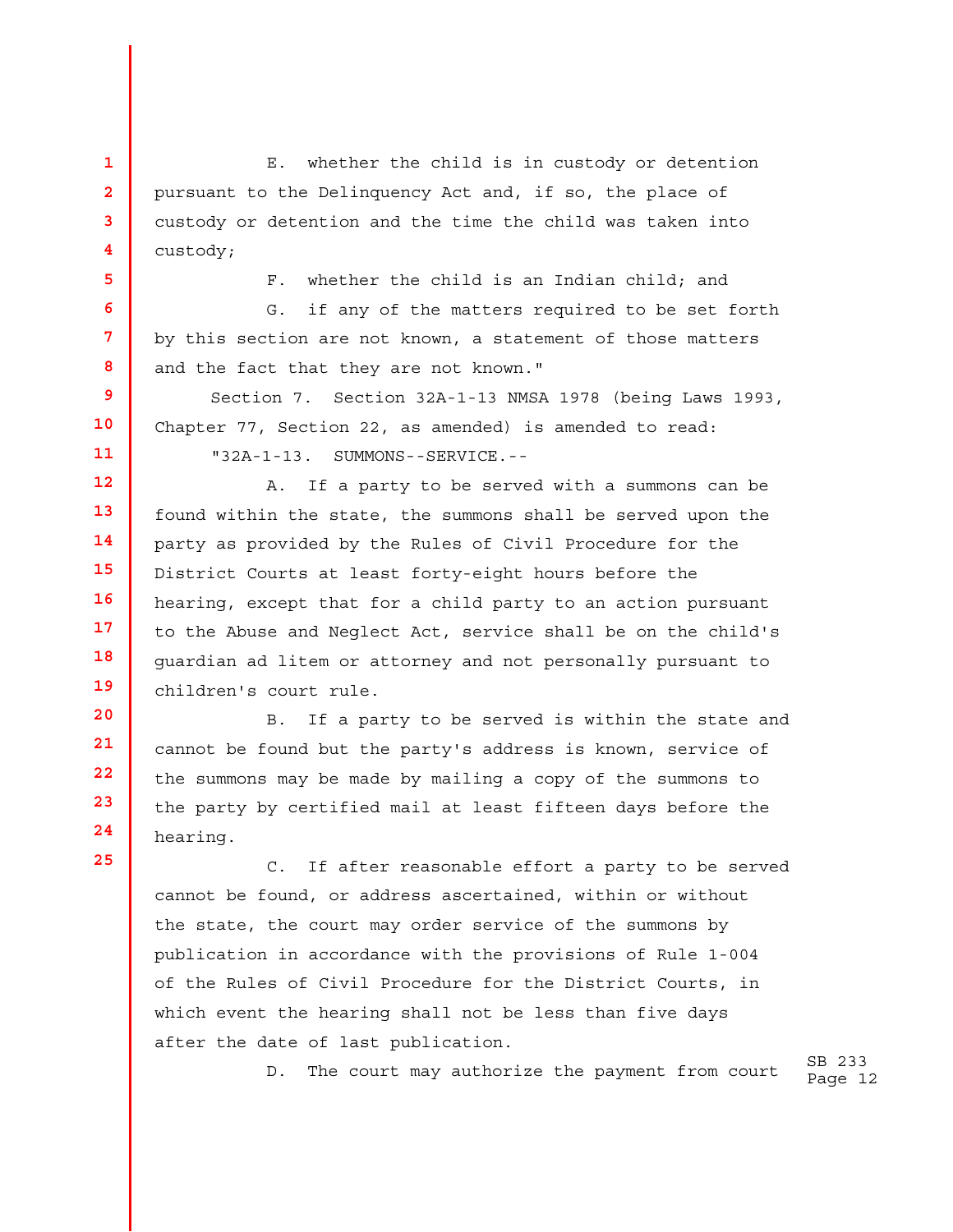**1 2 3**  funds of the costs of service and of necessary travel expenses incurred by persons summoned or otherwise required to appear at the hearing."

Section 8. Section 32A-1-14 NMSA 1978 (being Laws 1993, Chapter 77, Section 23) is amended to read:

"32A-1-14. NOTICE TO INDIAN TRIBES.--

A. In a case involving a family in need of court-ordered services, if the child is an Indian child, the Indian child's tribe shall be notified when the petition is filed. The form of the notice shall comply with the provisions of the federal Indian Child Welfare Act of 1978.

B. In abuse, neglect or adoption proceedings, if the child is an Indian child, the Indian child's tribe shall be notified. The form of the notice shall comply with the provisions of the federal Indian Child Welfare Act of 1978."

Section 9. Section 32A-1-19 NMSA 1978 (being Laws 1993, Chapter 77, Section 28) is amended to read:

"32A-1-19. COURT COSTS AND EXPENSES.--

A. The following expenses shall be a charge upon the funds of the court upon their certification by the court:

(1) reasonable compensation for services and related expenses for counsel appointed by the court;

(2) reasonable compensation for services and related expenses of a guardian ad litem or a child's attorney appointed by the court; and

(3) the expenses of service of summonses, notices, subpoenas, traveling expenses of witnesses and other like expenses incurred in any proceeding under the Children's Code.

B. The court may order the parent or other person legally obligated to care for and support a child to pay all or part of the costs and expenses pursuant to Subsection A of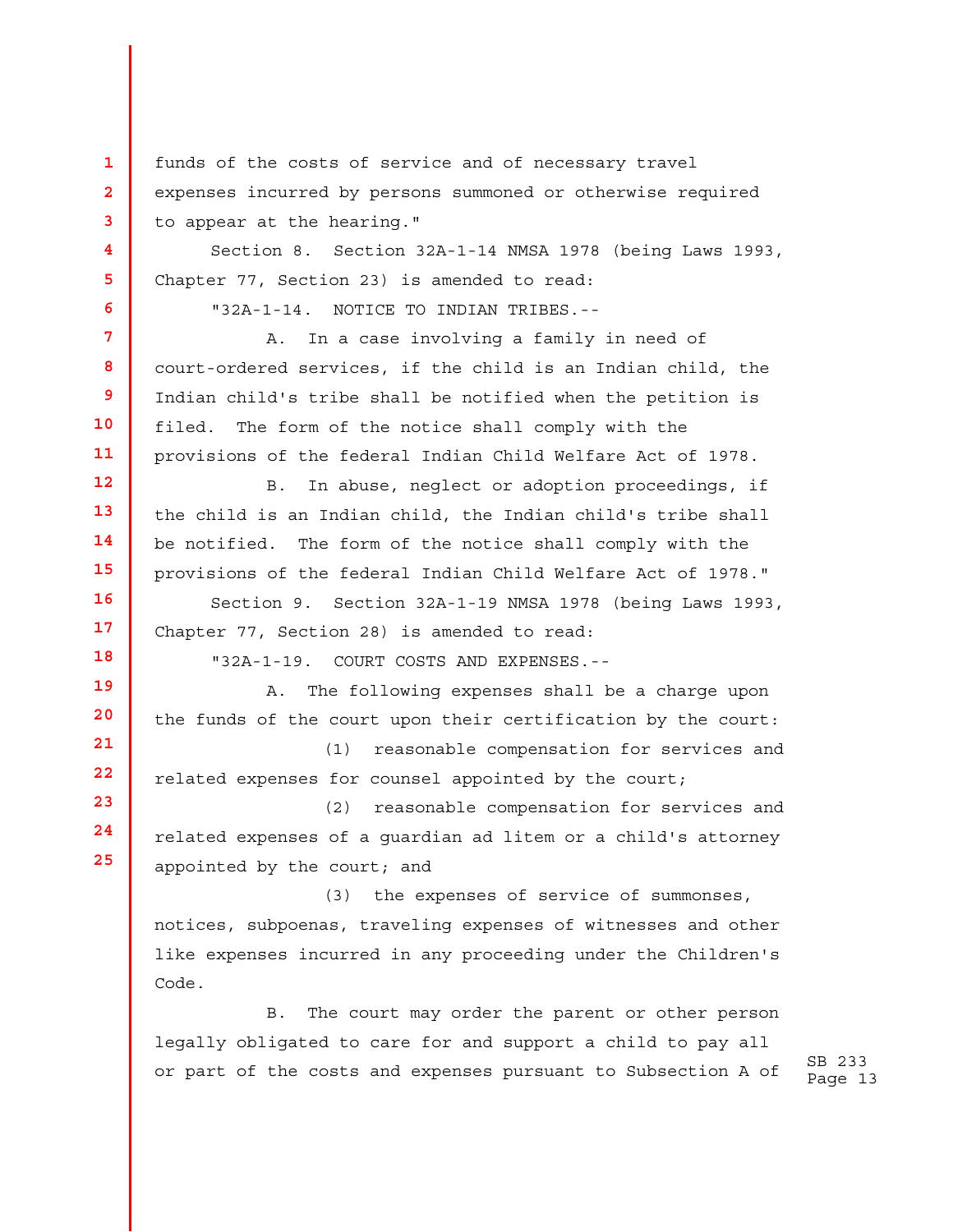this section when:

(1) the child has been found to be a delinquent child, a child of a family in need of court-ordered services, an abused or neglected child or a child with a mental illness or a developmental disability;

(2) the parent or other person legally obligated to care for and support a child is given notice and a hearing to determine the parent or person's financial ability to pay the costs and expenses; and

(3) the court finds that the parent or person is able to pay all or part of the costs and expenses.

Unless otherwise ordered, payment shall be made to the court for remittance to those to whom compensation is due or, if costs and expenses have been paid by the court, to the court for remittance to the state. The court may prescribe the manner of payment.

C. Whenever legal custody of an adjudicated child is vested in someone other than the child's parents, including an agency, institution or department of this state, if the court, after notice to the parents or other persons legally obligated to support the child and after a hearing, finds that the parents or other legally obligated persons are financially able to pay all or part of the costs and expenses of the support and treatment, the court may order the parents or other legally obligated persons to pay to the custodian in the manner the court directs a reasonable sum that will cover all or part of the expenses of the support and treatment of the child subsequent to the entry of the custody order. The court may use the child support guidelines set forth in Section 40-4-11.1 NMSA 1978 to calculate a reasonable payment. If the parents or other legally obligated persons willfully fail or refuse to pay the sum ordered, the court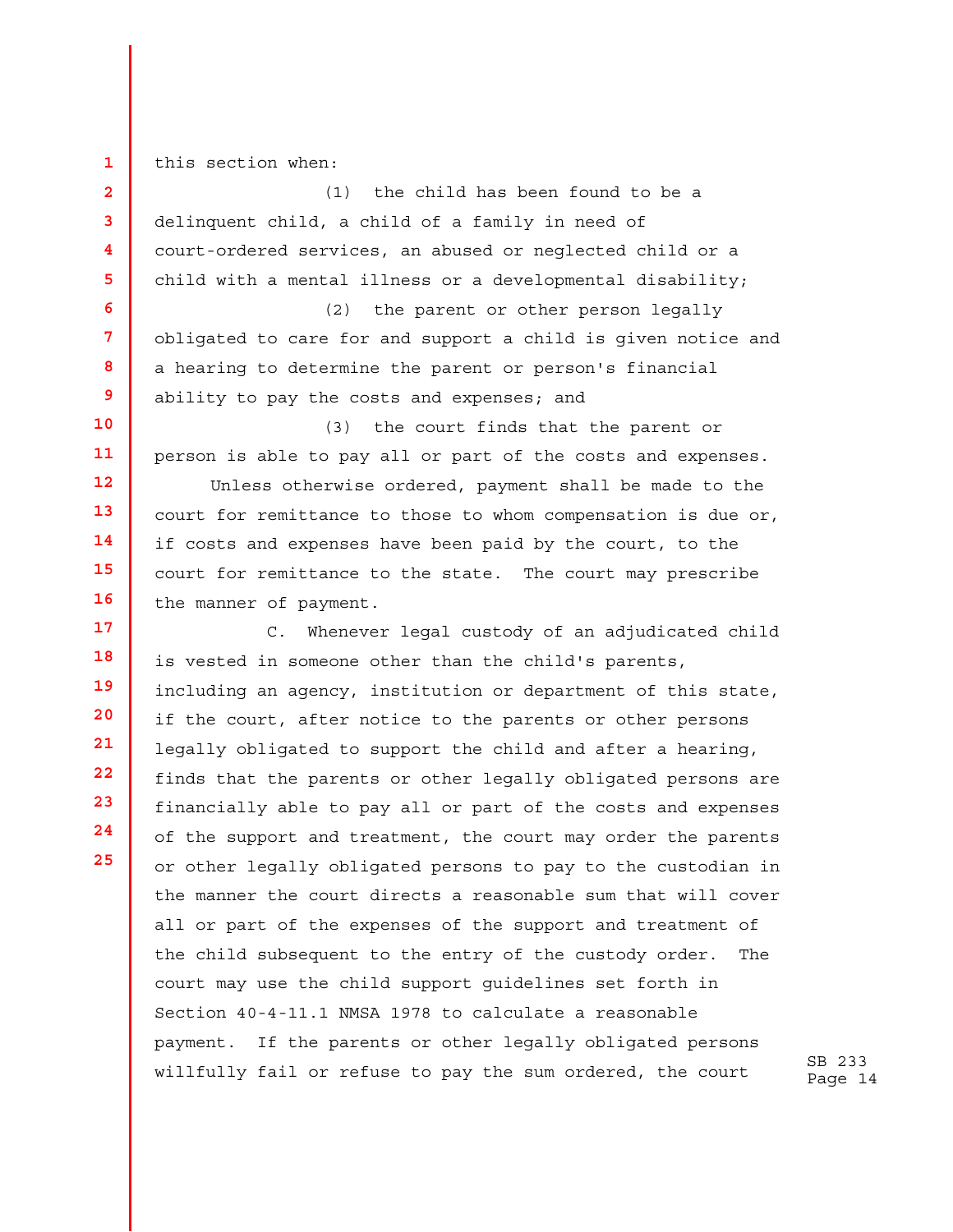may proceed with contempt charges and the order for payment may be filed and if filed shall have the effect of a civil judgment."

Section 10. A new section of the Children's Code General Provisions Act is enacted to read:

"CHILD'S ATTORNEY--POWERS AND DUTIES.--

A. An attorney shall represent a child in a proceeding for which the attorney has been retained or appointed. The attorney shall provide the same manner of legal representation and be bound by the same duties to the child as is due an adult client, in accordance with the rules of professional conduct.

B. Unless excused by a court, an attorney appointed to represent a child shall represent the child in any subsequent appeals.

C. An attorney representing a child in a proceeding pursuant to the Abuse and Neglect Act may retain separate counsel to represent the child in a tort action on a contingency fee basis or any other cause of action in proceedings that are outside the jurisdiction of the children's court. When a child's attorney retains separate counsel to represent the child, the attorney shall provide the court with written notice within ten days of retaining the separate counsel. The child's attorney shall not retain or subsequently obtain any pecuniary interest in an action filed on behalf of the child outside of the jurisdiction of the children's court."

Section 11. Section 32A-2-3 NMSA 1978 (being Laws 1993, Chapter 77, Section 32, as amended) is amended to read:

"32A-2-3. DEFINITIONS.--As used in the Delinquency Act:

SB 233 A. "delinquent act" means an act committed by a child that would be designated as a crime under the law if

Page 15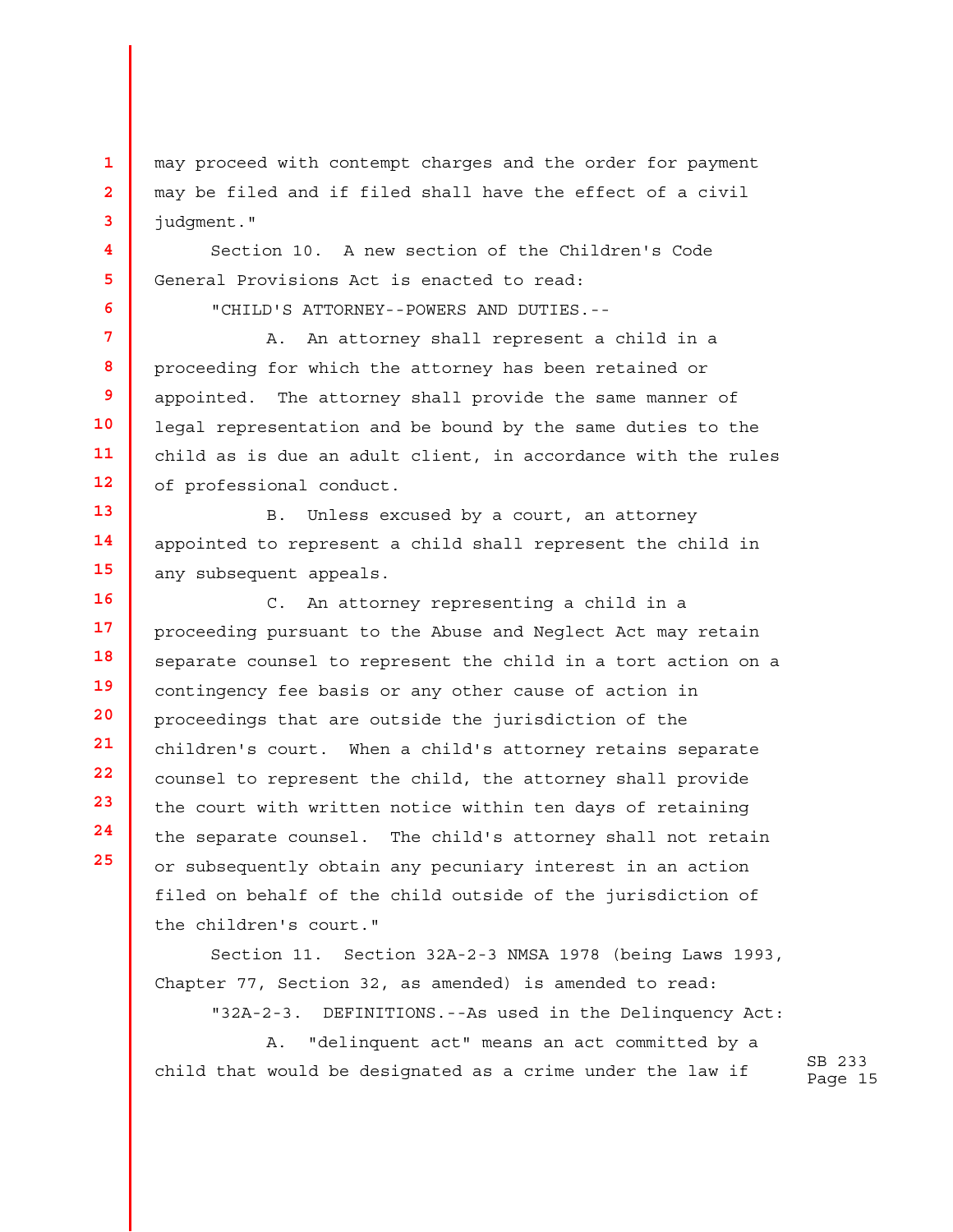```
SB 233
                                                                         Page 16
 1 
 2 
 3 
 4 
 5 
 6 
 7 
 8 
 9 
10 
11 
12 
13 
14 
15 
16 
17 
18 
19 
20 
21 
22 
23 
24 
25 
      committed by an adult, including the following offenses: 
                       (1) an offense pursuant to municipal traffic
      codes or the Motor Vehicle Code: 
                             (a) driving while under the influence
      of intoxicating liquor or drugs; 
                             (b) failure to stop in the event of an
      accident causing death, personal injury or damage to
      property;
                              (c) unlawful taking of a vehicle or
      motor vehicle; 
                             (d) receiving or transferring of a
      stolen vehicle or motor vehicle; 
                             (e) homicide by vehicle; 
                             (f) injuring or tampering with a
      vehicle; 
                             (g) altering or changing of an engine
      number or other vehicle identification numbers; 
                             (h) altering or forging of a driver's
      license or permit or any making of a fictitious license or
      permit; 
                             (i) reckless driving;
                             (j) driving with a suspended or revoked
      license; or
                             (k) an offense punishable as a felony;
                       (2) buying, attempting to buy, receiving,
      possessing or being served any alcoholic liquor or being
      present in a licensed liquor establishment, other than a
      restaurant or a licensed retail liquor establishment, except
      in the presence of the child's parent, guardian, custodian or
      adult spouse. As used in this paragraph, "restaurant" means
      an establishment where meals are prepared and served
      primarily for on-premises consumption and that has a dining
```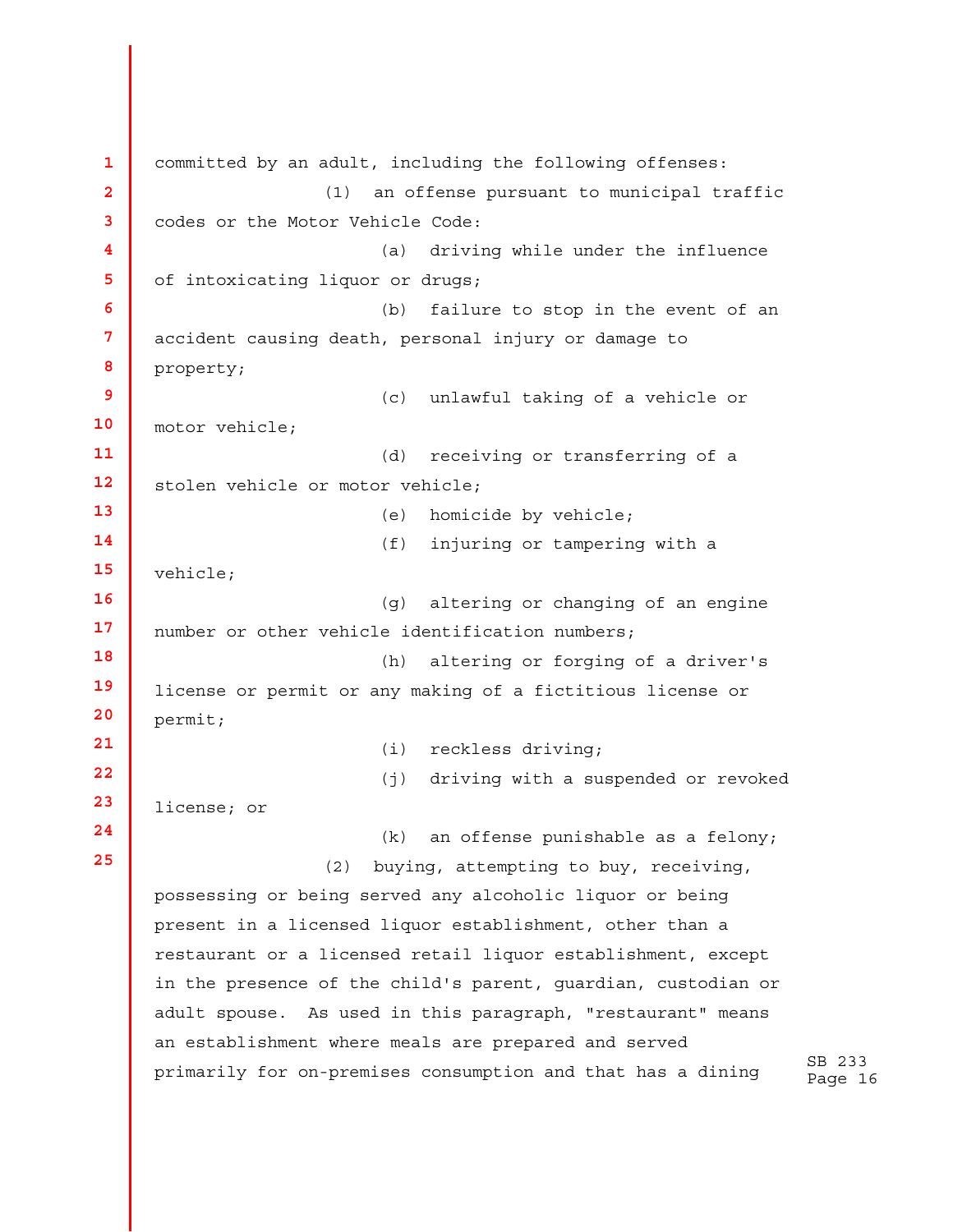SB 233 Page 17 **1 2 3 4 5 6 7 8 9 10 11 12 13 14 15 16 17 18 19 20 21 22 23 24 25**  room, a kitchen and the employees necessary for preparing, cooking and serving meals. "Restaurant" does not include an establishment, as defined in regulations promulgated by the director of the special investigations division of the department of public safety, that serves only hamburgers, sandwiches, salads and other fast foods; (3) a violation of Section 30-29-2 NMSA 1978, regarding the illegal use of a glue, aerosol spray product or other chemical substance; (4) a violation of the Controlled Substances Act; (5) escape from the custody of a law enforcement officer or a juvenile probation or parole officer or from any placement made by the department by a child who has been adjudicated a delinquent child; (6) a violation of Section 30-15-1.1 NMSA 1978 regarding unauthorized graffiti on personal or real property; or (7) a violation of an order of protection issued pursuant to the provisions of the Family Violence Protection Act; B. "delinquent child" means a child who has committed a delinquent act; C. "delinquent offender" means a delinquent child who is subject to juvenile sanctions only and who is not a youthful offender or a serious youthful offender; D. "detention facility" means a place where a child may be detained under the Children's Code pending court hearing and does not include a facility for the care and rehabilitation of an adjudicated delinquent child; E. "felony" means an act that would be a felony if committed by an adult;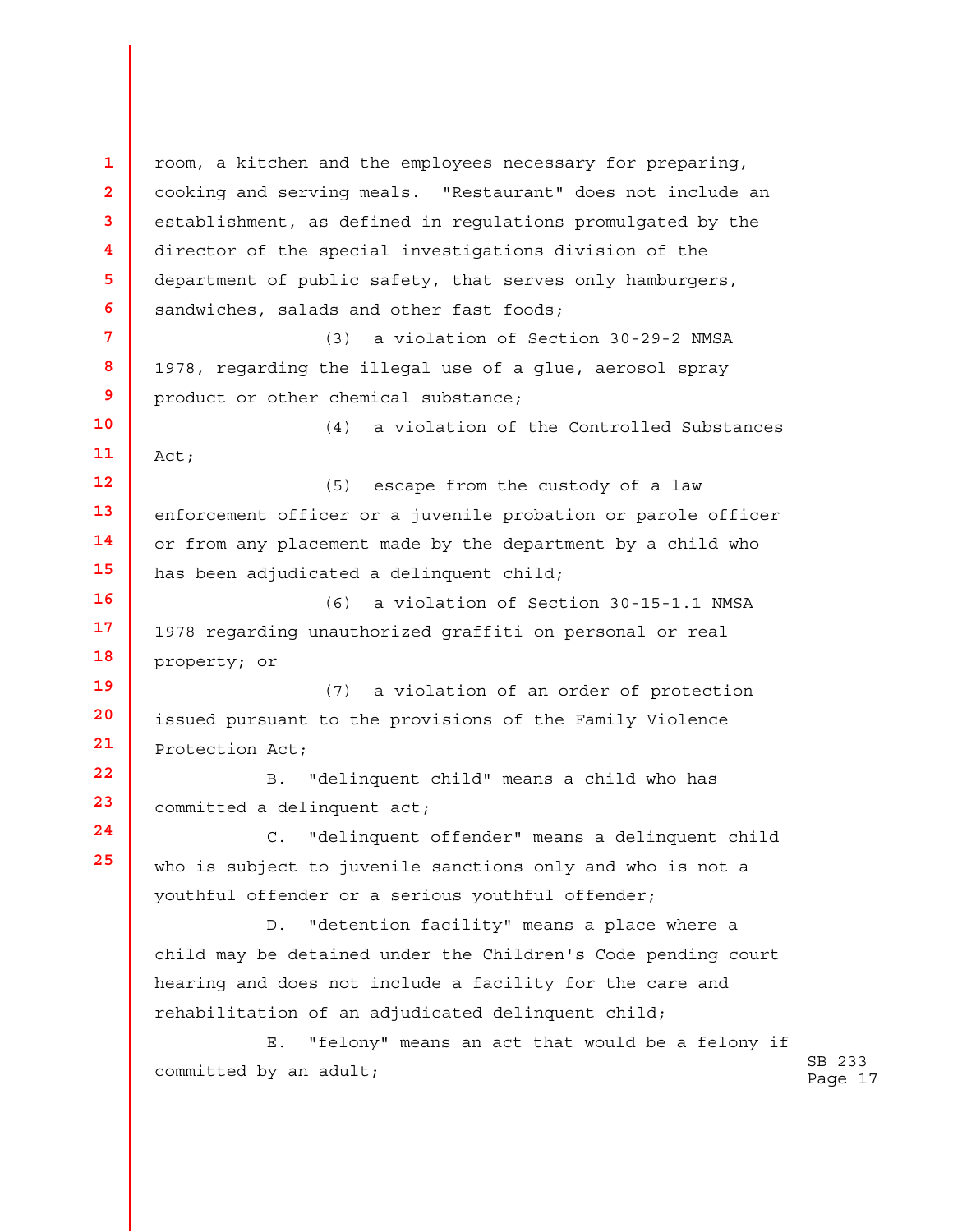**1 2** 

F. "misdemeanor" means an act that would be a misdemeanor or petty misdemeanor if committed by an adult;

G. "restitution" means financial reimbursement by the child to the victim or community service imposed by the court and is limited to easily ascertainable damages for injury to or loss of property, actual expenses incurred for medical, psychiatric and psychological treatment for injury to a person and lost wages resulting from physical injury, which are a direct and proximate result of a delinquent act. "Restitution" does not include reimbursement for damages for mental anguish, pain and suffering or other intangible losses. As used in this subsection, "victim" means a person who is injured or suffers damage of any kind by an act that is the subject of a complaint or referral to law enforcement officers or juvenile probation authorities. Nothing contained in this definition limits or replaces the provisions of Subsections A and B of Section 32A-2-27 NMSA 1978;

H. "serious youthful offender" means an individual fifteen to eighteen years of age who is charged with and indicted or bound over for trial for first degree murder. A "serious youthful offender" is not a delinquent child as defined pursuant to the provisions of this section; and

I. "youthful offender" means a delinquent child subject to adult or juvenile sanctions who is:

(1) fourteen to eighteen years of age at the time of the offense and who is adjudicated for at least one of the following offenses:

(a) second degree murder, as provided in Section 30-2-1 NMSA 1978;

SB 233 Page 18 (b) assault with intent to commit a violent felony, as provided in Section 30-3-3 NMSA 1978;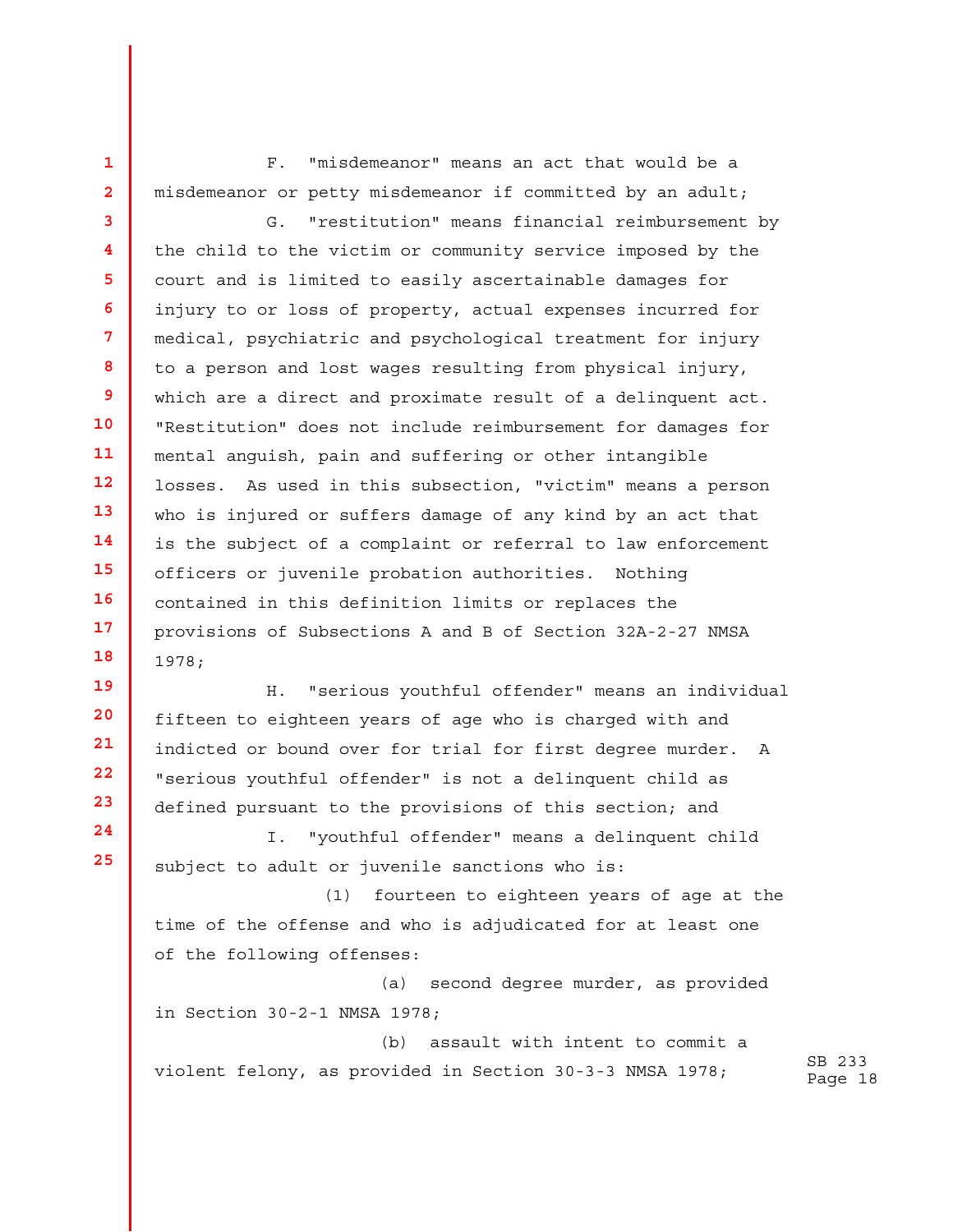SB 233 Page 19 **1 2 3 4 5 6 7 8 9 10 11 12 13 14 15 16 17 18 19 20 21 22 23 24 25**  (c) kidnapping, as provided in Section 30-4-1 NMSA 1978; (d) aggravated battery, as provided in Subsection C of Section 30-3-5 NMSA 1978; (e) aggravated battery against a household member, as provided in Subsection C of Section 30-3-16 NMSA 1978; (f) aggravated battery upon a peace officer, as provided in Subsection C of Section 30-22-25 NMSA 1978; (g) shooting at a dwelling or occupied building or shooting at or from a motor vehicle, as provided in Section 30-3-8 NMSA 1978; (h) dangerous use of explosives, as provided in Section 30-7-5 NMSA 1978; (i) criminal sexual penetration, as provided in Section 30-9-11 NMSA 1978; (j) robbery, as provided in Section 30-16-2 NMSA 1978; (k) aggravated burglary, as provided in Section 30-16-4 NMSA 1978; (l) aggravated arson, as provided in Section 30-17-6 NMSA 1978; or (m) abuse of a child that results in great bodily harm or death to the child, as provided in Section 30-6-1 NMSA 1978; (2) fourteen to eighteen years of age at the time of the offense and adjudicated for any felony offense and who has had three prior, separate felony adjudications within a three-year time period immediately preceding the instant offense. The felony adjudications relied upon as prior adjudications shall not have arisen out of the same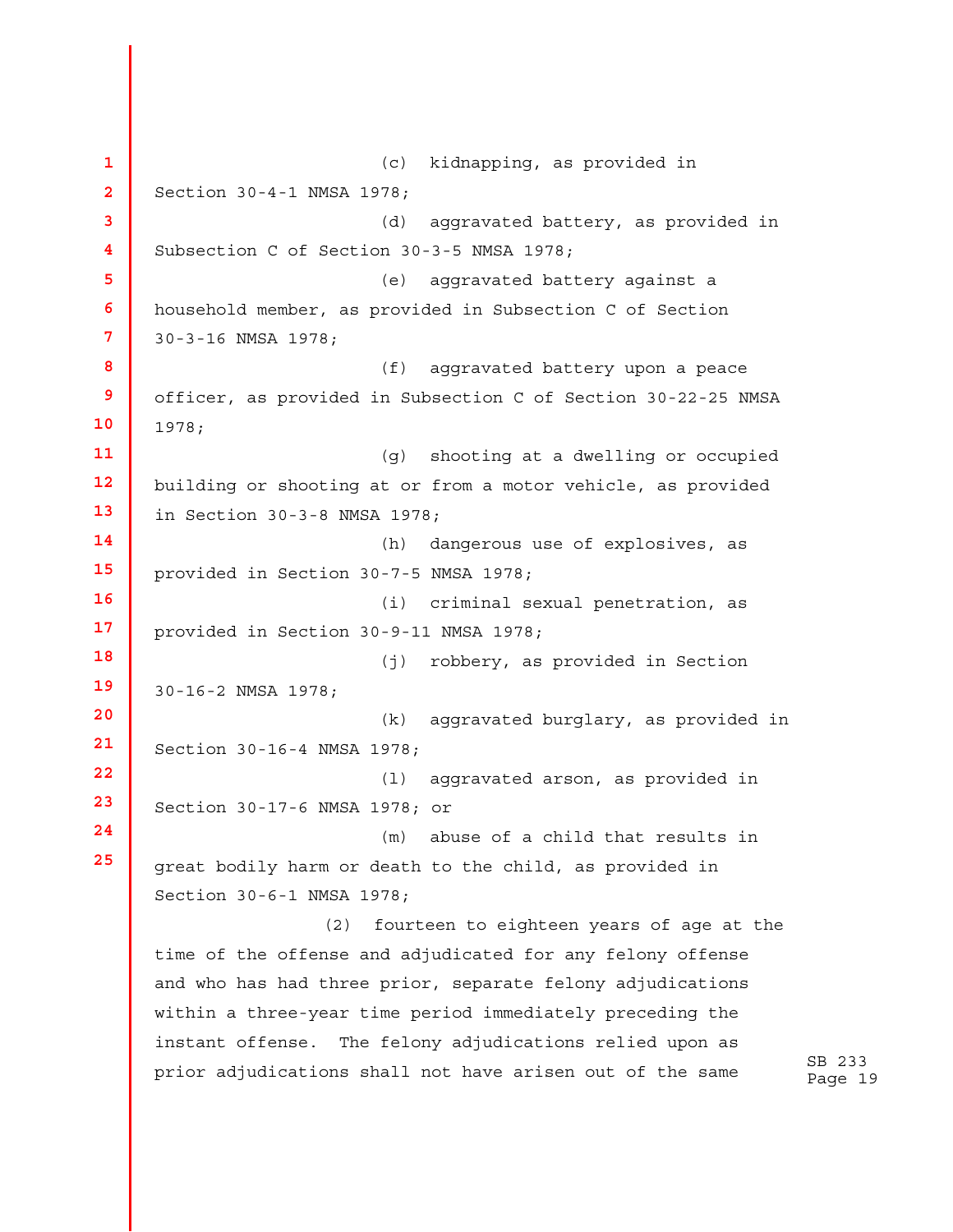**1 2 3 4**  transaction or occurrence or series of events related in time and location. Successful completion of consent decrees are not considered a prior adjudication for the purposes of this paragraph; or

(3) fourteen years of age and adjudicated for first degree murder, as provided in Section 30-2-1 NMSA 1978."

Section 12. Section 32A-2-7 NMSA 1978 (being Laws 1993, Chapter 77, Section 36) is amended to read:

"32A-2-7. COMPLAINTS--REFERRAL--PRELIMINARY INQUIRY-- NOTICE--TIME WAIVER.--

A. Complaints alleging delinquency shall be referred to probation services, which shall conduct a preliminary inquiry to determine the best interests of the child and of the public with regard to any action to be taken.

B. During the preliminary inquiry on a delinquency complaint, the matter may be referred to another appropriate agency and conferences may be conducted for the purpose of effecting adjustments or agreements that will obviate the necessity for filing a petition. At the commencement of the preliminary inquiry, the parties shall be advised of their basic rights pursuant to Section 32A-2-14 NMSA 1978, and no party may be compelled to appear at any conference, to produce any papers or to visit any place. The child shall be informed of the child's right to remain silent. The preliminary inquiry shall be completed within the time limits set forth in the Children's Court Rules.

C. Prior to a preliminary inquiry being conducted with a child who is detained, the child's parent, guardian or custodian or the child's attorney shall be given reasonable notice by the juvenile probation and parole officer and an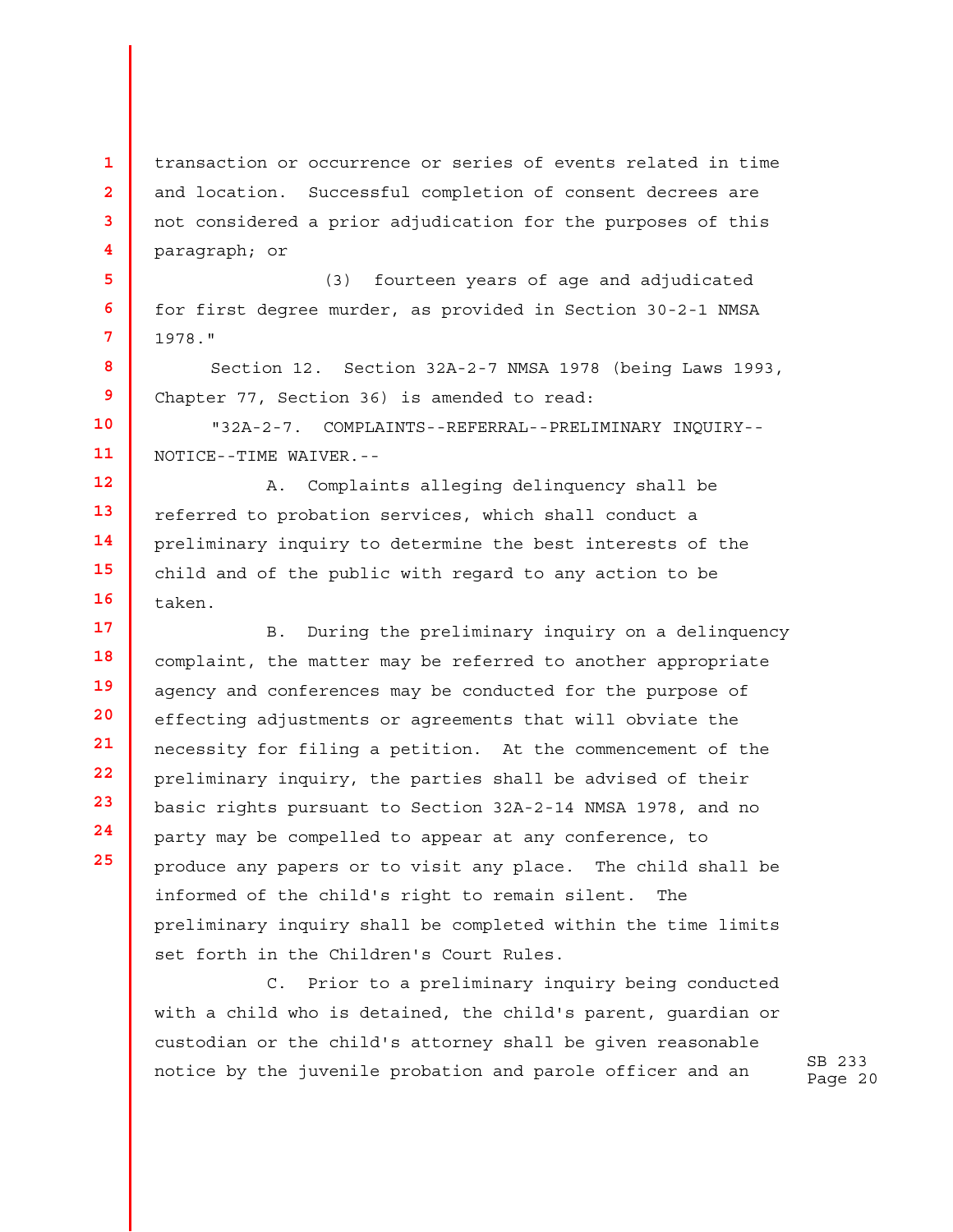opportunity to be present at the preliminary inquiry. If a child is not detained, the preliminary inquiry shall be conducted within thirty days of receipt of the referral from law enforcement. The thirty-day time period may be extended upon a determination by the department that an extension is necessary to conduct a thorough preliminary inquiry and that the extension is not prejudicial to the best interests of the child.

D. When a child is in detention or custody and the children's court attorney does not file a petition within the time limits authorized by the Children's Court Rules, the child shall be released immediately. If a child is not detained and a determination is made to file a petition, the petition shall be filed within sixty days of completion of the preliminary inquiry, unless a motion is granted to extend the time limit for good cause shown. If a child is not in custody or detention, a petition shall not be dismissed for failure to comply with the time limit set forth in this subsection unless there is a showing of prejudice to the child.

E. After completion of the preliminary inquiry on a delinquency complaint involving a misdemeanor, probation services may notify the children's court attorney and recommend an appropriate disposition for the case. If the child has been referred for three or more prior misdemeanors within two years of the instant offense, probation services shall notify the children's court attorney and recommend an appropriate disposition for the case.

F. Probation services shall notify the children's court attorney of the receipt of any complaint involving an act that constitutes a felony under the applicable criminal law. Probation services shall also recommend a disposition

SB 233 Page 21

**1 2**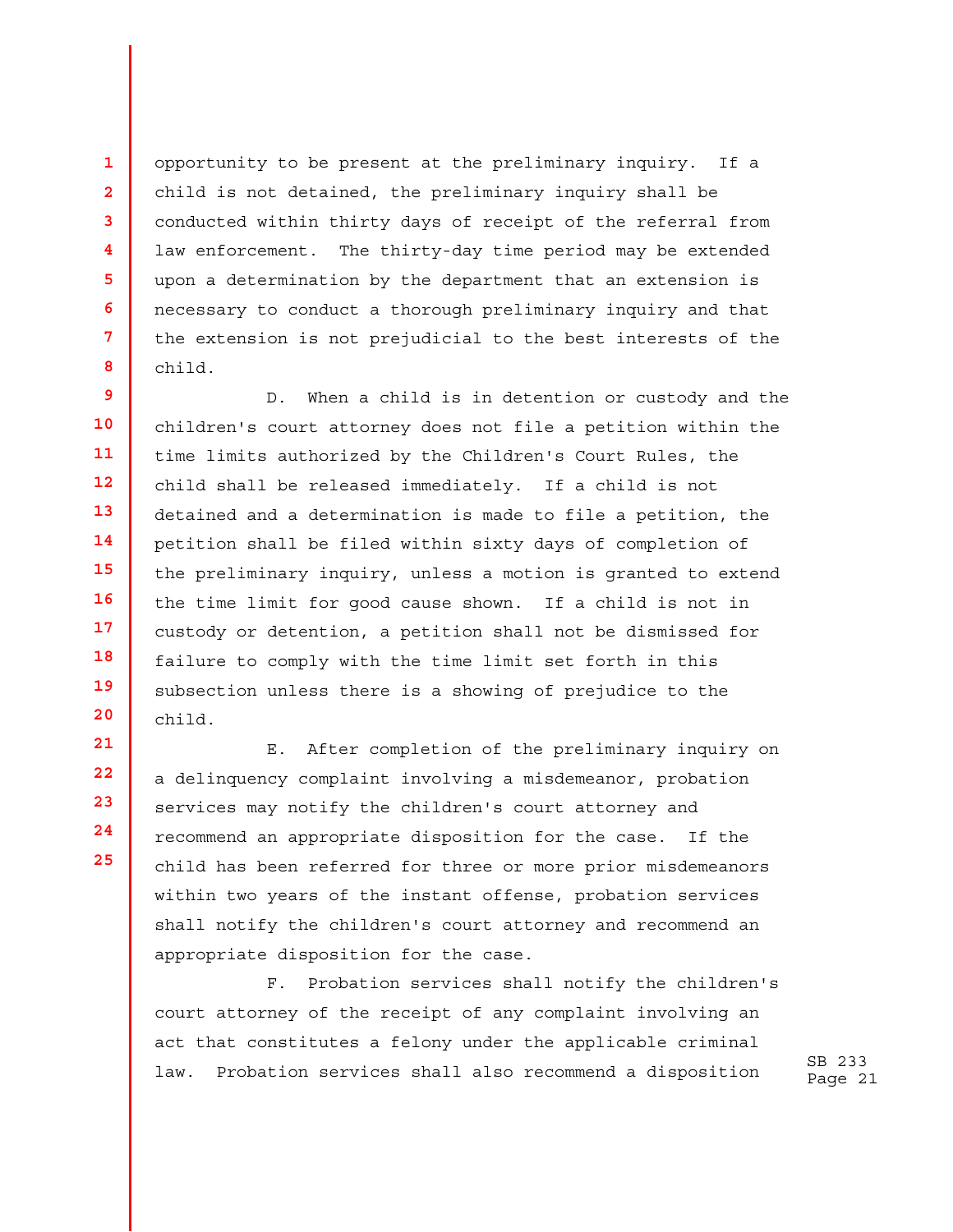to the children's court attorney.

G. The child, through counsel, and the children's court attorney may agree, without judicial approval, to a waiver of time limitations imposed after a petition is filed. A time waiver defers adjudication of the charges. The children's court attorney may place restrictions on a child's behavior as a condition of a time waiver. If the child completes the agreed upon conditions and no new charges are filed against the child, the pending petition shall be dismissed. If the children's court attorney files a new petition against the child, the children's court attorney may proceed on both the original petition and the new charges. The department shall become a party if probation services are requested as a condition of the time waiver."

Section 13. Section 32A-2-10 NMSA 1978 (being Laws 1993, Chapter 77, Section 39, as amended) is amended to read: "32A-2-10. RELEASE OR DELIVERY FROM CUSTODY.--

A. A person taking a child into custody shall, with all reasonable speed:

(1) release the child to the child's parent, guardian or custodian and issue verbal counsel or warning as may be appropriate;

(2) release the child to the child's parent, guardian or custodian upon their written promise to bring the child before the court when requested by the court. If the parent, guardian or custodian fails, when requested, to bring the child before the court as promised, the court may order the child taken into custody and brought before the court;

(3) deliver the child to a place of detention as provided in Section 32A-2-12 NMSA 1978;

(4) deliver the child to a medical facility, if available, if the child is believed to be suffering from a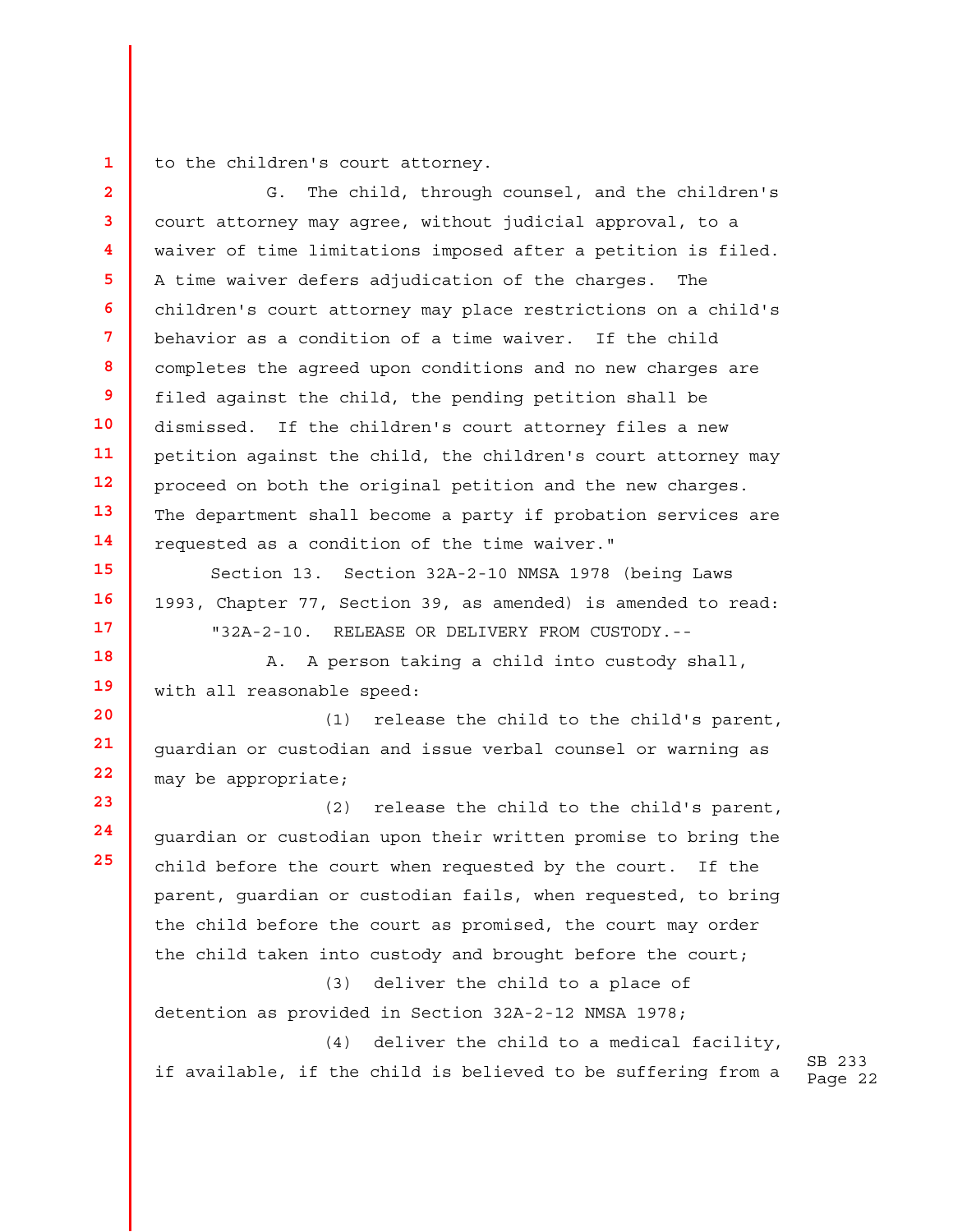serious illness that requires prompt treatment or prompt diagnosis; or

(5) deliver the child to an evaluation facility, if available, if the person taking the child into custody has reasonable grounds to believe the child presents a likelihood of serious harm to himself or others or is suffering from some other serious mental condition or illness that requires prompt treatment or prompt diagnosis.

 B. When an alleged delinquent child is delivered to a place of detention as provided in Section 32A-2-12 NMSA 1978, only a department employee or a trained county detention professional designated by the department may place the child in detention, in accordance with the criteria for detention set forth in Section 32A-2-11 NMSA 1978. If the criteria for detention of an alleged delinquent child are not met, the child shall be released from custody.

C. A child under the age of eleven shall not be held in detention. If a child under the age of eleven poses a substantial risk of harm to himself or others, a peace officer may detain and transport that child for emergency mental health evaluation and care in accordance with Section 32A-6-11 NMSA 1978.

D. If a child is taken into custody and is not released to the child's parent, guardian or custodian, the person taking the child into custody shall give written notice thereof as soon as possible, and in no case later than twenty-four hours, to the child's parent, guardian or custodian and to the court, together with a statement of the reason for taking the child into custody.

E. In all cases when a child is taken into custody, the child shall be released to the child's parent, guardian or custodian in accordance with the conditions and

SB 233 Page 23

**1**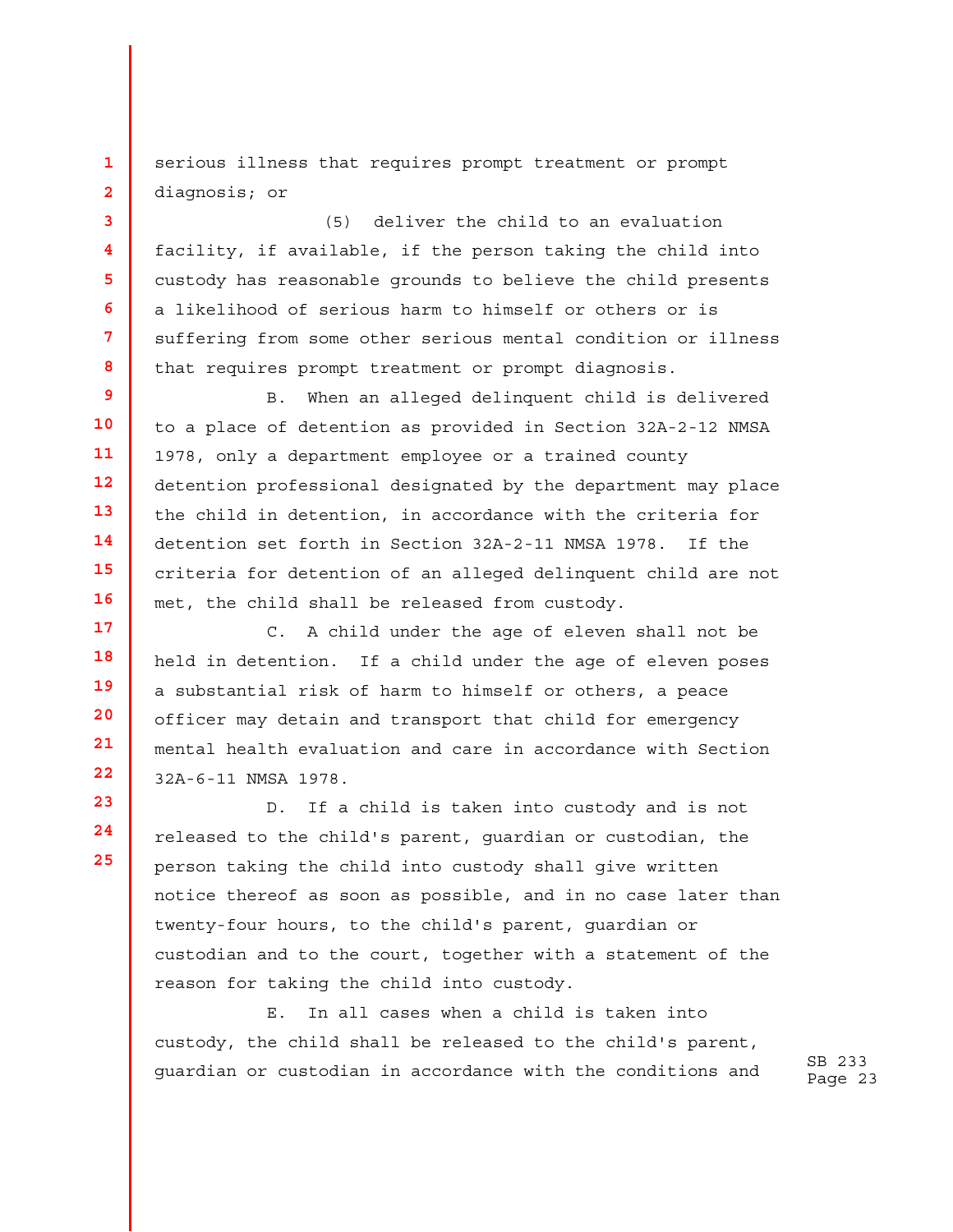SB 233 Page 24 **1 2 3 4 5 6 7 8 9 10 11 12 13 14 15 16 17 18 19 20 21 22 23 24 25**  time limits set forth in the Children's Court Rules." Section 14. Section 32A-2-12 NMSA 1978 (being Laws 1993, Chapter 77, Section 41, as amended) is amended to read: "32A-2-12. PLACEMENT OR DETENTION.-- A. A child alleged to be a delinquent child may be placed or detained, pending a court hearing, in any of the following places: (1) a licensed foster home or a home otherwise authorized under the law to provide foster or group care; (2) a facility operated by a licensed child welfare services agency; (3) a shelter-care facility provided for in the Children's Shelter Care Act or a detention facility certified by the department for children alleged to be delinquent children; (4) any other suitable place, other than a facility for the long-term care and rehabilitation of delinquent children to which children adjudicated as delinquent may be confined pursuant to Section 32A-2-19 NMSA 1978, designated by the court and which meets the standards for detention facilities pursuant to the Children's Code and federal law; or (5) the child's home or place of residence, under conditions and restrictions approved by the court. B. A child alleged to be a youthful offender may be detained, pending a court hearing, in any of the following places: (1) a detention facility, licensed by the department, for children alleged to be delinquent children; or (2) any other suitable place, other than a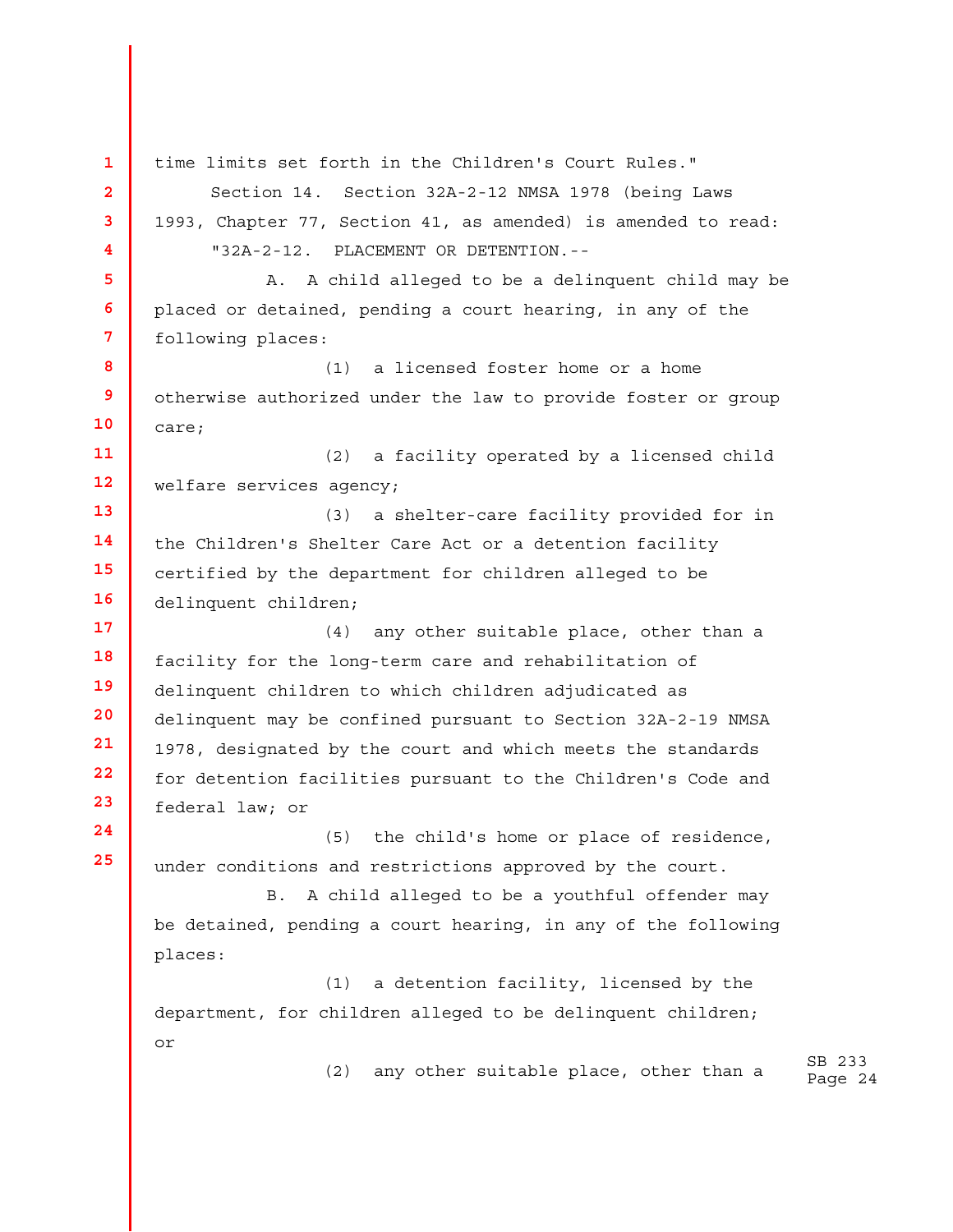facility for the long-term care and rehabilitation of delinquent children to which children adjudicated as delinquent children may be confined pursuant to Section 32A-2-19 NMSA 1978, designated by the court and that meets the standards for detention facilities pursuant to the Children's Code and federal law.

C. A child adjudicated as a youthful offender who is violent toward staff or other residents in a detention facility may be transferred and detained, pending a court hearing, in a county jail. In the event that a child is detained in a jail, the director of the jail shall presume that the child is vulnerable to victimization by inmates within the adult population because of his age, and shall take measures to provide protection to the child. However, provision of protective measures shall not result in diminishing a child's civil rights to less than those existing for an incarcerated adult.

D. A child who has previously been incarcerated as an adult or a person eighteen years of age or older shall not be detained in a juvenile detention facility or a facility for the long-term care and rehabilitation of delinquent children, but may be detained in a county jail. In the event that a child is detained in a jail, the director of the jail shall presume that the child is vulnerable to victimization by inmates within the adult population because of his age, and shall take measures to provide protection to the child. However, provision of protective measures shall not result in diminishing a child's civil rights to less than those existing for an incarcerated adult.

SB 233 E. A child alleged to be a serious youthful offender may be detained pending a court hearing in any of the following places, prior to arraignment in metropolitan,

Page 25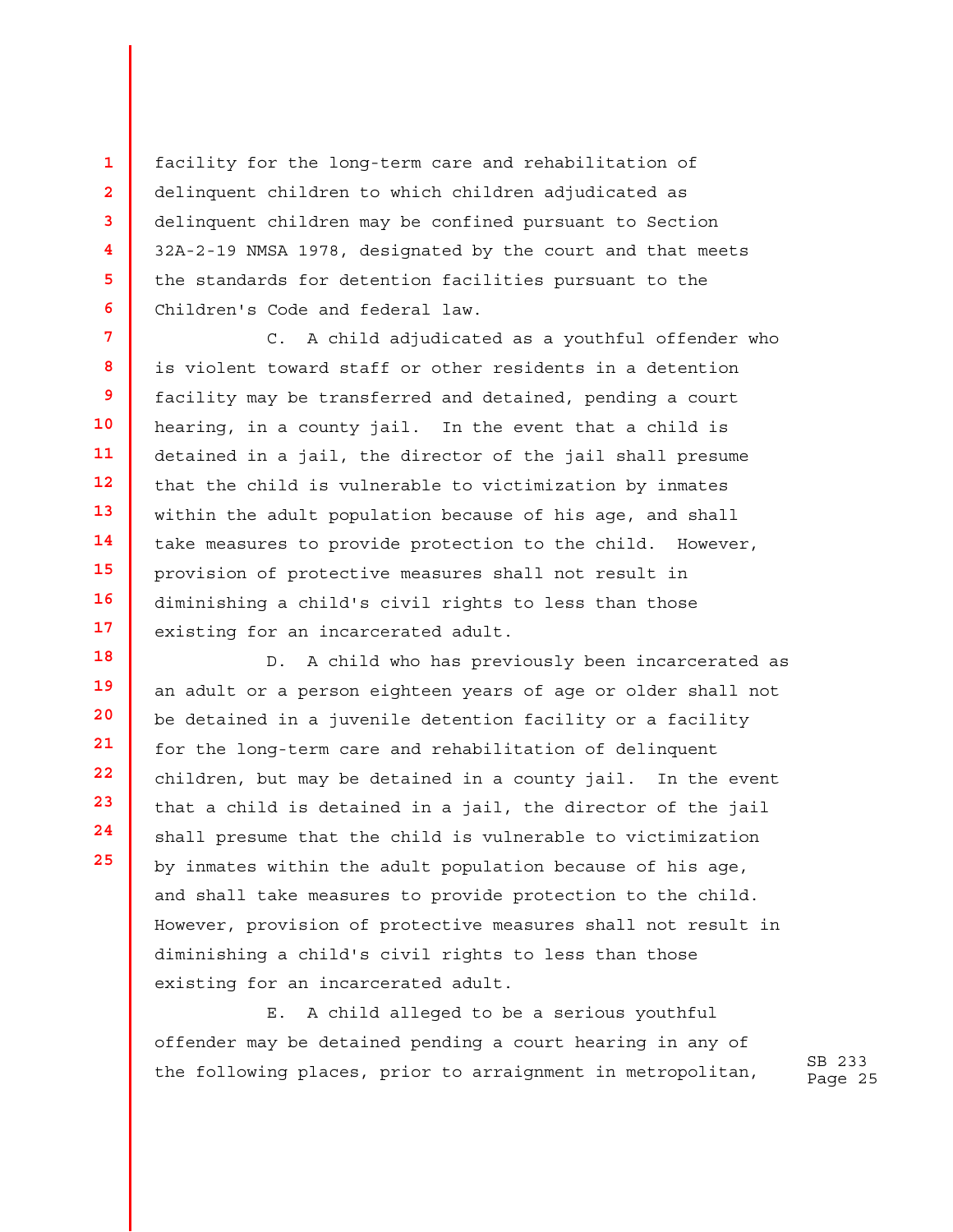**1**  magistrate or district court:

department, for children alleged to be delinquent children; (2) any other suitable place, other than a facility for the long-term care and rehabilitation of delinquent children to which children adjudicated as delinquent children may be confined pursuant to Section 32A-2-19 NMSA 1978, designated by the court which meets the standards for detention facilities pursuant to the Children's Code and federal law; or

(1) a detention facility, licensed by the

(3) a county jail, if a facility in Paragraph (1) or (2) of this subsection is not appropriate. In the event that a child is detained in a jail, the director of the jail shall presume that the child is vulnerable to victimization by inmates within the adult population because of his age and shall take measures to provide protection to the child. However, provision of protective measures shall not result in diminishing a child's civil rights to less than those existing for an incarcerated adult.

F. When a person who is eighteen years of age or older is taken into custody and transported to an adult facility on a juvenile warrant or an adult warrant or other adult charges and an outstanding juvenile warrant exists, notice shall be given to the children's court attorney and the juvenile probation and parole office in the jurisdiction where the juvenile warrant was issued within one day of the person being taken into custody. The juvenile probation and parole office shall give notice that the person has been taken into custody to the children's court judge and the attorney who represented the person in the juvenile proceeding."

SB 233 Page 26 Section 15. Section 32A-2-17 NMSA 1978 (being Laws

**2 3**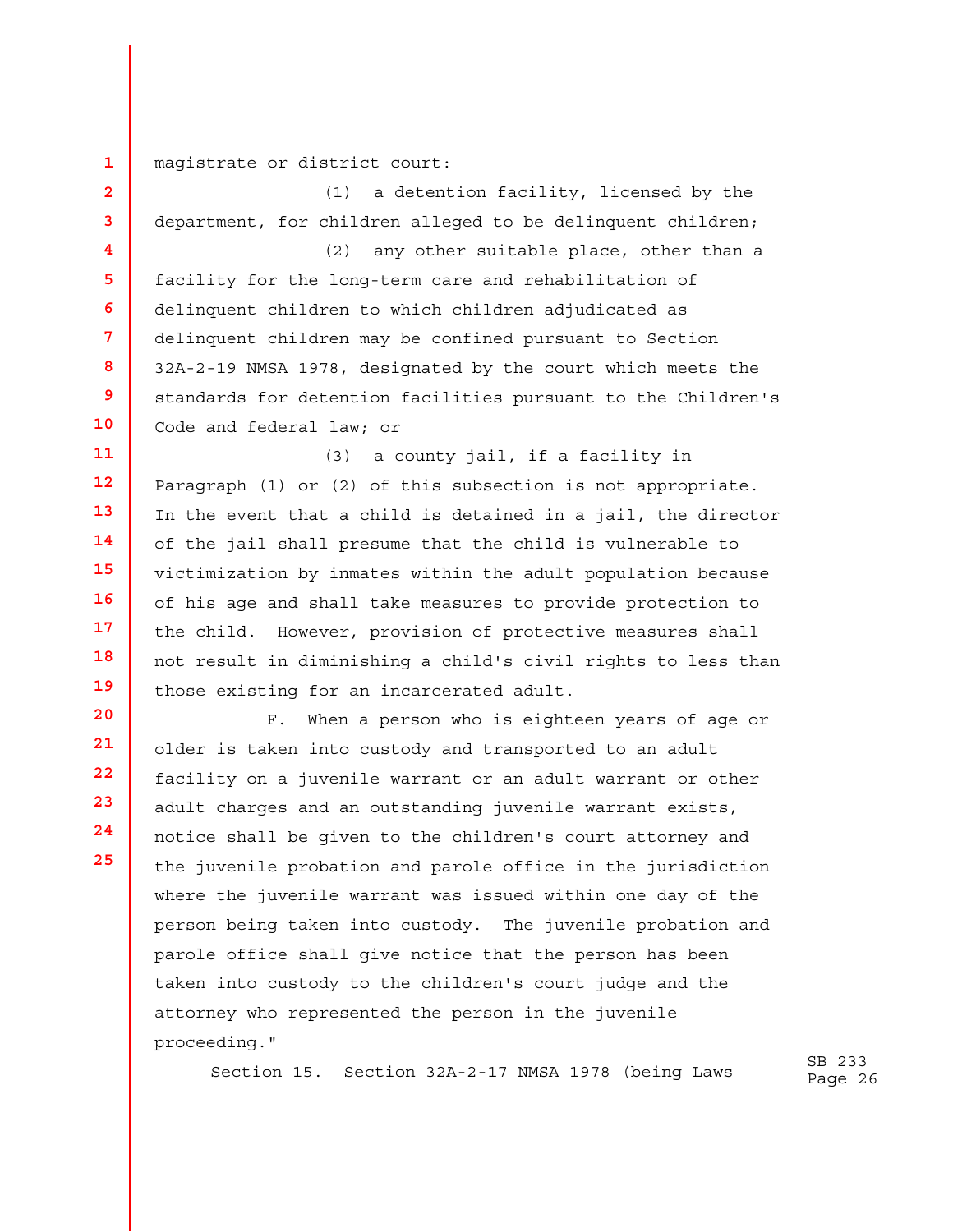1993, Chapter 77, Section 46, as amended) is amended to read: "32A-2-17. PREDISPOSITION STUDIES--REPORTS AND EXAMINATIONS.--

A. After a petition has been filed and either a finding with respect to the allegations of the petition has been made or a notice of intent to admit the allegations of the petition has been filed, the court may direct that a predisposition study and report to the court be made in writing by the department or an appropriate agency designated by the court concerning the child, the family of the child, the environment of the child and any other matters relevant to the need for treatment or to appropriate disposition of the case. The following predisposition reports shall be provided to the parties and the court five days before actual disposition or sentencing:

(1) the adult probation and parole division of the corrections department shall prepare a predisposition report for a serious youthful offender;

(2) the department shall prepare a predisposition report for a serious youthful offender who is convicted of an offense other than first degree murder;

(3) the department shall prepare a predisposition report for a youthful offender concerning the youthful offender's amenability to treatment and if:

(a) the court determines that a juvenile disposition is appropriate, the department shall prepare a subsequent predisposition report; or

(b) the court makes the findings necessary to impose an adult sentence pursuant to Section 32A-2-20 NMSA 1978, the adult probation and parole division of the corrections department shall prepare a subsequent predisposition report; and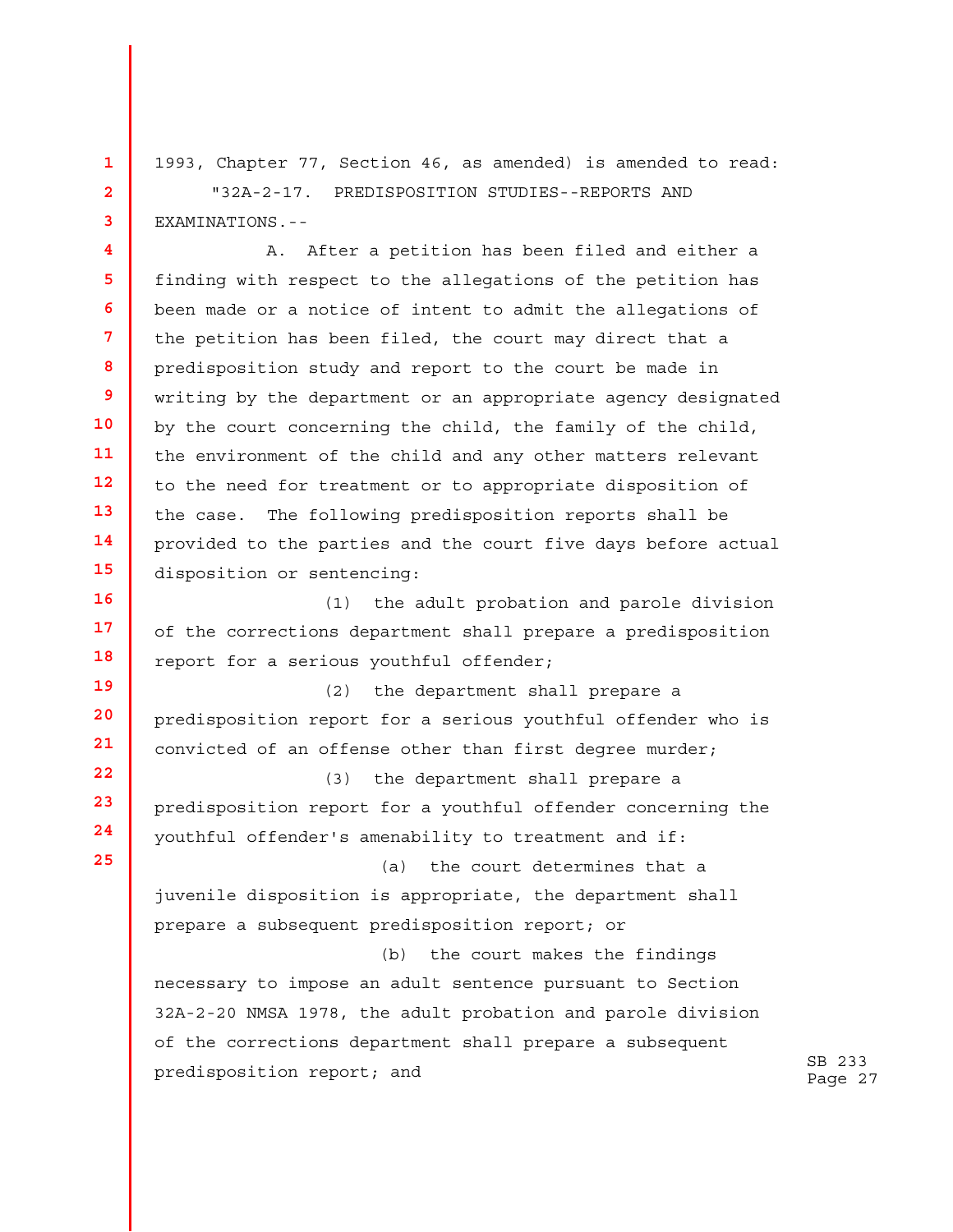**1 2 3**  (4) the department shall prepare a predisposition report for a delinquent offender, upon the court's request.

 B. Where there are indications that the child may have a mental disorder or developmental disability, the court, on motion by the children's court attorney or that of counsel for the child, may order the child to be examined at a suitable place by a physician, a licensed psychologist or a licensed independent social worker prior to a hearing on the merits of the petition. An examination made prior to the hearing or as a part of the predisposition study and report shall be conducted on an outpatient basis, unless the court finds that placement in a hospital or other appropriate facility is necessary.

 C. The court, after a hearing, may order examination by a physician, a licensed psychologist or a licensed independent social worker of a parent or custodian whose ability to care for or supervise a child is an issue before the court.

 D. The court may order that a child adjudicated as a delinquent child be transferred to the facility designated by the secretary of the department for a period of not more than fifteen days within a three hundred sixty-five day time period for purposes of diagnosis, with direction that the court be given a report indicating what disposition appears most suitable when the interests of the child and the public are considered.

 E. Once the child is committed, the department shall determine when the child is released. The release shall be any time after commitment, but not more than fifteen days after commitment. Upon petition by the department to the court, the judge may extend the commitment for an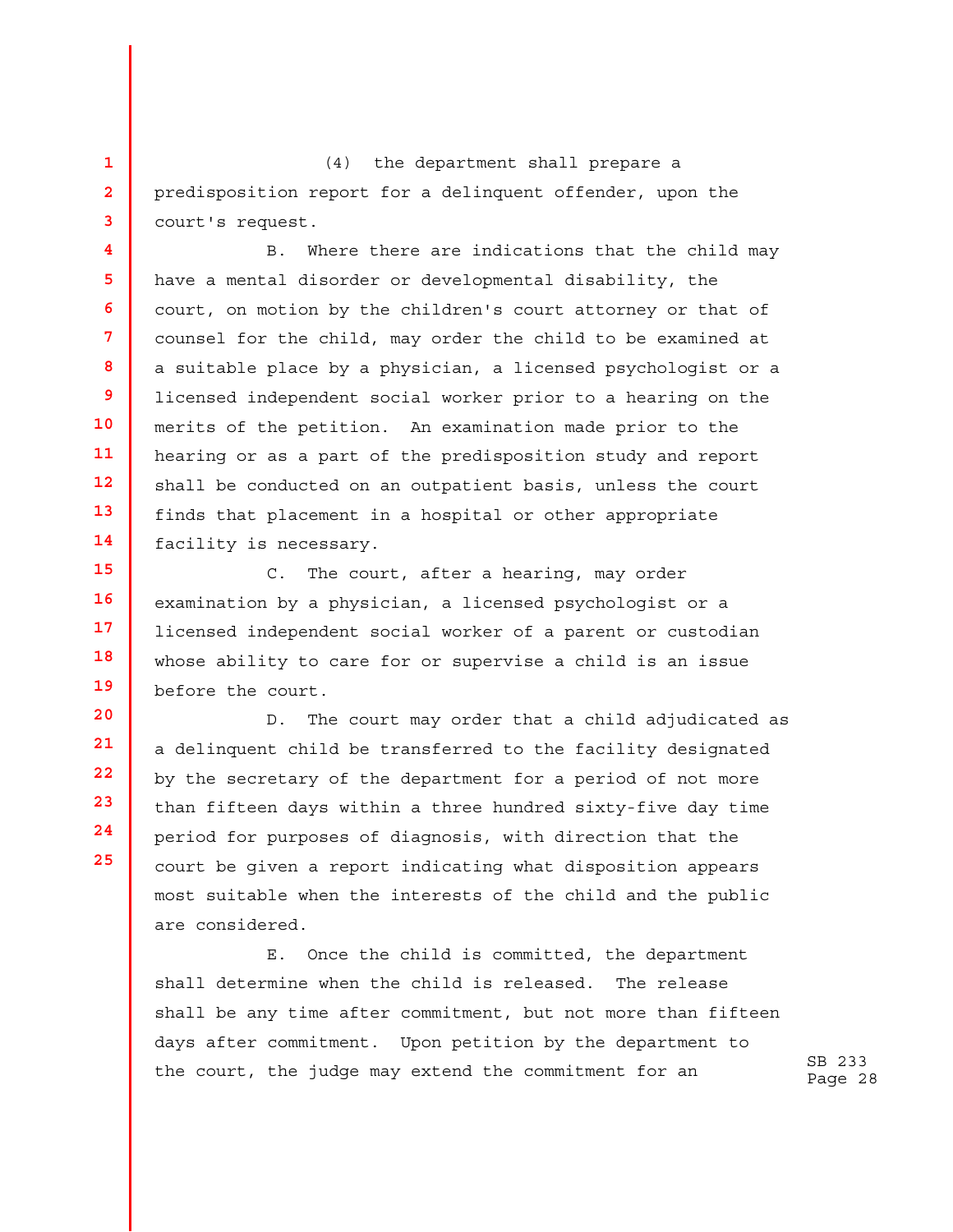SB 233 Page 29 **1 2 3 4 5 6 7 8 9 10 11 12 13 14 15 16 17 18 19 20 21 22 23 24 25**  additional fifteen days upon good cause shown." Section 16. Section 32A-2-19 NMSA 1978 (being Laws 1993, Chapter 77, Section 48, as amended by Laws 2003, Chapter 225, Section 10 and by Laws 2003, Chapter 239, Section 5) is amended to read: "32A-2-19. DISPOSITION OF AN ADJUDICATED DELINQUENT OFFENDER.-- A. At the conclusion of the dispositional hearing, the court may make and include in the dispositional judgment its findings on the following: (1) the interaction and interrelationship of the child with the child's parents, siblings and any other person who may significantly affect the child's best interests; (2) the child's adjustment to his home, school and community; (3) the mental and physical health of all individuals involved; (4) the wishes of the child as to his custodian; (5) the wishes of the child's parents as to the child's custody; (6) whether there exists a relative of the child or other individual who, after study by the department, is found to be qualified to receive and care for the child; (7) the availability of services recommended in the predisposition report; and (8) the ability of the parents to care for the child in the home. B. If a child is found to be delinquent, the court may impose a fine not to exceed the fine that could be imposed if the child were an adult and may enter its judgment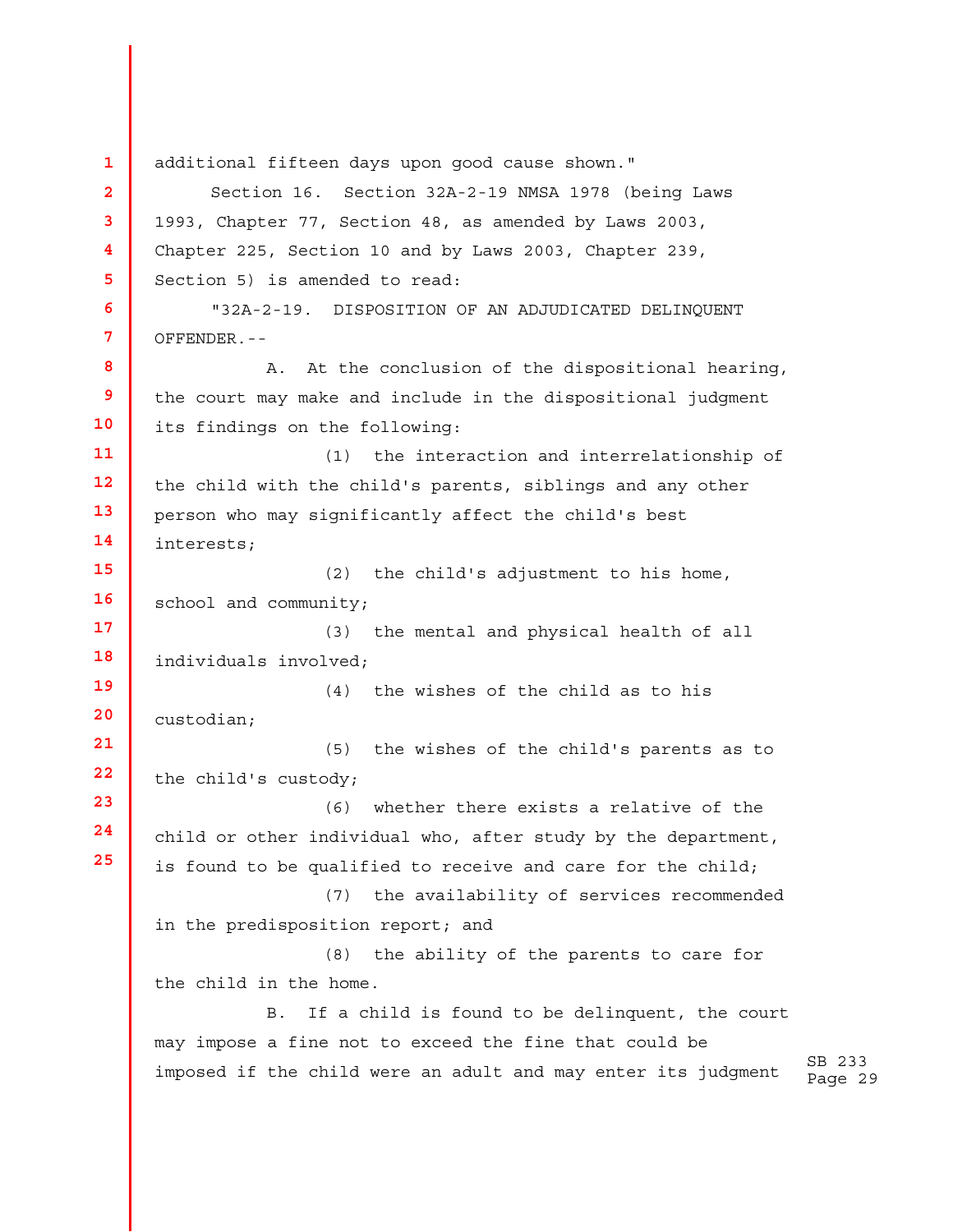making any of the following dispositions for the supervision, care and rehabilitation of the child:

(1) transfer legal custody to the department, an agency responsible for the care and rehabilitation of delinquent children, which shall receive the child at a facility designated by the secretary of the department as a juvenile reception facility. The department shall thereafter determine the appropriate placement, supervision and rehabilitation program for the child. The judge may include recommendations for placement of the child. Commitments are subject to limitations and modifications set forth in Section 32A-2-23 NMSA 1978. The types of commitments include:

(a) a short-term commitment of one year in a facility for the care and rehabilitation of adjudicated delinquent children. No more than nine months shall be served at the facility and no less than ninety days shall be served on parole, unless: 1) a petition to extend the commitment has been filed prior to the commencement of parole; 2) the commitment has been extended pursuant to Section 32A-2-23 NMSA 1978; or 3) parole is revoked pursuant to Section 32A-2-25 NMSA 1978;

(b) a long-term commitment for no more than two years in a facility for the care and rehabilitation of adjudicated delinquent children. No more than twenty-one months shall be served at the facility and no less than ninety days shall be served on parole, unless: 1) parole is revoked pursuant to Section 32A-2-25 NMSA 1978; or 2) the commitment is extended pursuant to Section 32A-2-23 NMSA 1978;

SB 233 (c) if the child is a delinquent offender who committed one of the criminal offenses set forth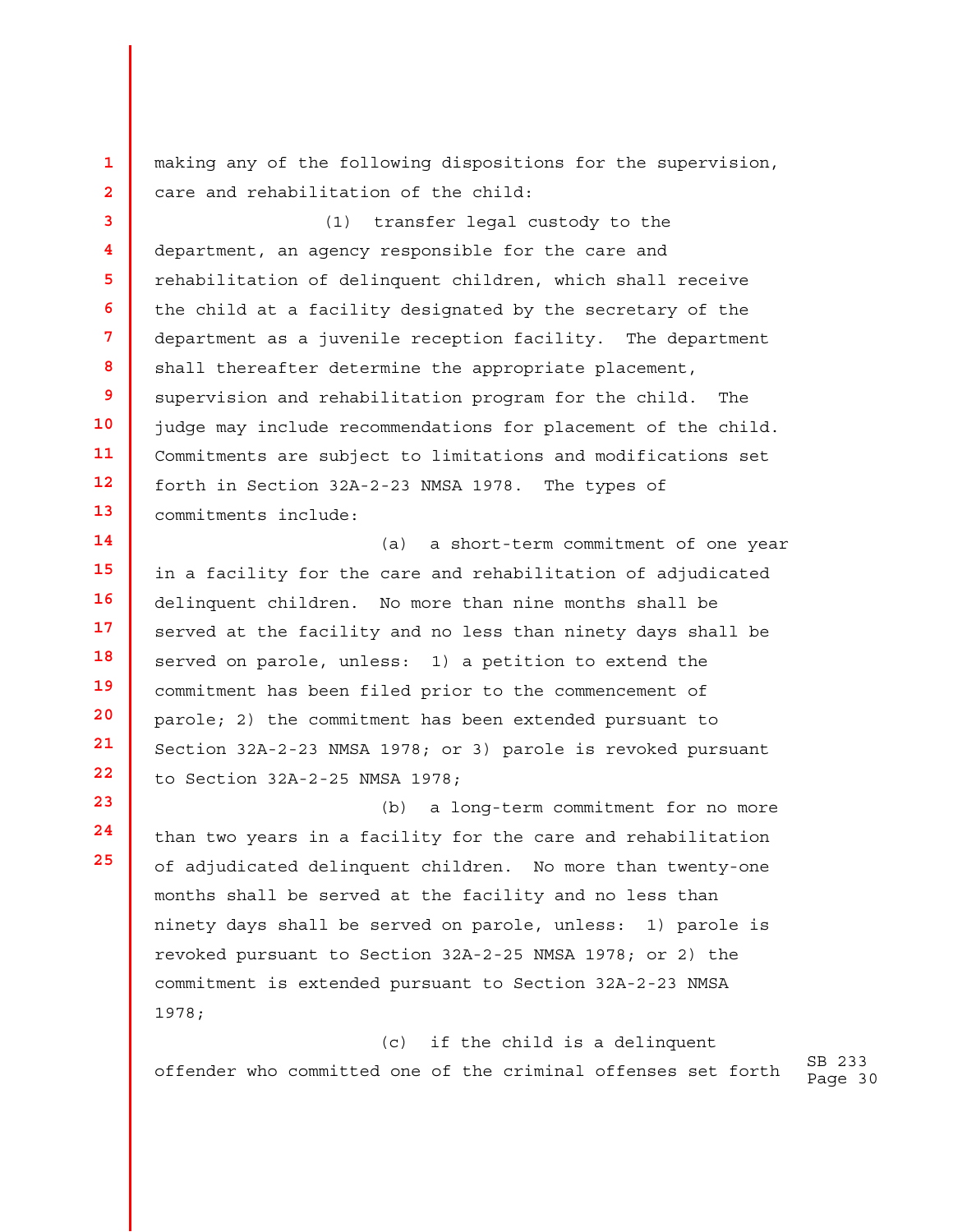**1 2 3 4 5 6 7 8 9 10 11 12 13 14 15 16 17 18 19 20 25**  in Subsection I of Section 32A-2-3 NMSA 1978, a commitment to age twenty-one, unless sooner discharged; or (d) if the child is a youthful offender, a commitment to age twenty-one, unless sooner discharged; (2) place the child on probation under those conditions and limitations as the court may prescribe; (3) place the child in a local detention facility that has been certified in accordance with the provisions of Section 32A-2-4 NMSA 1978 for a period not to exceed fifteen days within a three hundred sixty-five day time period; or if a child is found to be delinquent solely on the basis of Paragraph (3) of Subsection A of Section 32A-2-3 NMSA 1978, the court shall only enter a judgment placing the child on probation or ordering restitution or imposing a fine not to exceed the fine that could be imposed if the child were an adult or any combination of these dispositions; or (4) if a child is found to be delinquent solely on the basis of Paragraph (2), (3) or (4) of Subsection A of Section 32A-2-3 NMSA 1978, the court may make any disposition provided by this section and may enter its judgment placing the child on probation and, as a condition of probation, transfer custody of the child to the department for a period not to exceed six months without further order of the court; provided that this transfer shall not be made unless the court first determines that the department is able to provide or contract for adequate and appropriate treatment for the child and that the treatment is likely to be beneficial.

SB 233 Page 31 C. When the child is an Indian child, the Indian child's cultural needs shall be considered in the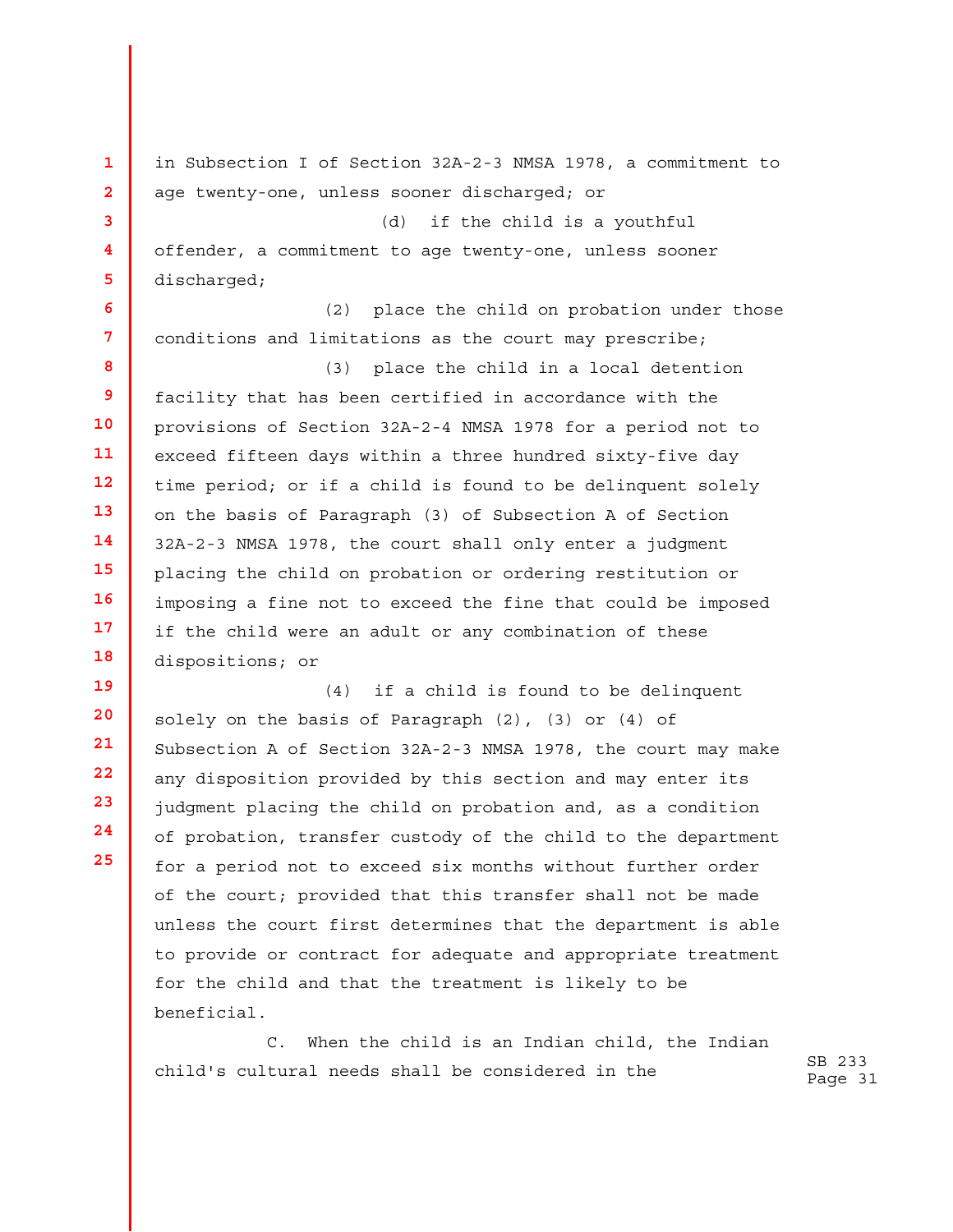**1 2**  dispositional judgment and reasonable access to cultural practices and traditional treatment shall be provided.

D. A child found to be delinquent shall not be committed or transferred to a penal institution or other facility used for the execution of sentences of persons convicted of crimes.

E. Whenever the court vests legal custody in an agency, institution or department, it shall transmit with the dispositional judgment copies of the clinical reports, predisposition study and report and other information it has pertinent to the care and treatment of the child.

F. Prior to any child being placed in the custody of the department, the department shall be provided with reasonable oral or written notification and an opportunity to be heard.

G. In addition to any other disposition pursuant to Subsection B of this section, the court may make an abuse or neglect report for investigation and proceedings as provided for in the Abuse and Neglect Act. The report may be made to a local law enforcement agency, the department or a tribal law enforcement or social service agency for an Indian child residing in Indian country.

H. In addition to any other disposition pursuant to this section or any other penalty provided by law, if a child fifteen years of age or older is adjudicated delinquent on the basis of Paragraph (2), (3) or (4) of Subsection A of Section 32A-2-3 NMSA 1978, the child's driving privileges may be denied or the child's driver's license may be revoked for a period of ninety days. For a second or a subsequent adjudication, the child's driving privileges may be denied or the child's driver's license revoked for a period of one year. Within twenty-four hours of the dispositional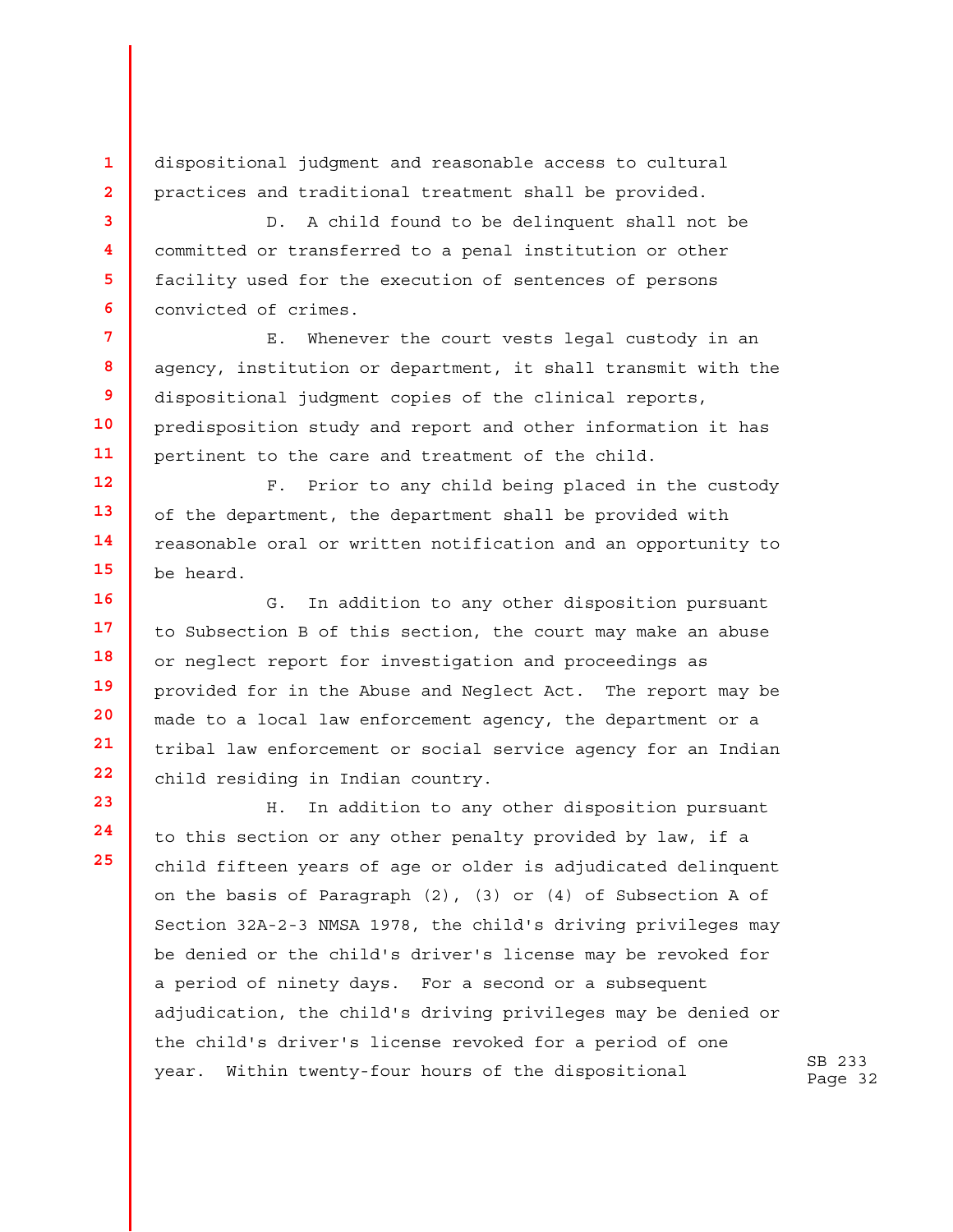judgment, the court may send to the motor vehicle division of the taxation and revenue department the order adjudicating delinquency. Upon receipt of an order from the court adjudicating delinquency, the director of the motor vehicle division of the taxation and revenue department may revoke or deny the delinquent's driver's license or driving privileges. Nothing in this section may prohibit the delinquent from applying for a limited driving privilege pursuant to Section 66-5-35 NMSA 1978 or an ignition interlock license pursuant to the Ignition Interlock Licensing Act, and nothing in this section precludes the delinquent's participation in an appropriate educational, counseling or rehabilitation program.

I. In addition to any other disposition pursuant to this section or any other penalty provided by law, when a child is adjudicated delinquent on the basis of Paragraph (6) of Subsection A of Section 32A-2-3 NMSA 1978, the child shall perform the mandatory community service set forth in Section 30-15-1.1 NMSA 1978. When a child fails to completely perform the mandatory community service, the name and address of the child's parent or legal guardian shall be published in a newspaper of general circulation, accompanied by a notice that he is the parent or legal guardian of a child adjudicated delinquent for committing graffiti."

Section 17. Section 32A-2-20 NMSA 1978 (being Laws 1993, Chapter 77, Section 49, as amended) is amended to read: "32A-2-20. DISPOSITION OF A YOUTHFUL OFFENDER.--

A. The court has the discretion to invoke either an adult sentence or juvenile sanctions on a youthful offender. The children's court attorney shall file a notice of intent to invoke an adult sentence within ten working days of the filing of the petition, provided that the court may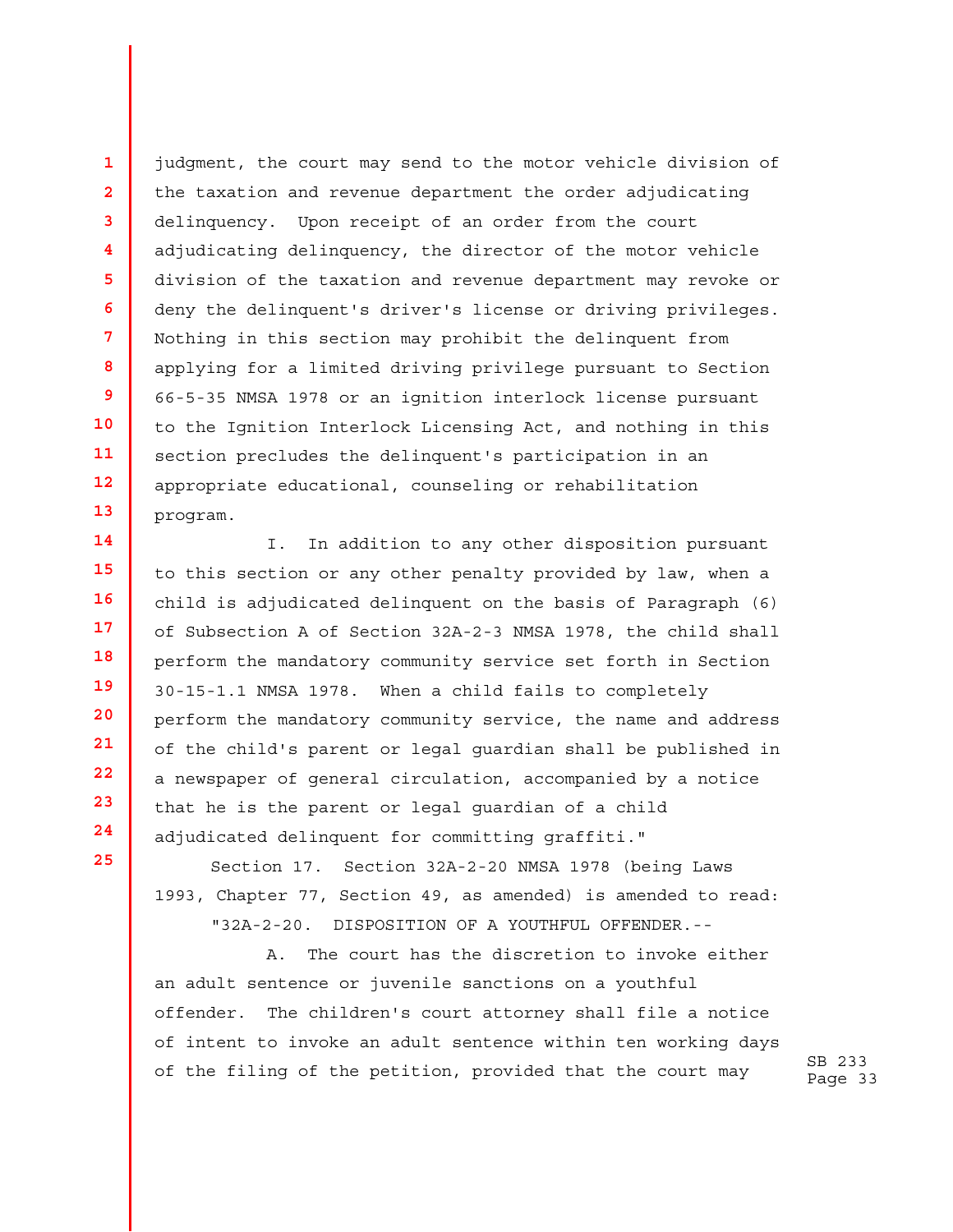extend the time for filing of the notice of intent to invoke an adult sentence, for good cause shown, prior to the adjudicatory hearing. A preliminary hearing by the court or a hearing before a grand jury shall be held, within ten days after the filing of the intent to invoke an adult sentence, to determine whether probable cause exists to support the allegations contained in the petition.

 B. If the children's court attorney has filed a notice of intent to invoke an adult sentence and the child is adjudicated as a youthful offender, the court shall make the following findings in order to invoke an adult sentence:

(1) the child is not amenable to treatment or rehabilitation as a child in available facilities; and (2) the child is not eligible for commitment to an institution for children with developmental

disabilities or mental disorders.

C. In making the findings set forth in Subsection B of this section, the judge shall consider the following factors:

(1) the seriousness of the alleged offense;

(2) whether the alleged offense was committed in an aggressive, violent, premeditated or willful manner;

**24 25**  (3) whether a firearm was used to commit the alleged offense;

(4) whether the alleged offense was against persons or against property, greater weight being given to offenses against persons, especially if personal injury resulted;

SB 233 (5) the sophistication and maturity of the child as determined by consideration of the child's home, environmental situation, emotional attitude and pattern of

Page 34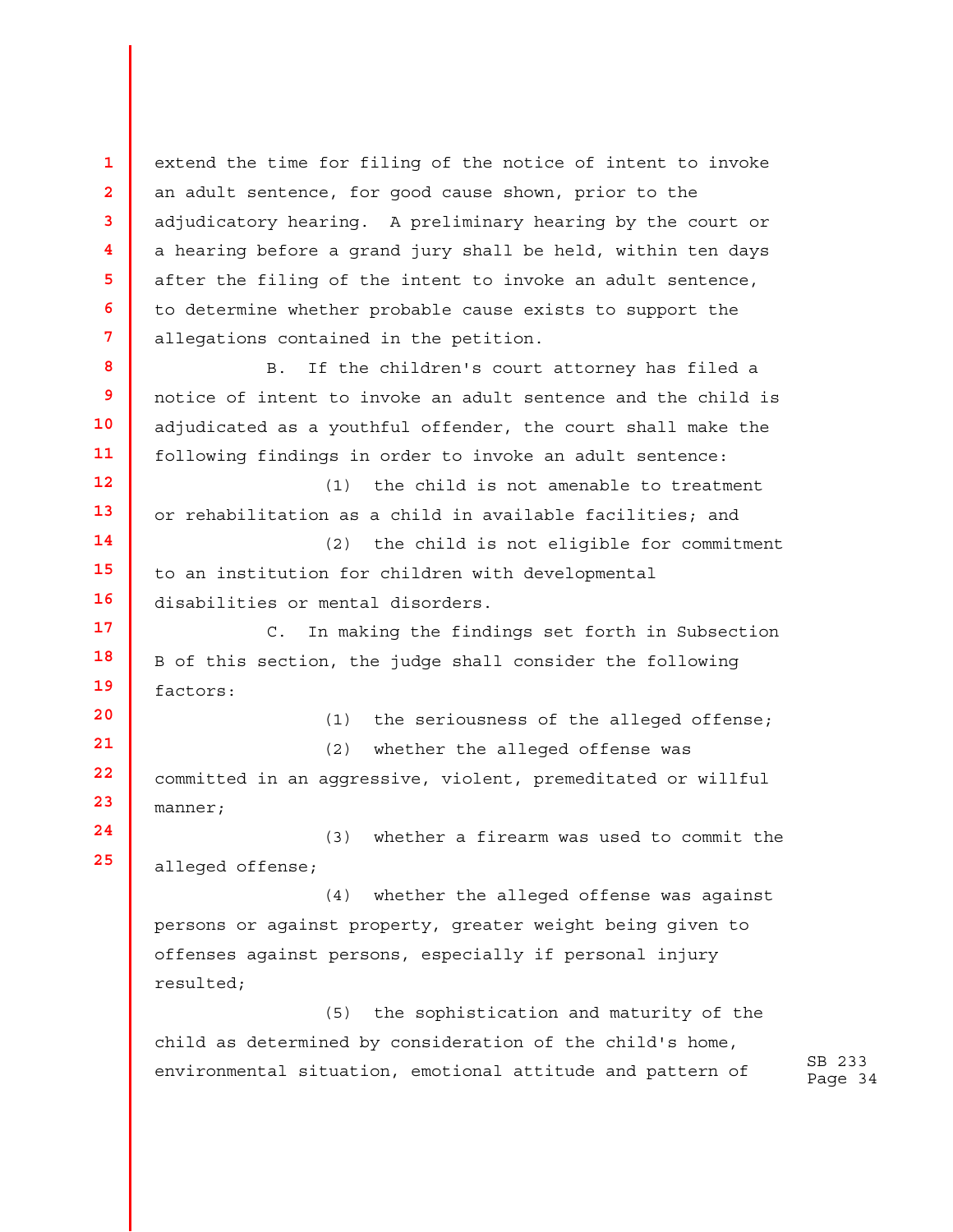living;

(6) the record and previous history of the child;

(7) the prospects for adequate protection of the public and the likelihood of reasonable rehabilitation of the child by the use of procedures, services and facilities currently available; and

(8) any other relevant factor, provided that factor is stated on the record.

D. If a child has previously been sentenced as an adult pursuant to the provisions of this section, there shall be a rebuttable presumption that the child is not amenable to treatment or rehabilitation as a child in available facilities.

E. If the court invokes an adult sentence, the court may sentence the child to less than, but shall not exceed, the mandatory adult sentence. A youthful offender given an adult sentence shall be treated as an adult offender and shall be transferred to the legal custody of an agency responsible for incarceration of persons sentenced to adult sentences. This transfer terminates the jurisdiction of the court over the child with respect to the delinquent acts alleged in the petition.

F. If a juvenile disposition is appropriate, the court shall follow the provisions set forth in Section 32A-2-19 NMSA 1978. A youthful offender may be subject to extended commitment in the care of the department until the age of twenty-one, pursuant to the provisions of Section 32A-2-23 NMSA 1978.

G. A child fourteen years of age or older, charged with first degree murder, but not convicted of first degree murder and found to have committed a youthful offender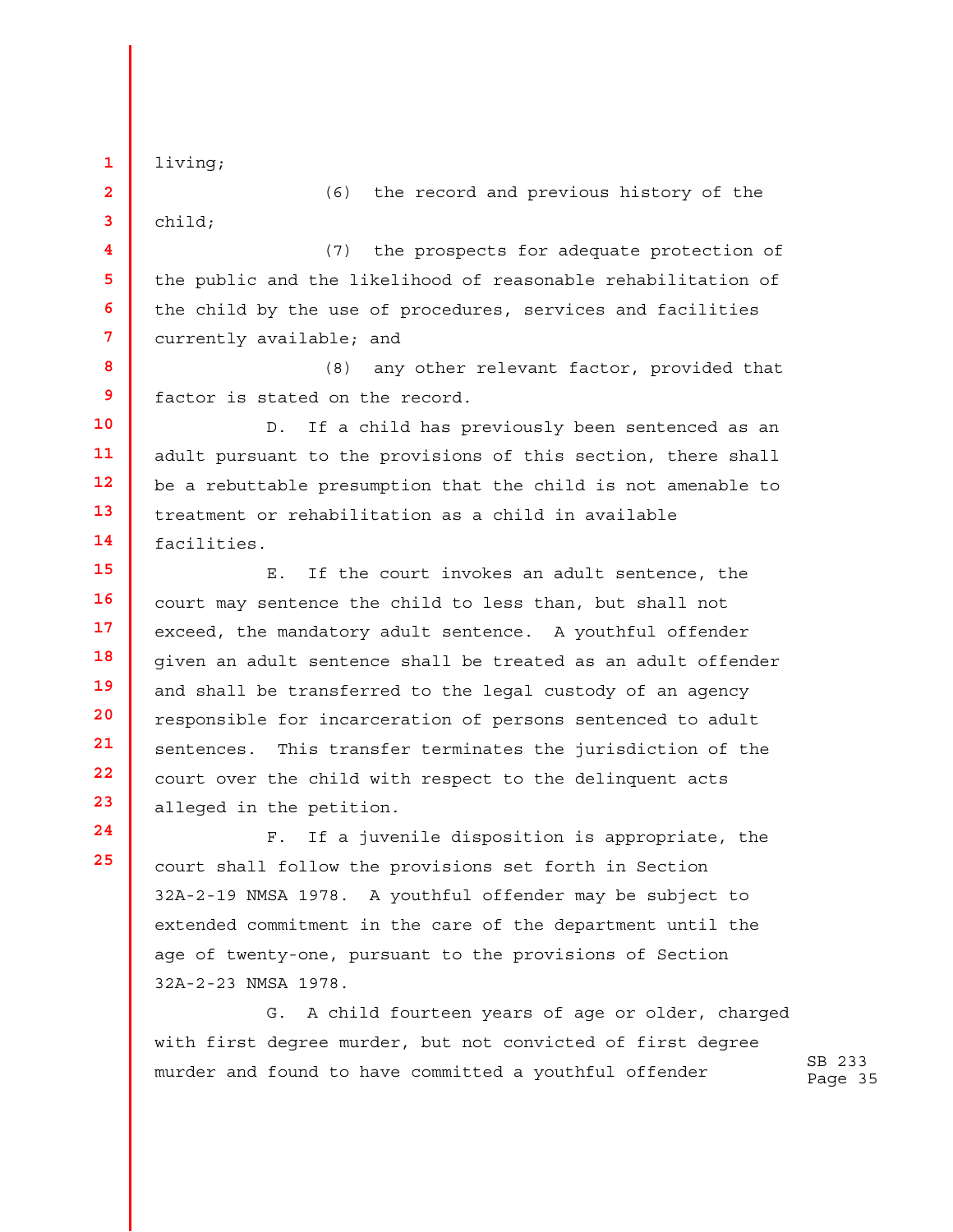offense as set forth in Subsection I of Section 32A-2-3 NMSA 1978, is subject to the dispositions set forth in this section.

H. A child fourteen years of age or older charged with first degree murder, but found to have committed a delinquent act that is neither first degree murder nor a youthful offender offense as set forth in Subsection I of Section 32A-2-3 NMSA 1978, shall be adjudicated as a delinquent subject to the dispositions set forth in Section 32A-2-19 NMSA 1978."

Section 18. Section 32A-2-21 NMSA 1978 (being Laws 1993, Chapter 77, Section 50, as amended) is amended to read:

"32A-2-21. DISPOSITION OF A CHILD WITH A MENTAL DISORDER OR DEVELOPMENTAL DISABILITY IN A DELINQUENCY PROCEEDING.--

A. If in a hearing at any stage of a proceeding on a delinquency petition the evidence indicates that the child has or may have a mental disorder or developmental disability, the court may:

 (1) order the child detained if appropriate under the criteria established pursuant to the provisions of the Delinquency Act; and

(2) initiate proceedings for the involuntary placement of the child as a minor with a mental disorder or developmental disability pursuant to the provisions of the Children's Mental Health and Developmental Disabilities Act.

B. If the child is placed for residential treatment or habilitation pursuant to the Children's Mental Health and Developmental Disabilities Act, the department shall retain legal custody during the period of involuntary placement or until further order of the court.

SB 233 Page 36 C. If a child is committed to a psychiatric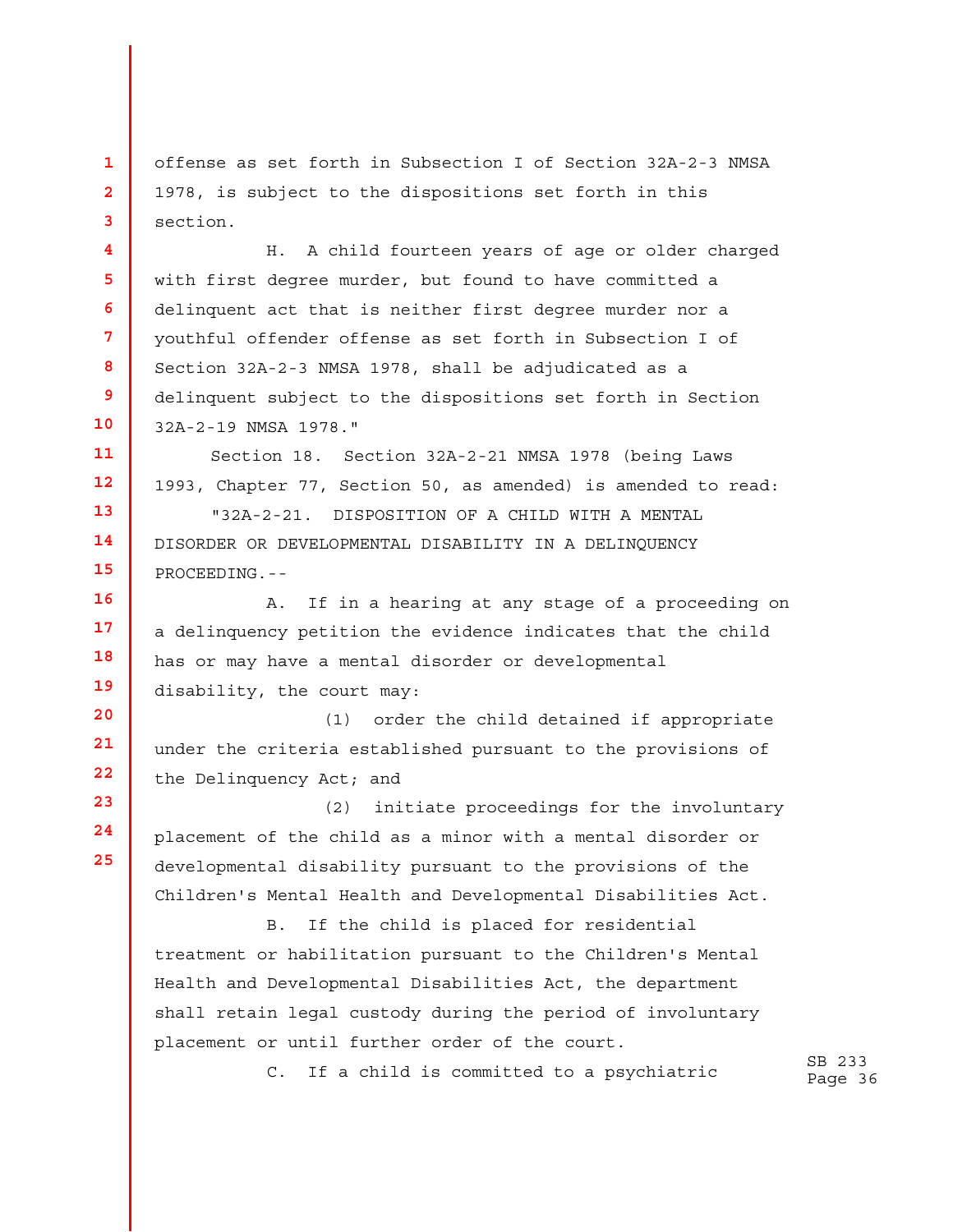**1**  hospital for treatment or habilitation and in the event that the department should be required to pay more than four hundred dollars (\$400) per day because of the individualized treatment plan, the annual costs over four hundred dollars (\$400) per child per day will be reported annually by the department to the legislative finance committee.

D. The child may remain in the residential treatment or habilitation facility pending the disposition of the delinquency petition.

E. When a child in departmental custody needs involuntary placement for residential mental health or developmental disability services as a result of a mental disorder or developmental disability, the department shall request the children's court attorney to petition for that child's placement pursuant to the provisions of the Children's Mental Health and Developmental Disabilities Act.

F. A child subject to the provisions of the Delinquency Act who receives treatment in a residential treatment or habilitation program shall enjoy all the substantive and procedural rights set forth in the Children's Mental Health and Developmental Disabilities Act.

G. A child's competency to stand trial or participate in his own defense may be raised by a party at any time during a proceeding. If the child has been accused of an act that would be considered a misdemeanor if the child were an adult and the child is found to be incompetent to stand trial, the court shall dismiss the petition with prejudice and may recommend that the children's court attorney initiate proceedings pursuant to the provisions of the Children's Mental Health and Developmental Disabilities Act. In all other cases, the court shall stay the proceedings until the child is competent to stand trial;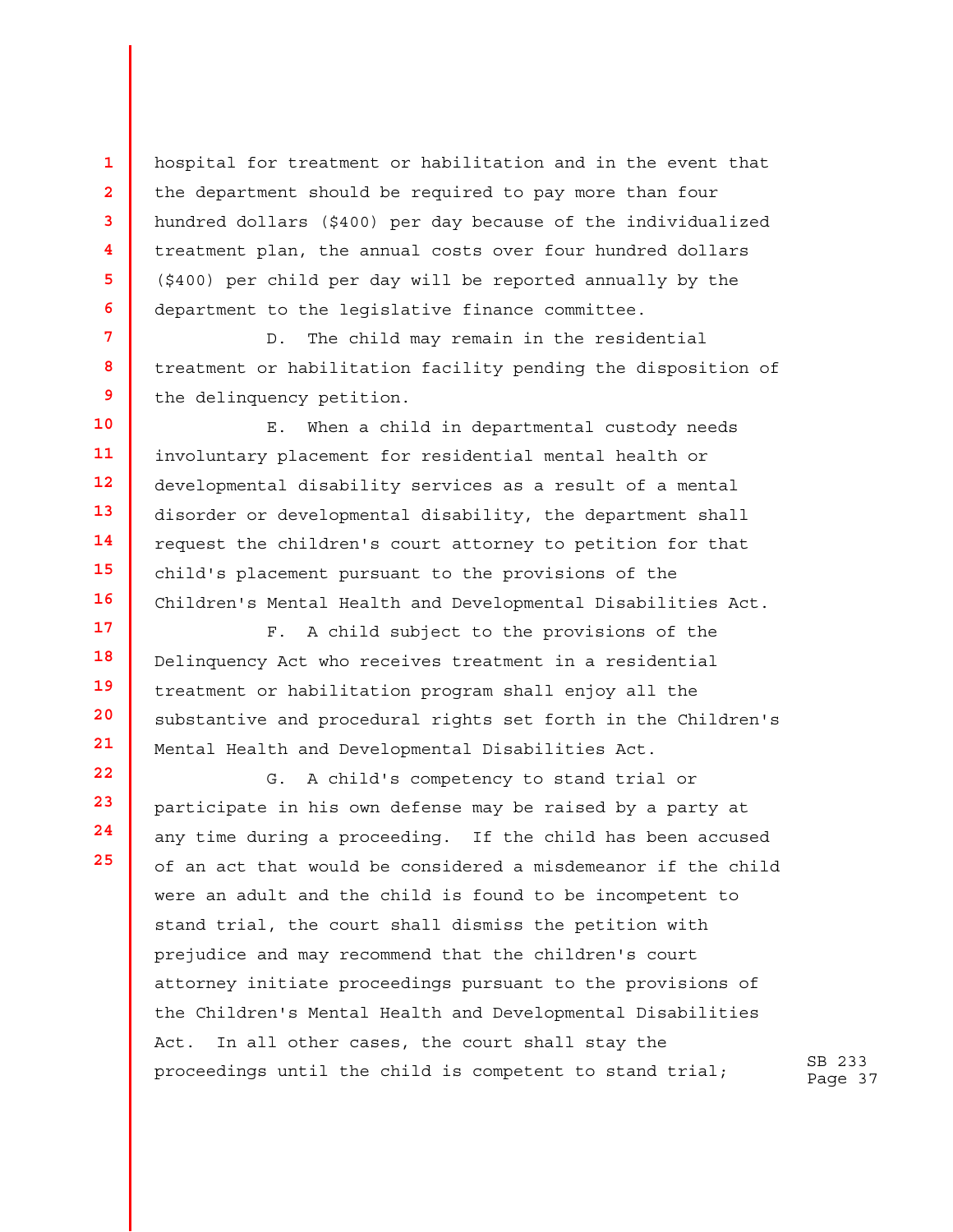provided that a petition shall not be stayed for more than one year. The court may order treatment to enable the child to attain competency to stand trial and may amend the conditions of release pursuant to Sections 32A-2-11 and 32A-2-13 NMSA 1978. The child's competency to stand trial shall be reviewed every ninety days for up to one year. The court shall dismiss the petition without prejudice if, at any time during the year, the court finds that a child cannot be treated to competency or if, after one year, the court determines that a child is incompetent to stand trial or participate in his own defense. Upon dismissal, the court may recommend that the children's court attorney initiate proceedings pursuant to the provisions of the Children's Mental Health and Developmental Disabilities Act.

H. Involuntary residential treatment shall only occur pursuant to the provisions of the Children's Mental Health and Developmental Disabilities Act."

Section 19. Section 32A-2-22 NMSA 1978 (being Laws 1993, Chapter 77, Section 51, as amended) is amended to read:

"32A-2-22. CONTINUANCE UNDER SUPERVISION WITHOUT JUDGMENT--CONSENT DECREE--DISPOSITION.--

A. At any time after the filing of a delinquency petition and before the entry of a judgment, the court may, on motion of the children's court attorney or that of counsel for the child, suspend the proceedings and continue the child under supervision in the child's own home under terms and conditions negotiated with probation services and agreed to by all the parties affected. The court's order continuing the child under supervision under this section shall be known as a "consent decree". An admission of some or all of the allegations stated in the delinquency petition shall not be required for a consent decree order.

SB 233 Page 38

**1 2**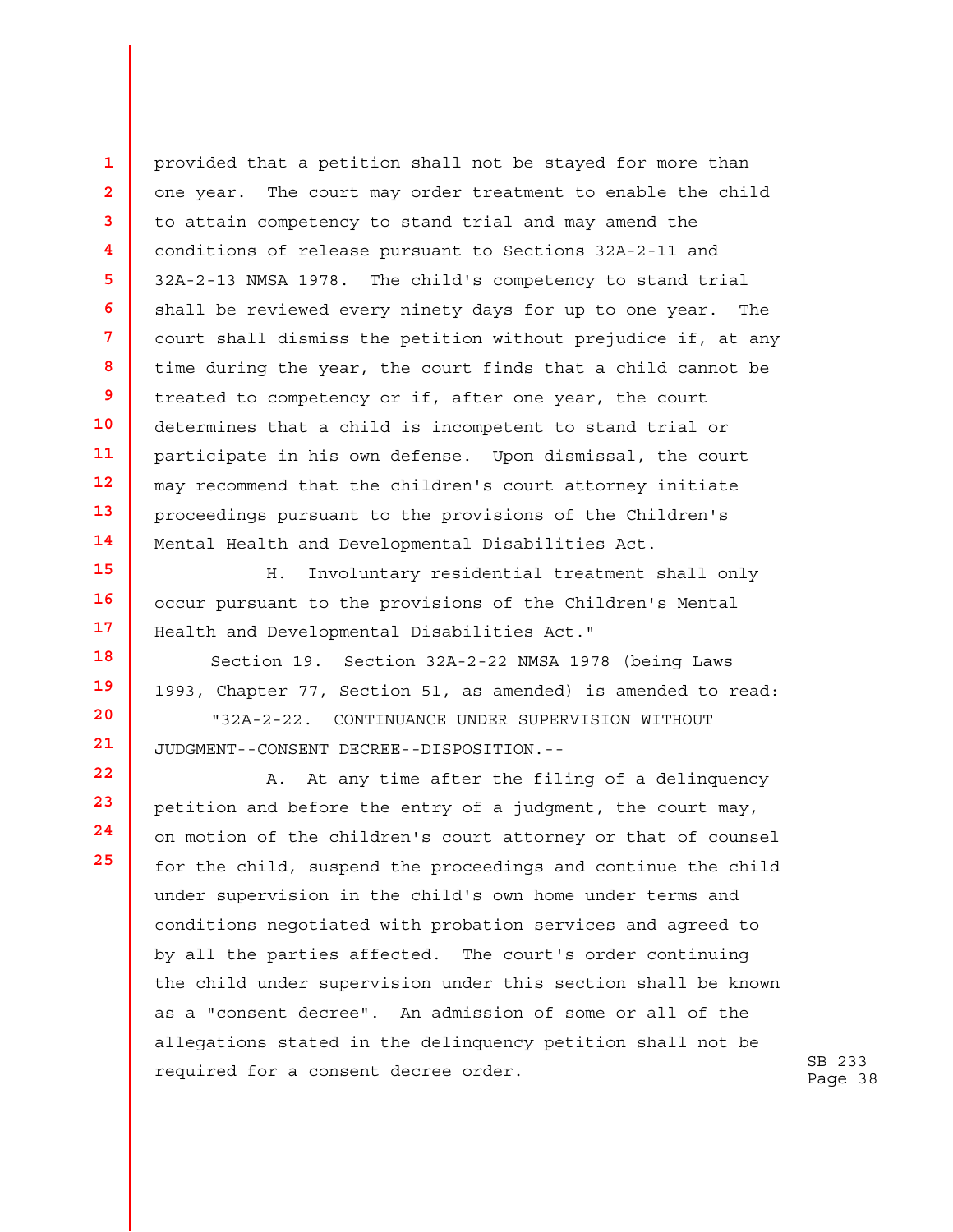B. If the child objects to a consent decree, the court shall proceed to findings, adjudication and disposition of the case. If the child does not object but an objection is made by the children's court attorney after consultation with probation services, the court shall, after considering the objections and the reasons given, proceed to determine whether it is appropriate to enter a consent decree and may, in its discretion, enter the consent decree.

 C. A consent decree shall remain in force for six months unless the child is discharged sooner by probation services. Prior to the expiration of the six-month period and upon the application of probation services or any other agency supervising the child under a consent decree, the court may extend the decree for an additional six months in the absence of objection to extension by the child. If the child objects to the extension, the court shall hold a hearing and make a determination on the issue of extension.

 D. If either prior to discharge by probation services or expiration of the consent decree the child allegedly fails to fulfill the terms of the decree, the children's court attorney may file a petition to revoke the consent decree. Proceedings on the petition shall be conducted in the same manner as proceedings on petitions to revoke probation. If the child is found to have violated the terms of the consent decree, the court may:

or

(1) extend the period of the consent decree;

(2) make any other disposition that would have been appropriate in the original proceeding.

SB 233 E. A child who is discharged by probation services or who completes a period under supervision without reinstatement of the original delinquency petition shall not

Page 39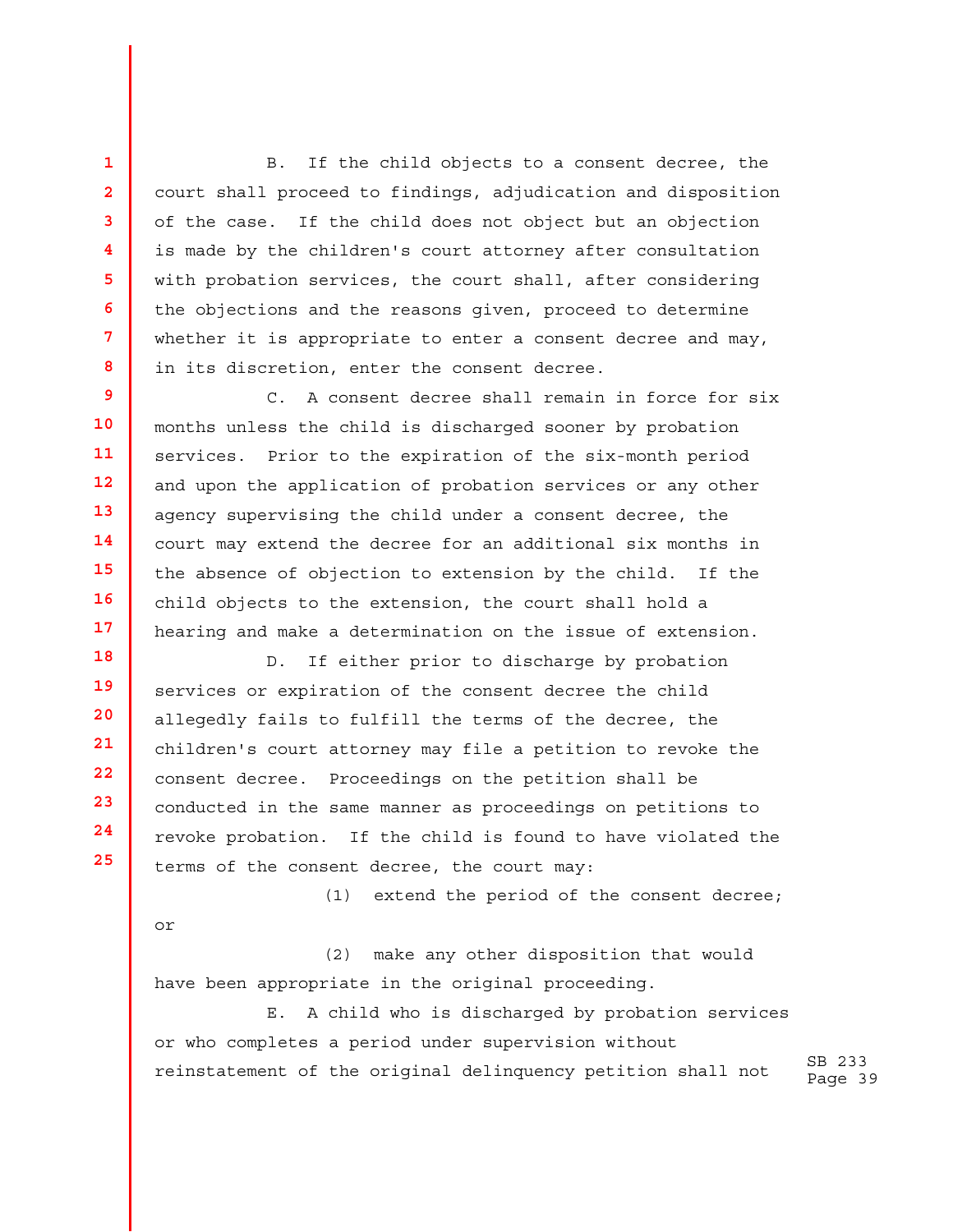again be proceeded against in any court for the same offense alleged in the petition or an offense based upon the same conduct and the original petition shall be dismissed with prejudice. Nothing in this subsection precludes a civil suit against the child for damages arising from the child's conduct.

 F. A judge who pursuant to this section elicits or examines information or material about a child that would be inadmissible in a hearing on the allegations of the petition shall not, over the objection of the child, participate in any subsequent proceedings on the delinquency if:

(1) a consent decree is denied and the allegations in the petition remain to be decided in a hearing where the child denies the allegations; or

 (2) a consent decree is granted but the delinquency petition is subsequently reinstated.

G. If a consent decree has been entered pursuant to the filing of a delinquency petition based on Paragraph (2), (3) or (4) of Subsection A of Section 32A-2-3 NMSA 1978 for a child who is fifteen years of age or older, a condition of the consent decree agreement may be the denial of the child's driving privileges or the revocation of the child's driver's license for a period of ninety days. For the second or subsequent adjudication, the child's driving privileges may be denied or the child's driver's license revoked for a period of one year. Within twenty-four hours of the entry by the court of a decree consenting to the revocation or denial of the child's driver's license or driving privileges, the court shall send the decree to the motor vehicle division of the taxation and revenue department. Upon receipt of the decree from the court consenting to the denial or revocation of the child's driving privileges or driver's license, the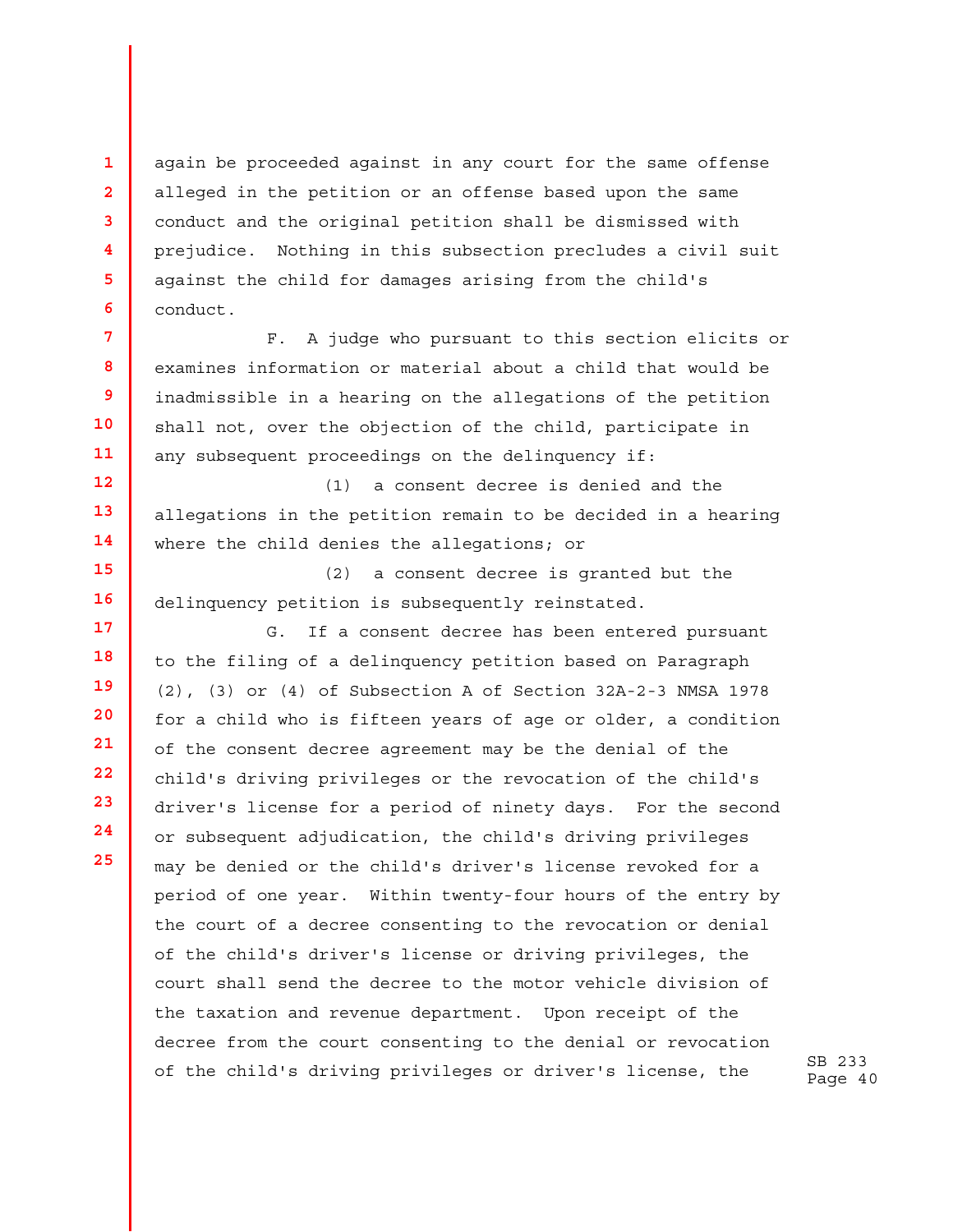director of the motor vehicle division of the taxation and revenue department shall revoke or deny the delinquent child's driver's license or driving privileges. Nothing in this section shall prohibit the delinquent child from applying for a limited driving privilege pursuant to Section 66-5-35 NMSA 1978 or an ignition interlock license pursuant to the Ignition Interlock Licensing Act, and nothing in this section precludes the delinquent child's participation in an appropriate educational, counseling or rehabilitation program."

Section 20. Section 32A-2-23 NMSA 1978 (being Laws 1993, Chapter 77, Section 52, as amended) is amended to read:

"32A-2-23. LIMITATIONS ON DISPOSITIONAL JUDGMENTS-- MODIFICATION--TERMINATION OR EXTENSION OF COURT ORDERS.--

A. A judgment transferring legal custody of an adjudicated delinquent child to an agency responsible for the care and rehabilitation of delinquent children divests the court of jurisdiction at the time of transfer of custody, unless the transfer of legal custody is for a commitment not exceeding fifteen days pursuant to the provisions of Section 32A-2-19 NMSA 1978, in which case the court retains jurisdiction, and:

(1) the juvenile parole board pursuant to the Juvenile Parole Board Act has the exclusive power to parole or release the child, subject to the provisions of Section 32A-7-8 NMSA 1978;

(2) the supervision of a child after release under Paragraph (1) of this subsection shall be conducted by the department; and

(3) the period of time a child absconds from parole or probation supervision shall toll all time limits for the requirement of filing a petition to revoke probation

SB 233 Page 41

**1**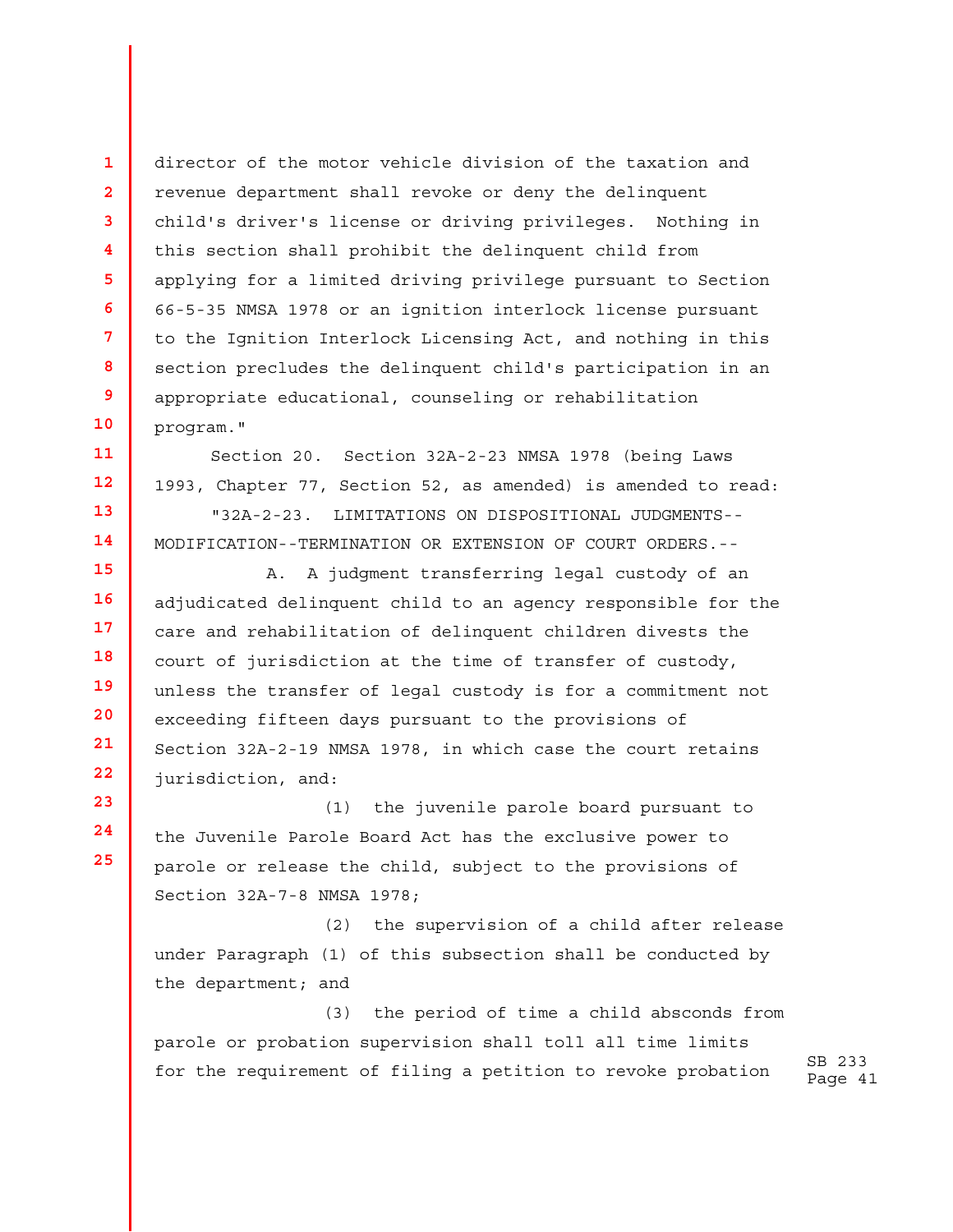or parole and shall toll the computation of the period of probation or parole supervision pursuant to the provisions of the Delinquency Act.

B. A judgment of probation or protective supervision shall remain in force for an indeterminate period not to exceed the term of commitment from the date entered.

C. A child shall be released by an agency and probation or supervision shall be terminated by juvenile probation and parole services or the agency providing supervision when it appears that the purpose of the order has been achieved before the expiration of the period of the judgment. A release or termination and the reasons therefor shall be reported promptly to the court in writing by the releasing authority.

D. Prior to the expiration of a short-term commitment of one year, as provided for in Section 32A-2-19 NMSA 1978, the court may extend the judgment for up to one six-month period if the court finds that the extension is necessary to safeguard the welfare of the child or the public safety. If a short-term commitment is extended, the mandatory ninety-day parole, as required by Section 32A-2-19 NMSA 1978, shall be included in the extension. Notice and hearing are required for any extension of a juvenile's commitment.

E. Prior to the expiration of a long-term commitment, as provided for in Section 32A-2-19 NMSA 1978, the court may extend the judgment for additional periods of one year until the child reaches the age of twenty-one if the court finds that the extension is necessary to safeguard the welfare of the child or the public safety. If a long-term commitment is extended, the mandatory ninety-day parole, as required by Section 32A-2-19 NMSA 1978, shall be included in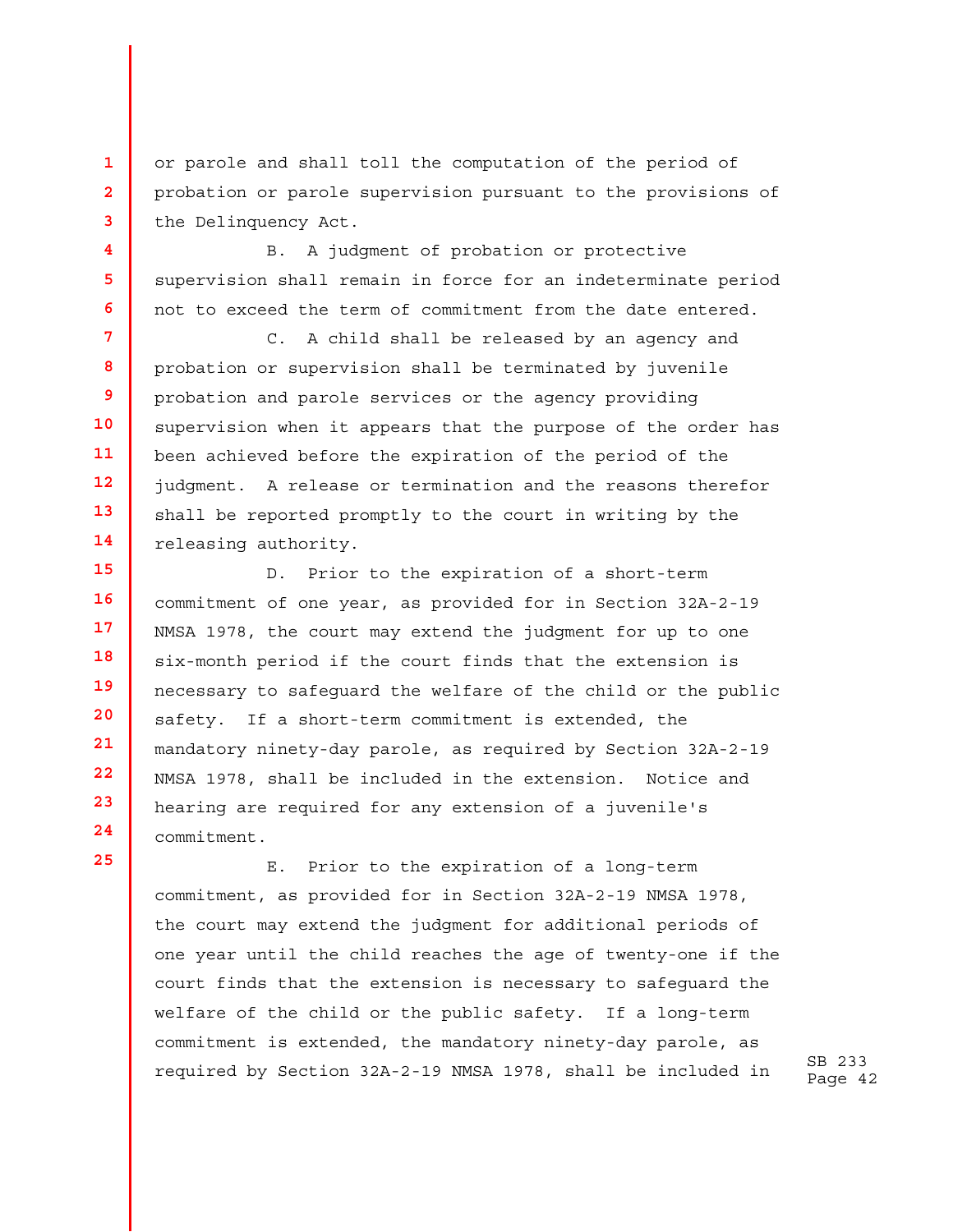**1 2**  the extension. Notice and hearing are required for any extension of a juvenile's commitment.

 F. Prior to the expiration of a judgment of probation, the court may extend the judgment for an additional period of one year until the child reaches the age of twenty-one if the court finds that the extension is necessary to protect the community or to safeguard the welfare of the child.

G. The court may dismiss a motion if it finds after preliminary investigation that the motion is without substance. If the court is of the opinion that the matter should be reviewed, it may, upon notice to all necessary parties, proceed to a hearing in the manner provided for hearings on petitions alleging delinquency. The court may terminate a judgment if it finds that the child is no longer in need of care, supervision or rehabilitation or it may enter a judgment extending or modifying the original judgment if it finds that action necessary to safeguard the child or the public interest.

H. A child may make a motion to modify a children's court or adult disposition within thirty days of the judge's decision. If the court is of the opinion that the matter should be reviewed, it may, upon notice to all necessary parties, proceed to a hearing in the manner provided for hearings on petitions alleging delinquency."

Section 21. Section 32A-2-25 NMSA 1978 (being Laws 1993, Chapter 77, Section 54) is amended to read:

"32A-2-25. PAROLE REVOCATION--PROCEDURES.--

SB 233 Page 43 A. A child on parole from an agency that has legal custody who violates a term of parole may be proceeded against in a parole revocation proceeding conducted by the department or the supervising agency or by a hearing officer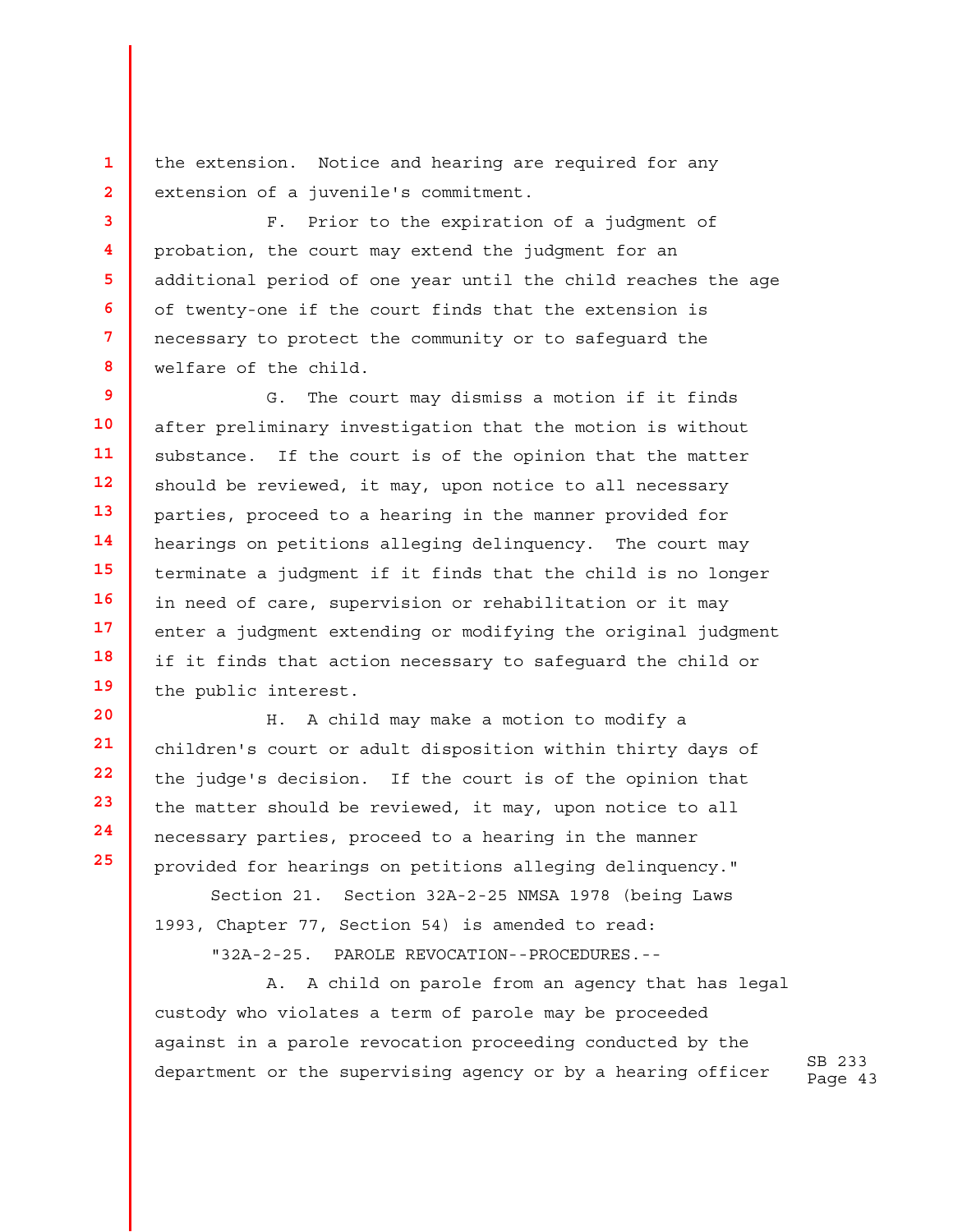contracted by the department who is neutral to the child and the agency in accordance with procedures established by the department in cooperation with the juvenile parole board. A juvenile probation and parole officer may detain a child on parole status who is alleged to have violated a term or condition of parole until the completion and review of a preliminary parole revocation hearing. A child may waive the right to a preliminary parole revocation hearing after consultation with the child's attorney, parent, guardian or custodian.

B. If a retake warrant is issued by the department upon the completion of the preliminary parole revocation hearing, the juvenile institution to which the warrant is issued shall promptly transport the child to that institution at the expense of the department. If a child absconds from parole supervision and is apprehended in another state after the issuance of a retake warrant by the department, the juvenile justice division of the department shall cause the return of the child to this state at the expense of the department."

Section 22. Section 32A-2-27 NMSA 1978 (being Laws 1993, Chapter 77, Section 56) is amended to read:

"32A-2-27. INJURY TO PERSON OR DESTRUCTION OF PROPERTY--LIABILITY--COSTS AND ATTORNEY FEES--RESTITUTION.--

A. Any person may recover damages not to exceed four thousand dollars (\$4,000) in a civil action in a court or tribunal of competent jurisdiction from the parent or guardian having custody and control of a child when the child has maliciously or willfully injured a person or damaged, destroyed or deprived use of property, real or personal, belonging to the person bringing the action.

> SB 233 Page 44 B. Recovery of damages under this section is

**1 2**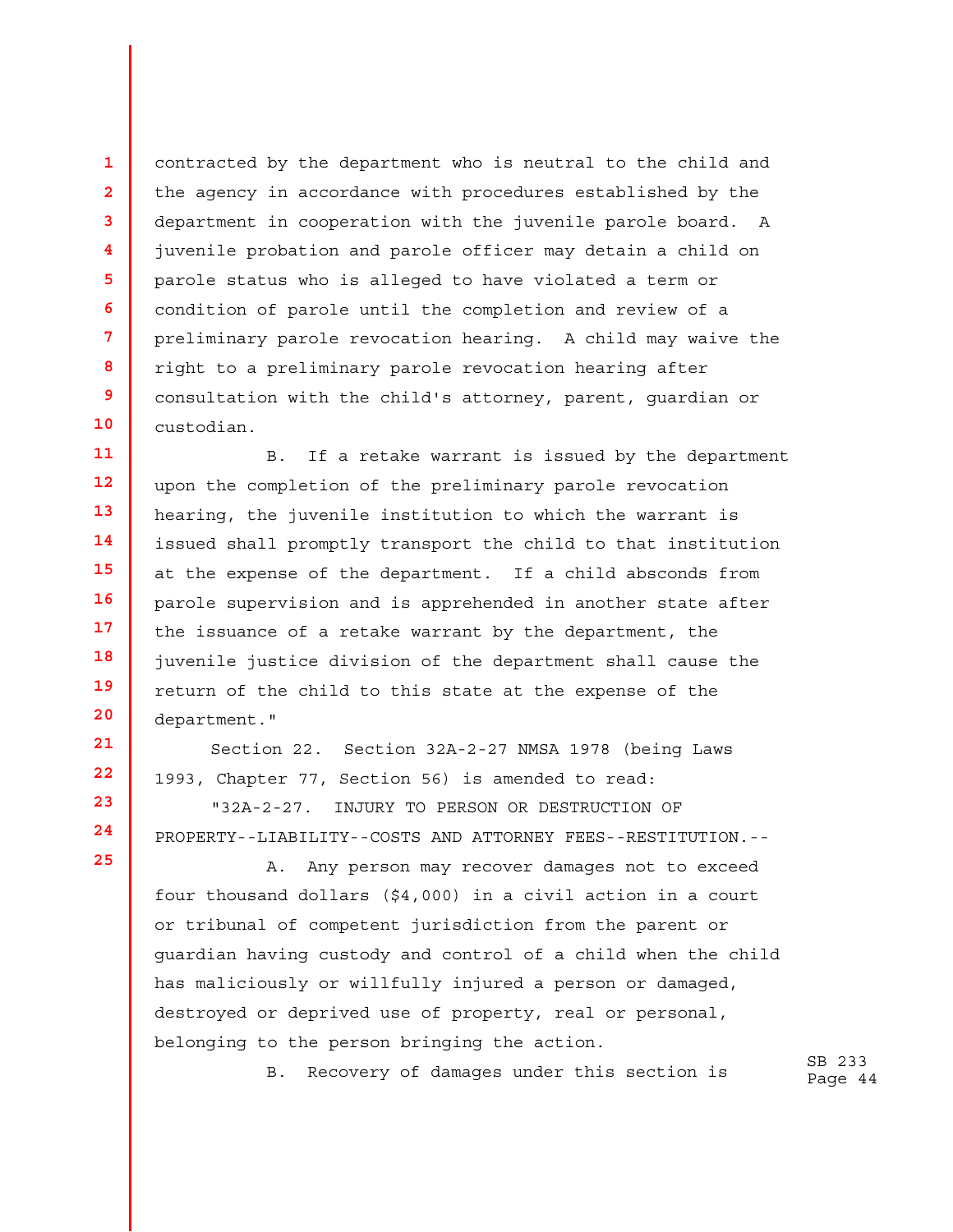limited to the actual damages proved in the action, not to exceed four thousand dollars (\$4,000) taxable court costs and, in the discretion of the court, reasonable attorney fees to be fixed by the court or tribunal.

C. Nothing contained in this section limits the discretion of the court to issue an order requiring damages or restitution to be paid by the child when the child has been found to be within the provisions of the Delinquency Act.

D. Nothing contained in this section shall be construed so as to impute liability to any foster parent."

Section 23. Section 32A-2-30 NMSA 1978 (being Laws 1993, Chapter 77, Section 59) is amended to read:

"32A-2-30. INDIGENCY STANDARD--FEE SCHEDULE-- REIMBURSEMENT.--

A. The court shall use a standard adopted and information provided by the public defender department to determine indigency of children in proceedings on petitions alleging delinquency.

B. The court shall use a fee schedule adopted by the public defender department when appointing attorneys to represent children in proceedings on petitions alleging delinquency.

C. The court shall order reimbursement from the parents or guardians of a child who has received or desires to receive legal representation or another benefit under the Public Defender Act after a determination is made that the child was not indigent according to the standard for indigency of children adopted by the public defender department.

SB 233 Page 45 D. Any amounts recovered pursuant to this section shall be paid to the state treasurer for credit to the

**1 2**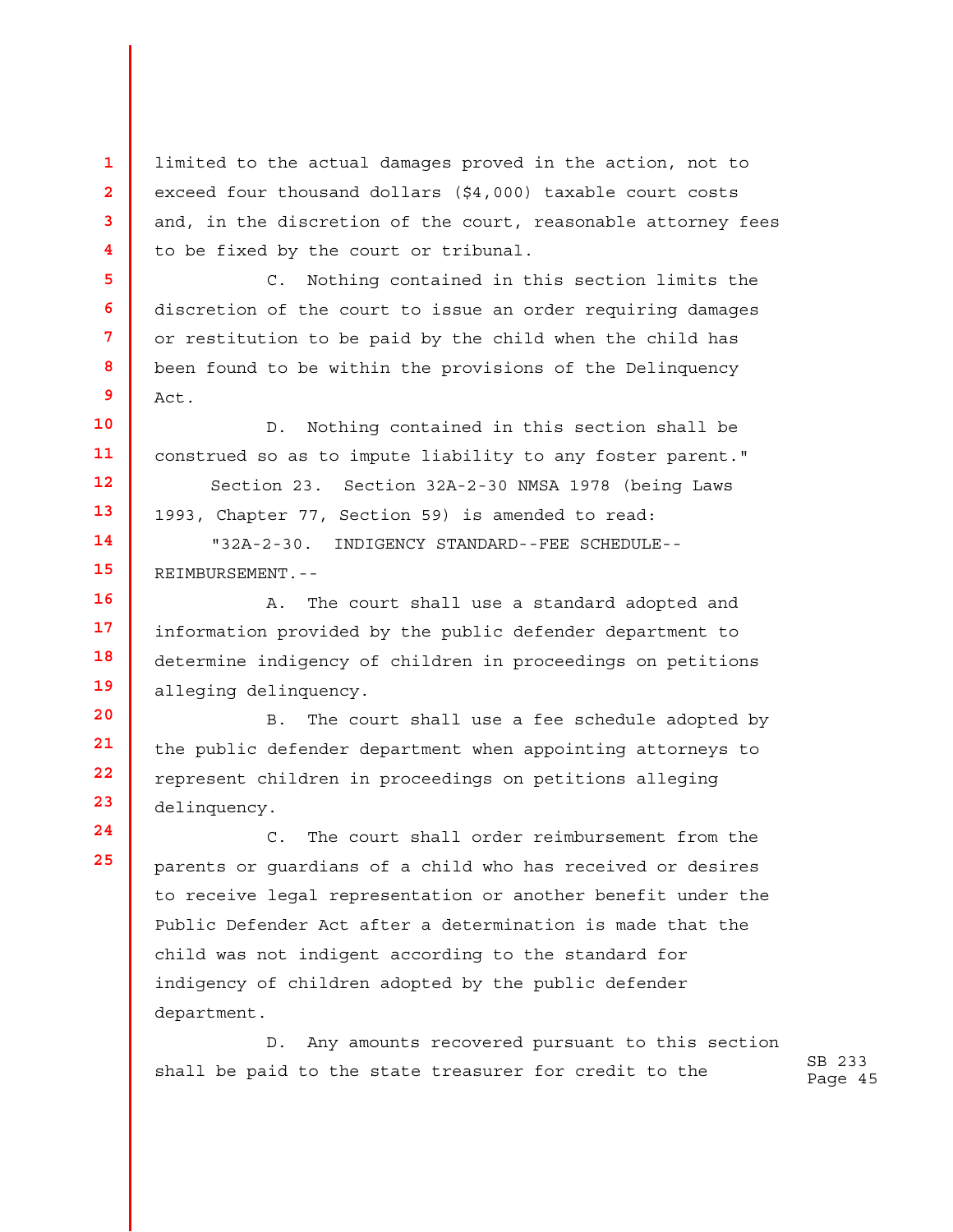general fund."

Section 24. Section 32A-2-32 NMSA 1978 (being Laws 1993, Chapter 77, Section 61, as amended) is amended to read: "32A-2-32. CONFIDENTIALITY--RECORDS.--

A. All social records pertaining to the child, including all related diagnostic evaluations, psychiatric reports, medical reports, social studies reports, records from local detention facilities, client-identifying records from facilities for the care and rehabilitation of delinquent children, pre-parole reports and supervision histories obtained by the juvenile probation office, parole officers and parole board or in possession of the department, are confidential and shall not be disclosed directly or indirectly to the public.

B. The records described in Subsection A of this section shall be disclosed only to:

(1) court personnel;

(2) court appointed special advocates;

(3) the child's attorney or guardian ad

litem;

(4) department personnel;

(5) any local substitute care review board or any agency contracted to implement local substitute care review boards;

(6) corrections department personnel;

(7) law enforcement officials;

(8) district attorneys;

(9) any state government social services

agency in any state;

(10) those persons or entities of a child's Indian tribe specifically authorized to inspect such records pursuant to the federal Indian Child Welfare Act of 1978 or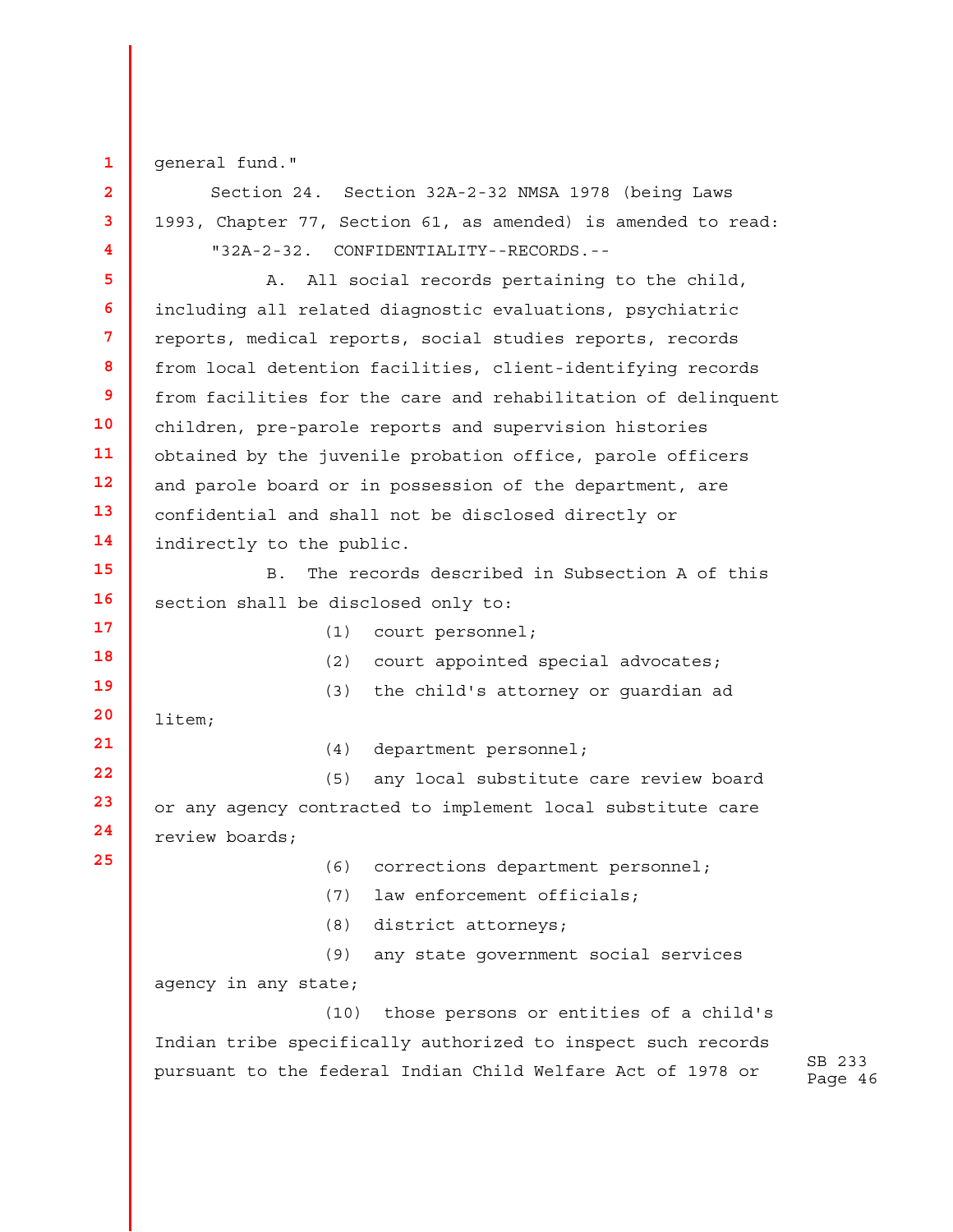**1**  any regulations promulgated thereunder;

(11) tribal juvenile justice system and social service representatives;

(12) a foster parent, if the records are those of a child currently placed with that foster parent or of a child being considered for placement with that foster parent when the disclosure of the information is necessary for the child's treatment or care and shall include only that information necessary to provide for treatment and care of the child;

(13) school personnel involved with the child if the records concern the child's educational needs as necessary for the child's educational planning and shall include only that information necessary to provide for the child's educational needs;

(14) health care or mental health professionals involved in the evaluation or treatment of the child, the child's parents, guardians or custodian or other family members;

(15) representatives of the protection and advocacy system;

(16) the child's parent, guardian or legal custodian when the disclosure of the information is necessary for the child's treatment or care and shall include only that information necessary to provide for the treatment or care of the child; and

(17) any other person or entity, by order of the court, having a legitimate interest in the case or the work of the court.

C. Whoever intentionally and unlawfully releases any information or records closed to the public pursuant to this section or releases or makes other unlawful use of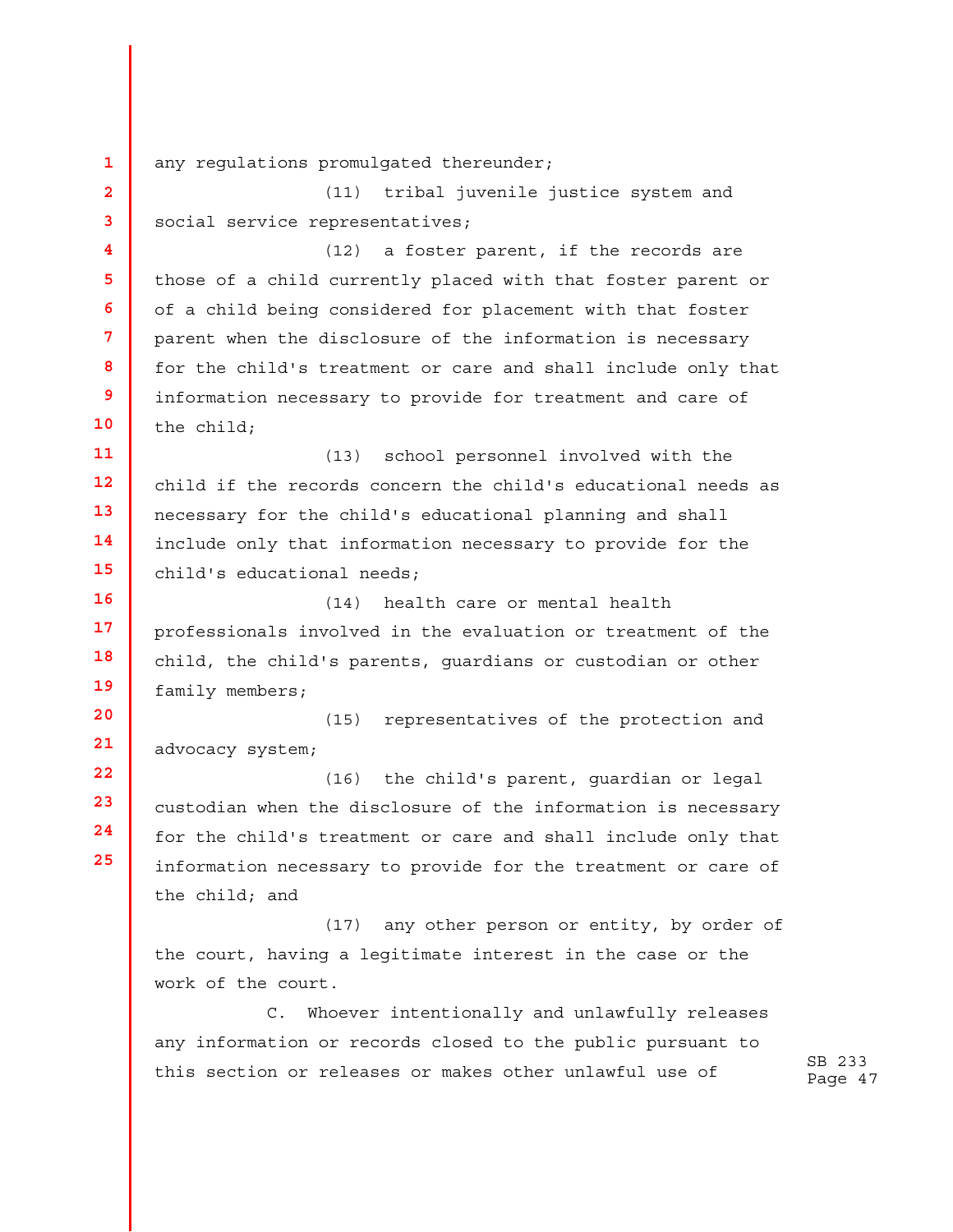SB 233 Page 48 **1 2 3 4 5 6 7 8 9 10 11 12 13 14 15 16 17 18 19 20 21 22 23 24 25**  records in violation of this section is guilty of a petty misdemeanor. D. The department shall promulgate rules for implementing disclosure of records pursuant to this section and in compliance with state and federal law and the Children's Court Rules." Section 25. Section 32A-3A-1 NMSA 1978 (being Laws 1993, Chapter 77, Section 63) is amended to read: "32A-3A-1. SHORT TITLE--PURPOSE.-- A. Chapter 32A, Article 3A NMSA 1978 may be cited as the "Family Services Act". B. The Family Services Act shall be interpreted and construed to effectuate the following expressed legislative purposes: (1) to recognize that many instances of a child's behavior are symptomatic of a family in need of family services; and (2) to provide prevention, diversion and intervention services for a child or family." Section 26. Section 32A-3A-2 NMSA 1978 (being Laws 1993, Chapter 77, Section 64) is amended to read: "32A-3A-2. DEFINITIONS.--As used in the Family Services Act: A. "child or family in need of family services" means: (1) a family whose child's behavior endangers the child's health, safety, education or well-being; (2) a family whose child is absent from the child's place of residence for twenty-four hours or more without the consent of the parent, guardian or custodian; (3) a family in which the parent, guardian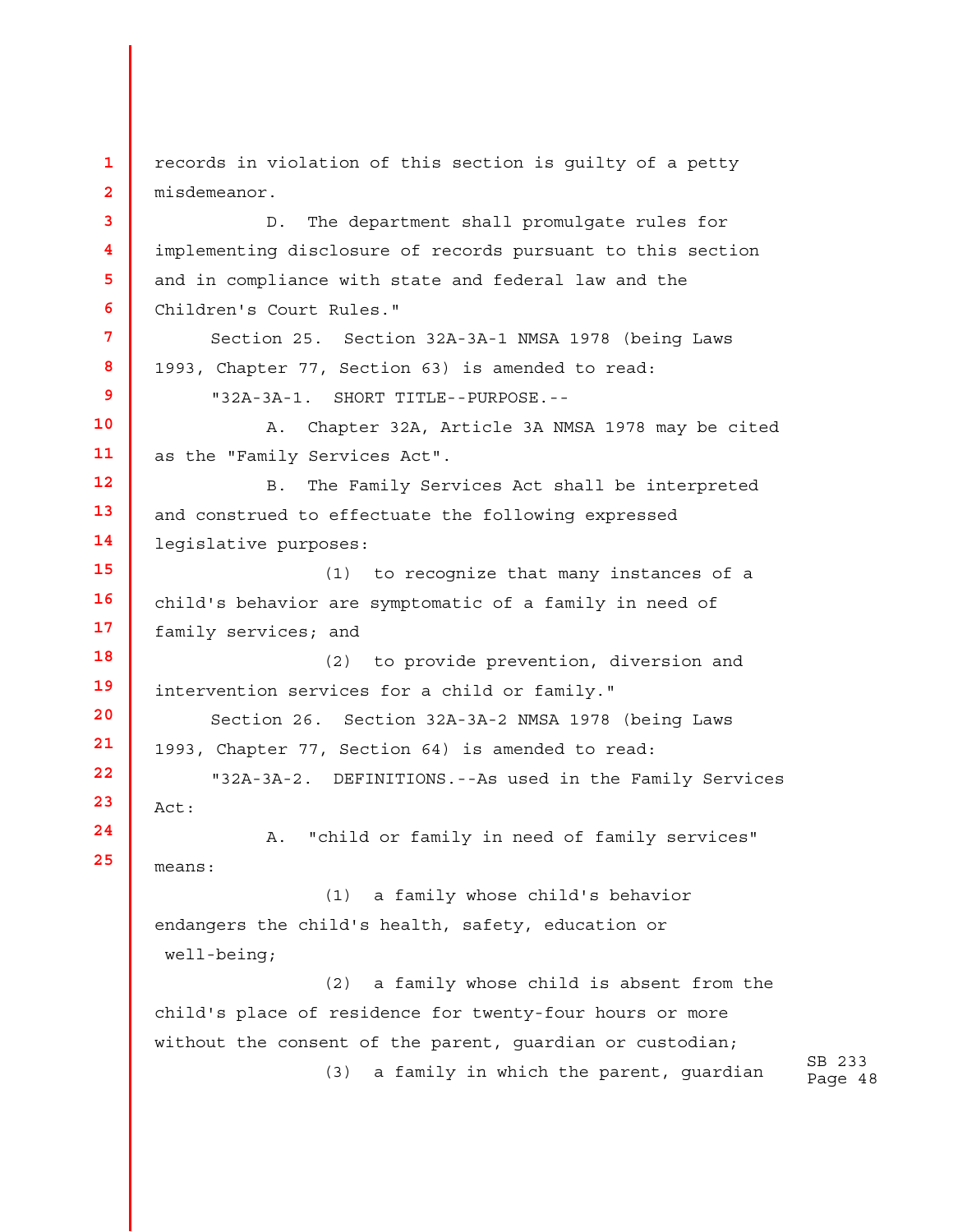or custodian of a child refuses to permit the child to live with the parent, guardian or custodian; or

(4) a family in which the child refuses to live with his parent, guardian or custodian; and

B. "family services" means services that address specific needs of the child or family."

Section 27. Section 32A-3A-3 NMSA 1978 (being Laws 1993, Chapter 77, Section 65) is amended to read:

"32A-3A-3. REQUEST FOR FAMILY SERVICES--WITHDRAWAL OF REQUEST--PRESUMPTION OF GOOD FAITH.--

A. Any child or family member who has a reasonable belief that the child or family is in need of family services may request family services from the department.

B. Any person who has a reasonable belief that a child or family is in need of family services may submit a referral to the department.

C. A family that requests or accepts family services may withdraw its request for or acceptance of family services at any time.

D. A person who refers a child or family for family services is presumed to be acting in good faith and shall be immune from civil or criminal liability, unless the person acted in bad faith or with malicious purpose."

Section 28. Section 32A-3A-4 NMSA 1978 (being Laws 1993, Chapter 77, Section 66, as amended) is amended to read:

"32A-3A-4. REFERRAL PROCESS.--

A. The department shall, subject to the availability of resources, design and implement a referral process to assist a child or family in accessing appropriate services.

SB 233 Page 49 B. When the child involved in the referral process is an Indian child, the assessment and referral process shall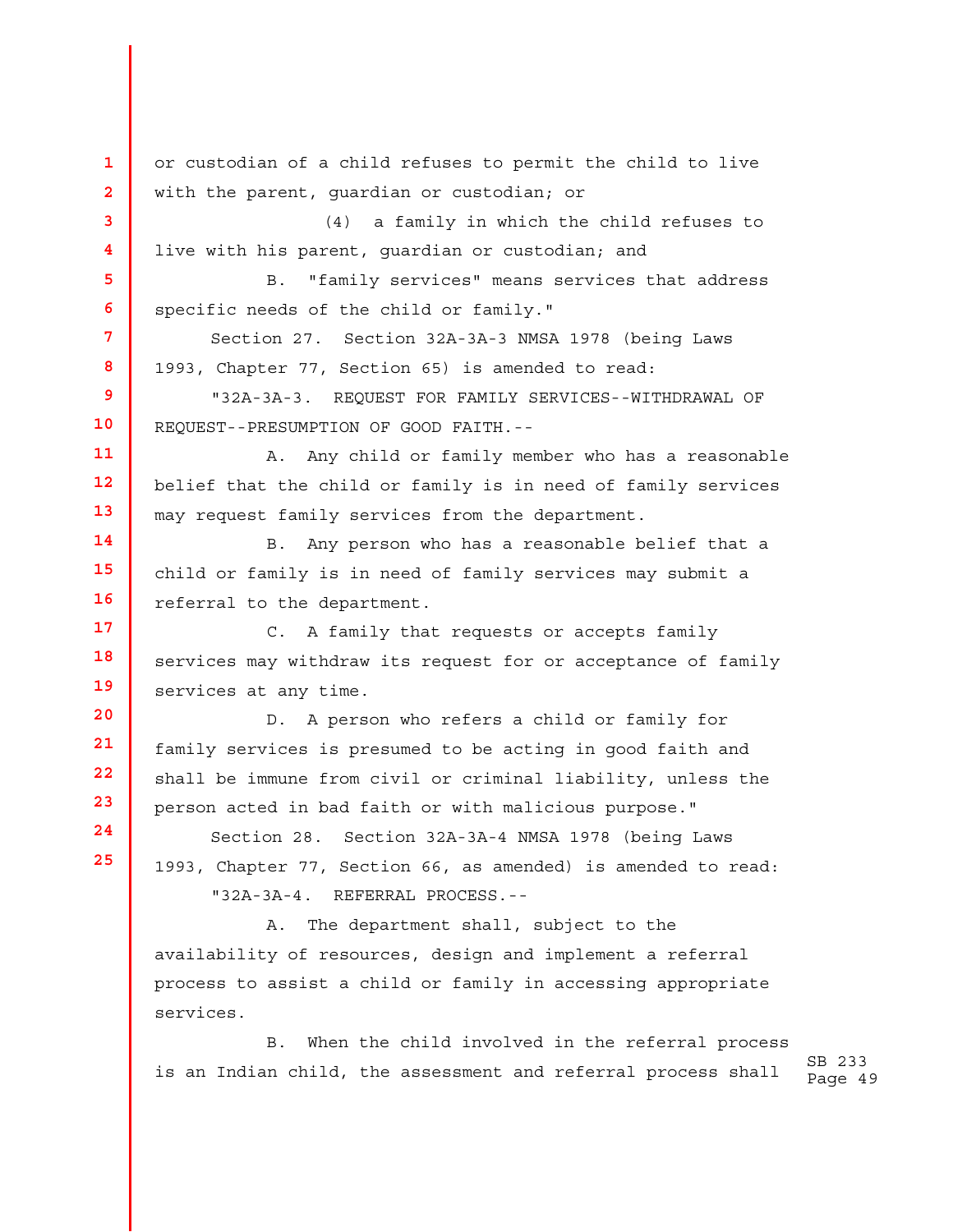SB 233 Page 50 **1 2 3 4 5 6 7 8 9 10 11 12 13 14 15 16 17 18 19 20 21 22 23 24 25**  include contact with the Indian child's tribe for the purpose of consulting and exchanging information." Section 29. Section 32A-3B-1 NMSA 1978 (being Laws 1993, Chapter 77, Section 73) is amended to read: "32A-3B-1. SHORT TITLE--PURPOSE.-- A. Chapter 32A, Article 3B NMSA 1978 may be cited as the "Family in Need of Court-Ordered Services Act". B. The Family in Need of Court-Ordered Services Act shall be interpreted and construed to effectuate the following expressed legislative purposes: (1) through court intervention, to provide services for a family in need of services when voluntary services have been exhausted; and (2) to recognize that many instances of truancy and running away by a child are symptomatic of a family in need of services and that in some family situations the child and parent are unable to share a residence." Section 30. Section 32A-3B-4 NMSA 1978 (being Laws 1993, Chapter 77, Section 76) is amended to read: "32A-3B-4. PROTECTIVE CUSTODY--RESTRICTIONS--TIME LIMITATIONS.-- A. A law enforcement officer who takes a child into protective custody shall, with all reasonable speed: (1) inform the child of the reasons for the protective custody; and (2) contact the department. B. When the department is contacted by a law enforcement officer who has taken a child into protective custody, the department may: (1) accept custody of the child and designate an appropriate facility in which to place the child; or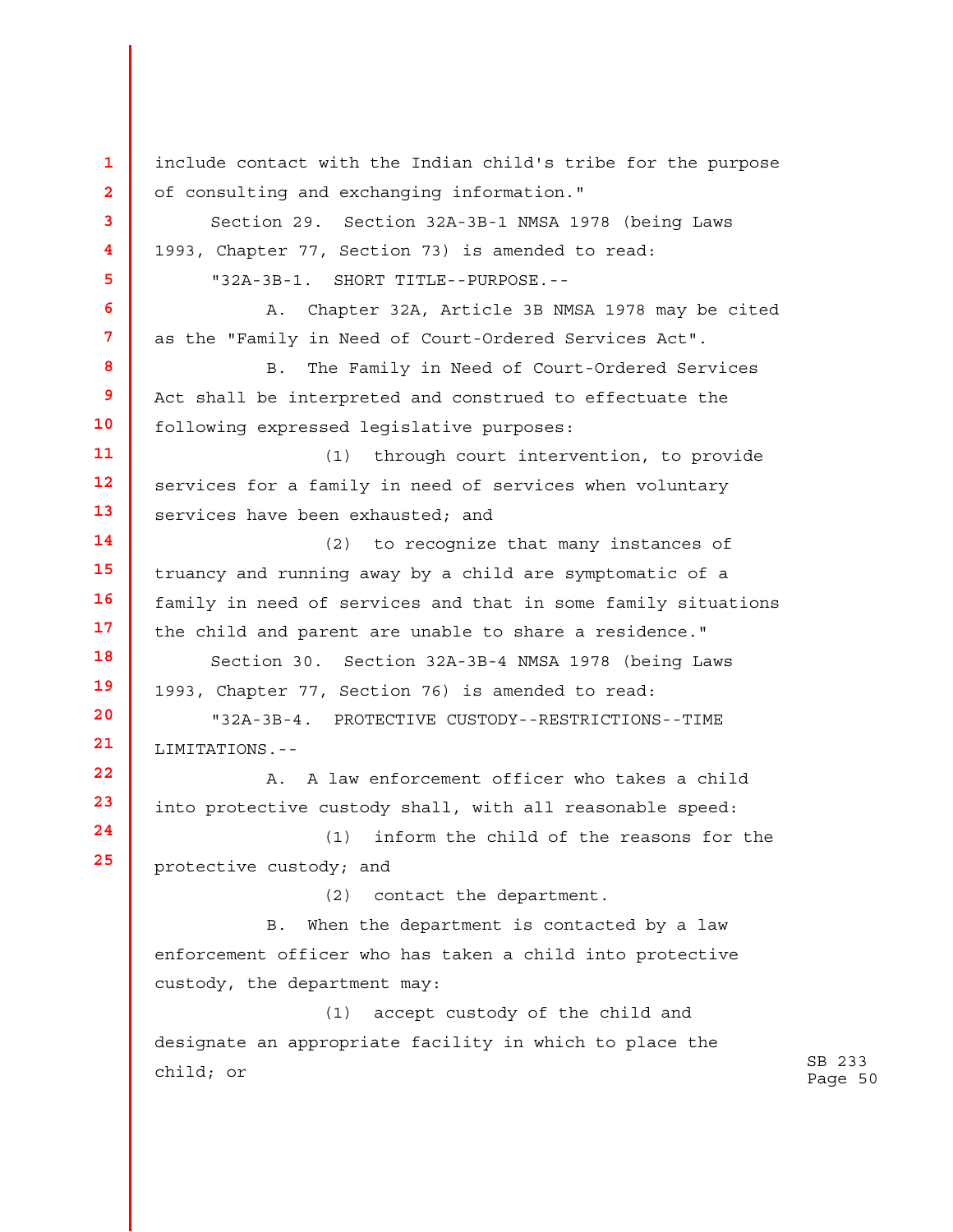(2) return the child to the child's parent, guardian or custodian if the child's safety is assured.

C. A child taken into protective custody shall not be placed in or transported in a law enforcement vehicle or any other vehicle that contains an adult placed under arrest, unless circumstances exist in which any delay in transporting the child to an appropriate facility would be likely to result in substantial danger to the child's physical safety. When such circumstances exist, the circumstances shall be described in writing by the driver of the vehicle and submitted to the driver's supervisor within two days after the driver transported the child.

D. A child taken into protective custody shall not be held involuntarily for more than two days, unless a petition to extend the custody is filed pursuant to the provisions of the Family in Need of Court-Ordered Services Act or the Abuse and Neglect Act.

E. When a petition is filed or any time thereafter, the children's court or district court may issue an ex-parte custody order based upon a sworn written statement of facts showing that probable cause exists to believe that protective custody of the child is necessary.

F. The protective custody order shall be served on the respondent by a person authorized to serve arrest warrants and shall direct the law enforcement officer to take custody of the child and deliver the child to a place designated by the court.

G. The Rules of Evidence do not apply to the issuance of an ex-parte custody order."

Section 31. Section 32A-3B-5 NMSA 1978 (being Laws 1993, Chapter 77, Section 77) is amended to read:

"32A-3B-5. NOTIFICATION TO FAMILY--RELEASE FROM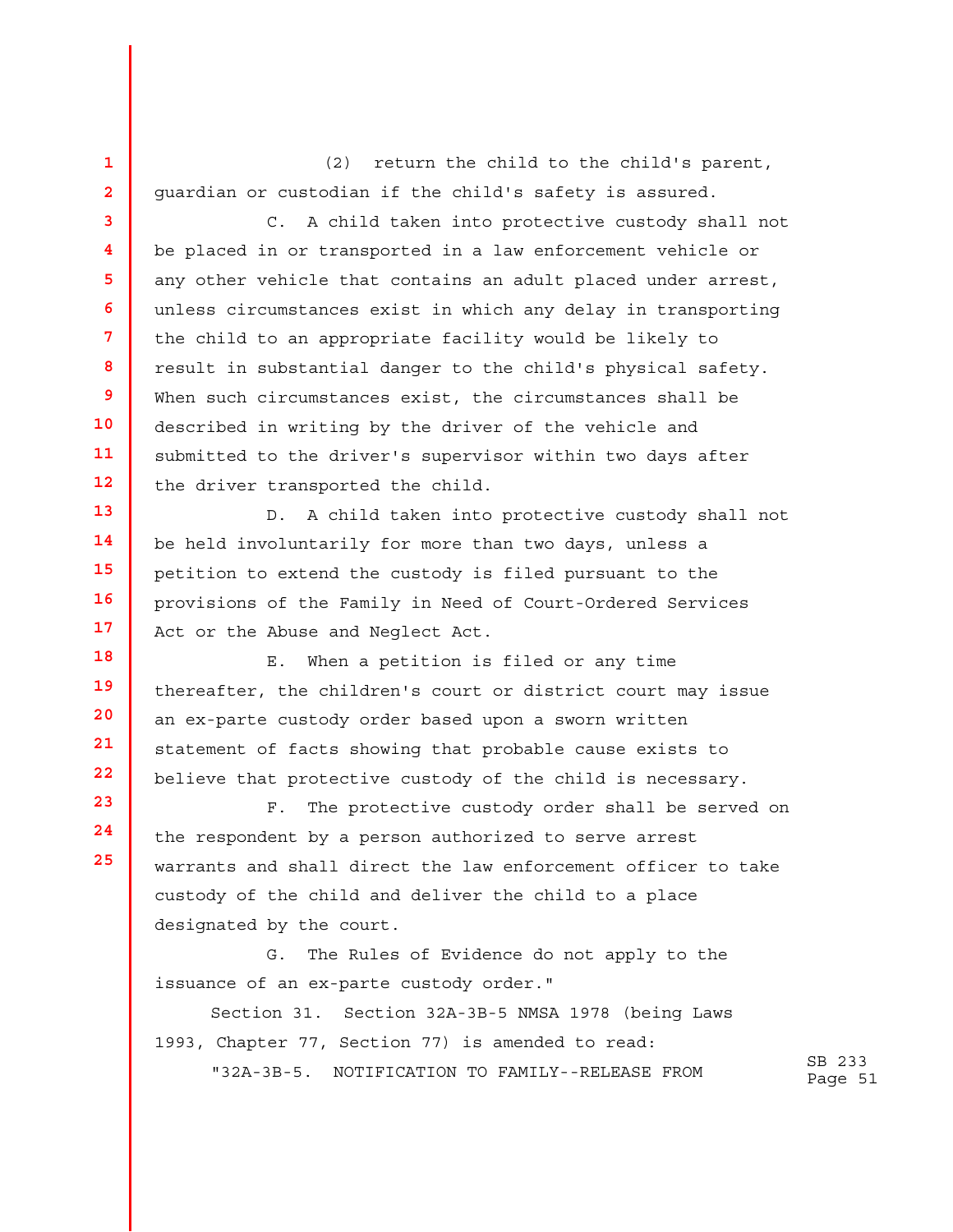PROTECTIVE CUSTODY.--

A. When the department takes a child into protective custody and the child is not released to the child's parent, guardian or custodian, the department shall provide written notice as soon as possible, and in no case later than twenty-four hours, to the child's parent, guardian or custodian, with a statement of the reasons for taking the child into protective custody.

B. When the department releases a child placed in protective custody to the family, the department shall refer the family for voluntary family services.

C. When the department releases a child from protective custody and the child's parent, guardian or custodian refuses to allow the child to return home, the department shall file a petition pursuant to the provisions of the Abuse and Neglect Act.

D. If the department is not releasing the child to the parent, guardian or custodian within two days, the department shall notify the tribe if the child is an Indian child."

Section 32. Section 32A-3B-8 NMSA 1978 (being Laws 1993, Chapter 77, Section 80) is amended to read:

"32A-3B-8. BASIC RIGHTS.--

A. A child subject to the provisions of the Children's Code is entitled to the same basic rights as an adult, except as otherwise provided in the Children's Code.

B. In proceedings on a petition alleging a family in need of court-ordered services, the court may appoint counsel if appointment of counsel would serve the interests of justice.

C. In proceedings on a petition alleging a family in need of court-ordered services, the court shall appoint a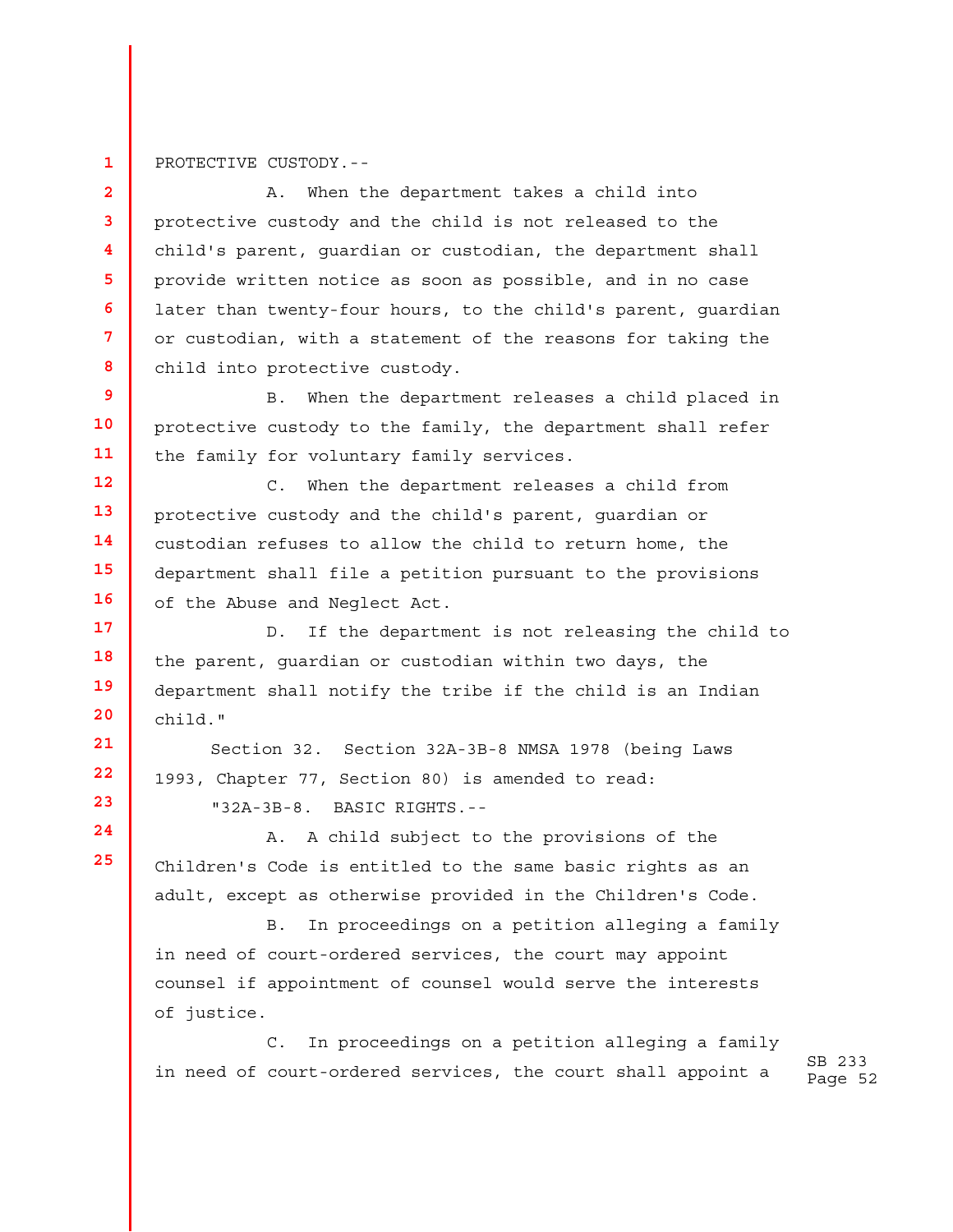guardian ad litem for a child under the age of fourteen and an attorney for a child fourteen years of age or older at the inception of the proceedings. An officer or employee of an agency vested with legal custody of the child shall not be appointed as a guardian ad litem or attorney for the child.

D. Whenever it is reasonable and appropriate, the court shall appoint a guardian ad litem or attorney who is knowledgeable about the child's cultural background.

E. A person afforded rights pursuant to the provisions of the Children's Code shall be advised of those rights at that person's first appearance before the court on a petition filed under the Children's Code.

F. A child of an alleged or adjudicated family in need of court-ordered services shall not be fingerprinted or photographed for identification purposes, unless pursuant to a court order."

Section 33. Section 32A-3B-9 NMSA 1978 (being Laws 1993, Chapter 77, Section 81) is amended to read:

"32A-3B-9. CHANGE IN PLACEMENT.--

A. When a child's placement is changed, including a return to the child's home, written notice of the placement change shall be given to the parties and to the child's tribe if the child is an Indian child ten days prior to the placement change, unless an emergency situation requires moving the child prior to sending notice.

B. When a child's guardian ad litem or attorney requests a court hearing to contest the proposed placement change, the department shall not change the child's placement pending the result of the court hearing, unless an emergency requires changing the child's placement prior to the hearing.

C. When a child's placement is changed and notice pursuant to the provisions of Subsection A of this section is

SB 233 Page 53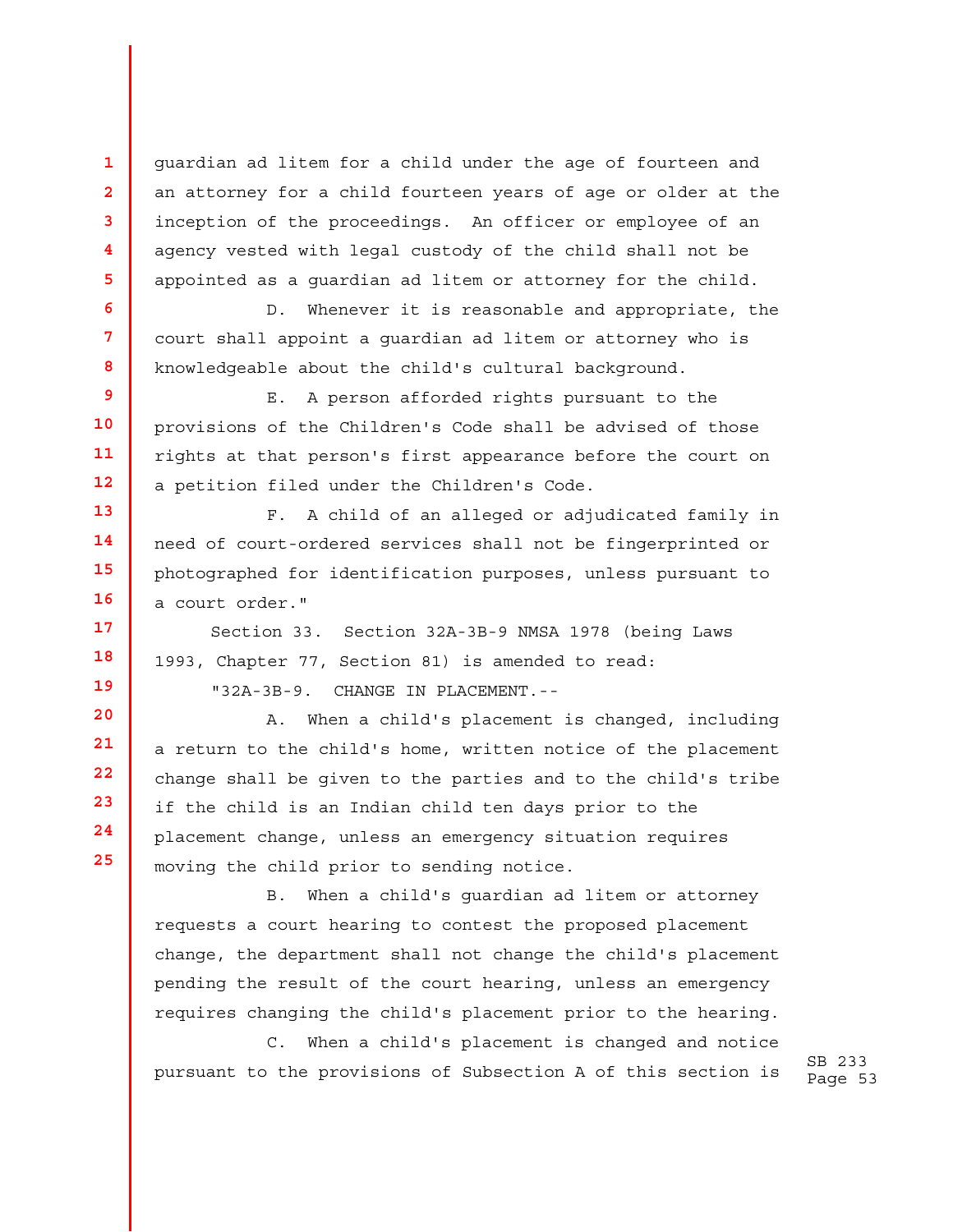**1 2 3**  not provided, written notice shall be sent to the parties and to the child's tribe if the child is an Indian child within three days after the placement change.

D. Notice pursuant to the provisions of this section is not required for removal of the child from temporary emergency care, emergency foster care or respite care."

Section 34. Section 32A-3B-13 NMSA 1978 (being Laws 1993, Chapter 77, Section 85) is amended to read:

"32A-3B-13. CONDUCT OF HEARINGS--PENALTY.--

A. All hearings shall be recorded by stenographic notes or by electronic, mechanical or other appropriate means.

B. All hearings regarding a family in need of court-ordered services shall be closed to the general public, subject to the following exceptions:

(1) the parties, the parties' counsel, witnesses and other persons approved by the court may be present at the hearings. Those other persons the court finds to have a proper interest in the case or in the work of the court may be admitted by the court to closed hearings on the condition that they refrain from divulging any information that would identify the child or family involved in the proceedings; and

(2) accredited representatives of the news media shall be allowed to be present at the hearings, subject to the condition that they refrain from divulging information that would identify any child involved in the proceedings or the parent, guardian or custodian of that child and further subject to enabling regulations the court finds necessary for the maintenance of order and decorum and for the furtherance of the purposes of the Children's Code.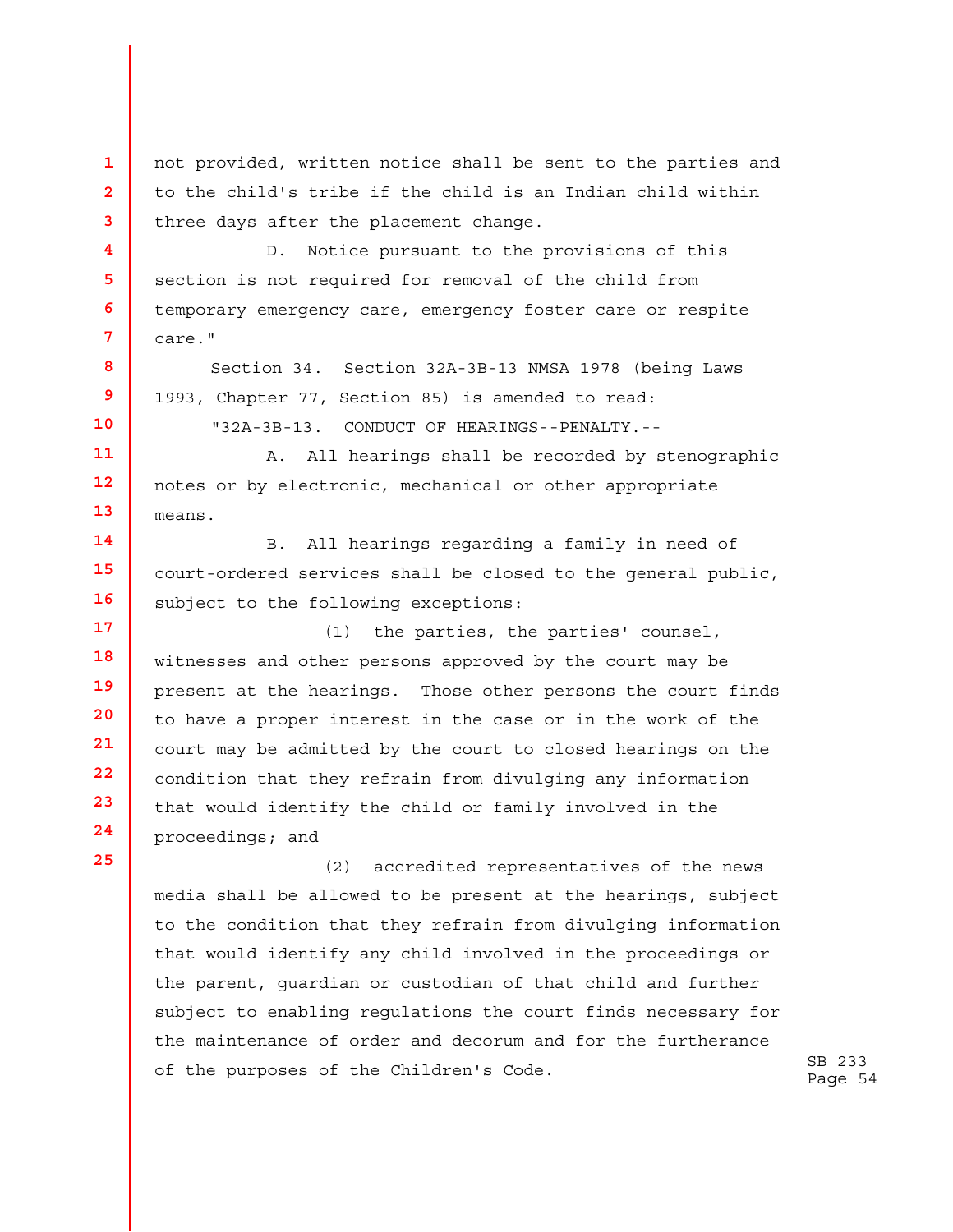C. If the court finds that it is in the best interest of a child under fourteen years of age, the child may be excluded from a hearing under the Family in Need of Court-Ordered Services Act. A child fourteen years of age or older may be excluded from a hearing only if the court makes a finding that there is a compelling reason to exclude the child and states the factual basis for the finding.

D. A person or party granted admission to a closed hearing who intentionally divulges information concerning the hearing in violation of the provisions of this section is guilty of a petty misdemeanor and shall be sentenced pursuant to the provisions of Section 31-19-1 NMSA 1978."

Section 35. Section 32A-3B-17 NMSA 1978 (being Laws 1993, Chapter 77, Section 89, as amended) is amended to read:

"32A-3B-17. DISPOSITION OF A CHILD WITH A DEVELOPMENTAL DISABILITY OR MENTAL DISORDER--PROCEEDINGS.--

A. If during any stage of a proceeding regarding a family in need of court-ordered services petition the evidence indicates that the child has or may have a developmental disability or a mental disorder, the court may order the department to:

(1) secure an assessment of the child;

(2) prepare appropriate referrals for services for the child; and

(3) if necessary, initiate proceedings for the involuntary placement of the child pursuant to the provisions of the Children's Mental Health and Developmental Disabilities Act.

SB 233 B. When a child in department custody needs involuntary placement for residential mental health or developmental disability services, the department shall file a motion for that child's placement pursuant to the

Page 55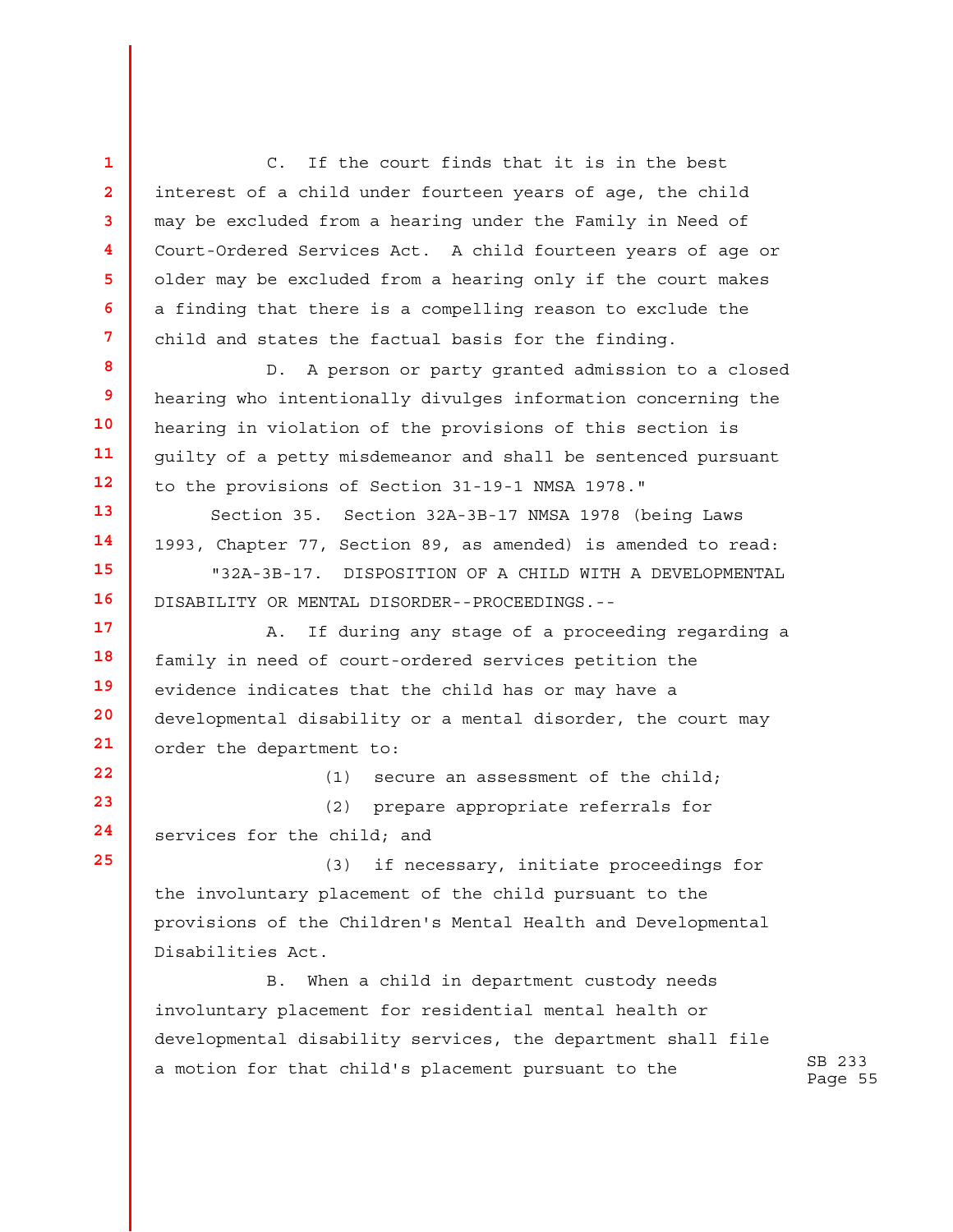**1 2**  provisions of the Children's Mental Health and Developmental Disabilities Act.

C. A court hearing for consideration of an involuntary placement of a child for residential treatment or habilitation, when the child is subject to the provisions of the Family in Need of Court-Ordered Services Act, may be heard by the court as a part of the family in need of court-ordered services proceedings or may be heard in a separate proceeding. All parties to the family in need of court-ordered services proceedings shall be provided with notice of the involuntary placement hearing.

D. A guardian ad litem appointed pursuant to the Family in Need of Court-Ordered Services Act shall serve as the guardian ad litem for a child for the purposes of the Children's Mental Health and Developmental Disabilities Act. When a child is fourteen years of age or older, the child shall be represented by an attorney unless, after consultation between the child and the child's attorney, the child elects to be represented by counsel appointed by the court in the proceedings under the Children's Mental Health and Developmental Disabilities Act.

E. When a child is subject to the provisions of the Family in Need of Court-Ordered Services Act and is receiving residential treatment or habilitation services, any documentation required pursuant to the Children's Mental Health and Developmental Disabilities Act shall be filed with the court as part of the family in need of court-ordered services proceeding. A review of the child's placement in a residential treatment or habilitation program shall occur in the same manner and within the same time requirements as provided in the Children's Mental Health and Developmental Disabilities Act.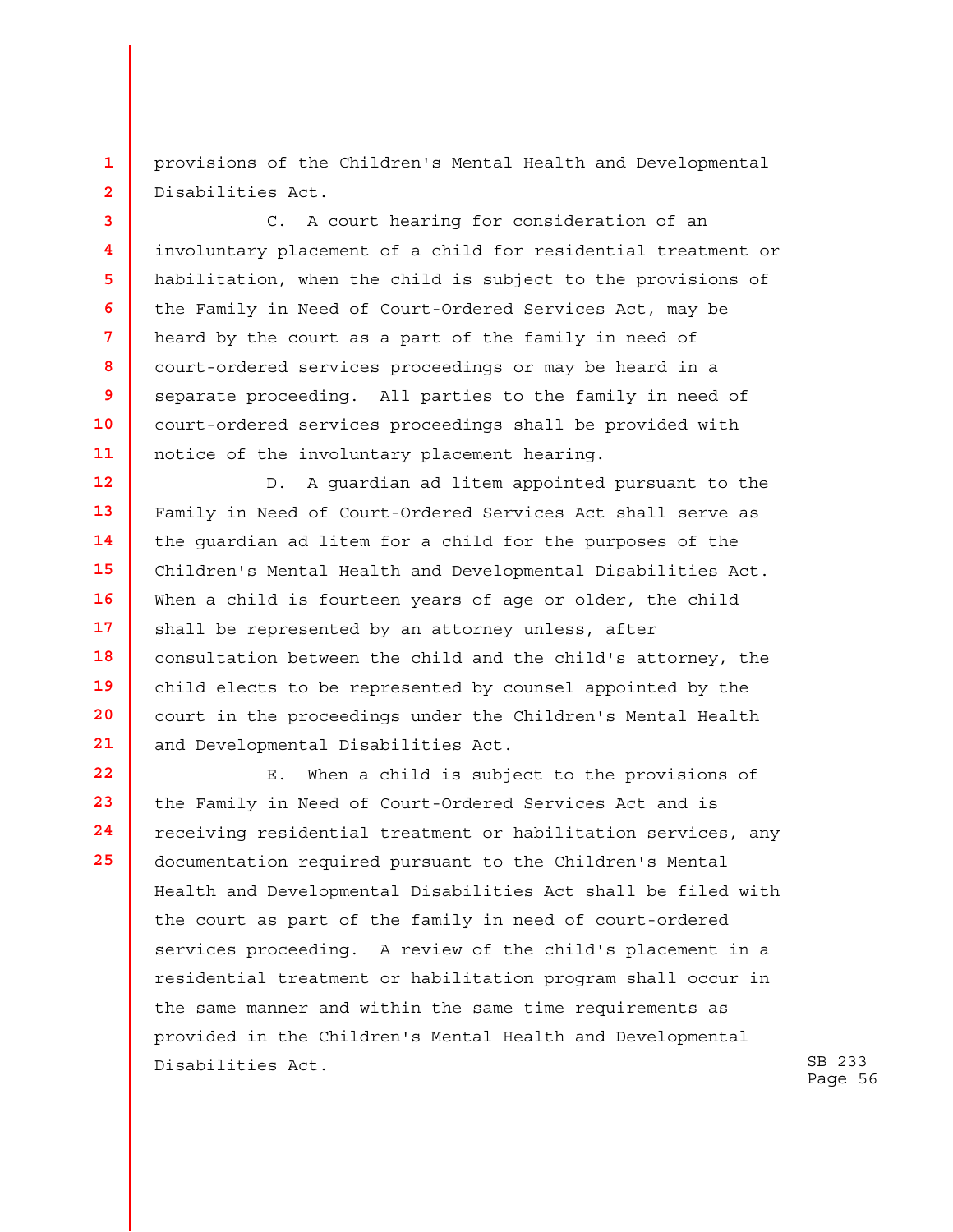**1 2 3 4 5**  F. The clerk of the court shall maintain a separate section within a child's family in need of court-ordered services file for documents pertaining to actions taken under the Children's Mental Health and Developmental Disabilities Act.

G. A child subject to the provisions of the Family in Need of Court-Ordered Services Act who receives treatment in a residential treatment or habilitation program shall enjoy all the substantive and procedural rights set forth in the Children's Mental Health and Developmental Disabilities Act."

Section 36. Section 32A-3B-22 NMSA 1978 (being Laws 1993, Chapter 77, Section 94) is amended to read:

"32A-3B-22. CONFIDENTIALITY--RECORDS--PENALTY.--

A. All records or information concerning a family in need of court-ordered services, including social records, diagnostic evaluation, psychiatric or psychological reports, videotapes, transcripts and audio recordings of a child's statement of abuse or medical reports, obtained as a result of an investigation in anticipation of or incident to a family in need of court-ordered services proceeding shall be confidential and closed to the public.

B. The records described in Subsection A of this section shall be disclosed only to the parties and to:

(1) court personnel;

(2) court appointed special advocates;

(3) the child's guardian ad litem or

attorney;

> (4) the child's attorney representing the child in an abuse or neglect action, a delinquency action or any other action, including a public defender;

> > (5) department personnel;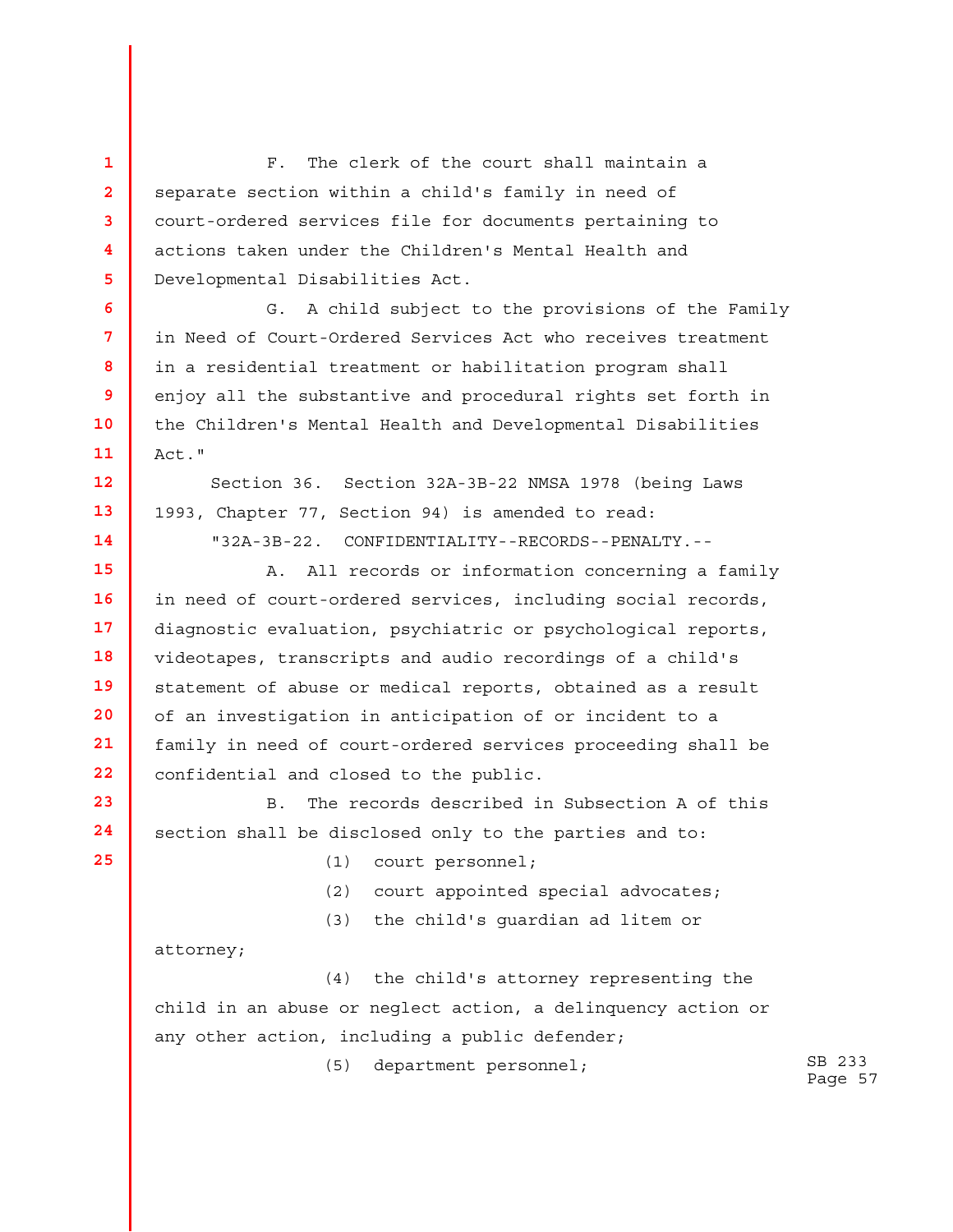SB 233 Page 58 **1 2 3 4 5 6 7 8 9 10 11 12 13 14 15 16 17 18 19 20 21 22 23 24 25**  (6) any local substitute care review board or any agency contracted to implement local substitute care review boards; (7) law enforcement officials; (8) district attorneys; (9) a state or tribal government social services agency of any state; (10) those persons or entities of an Indian tribe specifically authorized to inspect the records pursuant to the federal Indian Child Welfare Act of 1978 or any regulations promulgated thereunder; (11) tribal juvenile justice system and social service representatives; (12) a foster parent, if the records are those of a child currently placed with that foster parent or of a child being considered for placement with that foster parent and the records concern the social, medical, psychological or educational needs of the child; (13) school personnel involved with the child, if the records concern the child's social or educational needs; (14) health care or mental health professionals involved in the evaluation or treatment of the child, the child's parents, guardian or custodian or other family members; (15) protection and advocacy representatives, pursuant to the federal Developmental Disabilities Assistance and Bill of Rights Act and the federal Protection and Advocacy for Mentally Ill Individuals Amendments Act of 1991; and (16) any other person or entity, by order of the court, having a legitimate interest in the case or the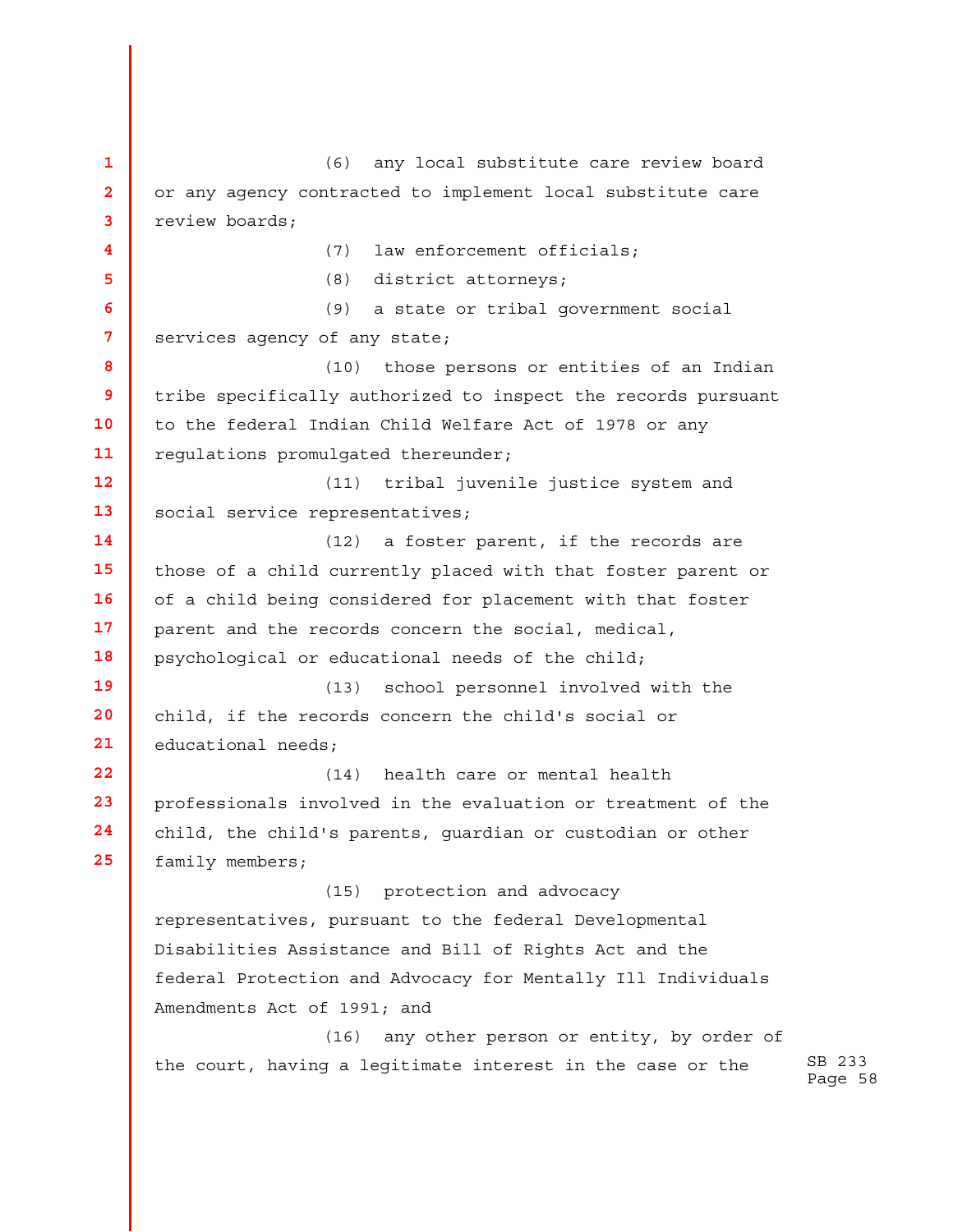work of the court.

C. Whoever intentionally and unlawfully releases any information or records that are closed to the public pursuant to the provisions of the Children's Code or releases or makes other unlawful use of records in violation of that code is guilty of a petty misdemeanor.

D. The department shall promulgate rules for implementing disclosure of records pursuant to this section and in compliance with state and federal law and the Children's Court Rules."

Section 37. A new section of the Family in Need of Court-Ordered Services Act is enacted to read:

"INDIAN CHILD PLACEMENT--PREFERENCES.--

A. An Indian child accepted in department custody shall be placed in the least restrictive setting that most closely approximates a family in which the child's special needs, if any, may be met. The Indian child shall be placed within reasonable proximity to the child's home, taking into account any special needs of the child. Preference shall be given to placement with:

(1) a member of the Indian child's extended family;

(2) a foster care home licensed, approved and specified by the Indian child's tribe;

(3) an Indian foster care home licensed or approved by an authorized non-Indian licensing authority; or

(4) an institution for children approved by the Indian child's tribe or operated by an Indian organization that has a program suitable to meet the Indian child's needs.

B. When the placement preferences set forth in Subsection A of this section are not followed or if the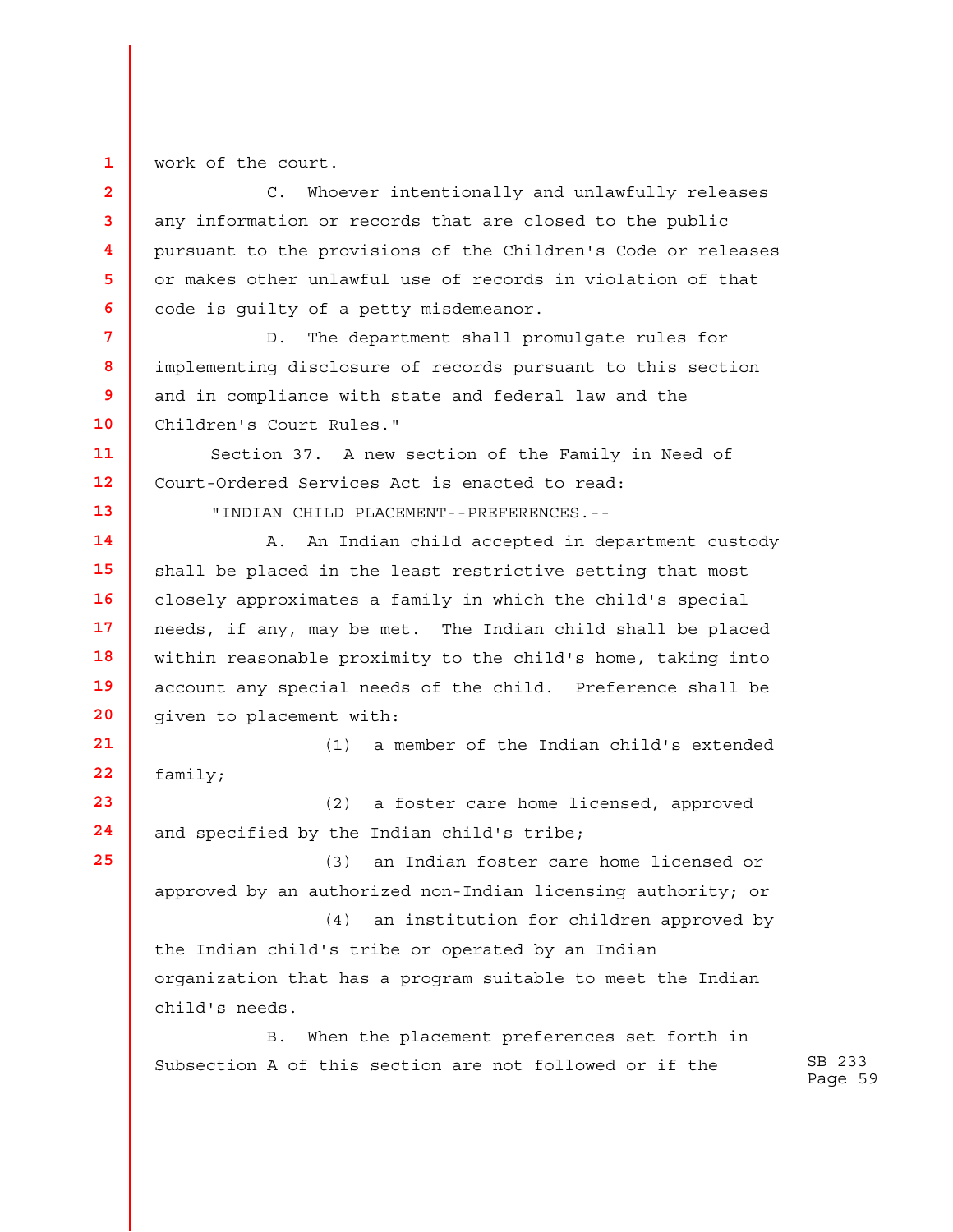Indian child is placed in an institution, a plan shall be developed to ensure that the Indian child's cultural ties are protected and fostered."

Section 38. Section 32A-4-3 NMSA 1978 (being Laws 1993, Chapter 77, Section 97, as amended) is amended to read:

"32A-4-3. DUTY TO REPORT CHILD ABUSE AND CHILD NEGLECT--RESPONSIBILITY TO INVESTIGATE CHILD ABUSE OR NEGLECT--PENALTY.--

A. Every person, including a licensed physician; a resident or an intern examining, attending or treating a child; a law enforcement officer; a judge presiding during a proceeding; a registered nurse; a visiting nurse; a schoolteacher; a school official; a social worker acting in an official capacity; or a member of the clergy who has information that is not privileged as a matter of law, who knows or has a reasonable suspicion that a child is an abused or a neglected child shall report the matter immediately to:

(1) a local law enforcement agency;

(2) the department; or

(3) a tribal law enforcement or social services agency for any Indian child residing in Indian country.

B. A law enforcement agency receiving the report shall immediately transmit the facts of the report and the name, address and phone number of the reporter by telephone to the department and shall transmit the same information in writing within forty-eight hours. The department shall immediately transmit the facts of the report and the name, address and phone number of the reporter by telephone to a local law enforcement agency and shall transmit the same information in writing within forty-eight hours. The written report shall contain the names and addresses of the child and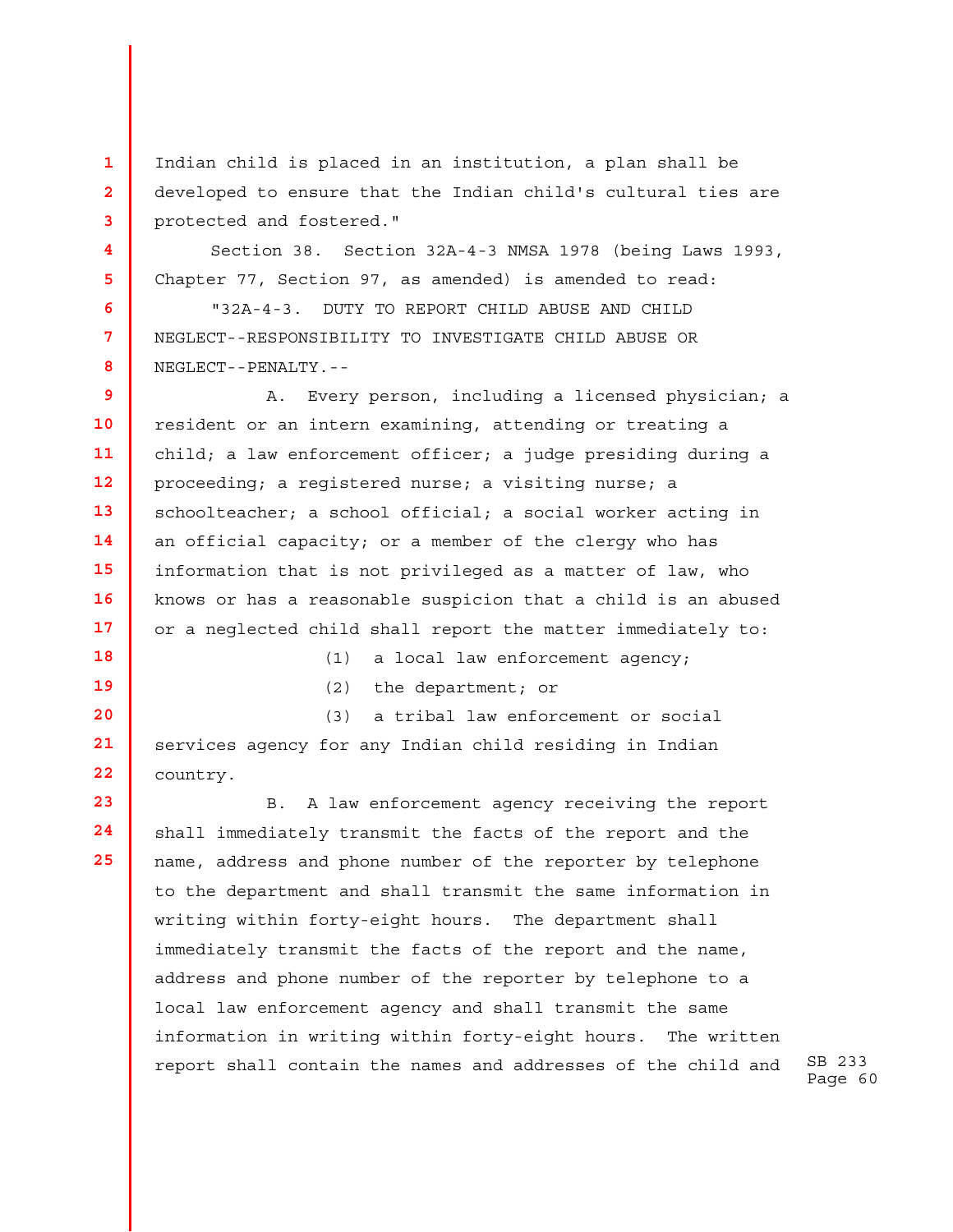the child's parents, guardian or custodian, the child's age, the nature and extent of the child's injuries, including any evidence of previous injuries, and other information that the maker of the report believes might be helpful in establishing the cause of the injuries and the identity of the person responsible for the injuries. The written report shall be submitted upon a standardized form agreed to by the law enforcement agency and the department.

**9 10 11 12 13 14 15 16 17 18 19**  C. The recipient of a report under Subsection A of this section shall take immediate steps to ensure prompt investigation of the report. The investigation shall ensure that immediate steps are taken to protect the health or welfare of the alleged abused or neglected child, as well as that of any other child under the same care who may be in danger of abuse or neglect. A local law enforcement officer trained in the investigation of child abuse and neglect is responsible for investigating reports of alleged child abuse or neglect at schools, daycare facilities or child care facilities.

 D. If the child alleged to be abused or neglected is in the care or control of or in a facility administratively connected to the department, the report shall be investigated by a local law enforcement officer trained in the investigation of child abuse and neglect. The investigation shall ensure that immediate steps are taken to protect the health or welfare of the alleged abused or neglected child, as well as that of any other child under the same care who may be in danger of abuse or neglect.

 E. A law enforcement agency or the department shall have access to any of the records pertaining to a child abuse or neglect case maintained by any of the persons enumerated in Subsection A of this section, except as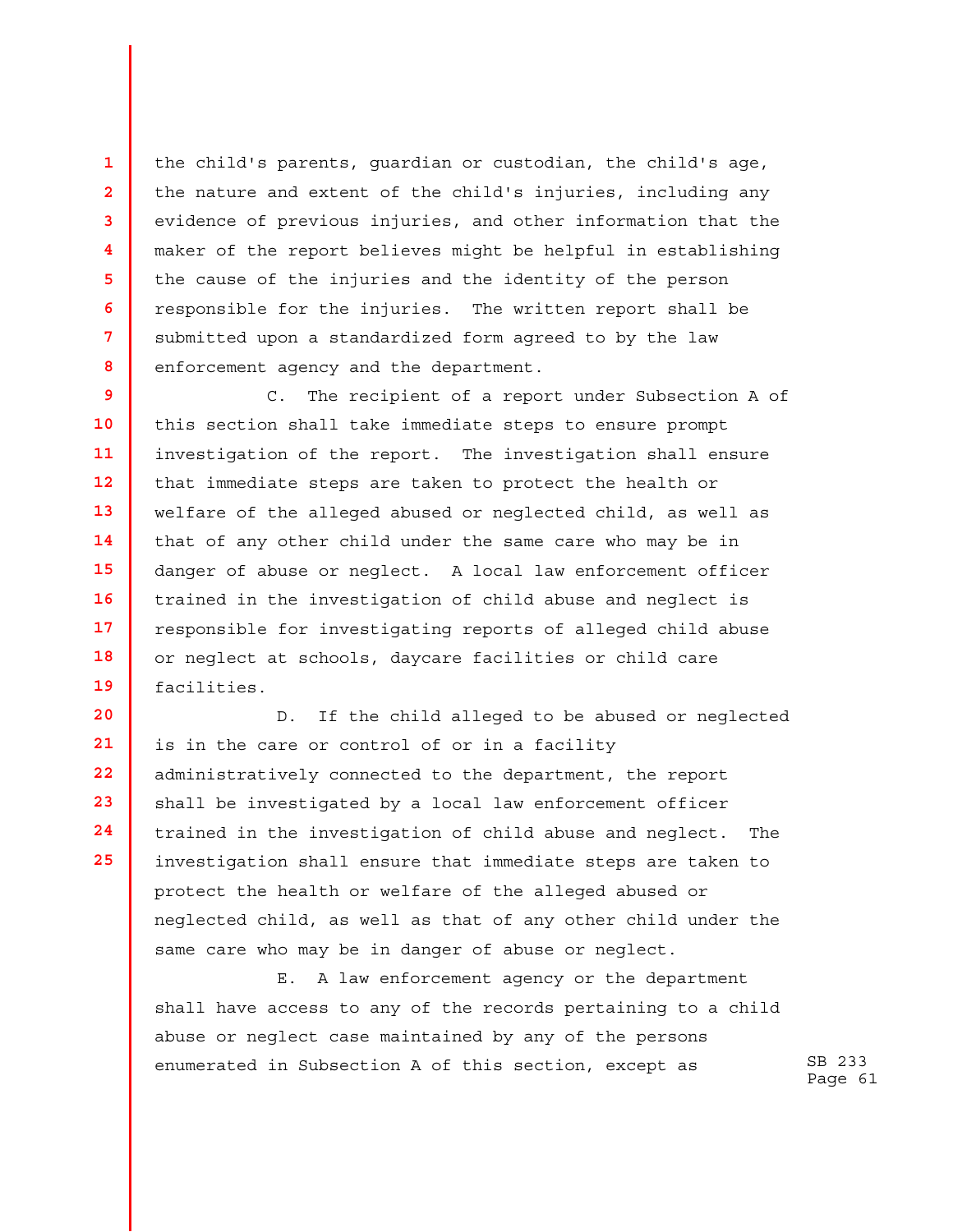otherwise provided in the Abuse and Neglect Act.

 F. A person who violates the provisions of Subsection A of this section is guilty of a misdemeanor and shall be sentenced pursuant to the provisions of Section 31-19-1 NMSA 1978."

Section 39. Section 32A-4-4 NMSA 1978 (being Laws 1993, Chapter 77, Section 98) is amended to read:

"32A-4-4. COMPLAINTS--REFERRAL--PRELIMINARY INQUIRY.--

A. Reports alleging neglect or abuse shall be referred to the department, which shall conduct an investigation to determine the best interests of the child with regard to any action to be taken. The name and information regarding the person making the report shall not be disclosed absent the consent of the informant or a court order.

B. During the investigation of a report alleging neglect or abuse, the matter may be referred to another appropriate agency and conferences may be conducted for the purpose of effecting adjustments or agreements that will obviate the necessity for filing a petition. A representative of the department shall, at the initial time of contact with the party subject to the investigation, advise the party of the reports or allegations made, in a manner that is consistent with laws protecting the rights of the informant. The parties shall be advised of their basic rights and no party may be compelled to appear at any conference, to produce any papers or to visit any place. The investigation shall be completed within a reasonable period of time from the date the report was made.

SB 233 C. After completion of the investigation on a neglect or abuse report, the department shall either recommend or refuse to recommend the filing of a petition.

Page 62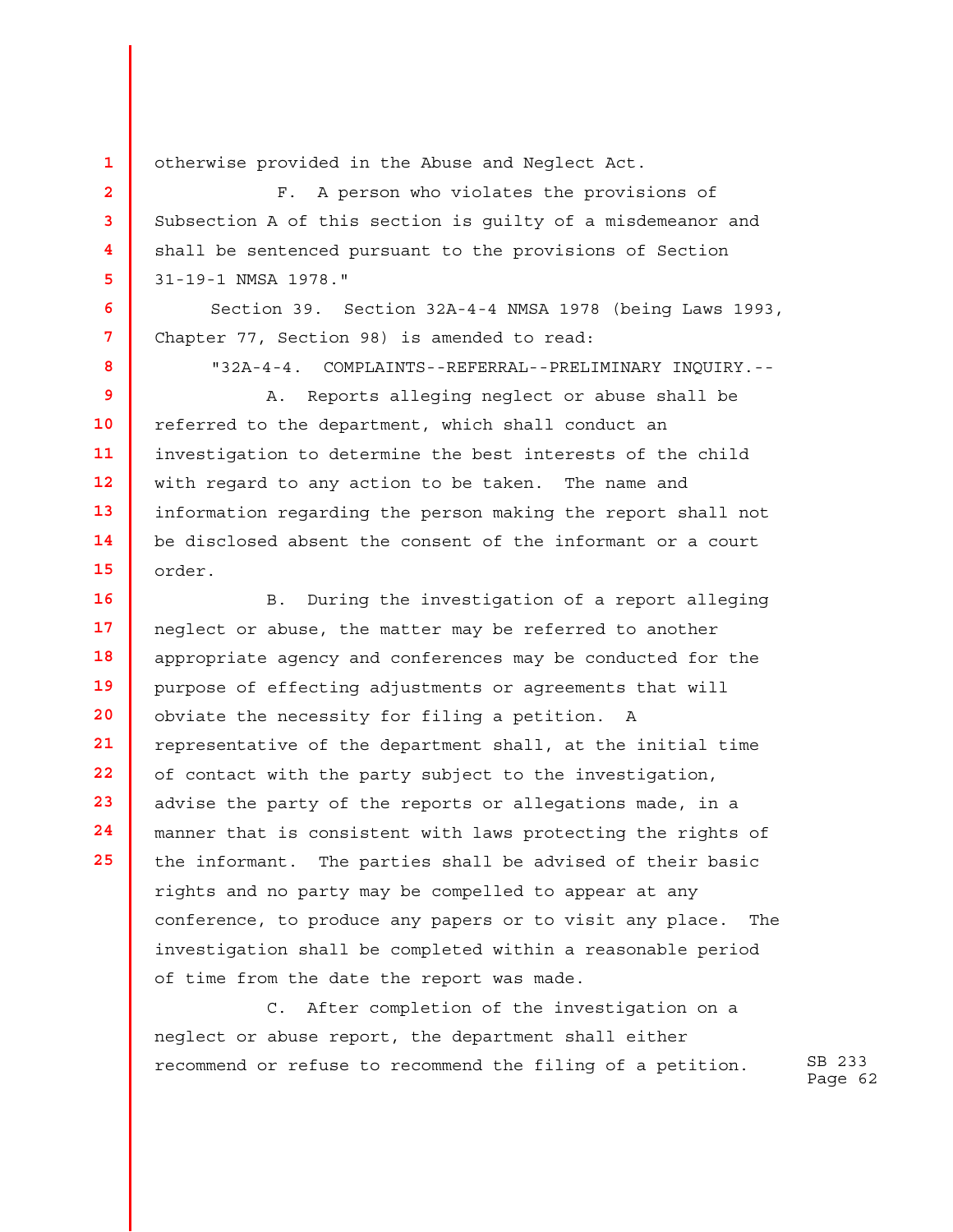D. When a child is taken into custody, the department shall file a petition within two days. If a petition is not filed in a timely manner, the child shall be released to the child's parent, guardian or custodian."

Section 40. Section 32A-4-5 NMSA 1978 (being Laws 1993, Chapter 77, Section 99, as amended) is amended to read:

"32A-4-5. ADMISSIBILITY OF REPORT IN EVIDENCE--IMMUNITY OF REPORTING PERSON--INVESTIGATION OF REPORT.--

A. In any proceeding alleging neglect or abuse under the Children's Code resulting from a report required by Section 32A-4-3 NMSA 1978 or in any proceeding in which that report or any of its contents are sought to be introduced in evidence, the report or its contents or any other facts related thereto or to the condition of the child who is the subject of the report shall not be excluded on the ground that the matter is or may be the subject of a physician-patient privilege or similar privilege or rule against disclosure.

B. Anyone reporting an instance of alleged child neglect or abuse or participating in a judicial proceeding brought as a result of a report required by Section 32A-4-3 NMSA 1978 is presumed to be acting in good faith and shall be immune from liability, civil or criminal, that might otherwise be incurred or imposed by the law, unless the person acted in bad faith or with malicious purpose.

C. After properly verifying the identity of the public official, any school personnel or other person who has the duty to report child abuse pursuant to Section 32A-4-3 NMSA 1978 shall permit a member of a law enforcement agency, including tribal police officers, an employee of the district attorney's office, an investigative interviewer for a program described in Subsection E of this section or an employee of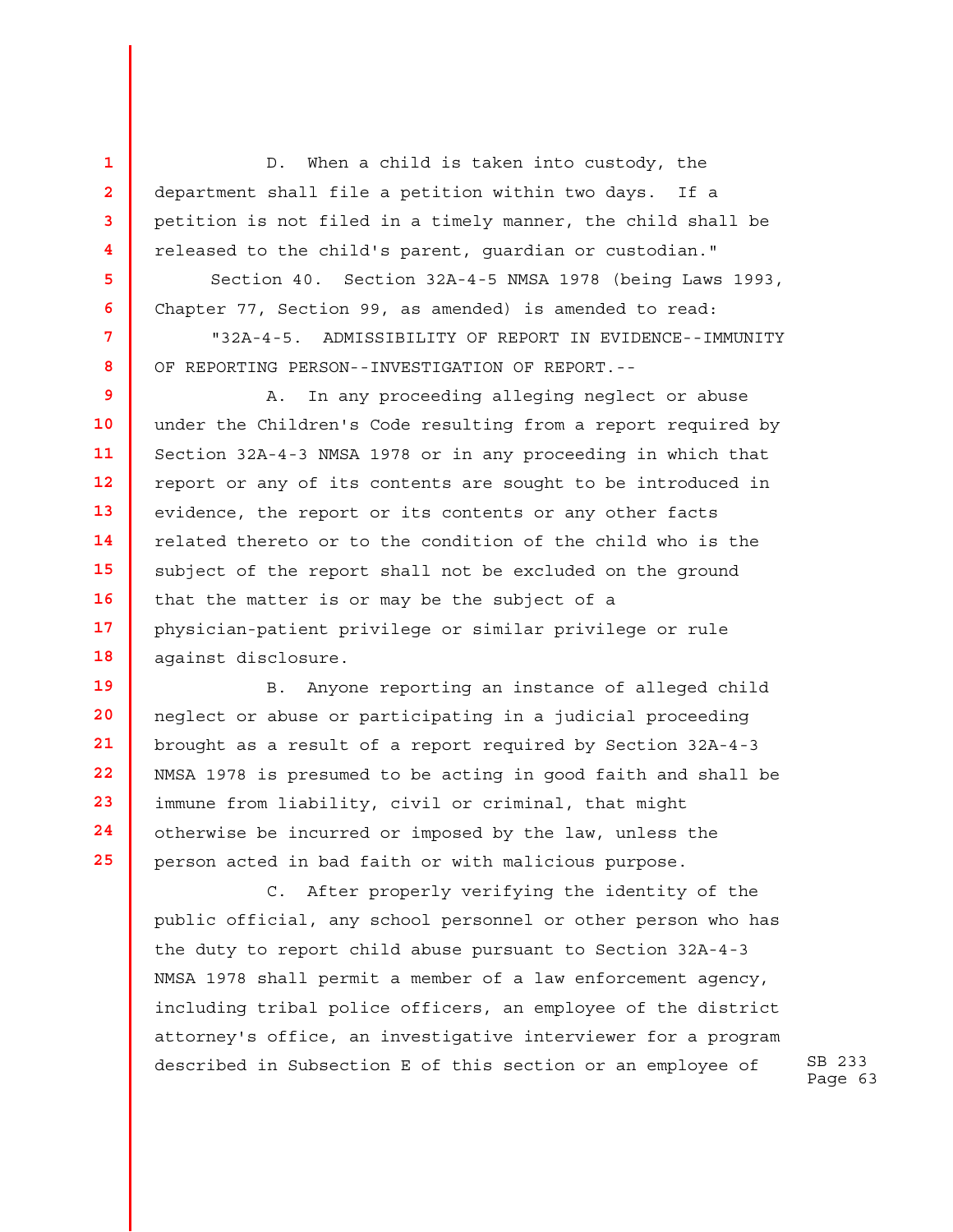the department, to interview a child with respect to a report without the permission of the child's parent or guardian. Any person permitting an interview pursuant to this subsection is presumed to be acting in good faith and shall be immune from liability, civil or criminal, that might otherwise be incurred or imposed by law, unless the person acted in bad faith or with malicious purpose.

D. An investigation may be conducted by law enforcement, the district attorney's office, a program described in Subsection E of this section and the department. Interviews shall be conducted in a manner and place that protects the child and family from unnecessary trauma and embarrassment. The investigating entity shall conduct the investigation in a manner that will protect the privacy of the child and the family, with the paramount consideration being the safety of the child.

E. If a community has a program for child abuse investigation that includes an investigation interview of the alleged victim, the investigation may be conducted at a site designated by the community program.

F. Prior to interviewing a child, the department shall notify the parent or guardian of the child who is being interviewed, unless the department determines that notification would adversely affect the safety of the child about whom the report has been made or compromise the investigation."

Section 41. Section 32A-4-6 NMSA 1978 (being Laws 1993, Chapter 77, Section 100) is amended to read:

"32A-4-6. TAKING INTO CUSTODY--PENALTY.--

A. A child may be held or taken into custody:

SB 233 Page 64 (1) by a law enforcement officer when the officer has reasonable grounds to believe that the child is

**1**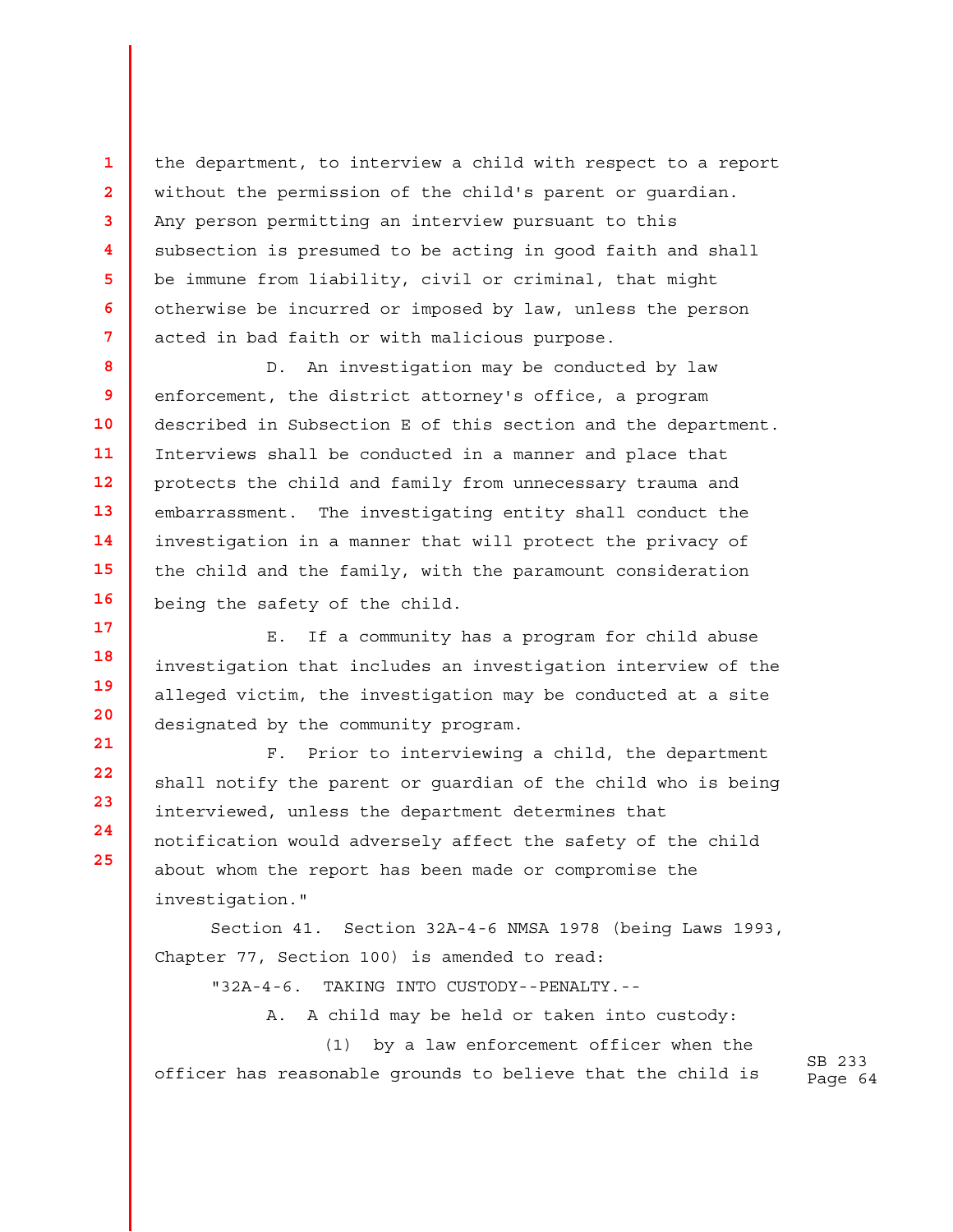suffering from illness or injury as a result of alleged abuse or neglect or has been abandoned or is in danger from the child's surroundings and removal from those surroundings is necessary; or

(2) by medical personnel when there are reasonable grounds to believe that the child has been injured as a result of abuse or neglect and that the child may be at risk of further injury if returned to the child's parent, guardian or custodian. The medical personnel shall hold the child until a law enforcement officer is available to take custody of the child or until a law enforcement officer has authorized release of the child to the department.

B. When a child is taken into custody, the department shall make reasonable efforts to determine whether the child is an Indian child.

C. If a child taken into custody is an Indian child and is alleged to be neglected or abused, the department shall give notice to the agent of the Indian child's tribe in accordance with the federal Indian Child Welfare Act of 1978.

D. Any person who intentionally interferes with protection of a child, as provided by Subsection A of this section, is guilty of a petty misdemeanor."

Section 42. Section 32A-4-7 NMSA 1978 (being Laws 1993, Chapter 77, Section 101, as amended) is amended to read:

"32A-4-7. RELEASE OR DELIVERY FROM CUSTODY.--

A. A person taking a child into custody shall, with all reasonable speed:

(1) release the child to the child's parent, guardian or custodian and issue verbal counsel or warning as may be appropriate; or

> SB 233 (2) deliver the child to the department or

Page 65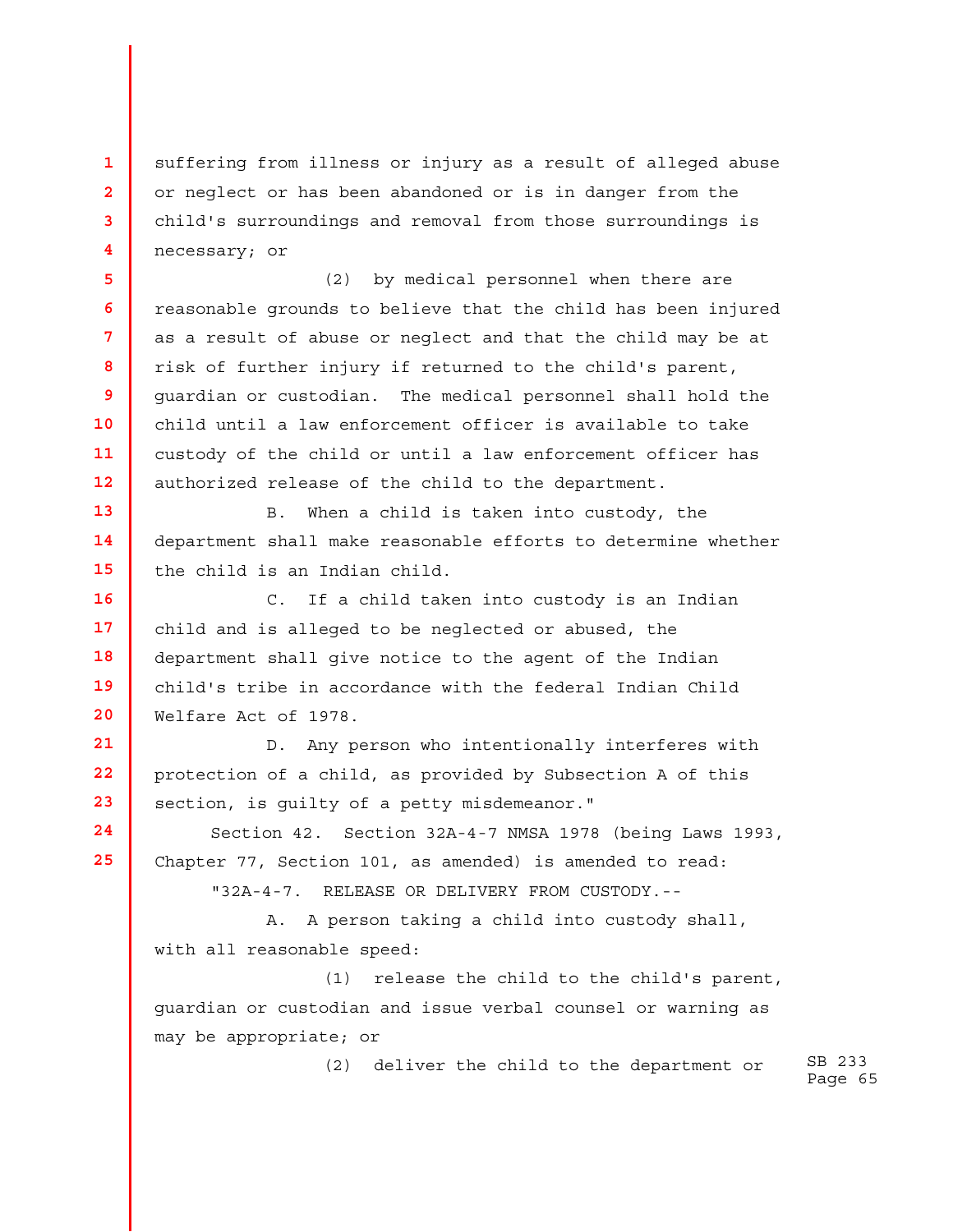to an appropriate shelter-care facility or, in the case of a child who is believed to be suffering from a serious physical or mental condition or illness that requires prompt treatment or diagnosis, deliver the child to a medical facility. If a law enforcement officer delivers a child to a shelter-care facility or a medical facility, the officer shall immediately notify the department that the child has been placed in the department's legal custody.

B. When an alleged neglected or abused child is delivered to the department, a department caseworker shall review the need for placing the child in custody and shall release the child from custody unless custody is appropriate or has been ordered by the court. When a child is delivered to an appropriate shelter-care facility or medical facility, a department caseworker shall review the need for retention of custody within a reasonable time after delivery of the child to the facility and shall release the child from custody unless custody is appropriate or has been ordered by the court.

C. If a child is placed in the legal custody of the department and is not released to the child's parent, guardian or custodian, the department shall give written notice thereof as soon as possible, and in no case later than twenty-four hours, to the child's parent, guardian or custodian together with a statement of the reason for taking the child into custody.

D. Reasonable efforts shall be made to prevent or eliminate the need for removing the child from the child's home, with the paramount concern being the child's health and safety. In all cases when a child is taken into custody, the child shall be released to the child's parent, guardian or custodian, unless the department files a petition within two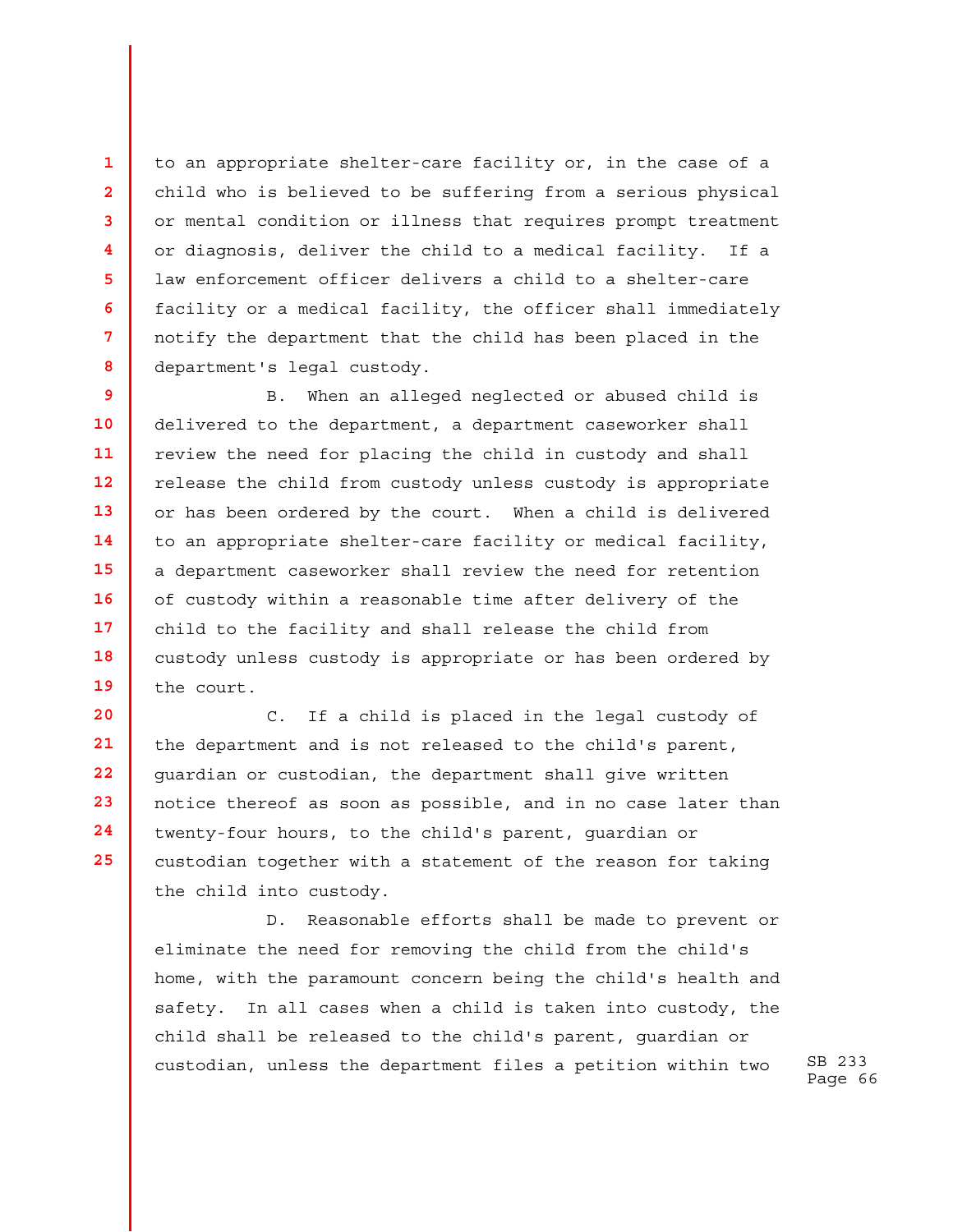days from the date that the child was taken into custody." Section 43. Section 32A-4-10 NMSA 1978 (being Laws 1993, Chapter 77, Section 104) is amended to read:

"32A-4-10. BASIC RIGHTS.--

A. A child subject to the provisions of the Children's Code is entitled to the same basic rights as an adult, except as otherwise provided in the Children's Code.

B. At the inception of an abuse or neglect proceeding, counsel shall be appointed for the parent, guardian or custodian of the child. The appointed counsel shall represent the parent, guardian or custodian who is named as a party until an indigency determination is made at the custody hearing. Counsel shall also be appointed if, in the court's discretion, appointment of counsel is required in the interest of justice.

C. At the inception of an abuse and neglect proceeding, the court shall appoint a guardian ad litem for a child under fourteen years of age. If the child is fourteen years of age or older, the court shall appoint an attorney for the child. No officer or employee of an agency that is vested with the legal custody of the child shall be appointed as guardian ad litem of or attorney for the child. Only an attorney with appropriate experience shall be appointed as guardian ad litem of or attorney for the child.

D. When reasonable and appropriate, the court shall appoint a guardian ad litem or attorney who is knowledgeable about the child's particular cultural background.

E. When a child reaches fourteen years of age, the child's guardian ad litem shall continue as the child's attorney; provided that the court shall appoint a different attorney for the child if:

SB 233 Page 67

**1**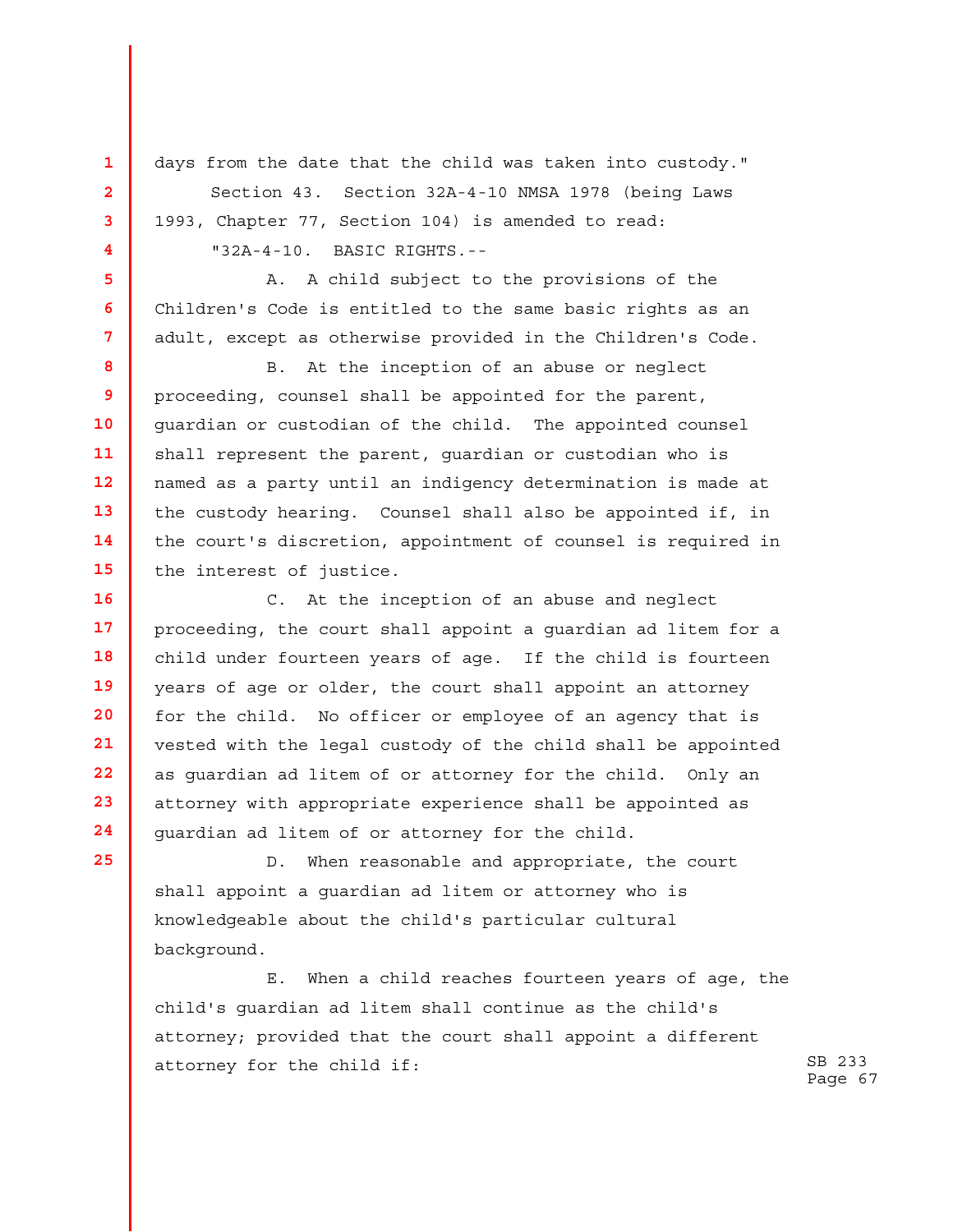**1 2 3 4 5 6 7 8 9 10 11 12 13 14 15 16 17 18 19 20 21 22 23 24 25**  (1) the child requests a different attorney; (2) the guardian ad litem requests to be removed; or (3) the court determines that the appointment of a different attorney is appropriate. F. The court shall assure that the child's guardian ad litem zealously represents the child's best interest and that the child's attorney zealously represents the child. G. A person afforded rights under the Children's Code shall be advised of those rights at that person's first appearance before the court on a petition under the Children's Code." Section 44. Section 32A-4-14 NMSA 1978 (being Laws 1993, Chapter 77, Section 108) is amended to read: "32A-4-14. CHANGE IN PLACEMENT.-- A. When the child's placement is changed, including a return to the child's home, written notice shall be sent to the child's guardian ad litem, all parties, the child's CASA, the child's foster parents and the court ten days prior to the placement change, unless an emergency situation requires moving the child prior to sending notice. B. When the child's guardian ad litem requests a court hearing to contest the proposed change, the department shall not change the child's placement pending the results of the court hearing, unless an emergency requires changing the child's placement prior to the hearing. C. When a child's placement is changed without prior notice as provided for in Subsection A of this section, written notice shall be sent to the child's guardian ad litem, all parties, the child's CASA, the child's foster parents and the court within three days after the placement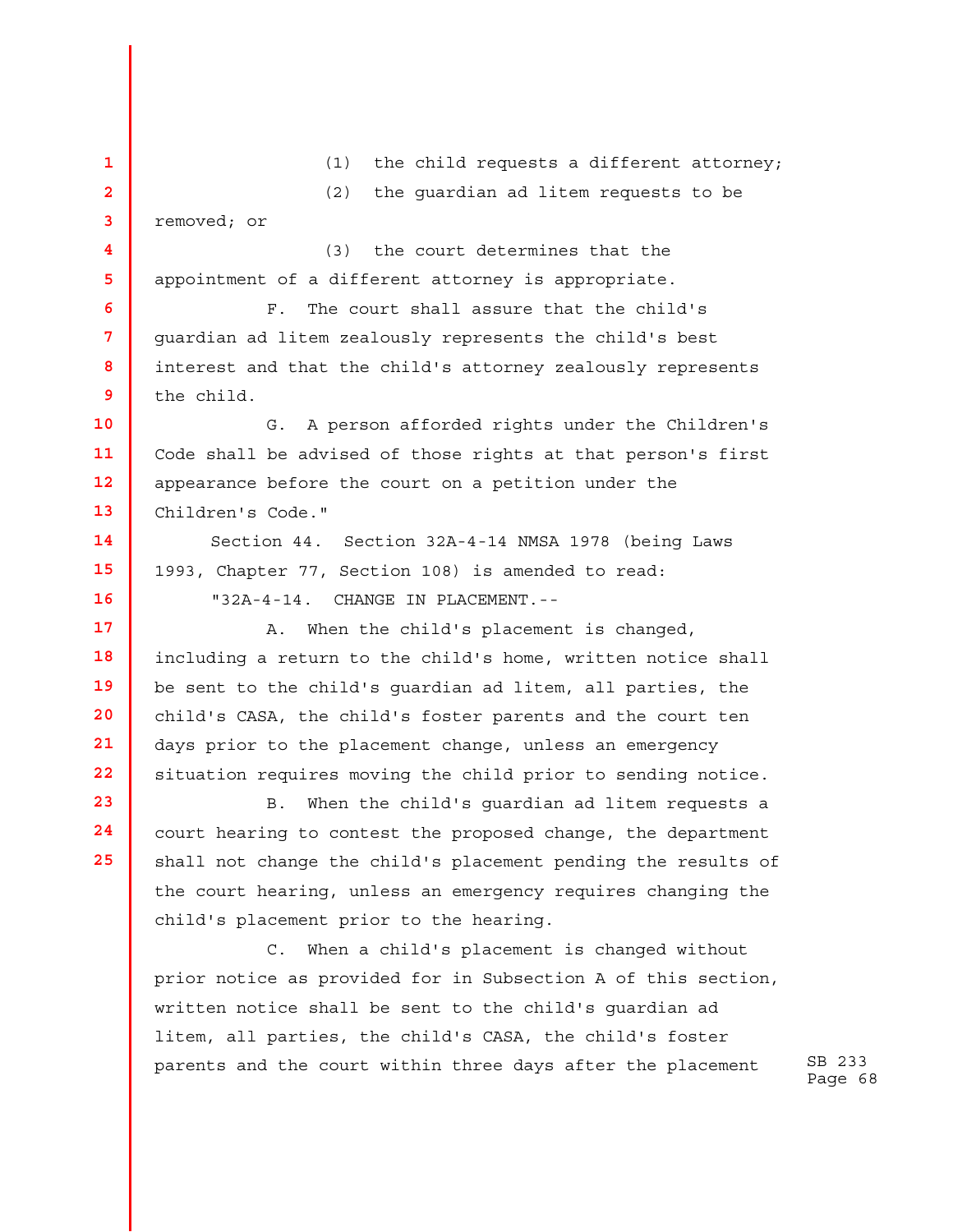change.

**17** 

**19 20** 

D. Written notice is not required for removal of a child from temporary emergency care, emergency foster care or respite care. The department shall provide oral notification of the removal to the child's guardian ad litem.

E. Notice need not be given to the parties, other than the child, or to the court when placement is changed at the request of the child's foster parents or substitute care provider. Notice shall be given to the child's guardian ad litem or attorney."

Section 45. Section 32A-4-18 NMSA 1978 (being Laws 1993, Chapter 77, Section 112, as amended) is amended to read:

"32A-4-18. CUSTODY HEARINGS--TIME LIMITATIONS--NOTICE-- PROBABLE CAUSE.--

**16 18 21 22 23 24 25**  A. When a child alleged to be neglected or abused has been placed in the legal custody of the department or the department has petitioned the court for temporary custody, a custody hearing shall be held within ten days from the date the petition is filed to determine if the child should remain in or be placed in the department's custody pending adjudication. Upon written request of the respondent, the hearing may be held earlier, but in no event shall the hearing be held sooner than two days after the date the petition was filed.

B. The parent, guardian or custodian of the child alleged to be abused or neglected shall be given reasonable notice of the time and place of the custody hearing.

C. At the custody hearing, the court shall return legal custody of the child to his parent, guardian or custodian unless probable cause exists to believe that:

(1) the child is suffering from an illness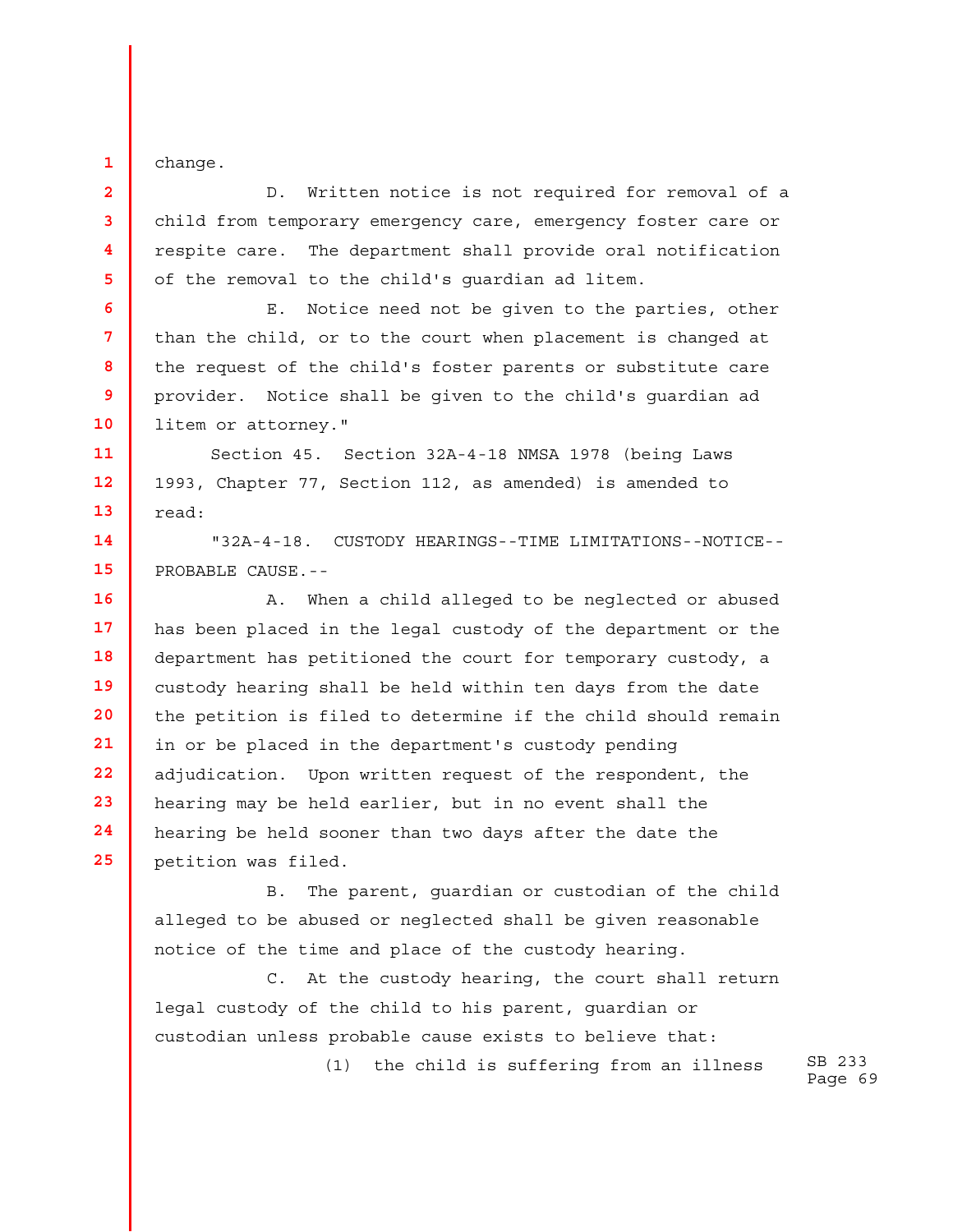**1 2 3 4 5 6 7 8 9 10 11 12 13 14 15 16 17 18 19 20 21 22 23 24 25**  or injury, and the parent, guardian or custodian is not providing adequate care for the child; (2) the child is in immediate danger from his surroundings, and removal from those surroundings is necessary for the child's safety or well-being; (3) the child will be subject to injury by others if not placed in the custody of the department; (4) there has been an abandonment of the child by his parent, guardian or custodian; or (5) the parent, guardian or custodian is not able or willing to provide adequate supervision and care for the child. D. At the conclusion of the custody hearing, if the court determines that probable cause exists pursuant to Subsection C of this section, the court may: (1) return legal custody of the child to his parent, guardian or custodian upon such conditions as will reasonably ensure the safety and well-being of the child, including protective supervision by the department; or (2) award legal custody of the child to the department. Reasonable efforts shall be made to preserve and reunify the family, with the paramount concern being the child's health and safety. E. At the conclusion of the custody hearing, the court may order the respondent or the child alleged to be neglected or abused, or both, to undergo appropriate diagnostic examinations or evaluations. Copies of any diagnostic or evaluation reports ordered by the court shall be provided to the parties at least five days before the adjudicatory hearing is scheduled. The reports shall not be

sent to the court.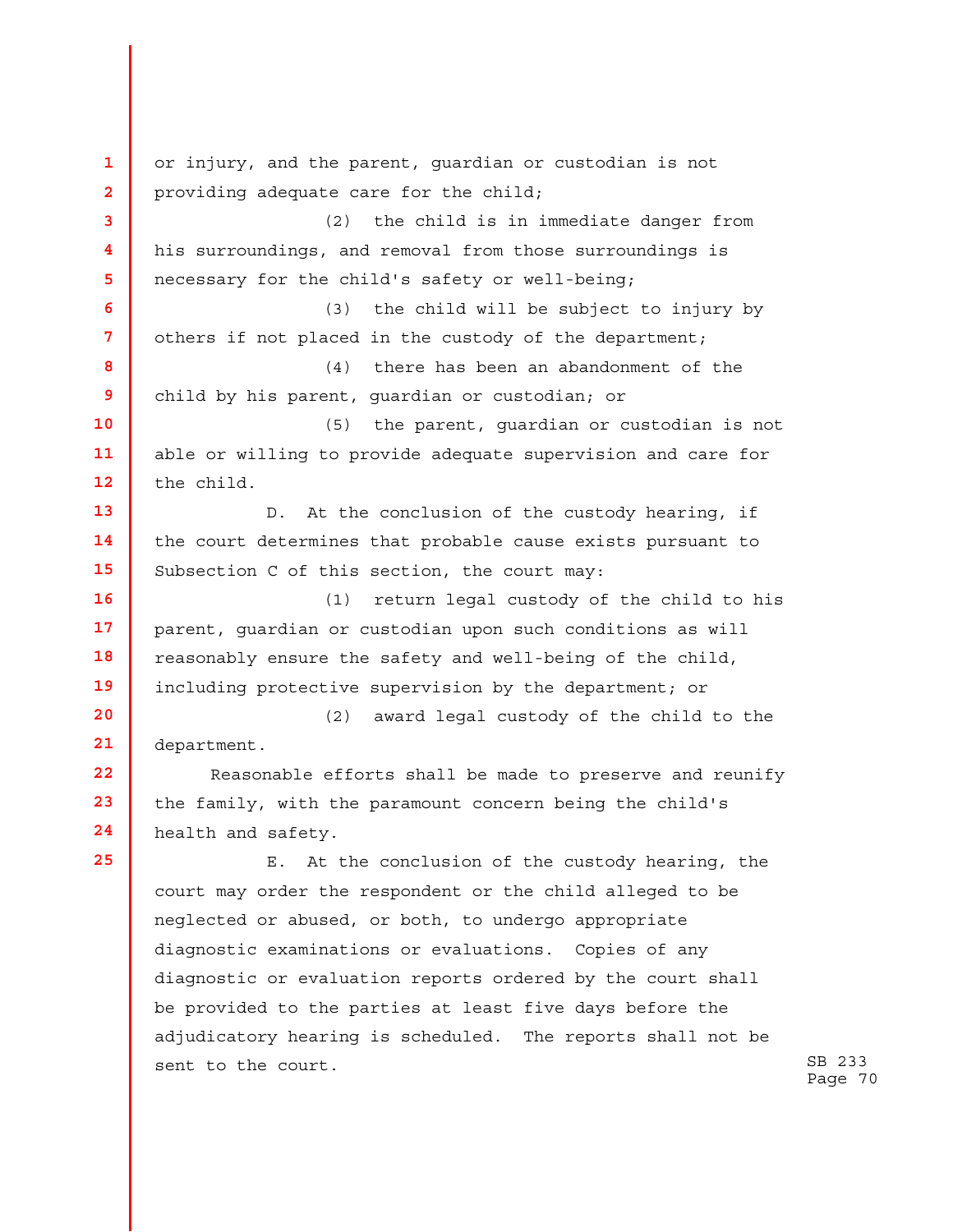**1 2**  F. The Rules of Evidence shall not apply to custody hearings."

Section 46. Section 32A-4-20 NMSA 1978 (being Laws 1993, Chapter 77, Section 114, as amended) is amended to read:

"32A-4-20. CONDUCT OF HEARINGS--FINDINGS--DISMISSAL-- DISPOSITIONAL MATTERS--PENALTY.--

A. The proceedings shall be recorded by stenographic notes or by electronic, mechanical or other appropriate means.

B. All abuse and neglect hearings shall be closed to the general public.

C. Only the parties, their counsel, witnesses and other persons approved by the court may be present at a closed hearing. The foster parent, preadoptive parent or relative providing care for the child shall be given notice and an opportunity to be heard at the dispositional phase. Those other persons the court finds to have a proper interest in the case or in the work of the court may be admitted by the court to closed hearings on the condition that they refrain from divulging any information that would identify the child or family involved in the proceedings.

D. Accredited representatives of the news media shall be allowed to be present at closed hearings, subject to the condition that they refrain from divulging information that would identify any child involved in the proceedings or the parent, guardian or custodian of that child and subject to enabling regulations as the court finds necessary for the maintenance of order and decorum and for the furtherance of the purposes of the Children's Code.

SB 233 E. If the court finds that it is in the best interest of a child under fourteen years of age, the child

Page 71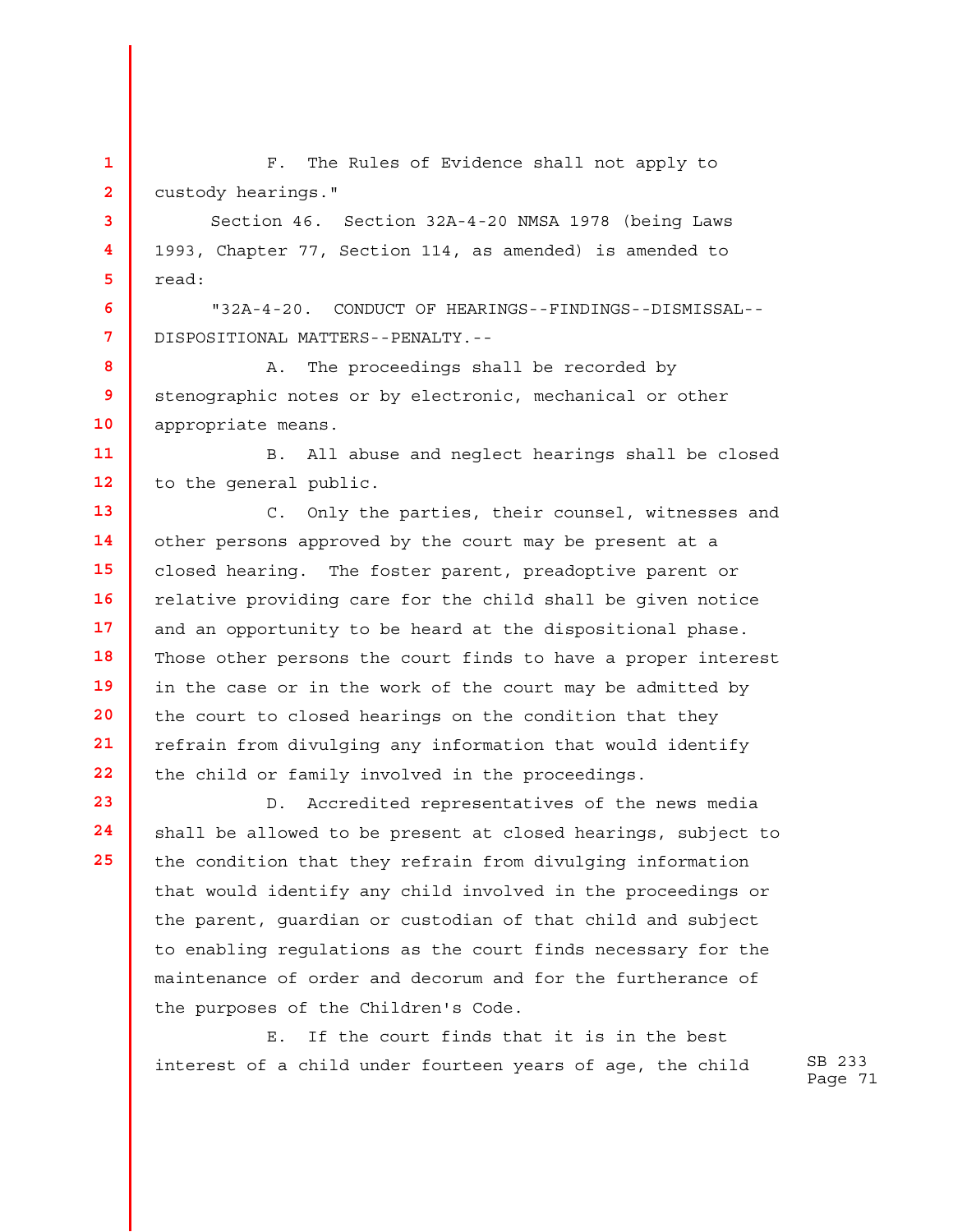may be excluded from a hearing under the Abuse and Neglect Act. A child fourteen years of age or older may be excluded from a hearing only if the court makes a finding that there is a compelling reason to exclude the child and states the factual basis for the finding.

F. Those persons or parties granted admission to a closed hearing who intentionally divulge information in violation of this section are guilty of a petty misdemeanor.

G. The court shall determine if the allegations of the petition are admitted or denied. If the allegations are denied, the court shall proceed to hear evidence on the petition. The court, after hearing all of the evidence bearing on the allegations of neglect or abuse, shall make and record its findings on whether the child is a neglected child, an abused child or both. If the petition alleges that the parent, guardian or custodian has subjected the child to aggravated circumstances, then the court shall also make and record its findings on whether the aggravated circumstances have been proven.

H. If the court finds on the basis of a valid admission of the allegations of the petition or on the basis of clear and convincing evidence, competent, material and relevant in nature, that the child is neglected or abused, the court may proceed immediately or at a postponed hearing to make disposition of the case. If the court does not find that the child is neglected or abused, the court shall dismiss the petition and may refer the family to the department for appropriate services.

I. In that part of the hearings held under the Children's Code on dispositional issues, all relevant and material evidence helpful in determining the questions presented, including oral and written reports, may be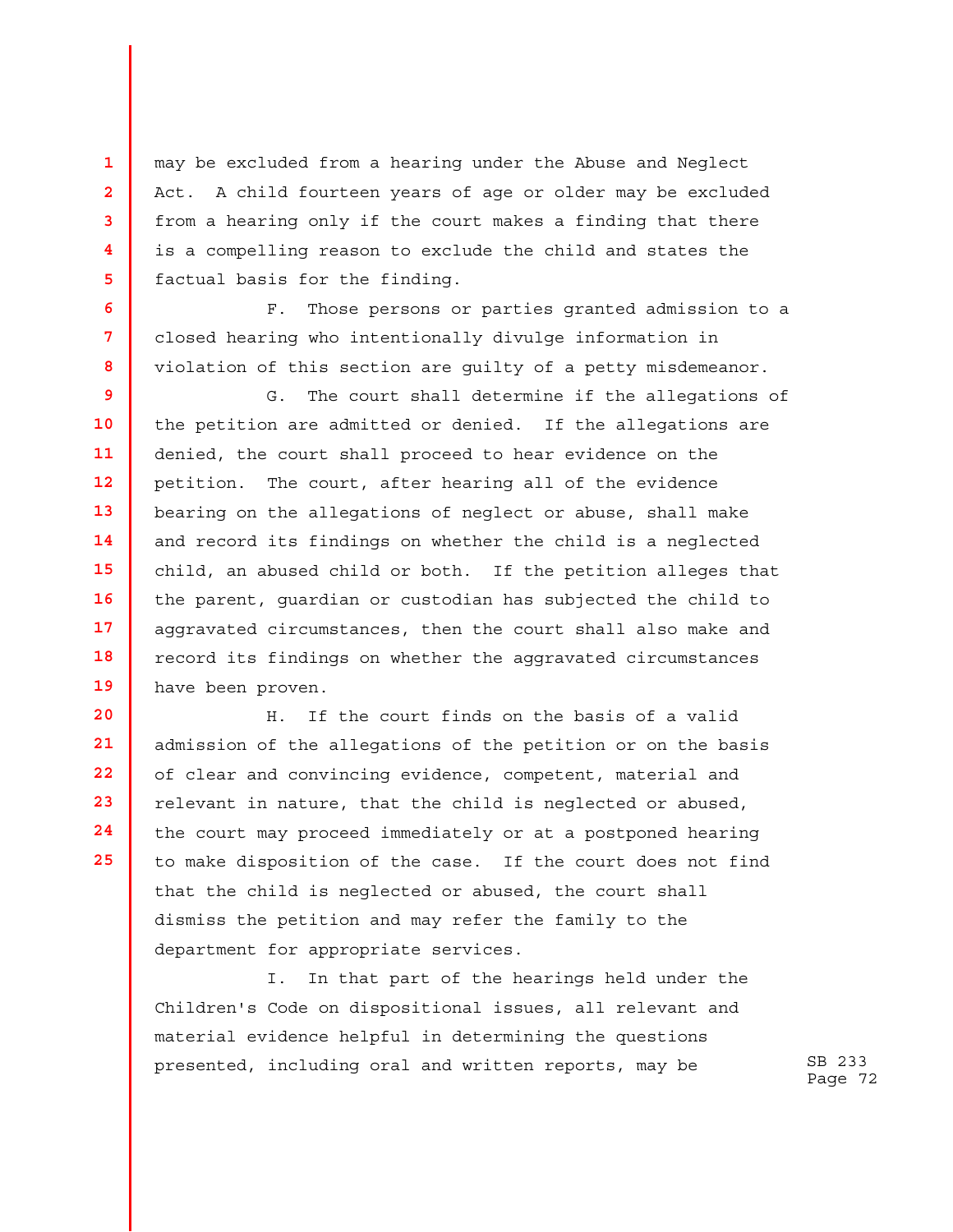received by the court and may be relied upon to the extent of its probative value even though not competent had it been offered during the part of the hearings on adjudicatory issues.

J. On the court's motion or that of a party, the court may continue the hearing on the petition for a period not to exceed thirty days to receive reports and other evidence in connection with disposition. The court shall continue the hearing pending the receipt of the predisposition study and report if that document has not been prepared and received. During any continuances under this subsection, the court shall make an appropriate order for legal custody."

Section 47. Section 32A-4-22 NMSA 1978 (being Laws 1993, Chapter 77, Section 116, as amended) is amended to read:

"32A-4-22. DISPOSITION OF ADJUDICATED ABUSED OR NEGLECTED CHILD.--

A. If not held in conjunction with the adjudicatory hearing, the dispositional hearing shall be commenced within thirty days after the conclusion of the adjudicatory hearing. At the conclusion of the dispositional hearing, the court shall make and include in the dispositional judgment its findings on the following:

(1) the interaction and interrelationship of the child with his parent, siblings and any other person who may significantly affect the child's best interest;

(2) the child's adjustment to his home, school and community;

(3) the mental and physical health of all individuals involved;

(4) the wishes of the child as to the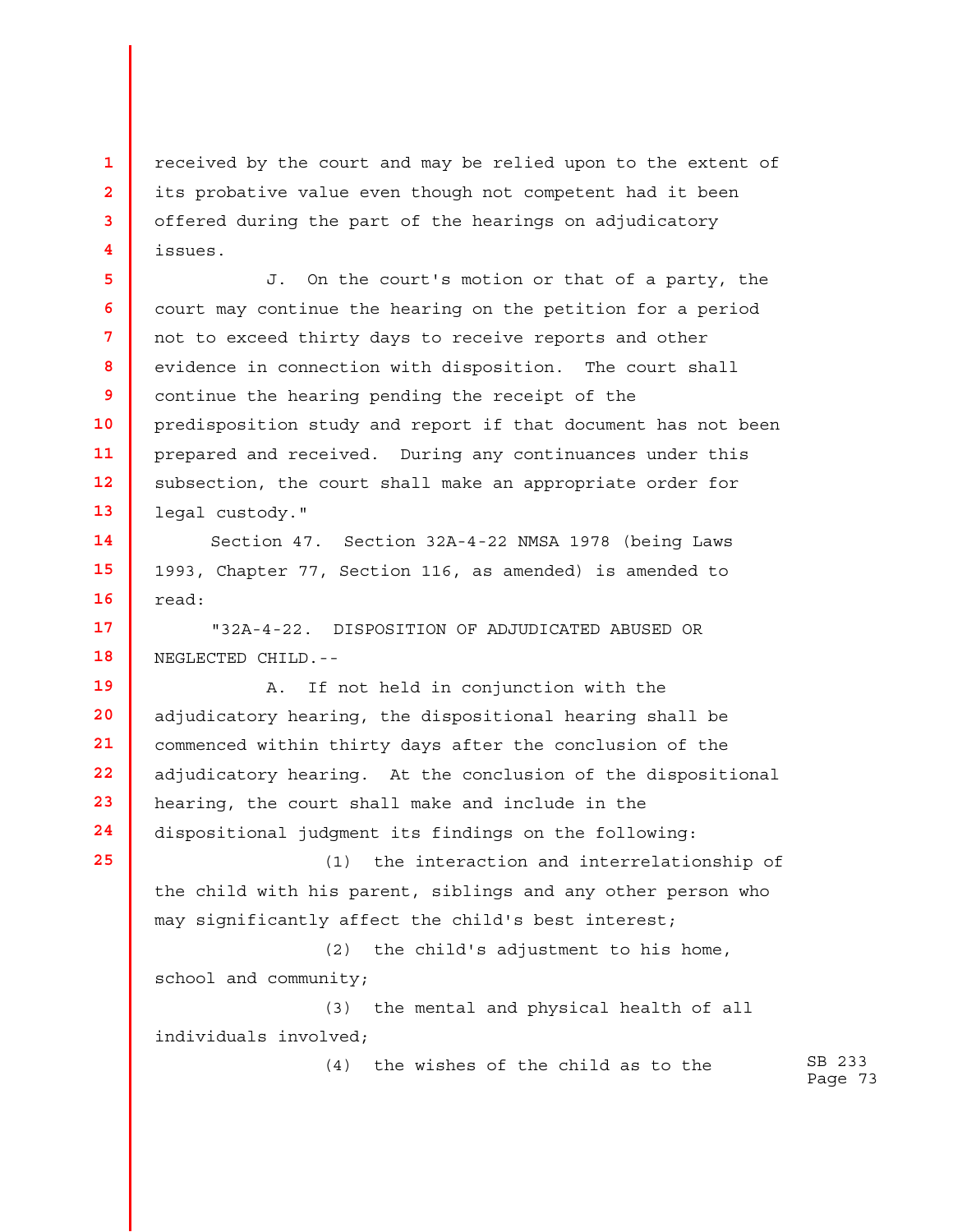child's placement;

**1** 

**2 3 4 5 6 7 8 9 10 11 12 13 14 15 16 17 18 19 20 21 22 23 24 25**  (5) the wishes of the child's parent, guardian or custodian as to the child's custody; (6) whether there exists a relative of the child or other individual who, after study by the department, is found to be qualified to receive and care for the child; (7) the availability of services recommended in the treatment plan prepared as a part of the predisposition study in accordance with the provisions of Section 32A-4-21 NMSA 1978; (8) the ability of the parent to care for the child in the home so that no harm will result to the child; (9) whether reasonable efforts were used by the department to prevent removal of the child from the home prior to placement in substitute care and whether reasonable efforts were used to attempt reunification of the child with the natural parent; and (10) if the child is an Indian child, whether the placement preferences set forth in the federal Indian Child Welfare Act of 1978 or the placement preferences of the child's Indian tribe have been followed and whether the Indian child's treatment plan provides for maintaining the Indian child's cultural ties. When placement preferences have not been followed, good cause for noncompliance shall be clearly stated and supported.

B. If a child is found to be neglected or abused, the court may enter its judgment making any of the following dispositions to protect the welfare of the child:

(1) permit the child to remain with his parent, guardian or custodian, subject to those conditions and limitations the court may prescribe;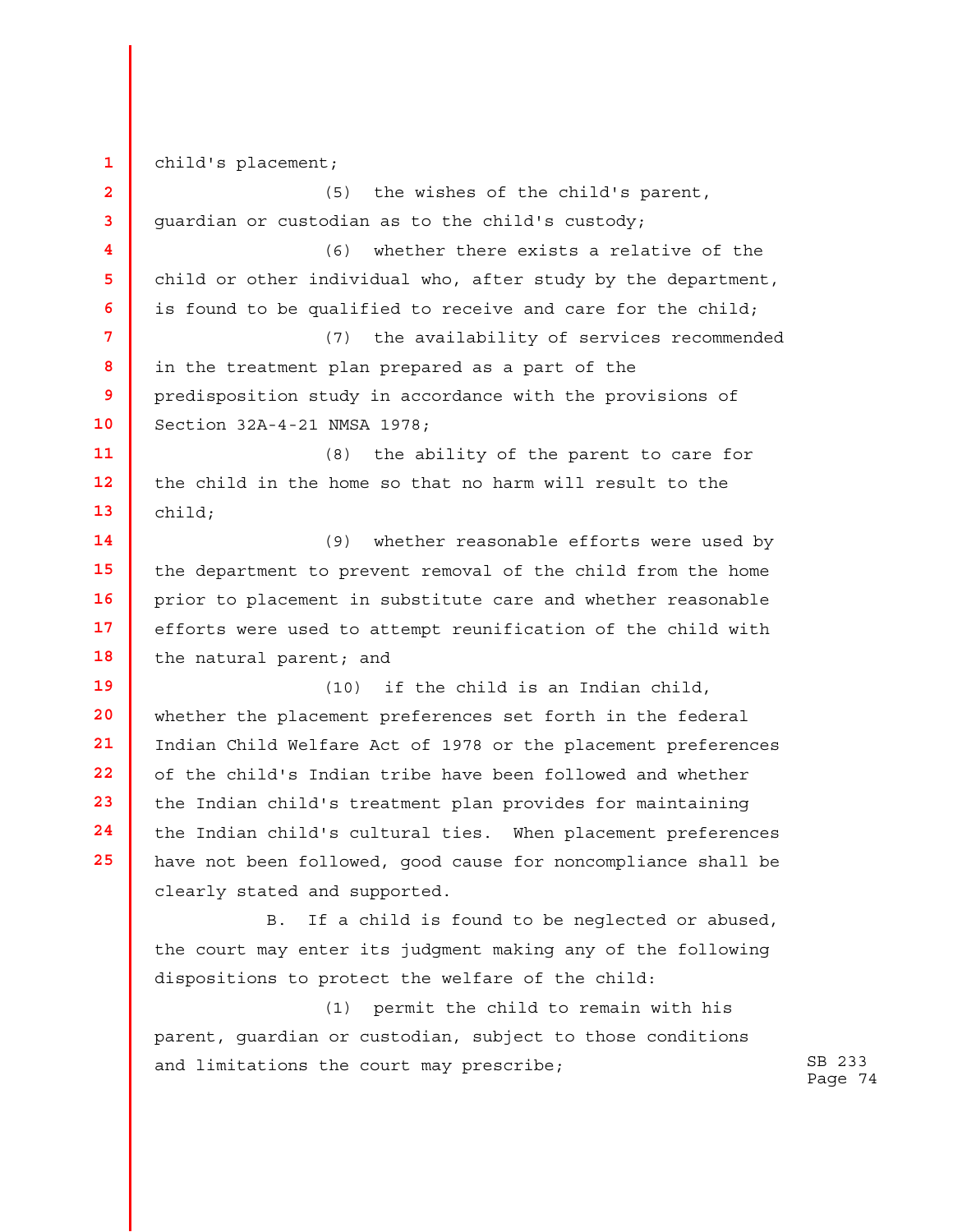**1 2 3 4 5 6 7 8 9 10 11 12 13 14 15 16 17 18 19 20 21 22 23 24 25**  (2) place the child under protective supervision of the department; or (3) transfer legal custody of the child to any of the following: (a) the noncustodial parent, if it is found to be in the child's best interest; (b) an agency responsible for the care of neglected or abused children; or (c) a child-placement agency willing and able to assume responsibility for the education, care and maintenance of the child and licensed or otherwise authorized by law to receive and provide care for the child. C. If a child is found to be neglected or abused, in its dispositional judgment the court shall also order the department to implement and the child's parent, guardian or custodian to cooperate with any treatment plan approved by the court. Reasonable efforts shall be made to preserve and reunify the family, with the paramount concern being the child's health and safety. The court may determine that reasonable efforts are not required to be made when the court finds that: (1) the efforts would be futile; or (2) the parent, guardian or custodian has subjected the child to aggravated circumstances. D. Any parent, guardian or custodian of a child who is placed in the legal custody of the department or other person pursuant to Subsection B of this section shall have reasonable rights of visitation with the child as determined by the court, unless the court finds that the best interests of the child preclude any visitation. E. The court may order reasonable visitation

SB 233 between a child placed in the custody of the department and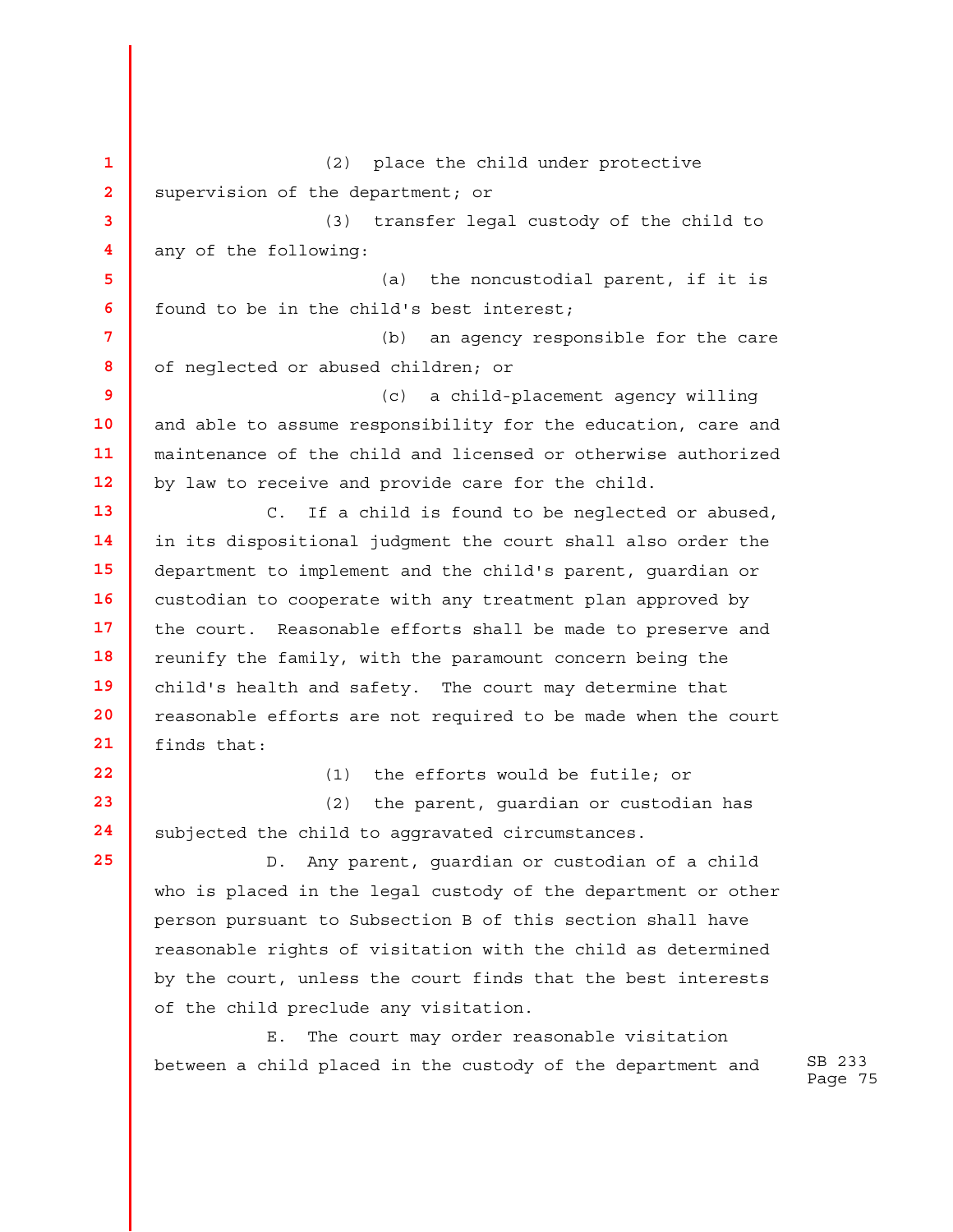the child's siblings or any other person who may significantly affect the child's best interest, if the court finds the visitation to be in the child's best interest.

F. Unless a child found to be neglected or abused is also found to be delinquent, the child shall not be confined in an institution established for the long-term care and rehabilitation of delinquent children.

G. When the court vests legal custody in an agency, institution or department, the court shall transmit with the dispositional judgment copies of the clinical reports, the predisposition study and report and any other information it has pertinent to the care and treatment of the child.

H. Prior to a child being placed in the custody or protective supervision of the department, the department shall be provided with reasonable oral or written notification and an opportunity to be heard. At any hearing held pursuant to this subsection, the department may appear as a party.

I. When a child is placed in the custody of the department, the department shall investigate whether the child is eligible for enrollment as a member of an Indian tribe and, if so, the department shall pursue the enrollment on the child's behalf.

J. When the court determines pursuant to Subsection C of this section that no reasonable efforts at reunification are required, the court shall conduct, within thirty days, a permanency hearing as described in Section 32A-4-25.1 NMSA 1978. Reasonable efforts shall be made to implement and finalize the permanency plan in a timely manner."

Section 48. Section 32A-4-23 NMSA 1978 (being Laws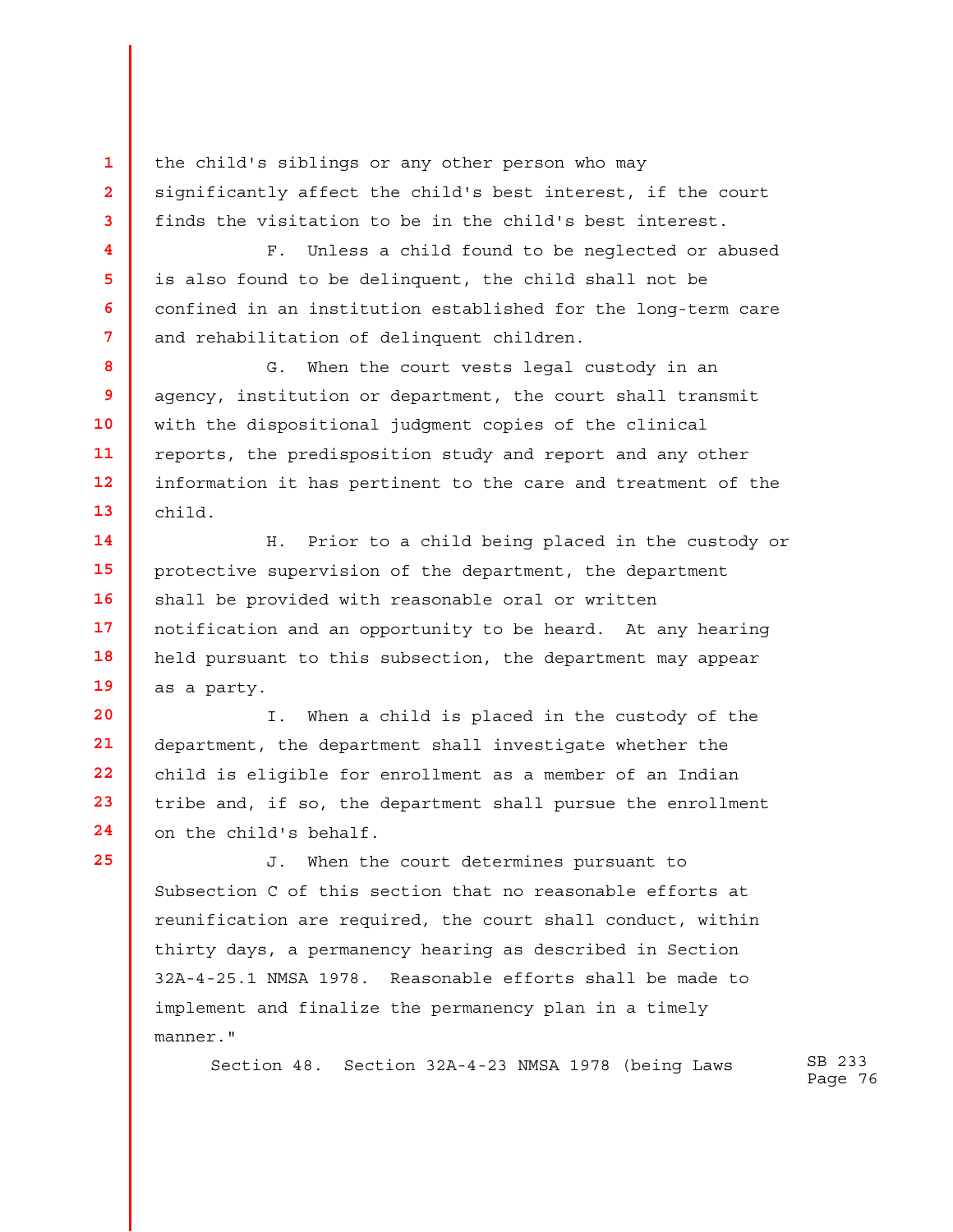1993, Chapter 77, Section 117, as amended) is amended to read:

"32A-4-23. DISPOSITION OF A CHILD WITH A MENTAL DISORDER OR A DEVELOPMENTAL DISABILITY IN A PROCEEDING UNDER THE ABUSE AND NEGLECT ACT.--

A. If in a hearing, at any stage of a proceeding on a neglect or abuse petition, the evidence indicates that a child has a mental disorder or a developmental disability, the court shall adjudicate the issue of neglect or abuse under the provisions of the Children's Code.

**14**  B. When a child in department custody needs involuntary placement for residential mental health or developmental disability services as a result of a mental disorder or developmental disability, the department shall petition for that child's placement pursuant to the provisions of the Children's Mental Health and Developmental Disabilities Act.

C. Any child in department custody who is placed for residential treatment or habilitation pursuant to the provisions of the Children's Mental Health and Developmental Disabilities Act shall remain in the legal custody of the department while in residential treatment or habilitation or until further order of the court.

D. A court hearing for consideration of an involuntary placement of a child for residential treatment or habilitation, when the child is subject to the provisions of the Abuse and Neglect Act, may be heard by the court as part of the abuse or neglect proceedings or may be heard in a separate proceeding. All parties to the abuse or neglect proceedings shall be provided with notice of the involuntary placement hearing.

> SB 233 E. A guardian ad litem appointed pursuant to the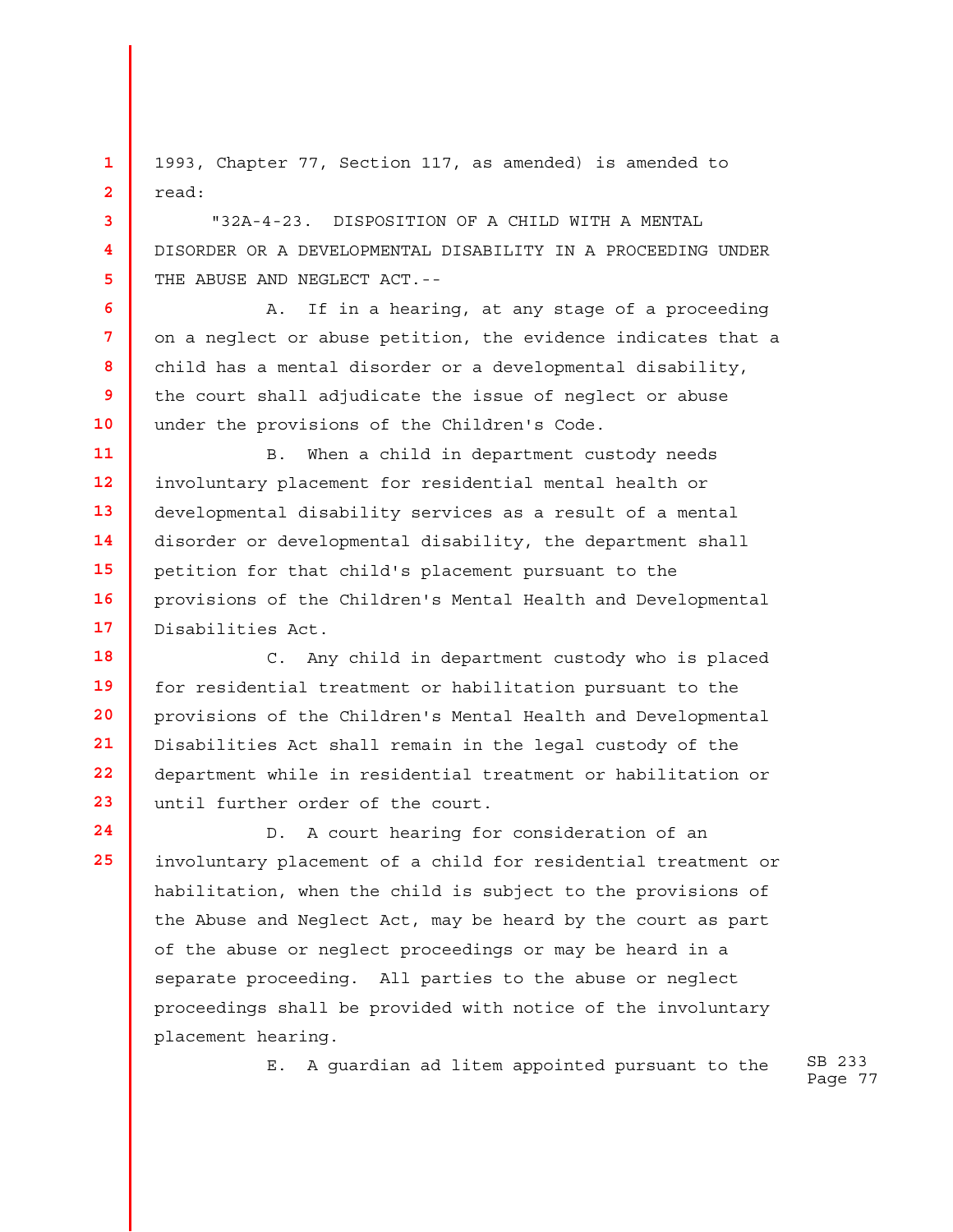Abuse and Neglect Act shall serve as a guardian ad litem for a child for the purposes of the Children's Mental Health and Developmental Disabilities Act. When a child is fourteen years of age or older, the child shall be represented by an attorney unless, after consultation between the child and the child's attorney, the child elects to be represented by counsel appointed in the proceedings under the Children's Mental Health and Developmental Disabilities Act.

F. When a child is subject to the provisions of the Abuse and Neglect Act and is receiving residential treatment or habilitation services, any documentation required pursuant to the Children's Mental Health and Developmental Disabilities Act shall be filed with the court as part of the abuse or neglect proceeding. A review of the child's placement in a residential treatment or habilitation program shall occur in the same manner and within the same time requirements as provided in the Children's Mental Health and Developmental Disabilities Act.

G. The clerk of the court shall maintain a separate section within an abuse or neglect file for documents pertaining to actions taken under the Children's Mental Health and Developmental Disabilities Act.

H. A child subject to the provisions of the Abuse and Neglect Act who receives treatment in a residential treatment or habilitation program shall enjoy all the substantive and procedural rights set forth in the Children's Mental Health and Developmental Disabilities Act."

Section 49. Section 32A-4-25 NMSA 1978 (being Laws 1993, Chapter 77, Section 119, as amended) is amended to read:

"32A-4-25. PERIODIC REVIEW OF DISPOSITIONAL JUDGMENTS.--

SB 233 Page 78

**25**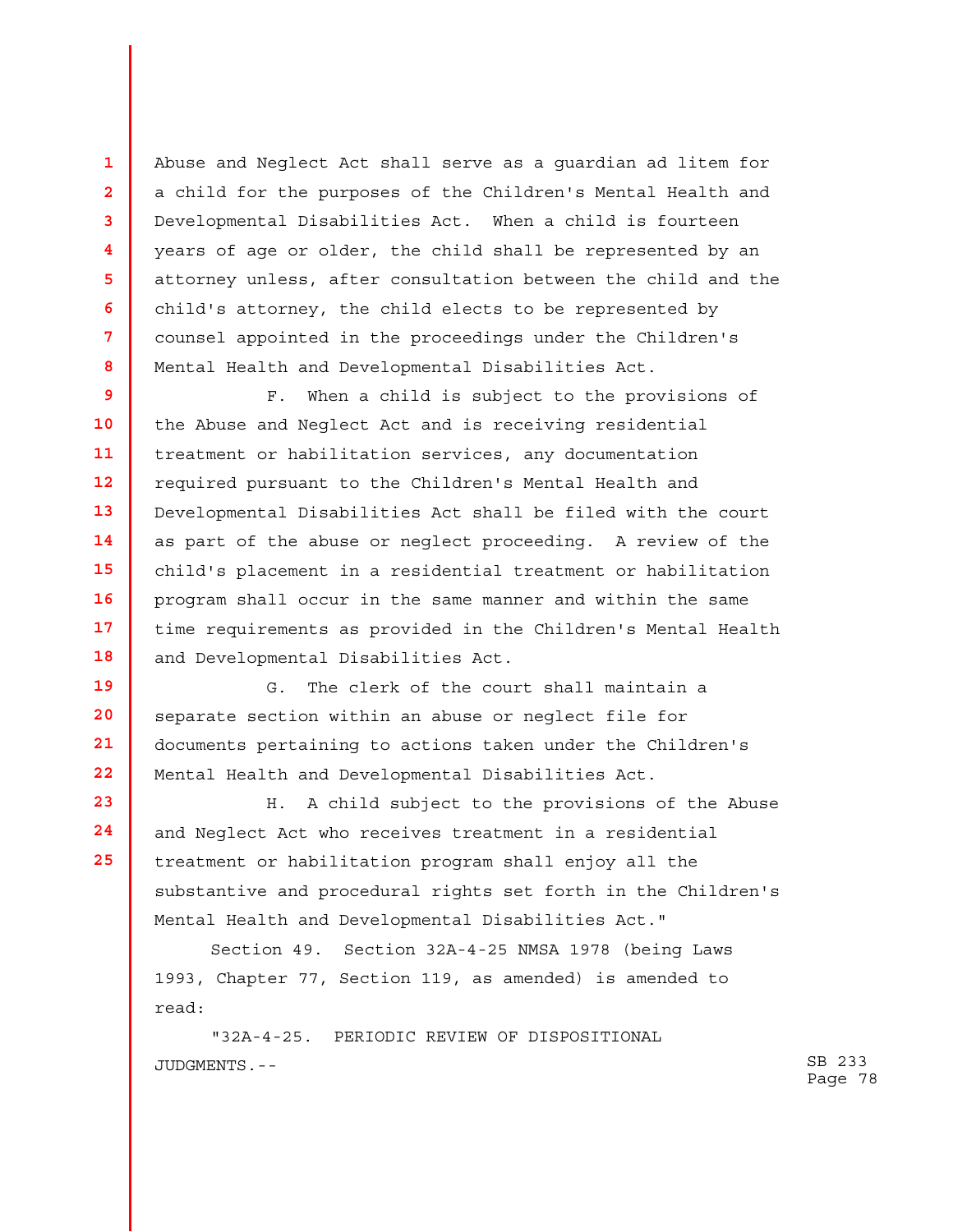A. The initial judicial review shall be held within sixty days of the disposition. At the initial review, the parties shall demonstrate to the court efforts made to implement the treatment plan approved by the court in its dispositional order. The court shall determine the extent to which the treatment plan has been implemented and make supplemental orders as necessary to ensure compliance with the treatment plan and the safety of the child. Prior to the initial judicial review, the department shall submit a copy of the adjudicatory order, the dispositional order and notice of the initial judicial review to the local substitute care review board for that judicial district created under the Citizen Substitute Care Review Act. A representative of the local substitute care review board shall be permitted to attend and comment to the court.

B. Subsequent periodic reviews of dispositional orders shall be held within six months of the conclusion of the permanency hearing or, if a motion has been filed for termination of parental rights or permanent guardianship, within six months of the decision on that motion and every six months thereafter. Prior to the review, the department shall submit a progress report to the local substitute care review board for that judicial district created under the Citizen Substitute Care Review Act. Prior to any judicial review by the court pursuant to this section, the local substitute care review board may review the dispositional order or the continuation of the order and the department's progress report and report its findings and recommendations to the court. The review may be carried out by either of the following:

(1) a judicial review hearing conducted by the court; or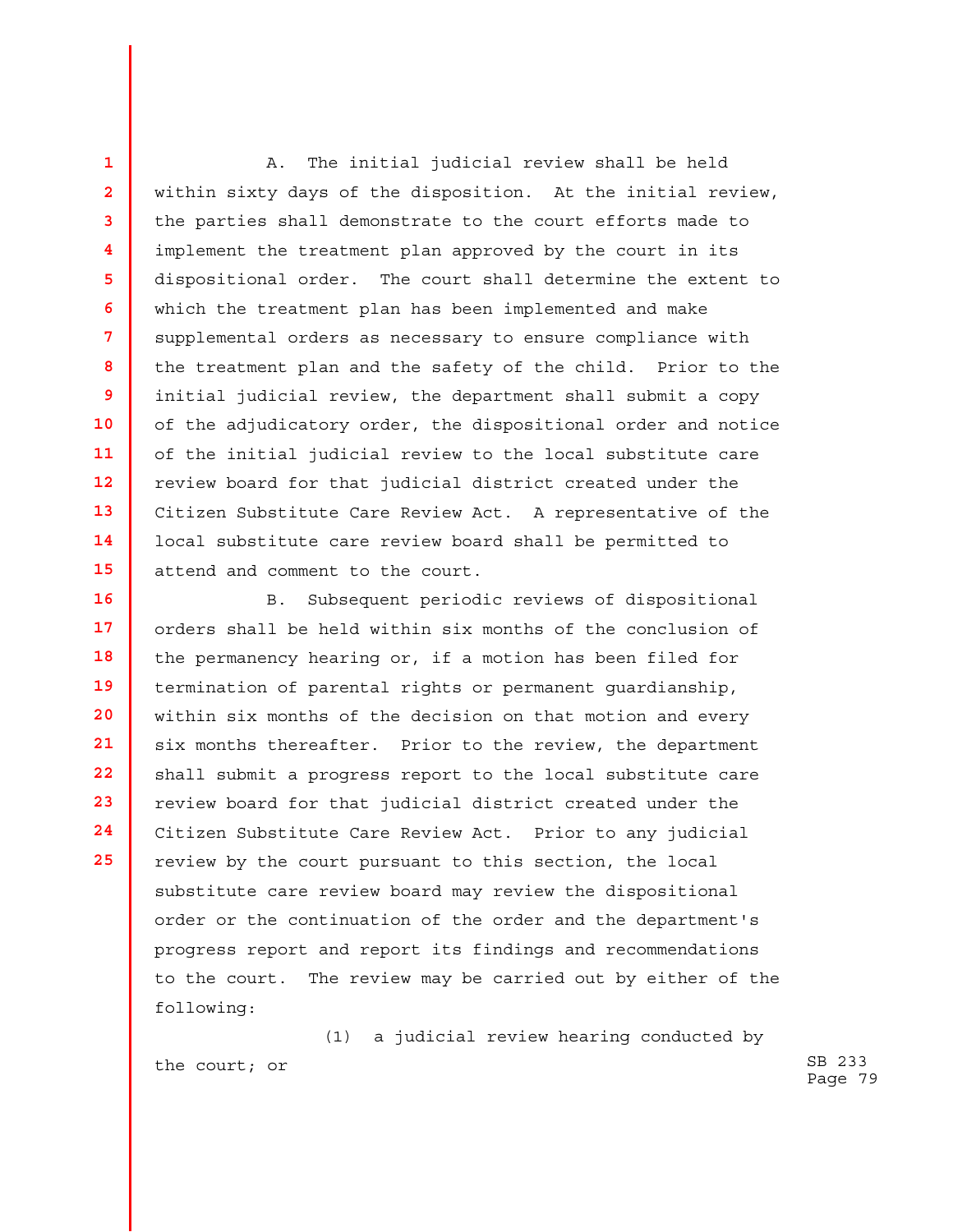(2) a judicial review hearing conducted by a special master appointed by the court; provided, however, that the court approve any findings made by the special master.

C. The children's court attorney shall give notice to all parties, the child's guardian ad litem, the child's CASA, a contractor administering the local substitute care review board and the child's foster parent or substitute care provider of the time, place and purpose of any judicial review hearing held pursuant to Subsection A or B of this section.

**12 13 14 15 16 17 18 19 20 21 22 23 24 25**  D. At any judicial review hearing held pursuant to Subsection B of this section, the department, the child's guardian ad litem and all parties given notice pursuant to Subsection C of this section shall have the opportunity to present evidence and to cross-examine witnesses. At the hearing, the department shall show that it has made reasonable effort to implement any treatment plan approved by the court in its dispositional order and shall present a treatment plan consistent with the purposes of the Children's Code for any period of extension of the dispositional order. The respondent shall demonstrate to the court that efforts to comply with the treatment plan approved by the court in its dispositional order and efforts to maintain contact with the child were diligent and made in good faith. The court shall determine the extent of compliance with the treatment plan and whether progress is being made toward establishing a stable and permanent placement for the child.

E. The Rules of Evidence shall not apply to hearings held pursuant to this section. The court may admit testimony by any person given notice of the hearing who has information about the status of the child or the status of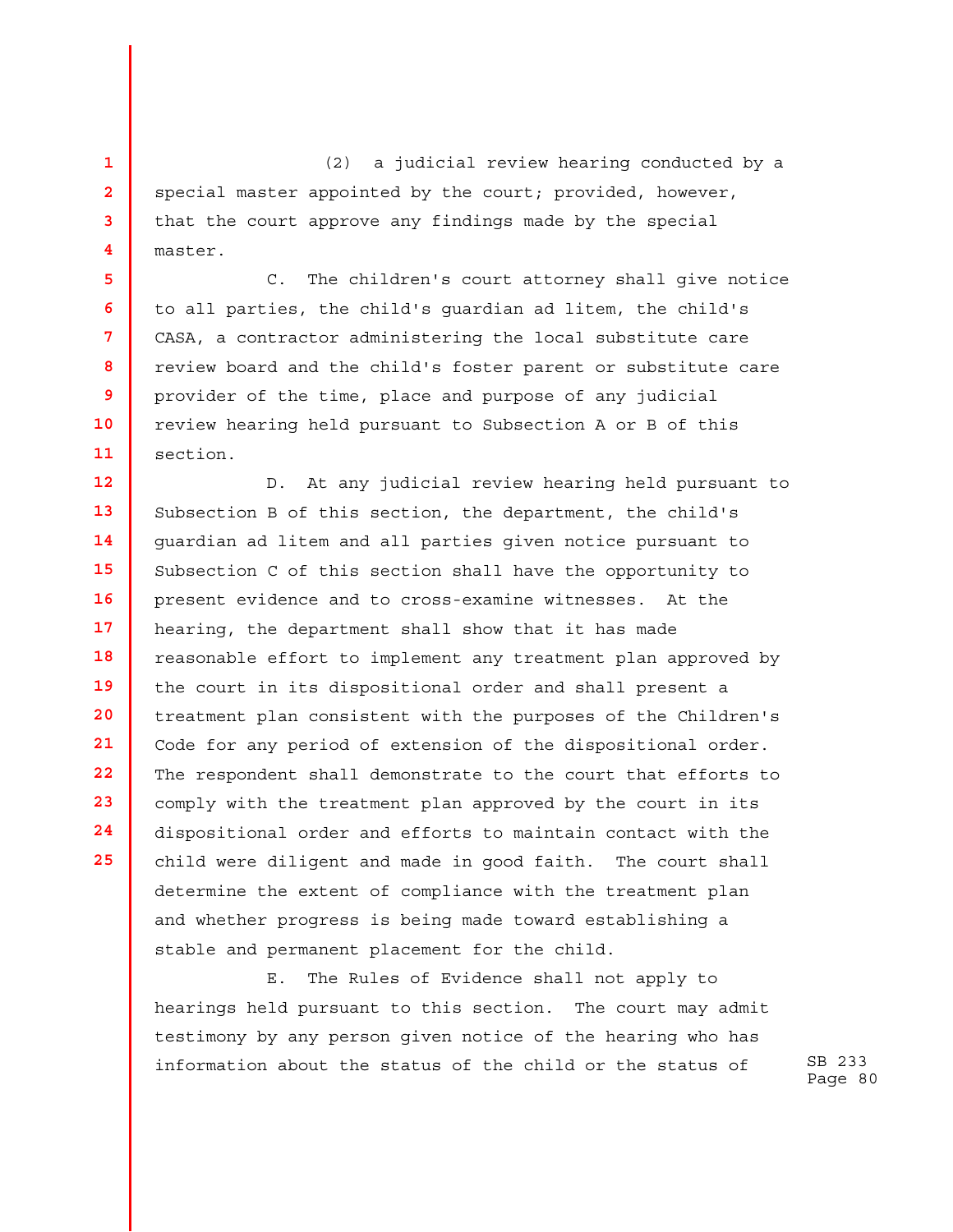the treatment plan.

F. At the conclusion of any hearing held pursuant to this section, the court shall make findings of fact and conclusions of law.

G. When the child is an Indian child, the court shall determine during review of a dispositional order whether the placement preferences set forth in the federal Indian Child Welfare Act of 1978 or the placement preferences of the child's Indian tribe were followed and whether the child's treatment plan provides for maintaining the child's cultural ties. When placement preferences have not been followed, good cause for noncompliance shall be clearly stated and supported.

H. Based on its findings at a judicial review hearing held pursuant to Subsection B of this section, the court shall order one of the following dispositions:

(1) dismiss the action and return the child to his parent without supervision if the court finds that conditions in the home that led to abuse have been corrected and it is now safe for the return of the abused child;

(2) permit the child to remain with his parent, guardian or custodian subject to those conditions and limitations the court may prescribe, including protective supervision of the child by the department;

(3) return the child to his parent and place the child under the protective supervision of the department;

(4) transfer or continue legal custody of the child to:

(a) the noncustodial parent, if that is found to be in the child's best interests;

SB 233 (b) a relative or other individual who, after study by the department or other agency designated by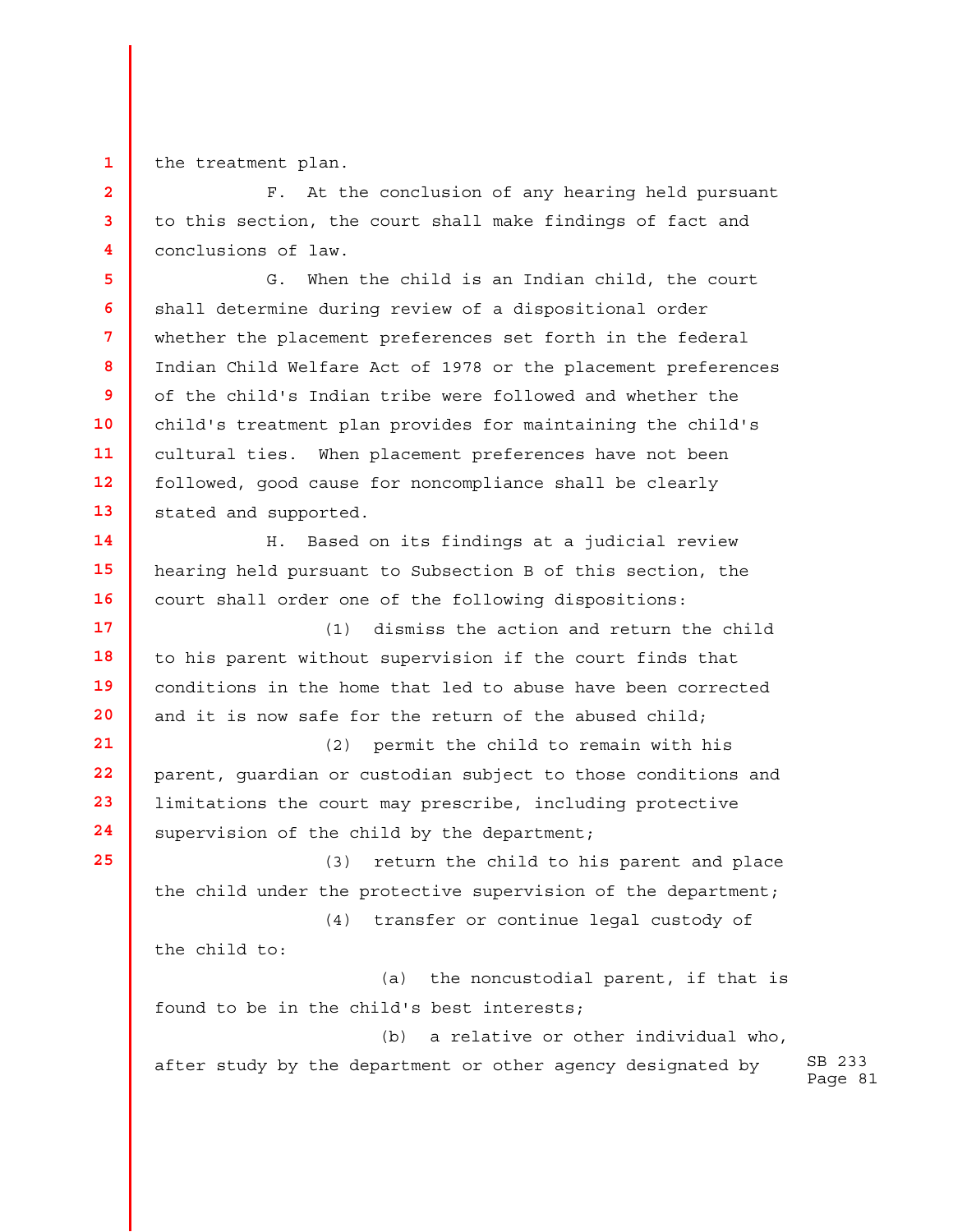SB 233 Page 82 **1 2 3 4 5 6 7 8 9 10 11 12 13 14 15 16 17 18 19 20 21 22 23 24 25**  the court, is found by the court to be qualified to receive and care for the child and is appointed as a permanent guardian of the child; or (c) the department, subject to the provisions of Paragraph (6) of this subsection; (5) continue the child in the legal custody of the department with or without any required parental involvement in a treatment plan. Reasonable efforts shall be made to preserve and reunify the family, with the paramount concern being the child's health and safety unless the court finds that such efforts are not required. The court may determine that reasonable efforts are not required to be made when the court finds that: (a) the efforts would be futile; or (b) the parent, guardian or custodian has subjected the child to aggravated circumstances; (6) make additional orders regarding the treatment plan or placement of the child to protect the child's best interests if the court determines the department has failed in implementing any material provision of the treatment plan or abused its discretion in the placement or proposed placement of the child; or (7) if during a judicial review the court finds that the child's parent, guardian or custodian has not complied with the court-ordered treatment plan, the court may order: (a) the child's parent, guardian or custodian to show cause why he should not be held in contempt of court; or (b) a hearing on the merits of terminating parental rights. I. Dispositional orders entered pursuant to this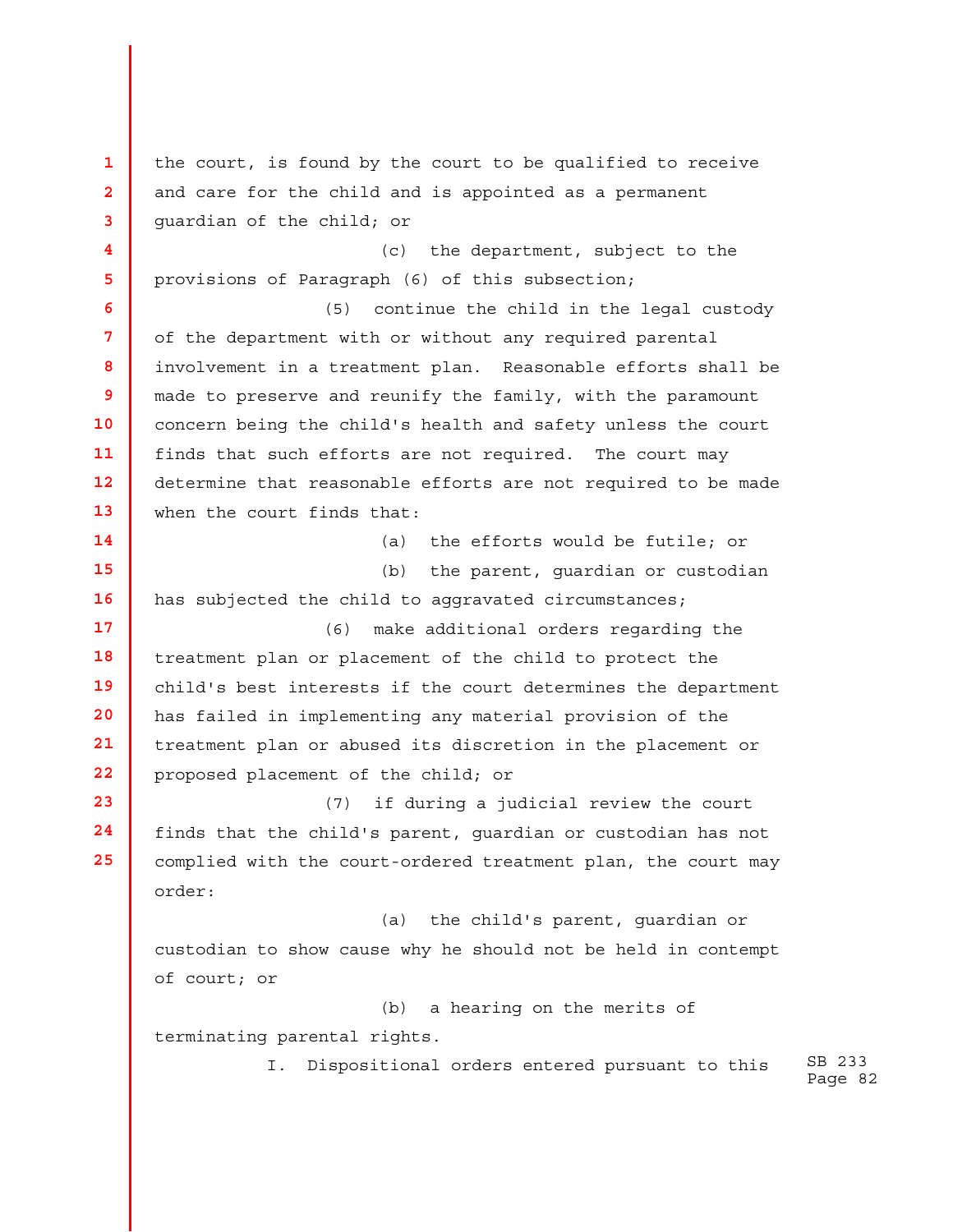section shall remain in force for a period of six months, except for orders that provide for transfer of the child to the child's noncustodial parent or to a permanent guardian.

J. The report of the local substitute care review board submitted to the court pursuant to Subsection B of this section shall become a part of the child's permanent court record.

K. When the court determines, pursuant to Paragraph (5) of Subsection H of this section, that no reasonable efforts at reunification are required, the court shall conduct, within thirty days, a permanency hearing as described in Section 32A-4-25.1 NMSA 1978. Reasonable efforts shall be made to place the child in a timely manner in accordance with the permanency plan and to complete whatever steps are necessary to finalize the permanent placement of the child."

Section 50. Section 32A-4-25.1 NMSA 1978 (being Laws 1997, Chapter 34, Section 8) is amended to read:

"32A-4-25.1. PERMANENCY HEARINGS--PERMANENCY REVIEW HEARINGS.--

A. A permanency hearing shall be commenced within six months of the initial judicial review of a child's dispositional order or within twelve months of a child entering foster care pursuant to Subsection E of this section, whichever occurs first. Prior to the initial permanency hearing, all parties to the hearing shall attend a mandatory meeting and attempt to settle issues attendant to the permanency hearing and develop a proposed treatment plan that serves the child's best interest. Prior to the initial permanency hearing, the department shall submit a progress report regarding the child to the local substitute care review board for that judicial district. The local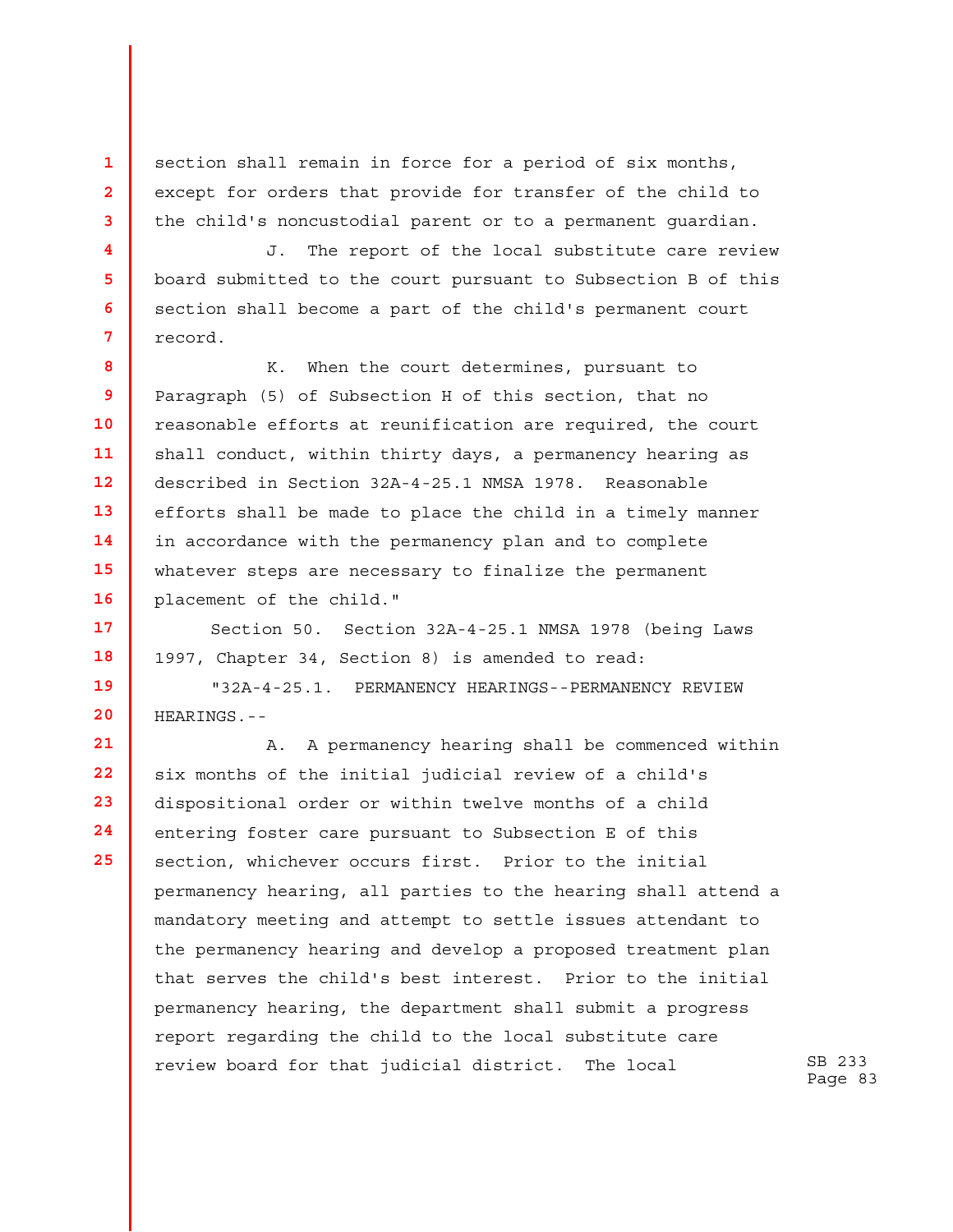**1 2 3 4**  substitute care review board may review the child's dispositional order, any continuation of that order and the department's progress report and report its findings and recommendations to the court.

B. At the permanency hearing, all parties shall have the opportunity to present evidence and to cross-examine witnesses. At the conclusion of the permanency hearing, the court shall order one of the following permanency plans for the child:

**10 11** 

(1) reunification;

(2) placement for adoption after the parents' rights have been relinquished or terminated or after a motion has been filed to terminate parental rights;

(3) placement with a person who will be the child's permanent guardian;

(4) placement in the legal custody of the department with the child placed in the home of a fit and willing relative; or

(5) placement in the legal custody of the department under a planned permanent living arrangement, provided that there is substantial evidence that none of the above plans is appropriate for the child.

C. If the court adopts a permanency plan of reunification, the court shall adopt a plan for transitioning the child home and schedule a permanency review hearing within three months. If the child is reunified, the subsequent hearing may be vacated.

D. At the permanency review hearing, all parties and the child's guardian ad litem or attorney shall have the opportunity to present evidence and cross-examine witnesses. Based on the evidence, the court shall:

> SB 233 (1) change the plan from reunification to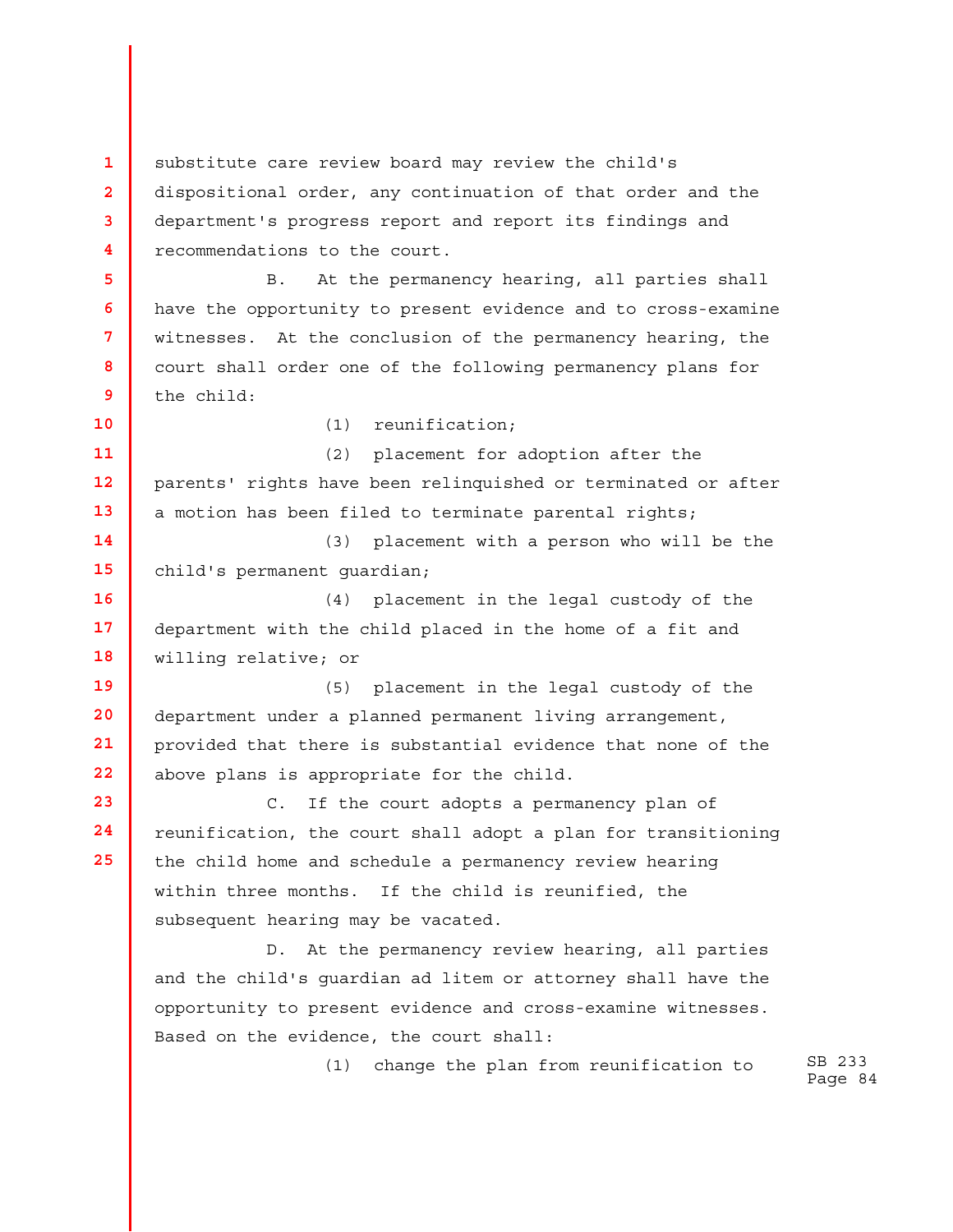one of the alternative plans provided in Subsection B of this section;

(2) dismiss the case and return custody of the child to his parent, guardian or custodian; or

(3) return the child to the custody of his parent, guardian or custodian, subject to any conditions or limitations as the court may prescribe, including protective supervision of the child by the department and continuation of the treatment plan for not more than six months, after which the case shall be dismissed. The department may seek removal of a child from the home by obtaining an order in the pending case or by seeking emergency removal under Section 32A-4-6 NMSA 1978 during the period of protective supervision if the child's best interest requires such action. When a child is removed in this situation, a permanency hearing shall be scheduled within thirty days of the child coming back into the department's legal custody.

E. The court shall hold a permanency hearing and adopt a permanency plan for a child within twelve months of the child entering foster care. For purposes of this section, a child shall be considered to have entered foster care on the earlier of:

(1) the date of the first judicial finding that the child has been abused or neglected; or

(2) sixty days after the date on which the child was removed from the home.

F. The court shall hold permanency hearings every twelve months when a child is in the legal custody of the department.

G. The children's court attorney shall give notice to all parties, the child's guardian ad litem, the child's CASA, a contractor administering the local substitute care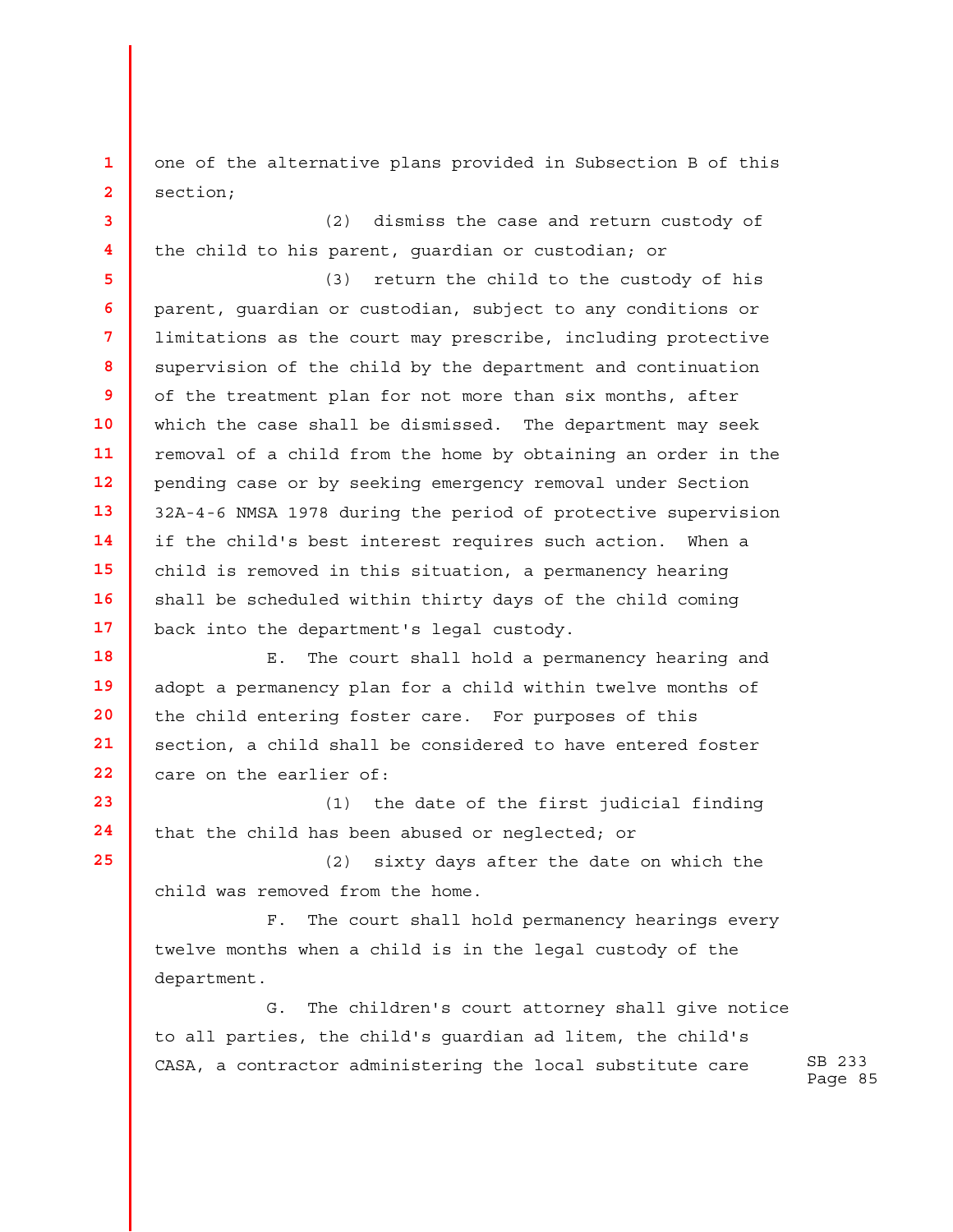**1 2 3 4**  review board and the child's foster parent or substitute care provider of the time, place and purpose of any permanency hearing or permanency review hearing held pursuant to this section.

H. The rules of evidence shall not apply to permanency hearings. The court may admit testimony by any person given notice of the permanency hearing who has information about the status of the child or the status of the treatment plan. All testimony shall be subject to cross-examination."

Section 51. Section 32A-4-28 NMSA 1978 (being Laws 1993, Chapter 77, Section 122, as amended) is amended to read:

"32A-4-28. TERMINATION OF PARENTAL RIGHTS--ADOPTION DECREE.--

A. In proceedings to terminate parental rights, the court shall give primary consideration to the physical, mental and emotional welfare and needs of the child, including the likelihood of the child being adopted if parental rights are terminated.

B. The court shall terminate parental rights with respect to a child when:

(1) there has been an abandonment of the child by his parents;

(2) the child has been a neglected or abused child as defined in the Abuse and Neglect Act and the court finds that the conditions and causes of the neglect and abuse are unlikely to change in the foreseeable future despite reasonable efforts by the department or other appropriate agency to assist the parent in adjusting the conditions that render the parent unable to properly care for the child. The court may find in some cases that efforts by the department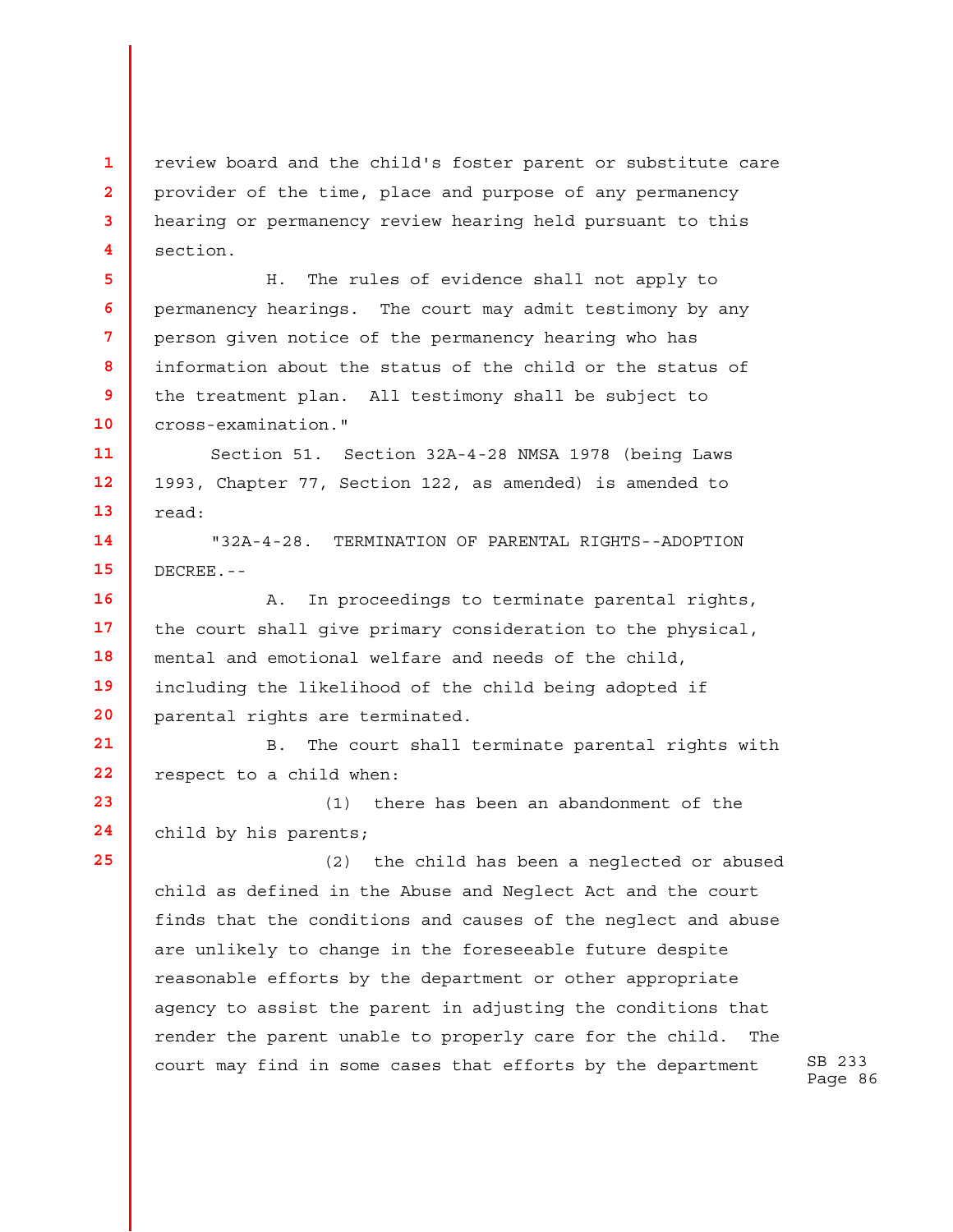SB 233 Page 87 **1 2 3 4 5 6 7 8 9 10 11 12 13 14 15 16 17 18 19 20 21 22 23 24 25**  or another agency are unnecessary, when: (a) there is a clear showing that the efforts would be futile; or (b) the parent has subjected the child to aggravated circumstances; or (3) the child has been placed in the care of others, including care by other relatives, either by a court order or otherwise and the following conditions exist: (a) the child has lived in the home of others for an extended period of time; (b) the parent-child relationship has disintegrated; (c) a psychological parent-child relationship has developed between the substitute family and the child; (d) if the court deems the child of sufficient capacity to express a preference, the child no longer prefers to live with the natural parent; (e) the substitute family desires to adopt the child; and (f) a presumption of abandonment created by the conditions described in Subparagraphs (a) through (e) of this paragraph has not been rebutted. C. A finding by the court that all of the conditions set forth in Subparagraphs (a) through (f) of Paragraph (3) of Subsection B of this section exist shall create a rebuttable presumption of abandonment. D. The department shall not file a motion, and shall not join a motion filed by another party, to terminate parental rights when the sole factual basis for the motion is that a child's parent is incarcerated. E. The termination of parental rights involving a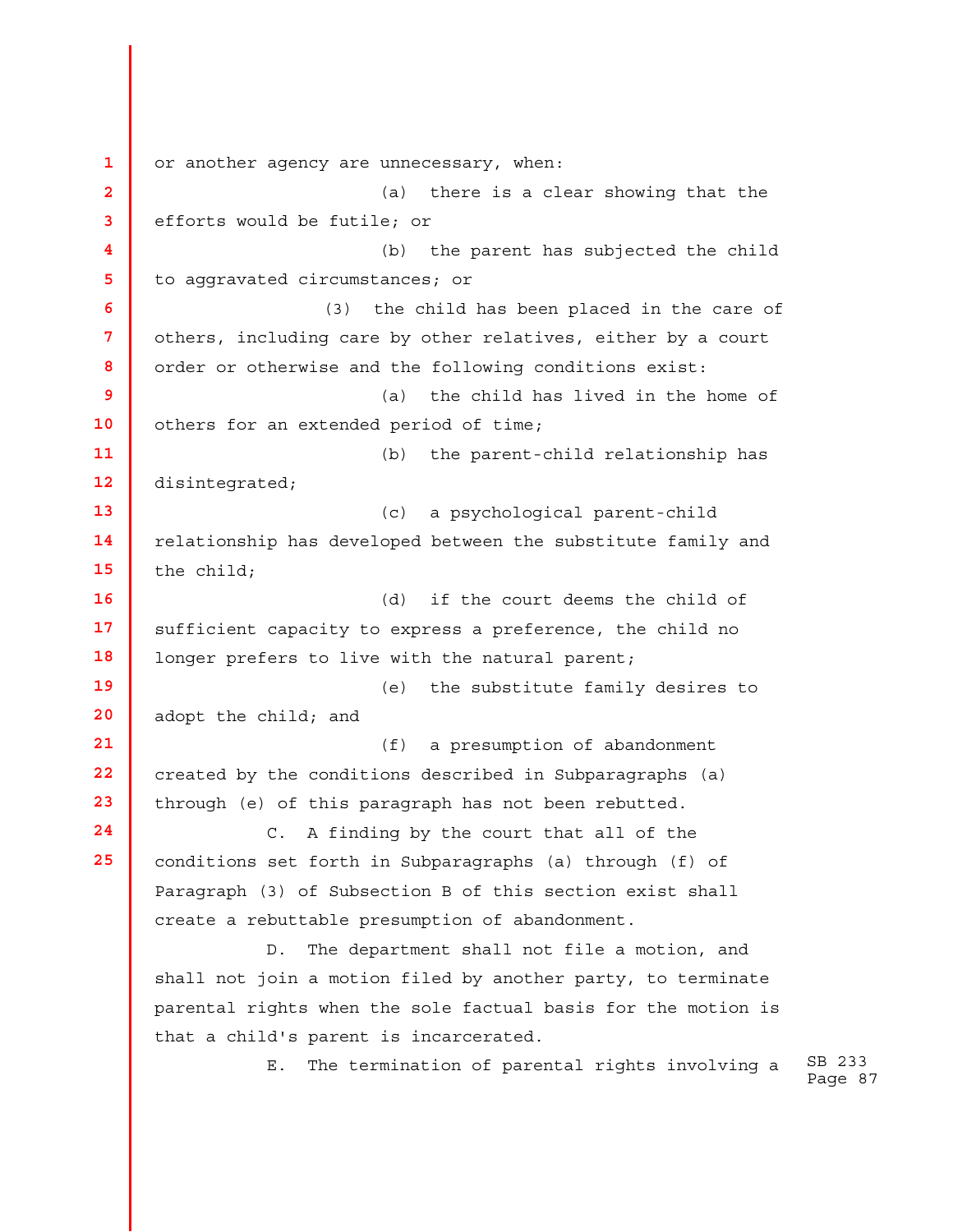child subject to the federal Indian Child Welfare Act of 1978 shall comply with the requirements of that act.

F. If the court finds that parental rights should be terminated; that the requirements for the adoption of a child have been satisfied; that the prospective adoptive parent is a party to the action; and that good cause exists to waive the filing of a separate petition for adoption, the court may proceed to grant adoption of the child, absent an appeal of the termination of parental rights. The court shall not waive any time requirements set forth in the Adoption Act unless the termination of parental rights occurred pursuant to the provisions of Paragraph (3) of Subsection B of this section. The court may enter a decree of adoption only after finding that the party seeking to adopt the child has satisfied all of the requirements set forth in the Adoption Act. Unless otherwise stipulated by all parties, an adoption decree shall take effect sixty days after the termination of parental rights, to allow the department sufficient time to provide counseling for the child and otherwise prepare the child for the adoption. The adoption decree shall conform to the requirements of the Adoption Act and shall have the same force and effect as other adoption decrees entered pursuant to that act. The court clerk shall assign an adoption case number to the adoption decree."

Section 52. Section 32A-4-29 NMSA 1978 (being Laws 1993, Chapter 77, Section 123, as amended) is amended to read:

"32A-4-29. TERMINATION PROCEDURE.--

A. A motion to terminate parental rights may be filed at any stage of the abuse or neglect proceeding by a party to the proceeding.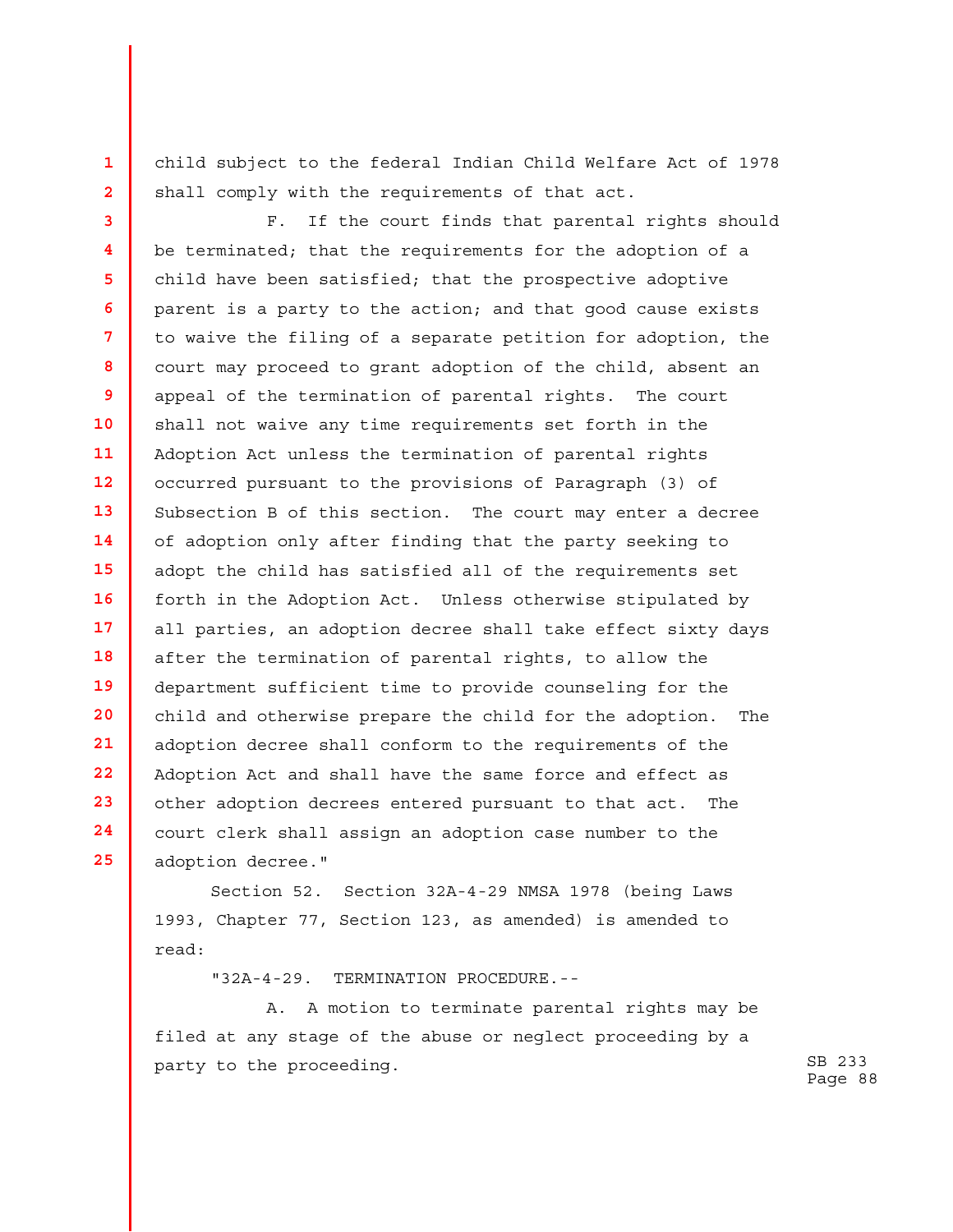SB 233 Page 89 **1 2 3 4 5 6 7 8 9 10 11 12 13 14 15 16 17 18 19 20 21 22 23 24 25**  B. The motion for termination of parental rights shall set forth: (1) the date, place of birth and marital status of the child, if known; (2) the grounds for termination and the facts and circumstances supporting the grounds for termination; (3) the names and addresses of the persons or authorized agency or agency officer to whom legal custody might be transferred; (4) whether the child resides or has resided with a foster parent who desires to adopt this child; (5) whether the motion is in contemplation of adoption; (6) the relationship or legitimate interest of the moving party to the child; and (7) whether the child is subject to the federal Indian Child Welfare Act of 1978 and, if so: (a) the tribal affiliations of the child's parents; (b) the specific actions taken by the moving party to notify the parents' tribes and the results of the contacts, including the names, addresses, titles and telephone numbers of the persons contacted. Copies of any correspondence with the tribes shall be attached as exhibits to the petition; and (c) what specific efforts were made to comply with the placement preferences set forth in the federal Indian Child Welfare Act of 1978 or the placement preferences of the appropriate Indian tribes. C. Notice of the filing of the motion, accompanied by a copy of the motion, shall be served by the moving party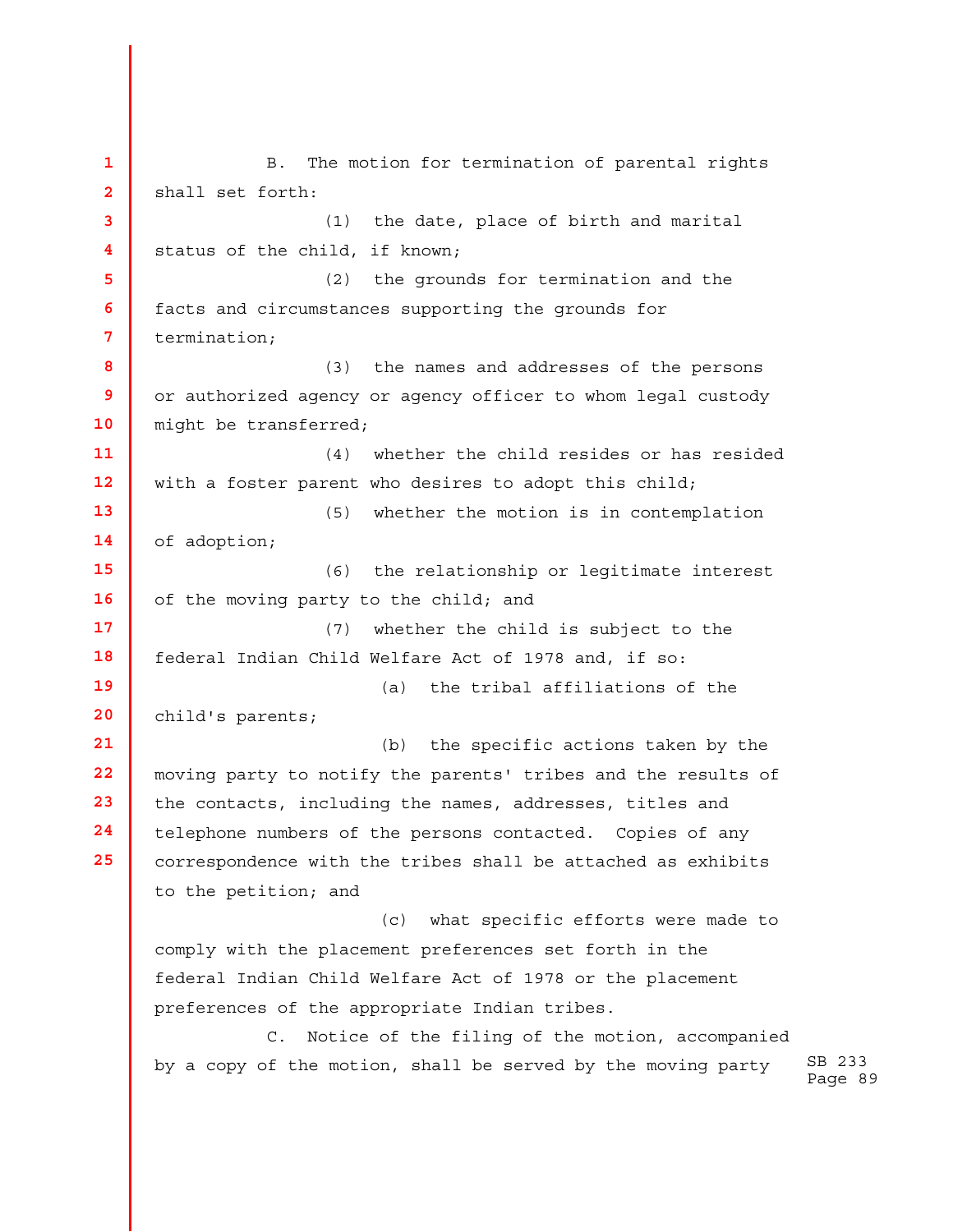**14**  on all other parties, the foster parent, preadoptive parent or relative providing care for the child with whom the child is residing, foster parents with whom the child has resided for six months within the previous twelve months, the custodian of the child, any person appointed to represent any party and any other person the court orders. Service shall be in accordance with the Children's Court Rules for the service of motions, except that foster parents and attorneys of record in this proceeding shall be served by certified mail. The notice shall state specifically that the person served shall file a written response to the motion within twenty days if the person intends to contest the termination. In any case involving a child subject to the federal Indian Child Welfare Act of 1978, notice shall also be sent by certified mail to the tribes of the child's parents and upon any "Indian custodian" as that term is defined in 25 U.S.C. Section 1903(6). Further notice shall not be required on a parent who has been provided notice previously pursuant to Section 32A-4-17 NMSA 1978 and who failed to make an appearance.

D. When a motion to terminate parental rights is filed, the moving party shall request a hearing on the motion. The hearing date shall be at least thirty days, but no more than sixty days, after service is effected upon the parties entitled to service under this section.

E. In any action for the termination of parental rights brought by a party other than the department and involving a child in the legal custody of the department, the department may:

(1) litigate a motion for the termination of parental rights that was initially filed by another party; or

(2) move that the motion for the termination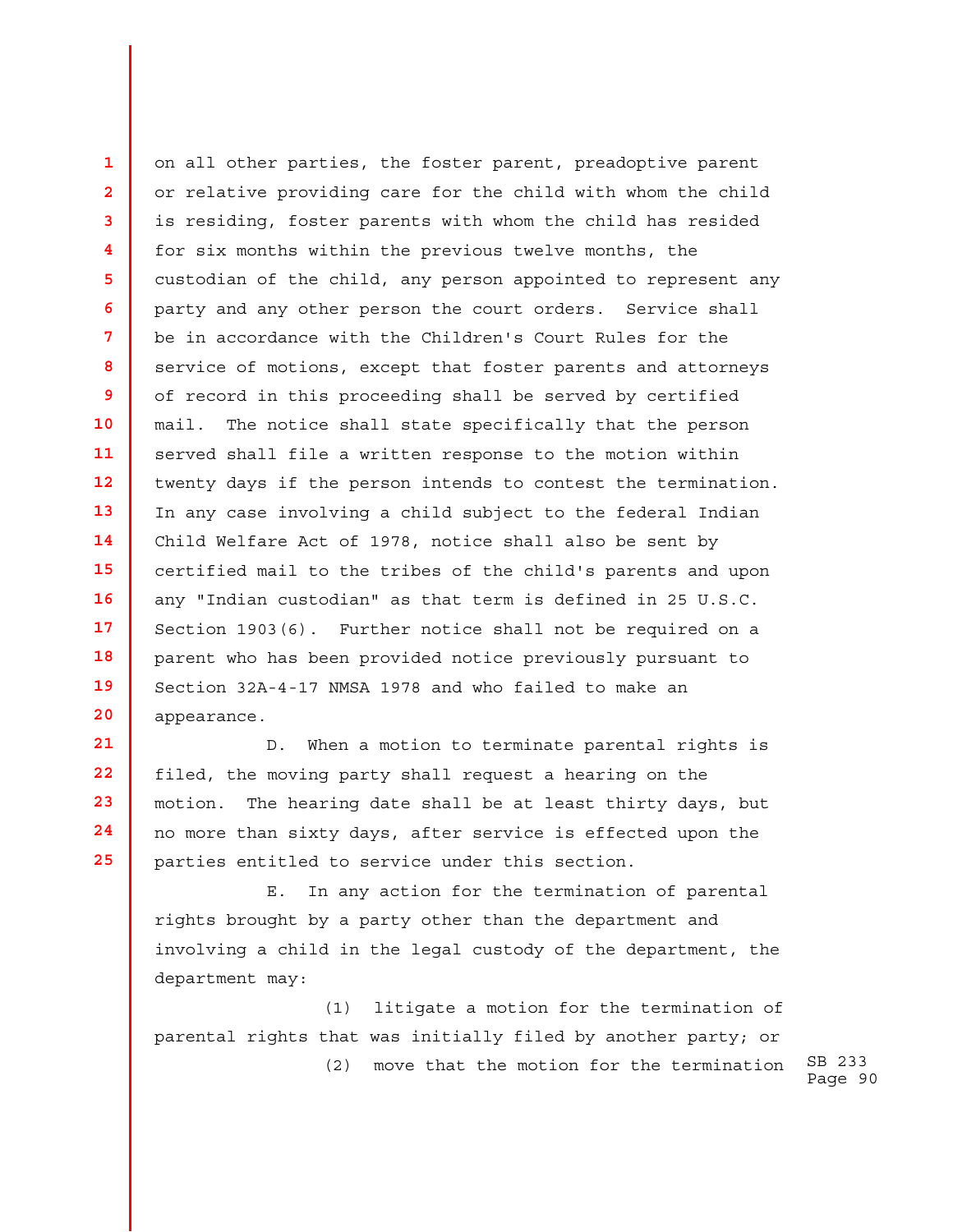of parental rights be found premature and denied.

F. When a motion to terminate parental rights is filed, the department shall perform concurrent planning.

G. When a child has been in foster care for not less than fifteen of the previous twenty-two months, the department shall file a motion to terminate parental rights, unless:

(1) a parent has made substantial progress toward eliminating the problem that caused the child's placement in foster care; it is likely that the child will be able to safely return to the parent's home within three months; and the child's return to the parent's home will be in the child's best interests;

(2) the child has a close and positive relationship with a parent and a permanent plan that does not include termination of parental rights will provide the most secure and appropriate placement for the child;

(3) the child is fourteen years of age or older, is firmly opposed to termination of parental rights and is likely to disrupt an attempt to place him with an adoptive family;

(4) a parent is terminally ill, but in remission, and does not want his parental rights to be terminated; provided that the parent has designated a guardian for his child;

(5) the child is not capable of functioning if placed in a family setting. In such a case, the court shall reevaluate the status of the child every ninety days unless there is a final court determination that the child cannot be placed in a family setting;

(6) grounds do not exist for termination of parental rights;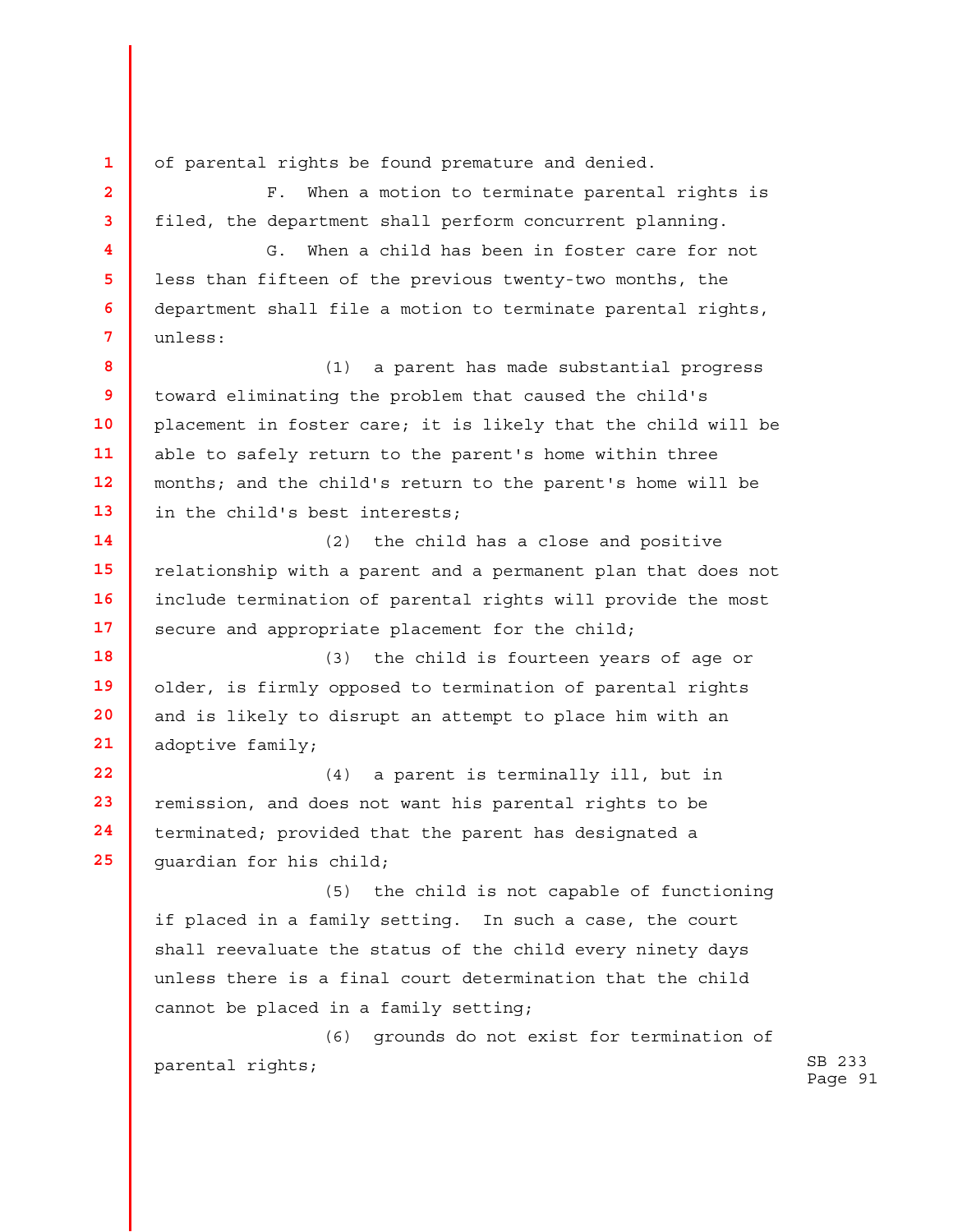**1 2 3 4 5 6 7 8**  (7) the child is an unaccompanied, refugee minor and the situation regarding the child involves international legal issues or compelling foreign policy issues; or (8) adoption is not an appropriate plan for the child. H. For purposes of this section, a child shall be considered to have entered foster care on the earlier of:

(1) the date of the first judicial finding that the child has been abused or neglected; or

(2) the date that is sixty days after the date on which the child was removed from the home.

I. The grounds for any attempted termination shall be proved by clear and convincing evidence. In any proceeding involving a child subject to the federal Indian Child Welfare Act of 1978, the grounds for any attempted termination shall be proved beyond a reasonable doubt and shall meet the requirements set forth in 25 U.S.C. Section 1912(f).

J. When the court terminates parental rights, it shall appoint a custodian for the child and fix responsibility for the child's support.

K. In any termination proceeding involving a child subject to the federal Indian Child Welfare Act of 1978, the court shall in any termination order make specific findings that the requirements of that act have been met.

L. A judgment of the court terminating parental rights divests the parent of all legal rights and privileges and dispenses with both the necessity for the consent to or receipt of notice of any subsequent adoption proceeding concerning the child. A judgment of the court terminating parental rights shall not affect the child's rights of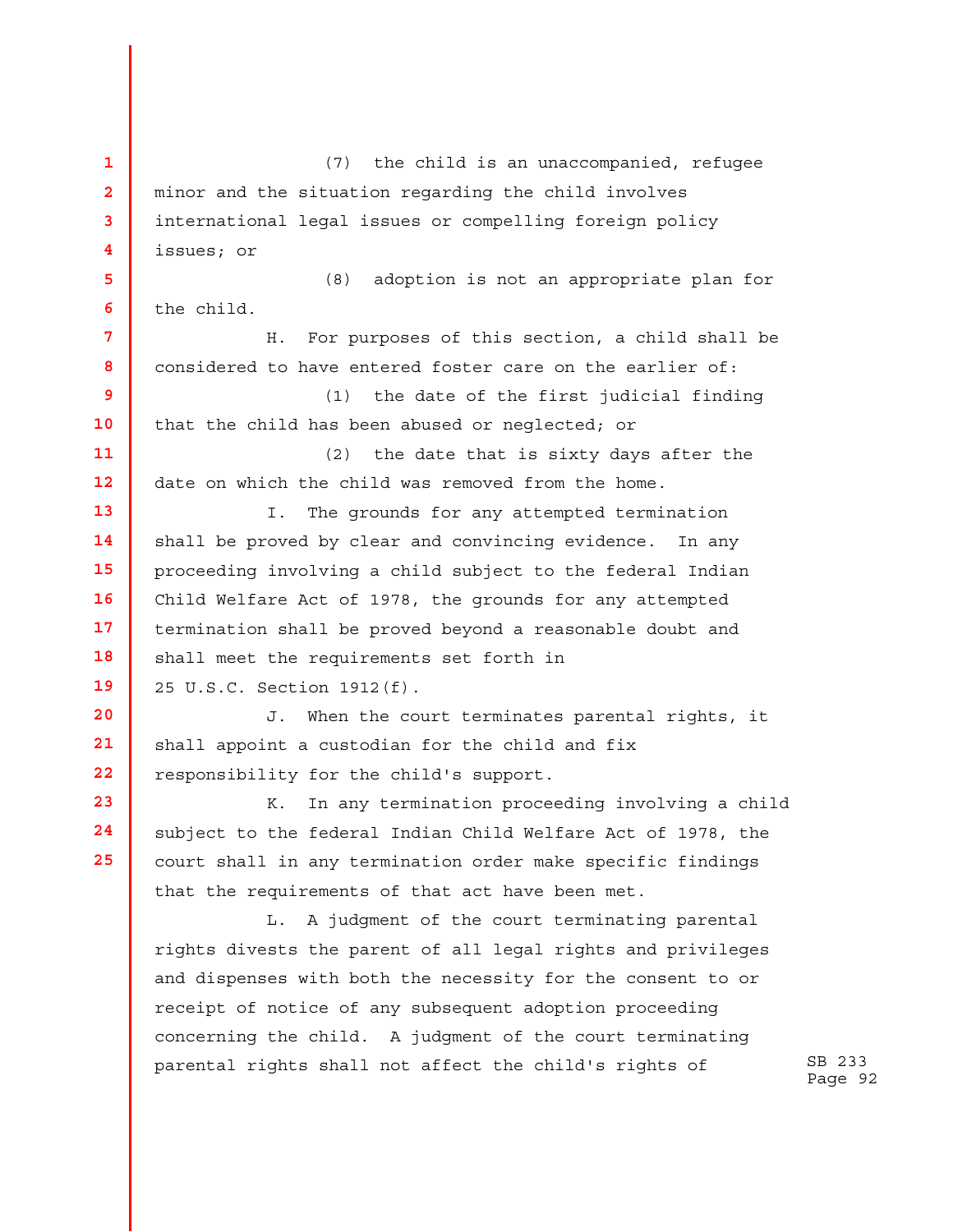SB 233 Page 93 **1 2 3 4 5 6 7 8 9 10 11 12 13 14 15 16 17 18 19 20 21 22 23 24 25**  inheritance from and through the child's biological parents." Section 53. Section 32A-4-30 NMSA 1978 (being Laws 1993, Chapter 77, Section 124) is amended to read: "32A-4-30. ATTORNEY FEES.--The court may order the department to pay attorney fees for the child's guardian ad litem or attorney if: A. the child is in the legal custody of the department; B. the child's guardian ad litem or the child, through the child's attorney: (1) requests in writing that the department move for the termination of parental rights; (2) gives the department written notice that if the department does not move for termination of parental rights, the guardian ad litem or the child, through the child's attorney, intends to move for the termination of parental rights and seek an award of attorney fees; (3) successfully moves for the termination of parental rights; and (4) applies to the court for an award of attorney fees; and C. the department refuses to litigate the motion for the termination of parental rights or fails to act in a timely manner." Section 54. Section 32A-4-31 NMSA 1978 (being Laws 1993, Chapter 77, Section 125) is amended to read: "32A-4-31. PERMANENT GUARDIANSHIP OF A CHILD.-- A. In proceedings for permanent guardianship, the court shall give primary consideration to the physical, mental and emotional welfare and needs of the child. Permanent guardianship vests in the guardian all rights and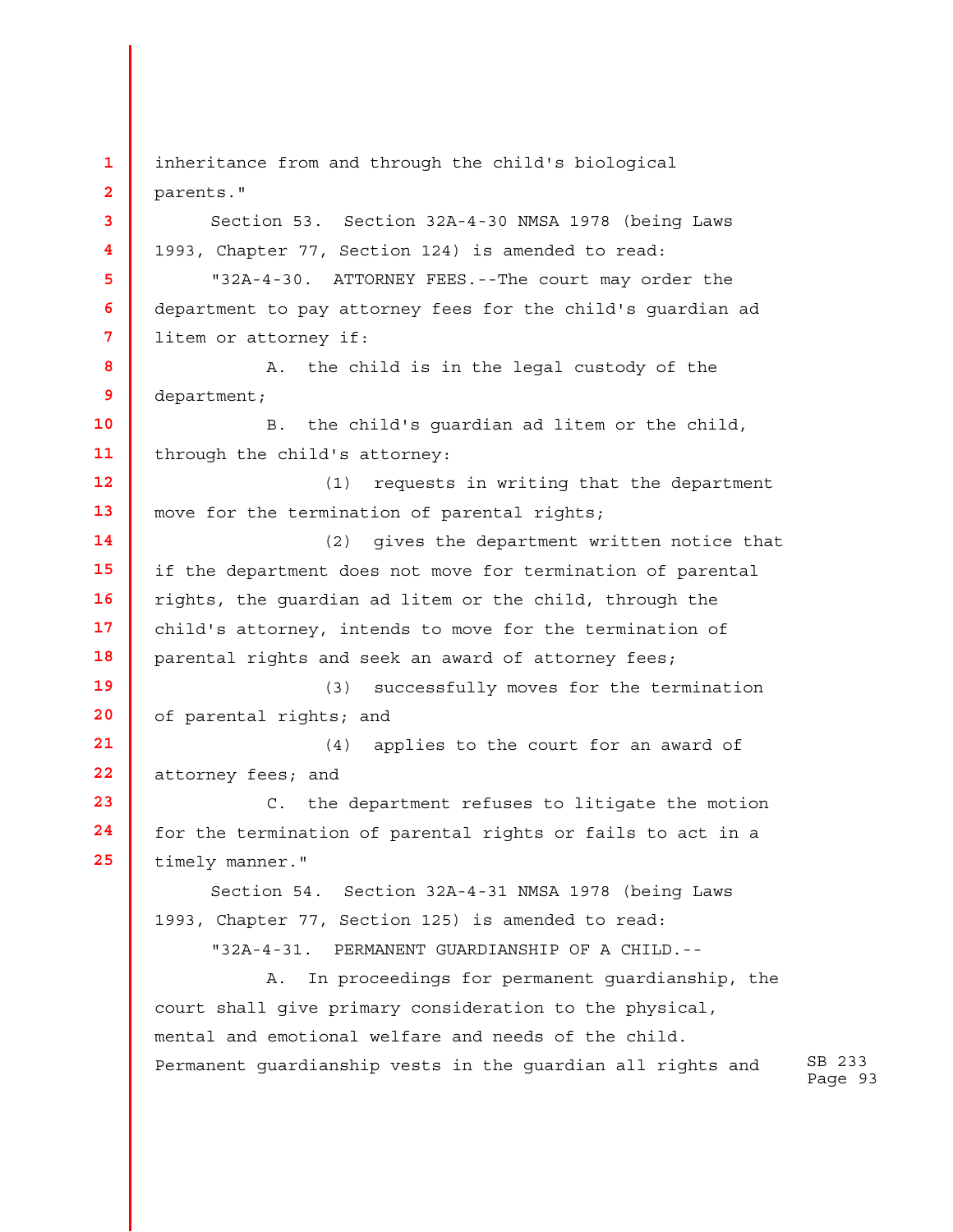responsibilities of a parent, other than those rights and responsibilities of the natural or adoptive parent, if any, set forth in the decree of permanent guardianship.

B. Any adult, including a relative or foster parent, may be considered as a permanent guardian, provided that the department grants consent to the guardianship if the child is in the legal custody of the department. An agency or institution may not be a permanent guardian. The court shall appoint a person nominated by the child, if the minor is fourteen years of age or older, unless the court finds the appointment contrary to the best interests of the child.

C. The court may establish a permanent guardianship between a child and the guardian when the prospective guardianship is in the child's best interest and when:

(1) the child has been adjudicated as an abused or neglected child;

(2) the department has made reasonable efforts to reunite the parent and child and further efforts by the department would be unproductive;

(3) reunification of the parent and child is not in the child's best interests because the parent continues to be unwilling or unable to properly care for the child; and

(4) the likelihood of the child being adopted is remote or it is established that termination of parental rights is not in the child's best interest."

Section 55. Section 32A-4-32 NMSA 1978 (being Laws 1993, Chapter 77, Section 126, as amended) is amended to read:

"32A-4-32. PERMANENT GUARDIANSHIP--PROCEDURE.--

SB 233 A. A motion for permanent guardianship may be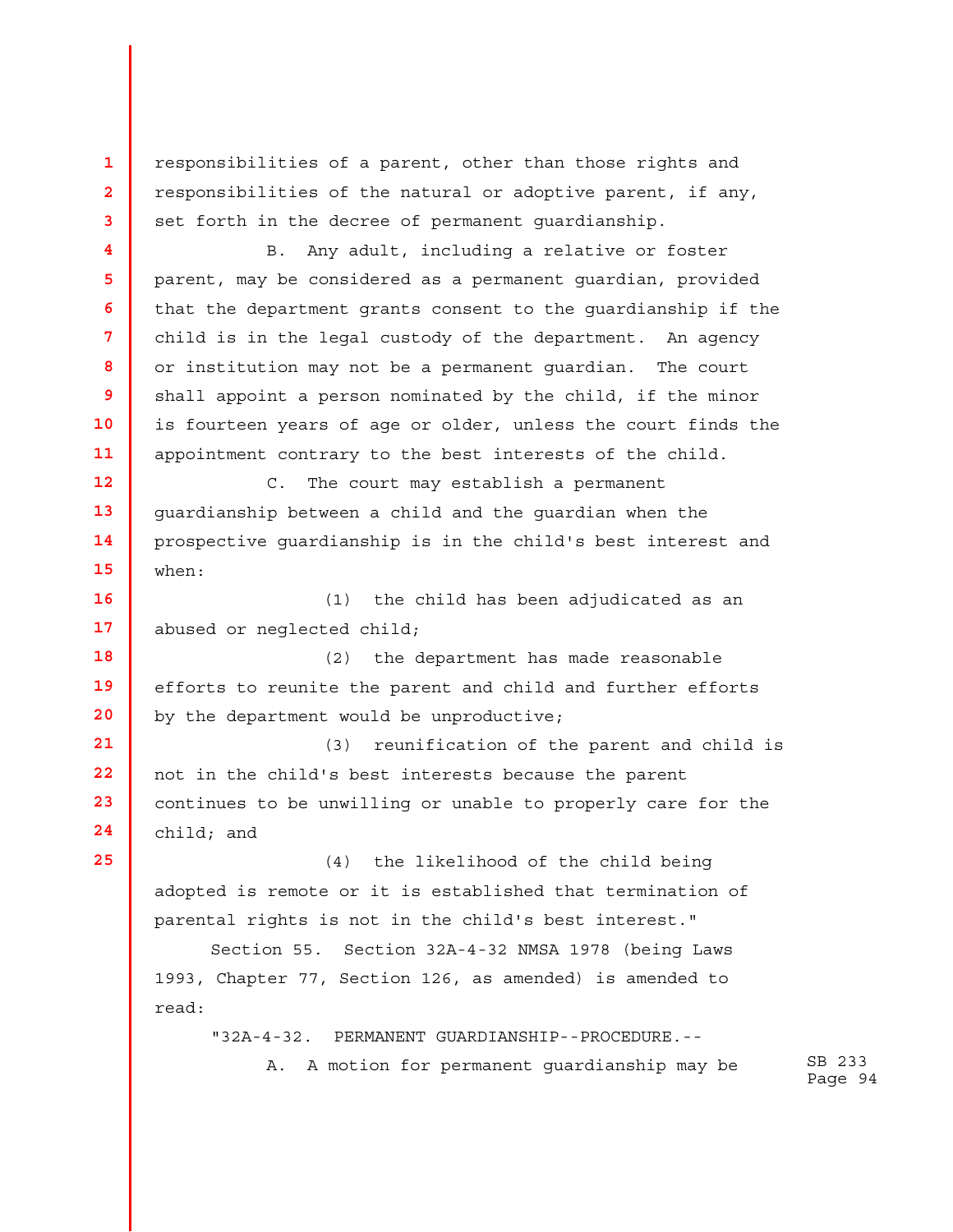**1**  filed by any party.

**2 3** 

**19** 

**24 25** 

B. A motion for permanent guardianship shall set forth:

**4 5**  (1) the date, place of birth and marital status of the child, if known;

(2) the facts and circumstances supporting the grounds for permanent guardianship;

(3) the name and address of the prospective guardian and a statement that the person agrees to accept the duties and responsibilities of guardianship;

(4) the basis for the court's jurisdiction;

(5) the relationship of the child to the petitioner and the prospective guardian; and

(6) whether the child is subject to the federal Indian Child Welfare Act of 1978 and, if so:

(a) the tribal affiliations of the child's parents;

**18 20 21 22 23**  (b) the specific actions taken by the petitioner to notify the parents' tribe and the results of the contacts, including the names, addresses, titles and telephone numbers of the persons contacted. Copies of any correspondence with the tribes shall be attached as exhibits to the petition; and

(c) what specific efforts were made to comply with the placement preferences set forth in the federal Indian Child Welfare Act of 1978 or the placement preferences of the appropriate Indian tribes.

C. If the motion is not filed by the prospective guardian, the motion shall be verified by the prospective guardian.

SB 233 D. Notice of the filing of the motion, accompanied by a copy of the motion, shall be served by the moving party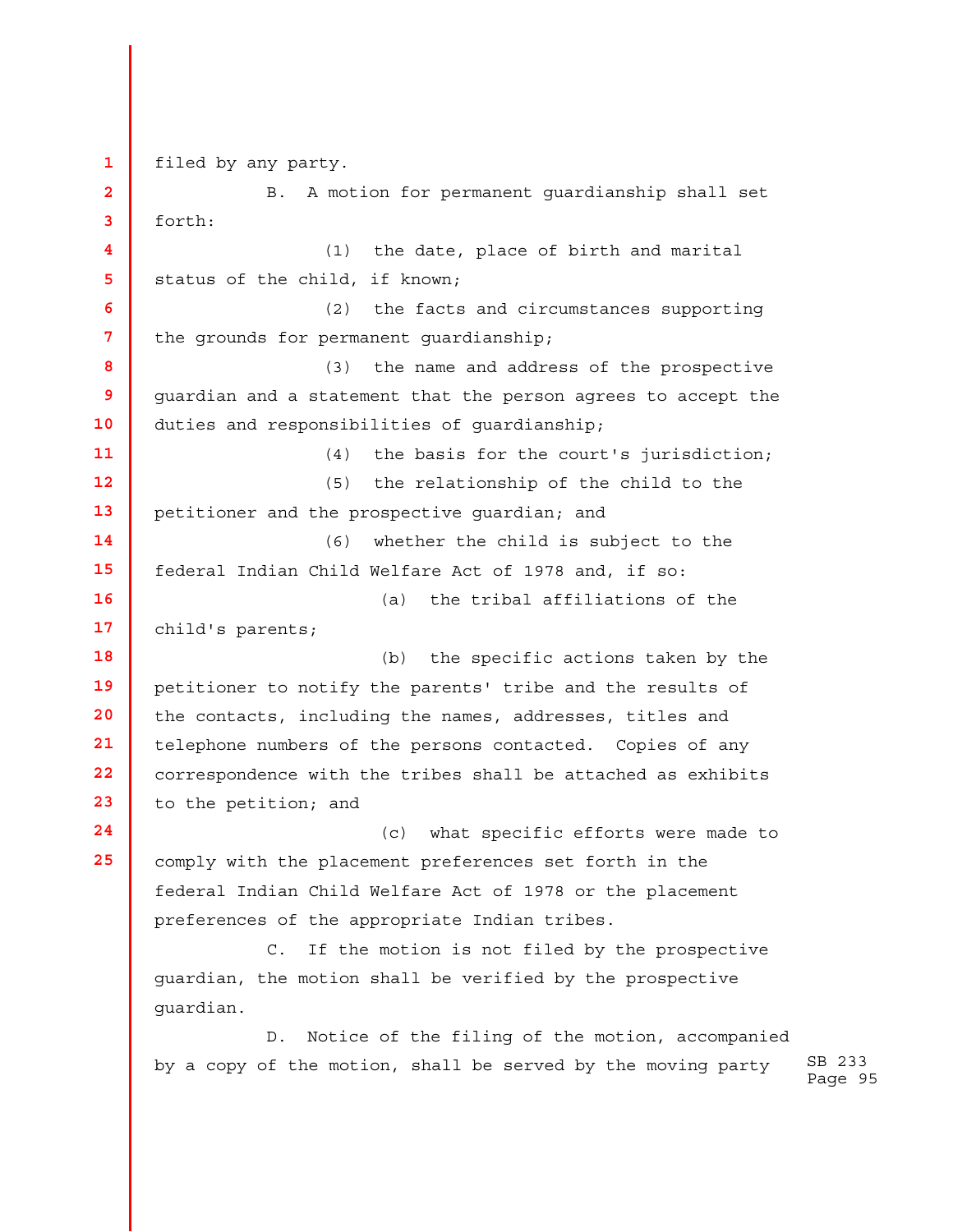**11 14 15**  on any parent who has not previously been made a party to the proceeding, the parents of the child, foster parents with whom the child is residing, the foster parent, preadoptive parent or relative providing care for the child with whom the child has resided for six months, the child's custodian, the department, any person appointed to represent any party, including the child's guardian ad litem, and any other person the court orders provided with notice. Service shall be in accordance with the Children's Court Rules for the service of motions. In a case involving a child subject to the federal Indian Child Welfare Act of 1978, notice shall also be sent by certified mail to the Indian tribes of the child's parents and to any "Indian custodian" as that term is defined in 25 U.S.C. Section 1903(6). Further notice shall not be required to a parent who has been provided notice previously pursuant to Section 32A-4-17 NMSA 1978 and who failed to make an appearance.

**12 13** 

E. The grounds for permanent guardianship shall be proved by clear and convincing evidence. The grounds for permanent guardianship shall be proved beyond a reasonable doubt and meet the requirements of 25 U.S.C. Section 1912(f) in any proceeding involving a child subject to the federal Indian Child Welfare Act of 1978.

F. A judgment of the court vesting permanent guardianship with an individual divests the biological or adoptive parent of legal custody or guardianship of the child, but is not a termination of the parent's rights. A child's inheritance rights from and through the child's biological or adoptive parents are not affected by this proceeding.

G. Upon a finding that grounds exist for a permanent guardianship, the court may incorporate into the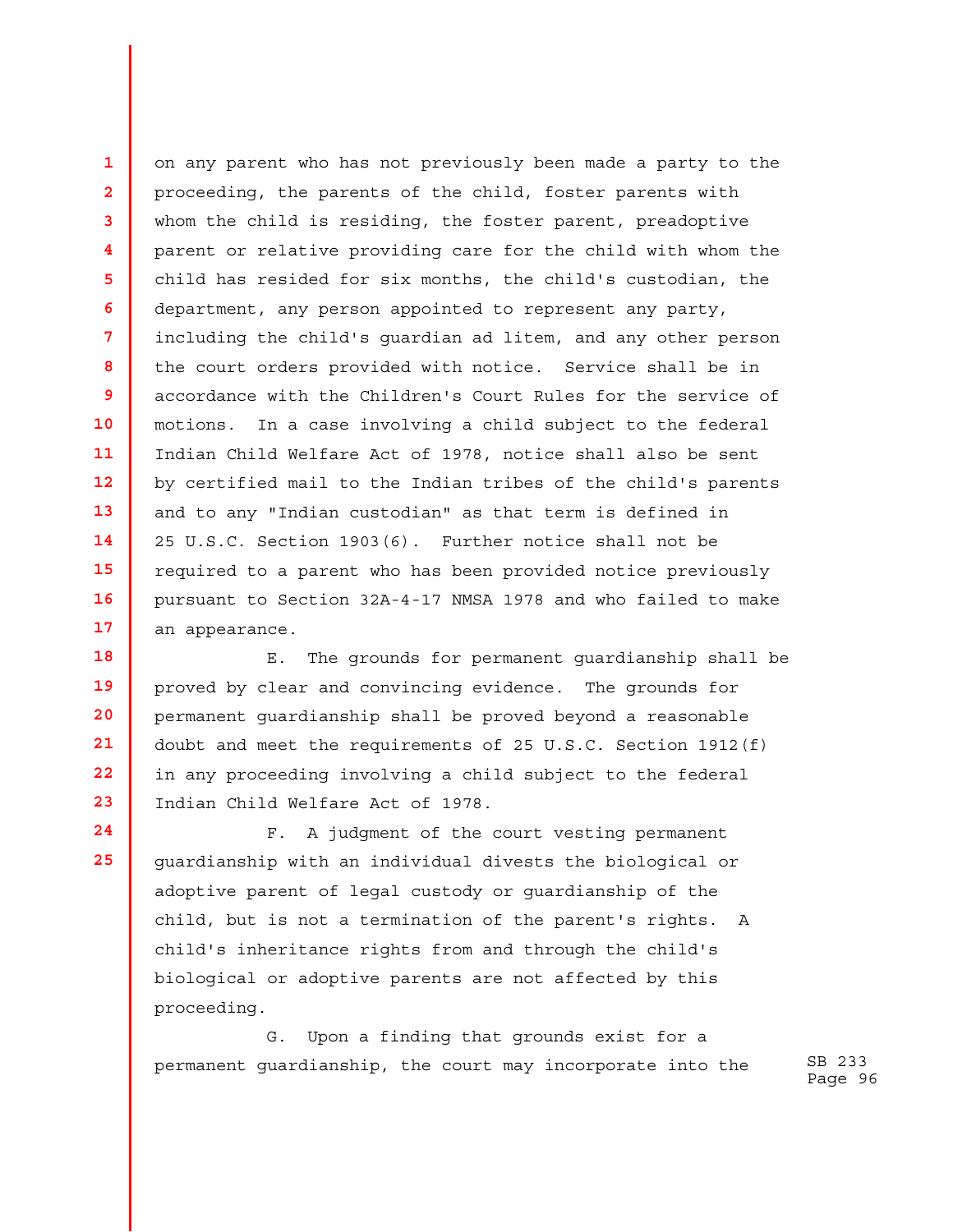final order provisions for visitation with the natural parents, siblings or other relatives of the child and any other provision necessary to rehabilitate the child or provide for the child's continuing safety and well-being.

H. The court shall retain jurisdiction to enforce its judgment of permanent guardianship.

I. Any party may make a motion for revocation of the order granting guardianship when there is a significant change of circumstances, including:

(1) the child's parent is able and willing to properly care for the child; or

(2) the child's guardian is unable to properly care for the child.

J. The court shall appoint a guardian ad litem for the child in all proceedings for the revocation of permanent guardianship.

K. The court may revoke the order granting guardianship when a significant change of circumstances has been proven by clear and convincing evidence and it is in the child's best interests to revoke the order granting guardianship."

Section 56. Section 32A-4-33 NMSA 1978 (being Laws 1993, Chapter 77, Section 127) is amended to read:

"32A-4-33. CONFIDENTIALITY--RECORDS--PENALTY.--

A. All records or information concerning a party to a neglect or abuse proceeding, including social records, diagnostic evaluations, psychiatric or psychological reports, videotapes, transcripts and audio recordings of a child's statement of abuse or medical reports incident to or obtained as a result of a neglect or abuse proceeding or that were produced or obtained during an investigation in anticipation of or incident to a neglect or abuse proceeding shall be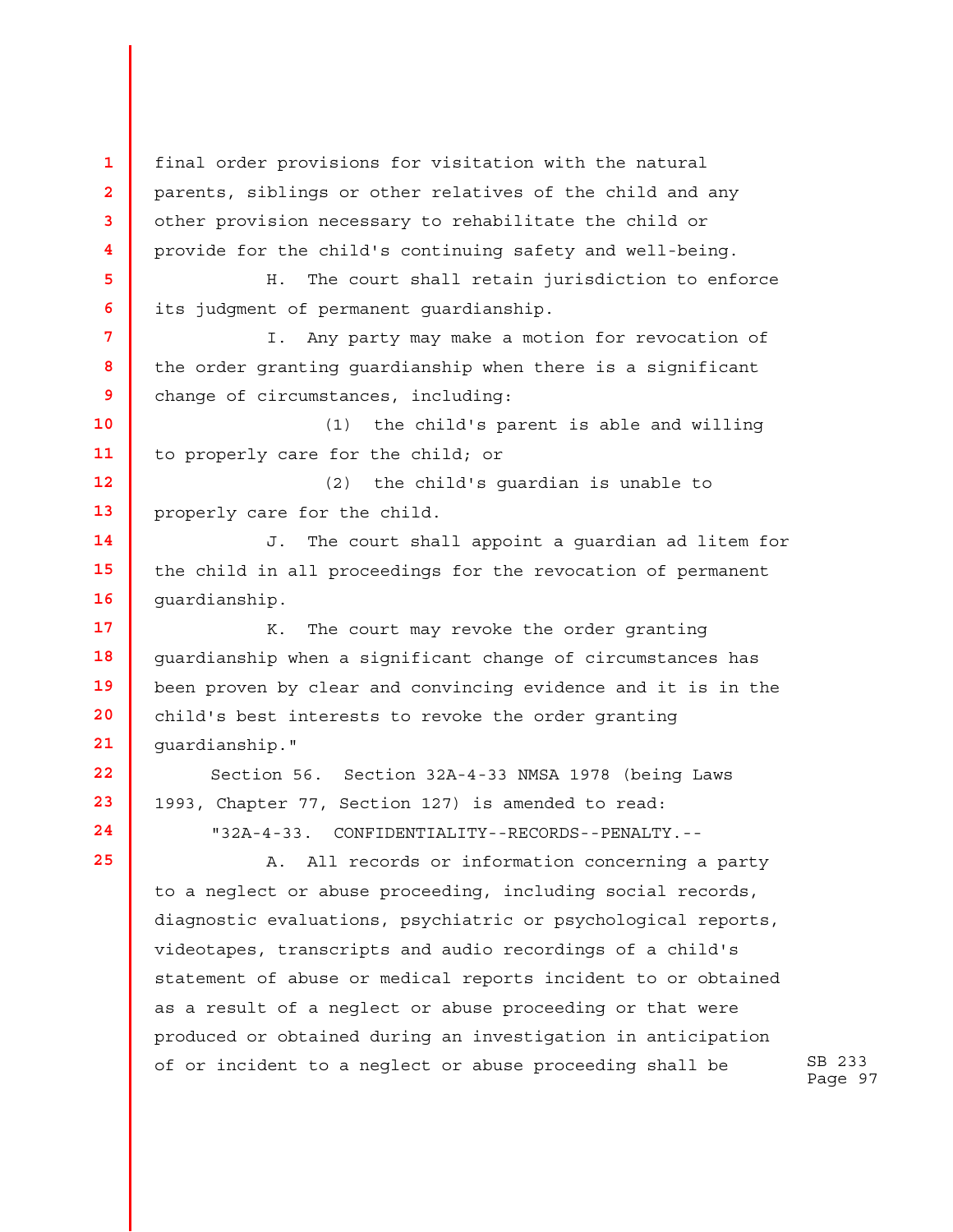**1 2 3 4 5 6 7 8 9 10 11 12 13 14 15 16 17 18 19 20 21 22 23 24 25**  confidential and closed to the public. B. The records described in Subsection A of this section shall be disclosed only to the parties and: (1) court personnel; (2) court appointed special advocates; (3) the child's guardian ad litem; (4) the attorney representing the child in an abuse or neglect action, a delinquency action or any other action under the Children's Code; (5) department personnel; (6) any local substitute care review board or any agency contracted to implement local substitute care review boards; (7) law enforcement officials, except when use immunity is granted pursuant to Section 32A-4-11 NMSA 1978; (8) district attorneys, except when use immunity is granted pursuant to Section 32A-4-11 NMSA 1978; (9) any state government social services agency in any state; (10) those persons or entities of an Indian tribe specifically authorized to inspect the records pursuant to the federal Indian Child Welfare Act of 1978 or any regulations promulgated thereunder; (11) a foster parent, if the records are those of a child currently placed with that foster parent or of a child being considered for placement with that foster parent and the records concern the social, medical, psychological or educational needs of the child; (12) school personnel involved with the child if the records concern the child's social or educational needs;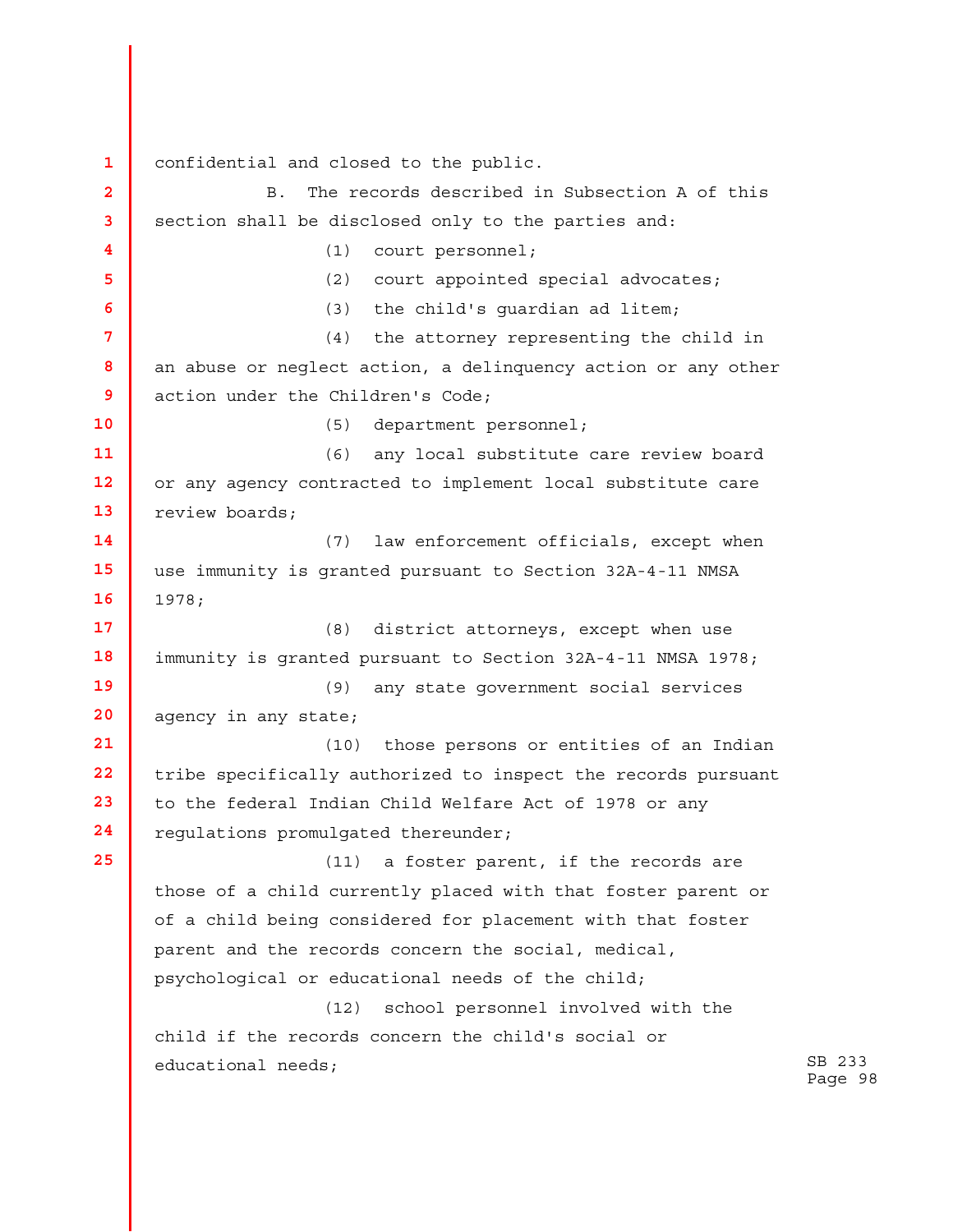(13) health care or mental health professionals involved in the evaluation or treatment of the child, the child's parents, guardian, custodian or other family members;

(14) protection and advocacy representatives pursuant to the federal Developmental Disabilities Assistance and Bill of Rights Act and the federal Protection and Advocacy for Mentally Ill Individuals Amendments Act of 1991;

(15) children's safehouse organizations conducting investigatory interviews of children on behalf of a law enforcement agency or the department; and

(16) any other person or entity, by order of the court, having a legitimate interest in the case or the work of the court.

C. A parent, guardian or legal custodian whose child has been the subject of an investigation of abuse or neglect where no petition has been filed shall have the right to inspect any medical report, psychological evaluation, law enforcement reports or other investigative or diagnostic evaluation; provided that any identifying information related to the reporting party or any other party providing information shall be deleted. The parent, guardian or legal custodian shall also have the right to the results of the investigation and the right to petition the court for full access to all department records and information except those records and information the department finds would be likely to endanger the life or safety of any person providing information to the department.

D. Whoever intentionally and unlawfully releases any information or records closed to the public pursuant to the Abuse and Neglect Act or releases or makes other unlawful use of records in violation of that act is guilty of a petty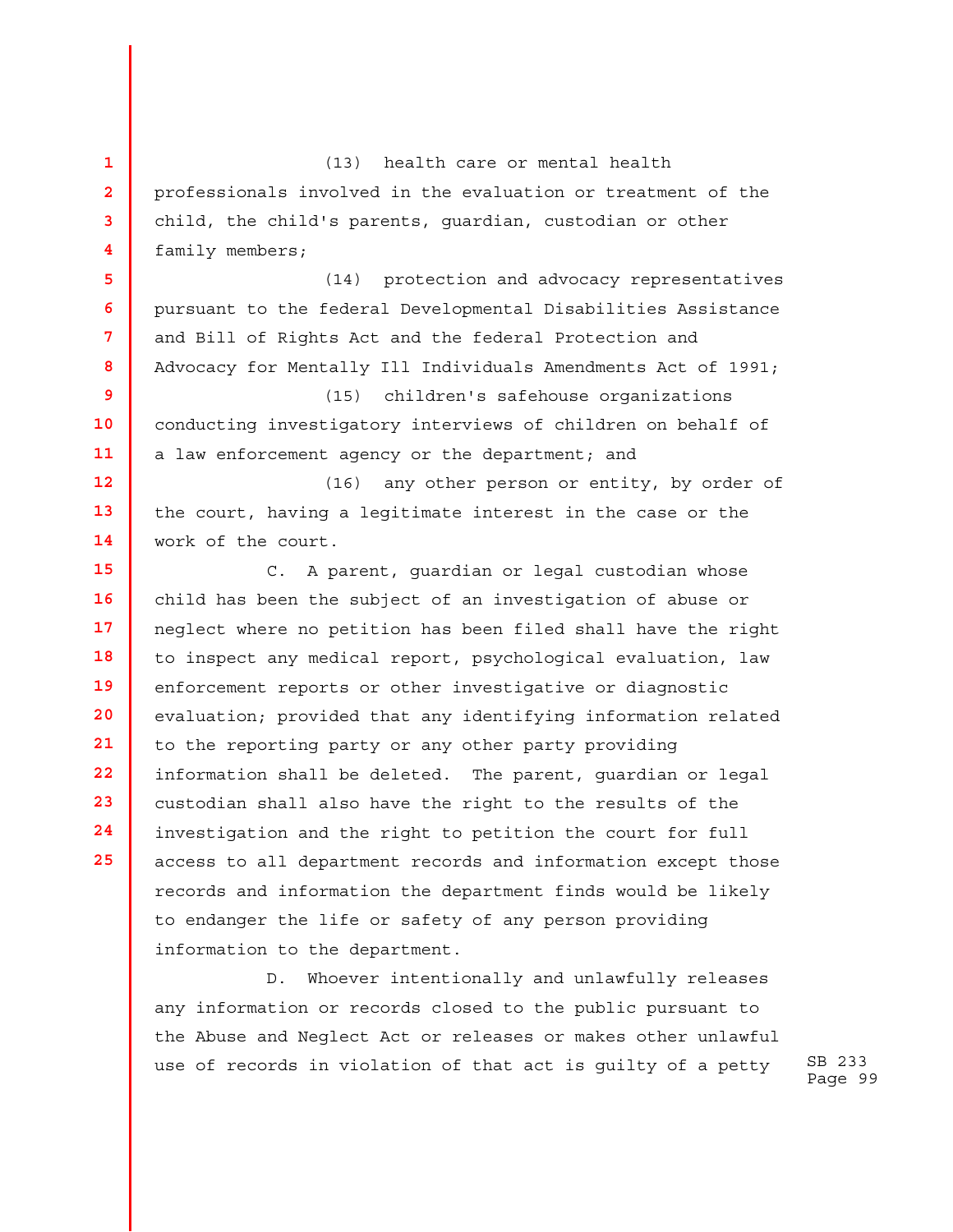misdemeanor and shall be sentenced pursuant to the provisions of Section 31-19-1 NMSA 1978.

E. When a child's death is allegedly caused by abuse or neglect, the department may release information about the case after consultation with and the consent of the district attorney.

F. The department shall promulgate rules for implementing disclosure of records pursuant to this section and in compliance with state and federal law and the Children's Court Rules."

Section 57. A new section of the Abuse and Neglect Act is enacted to read:

"DUTIES OF EMPLOYEES.--All employees of the department shall be trained in their legal duties to protect the constitutional and statutory rights of children and families from the initial time of contact, during the investigation and throughout any treatment."

Section 58. Section 32A-5-3 NMSA 1978 (being Laws 1993, Chapter 77, Section 130, as amended by Laws 2003, Chapter 294, Section 2 and by Laws 2003, Chapter 321, Section 2) is amended to read:

**22 23** 

**24 25** 

"32A-5-3. DEFINITIONS.--As used in the Adoption Act:

A. "accrediting entity" means an entity that has entered into an agreement with the United States secretary of state pursuant to the federal Intercountry Adoption Act of 2000 and regulations adopted by the United States secretary of state pursuant to that act, to accredit agencies and approve persons who provide adoption services related to convention adoptions;

B. "adoptee" means a person who is the subject of an adoption petition;

C. "adoption service" means: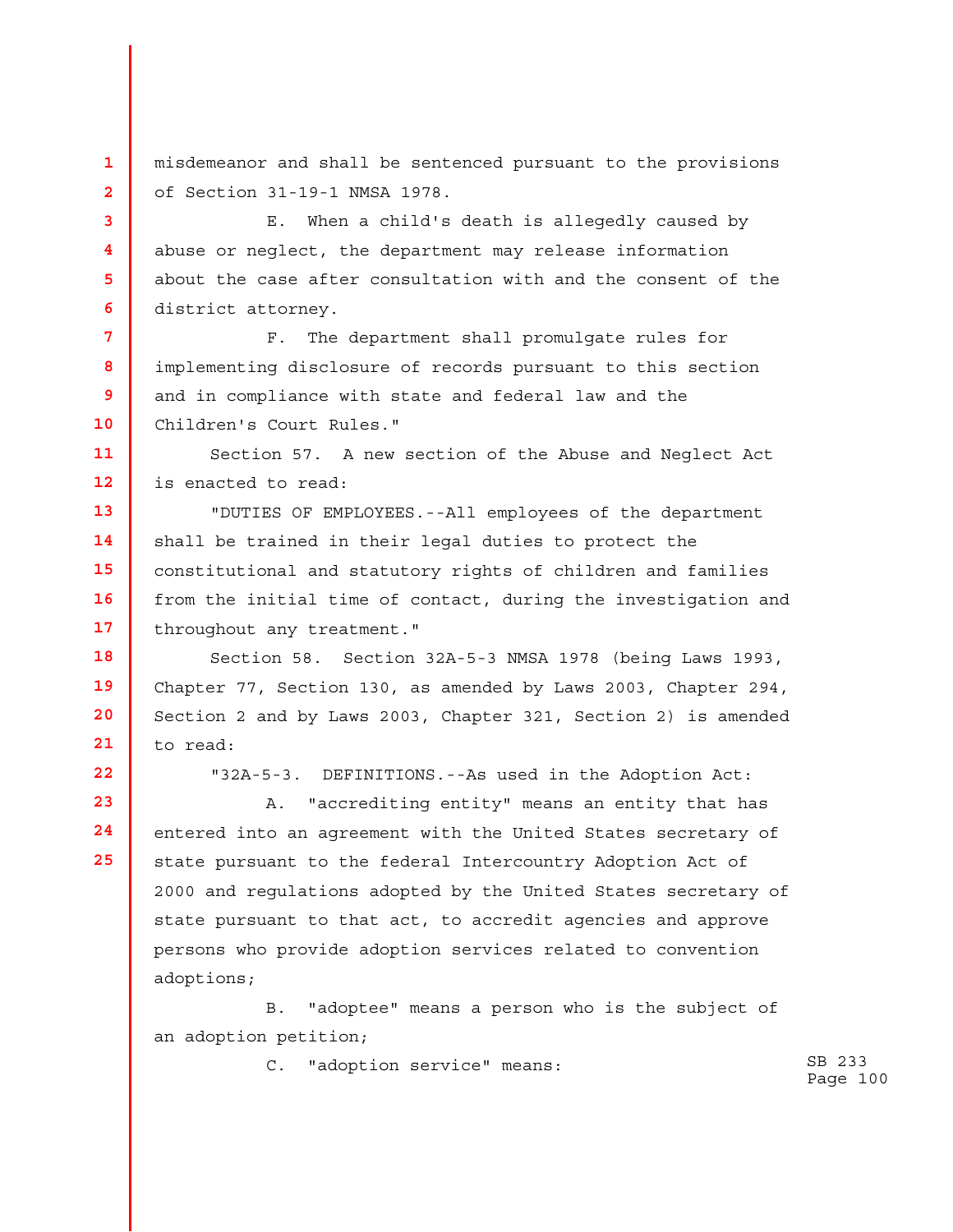SB 233 Page 101 **1 2 3 4 5 6 7 8 9 10 11 12 13 14 15 16 17 18 19 20 21 22 23 24 25**  (1) identifying a child for adoption and arranging the adoption of the child; (2) securing termination of parental rights to a child or consent to adoption of the child; (3) performing a background study on a child and reporting on the study; (4) performing a home study on a prospective adoptive parent and reporting on the study; (5) making determinations regarding the best interests of a child and the appropriateness of an adoptive placement for the child; (6) performing post-placement monitoring of a child until an adoption is final; and (7) when there is a disruption before an adoption of a child is final, assuming custody of the child and providing or facilitating the provision of child care or other social services for the child pending an alternative placement of the child; D. "agency" means a person certified, licensed or otherwise specially empowered by law to place a child in a home in this or any other state for the purpose of adoption; E. "agency adoption" means an adoption when the adoptee is in the custody of an agency prior to placement; F. "acknowledged father" means a father who: (1) acknowledges paternity of the adoptee pursuant to the putative father registry, as provided for in Section 32A-5-20 NMSA 1978; (2) is named, with his consent, as the adoptee's father on the adoptee's birth certificate; (3) is obligated to support the adoptee under a written voluntary promise or pursuant to a court order; or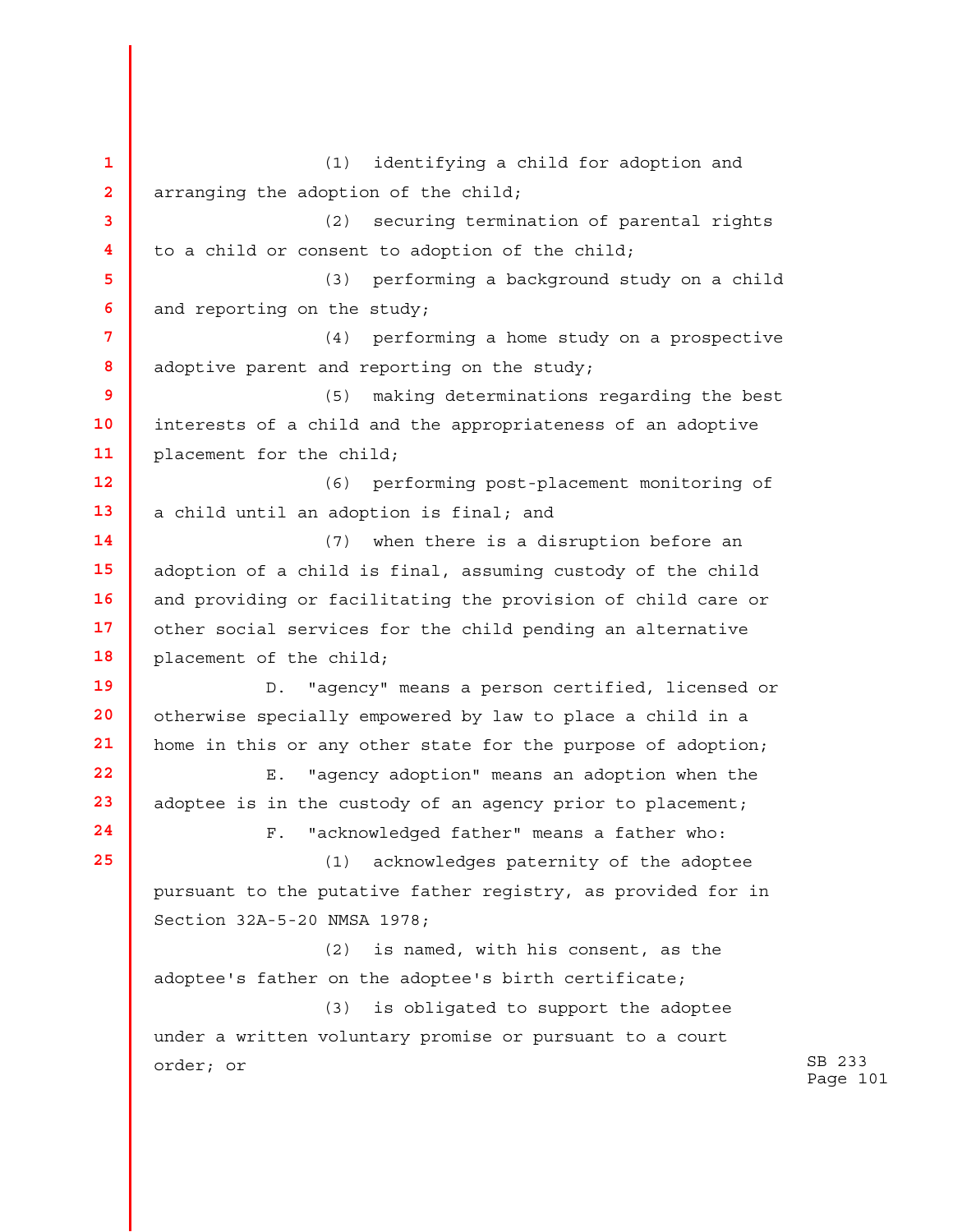(4) has openly held out the adoptee as his own child by establishing a custodial, personal or financial relationship with the adoptee as follows:

(a) for an adoptee under six months old at the time of placement: 1) has initiated an action to establish paternity; 2) is living with the adoptee at the time the adoption petition is filed; 3) has lived with the mother a minimum of ninety days during the

two-hundred-eighty-day-period prior to the birth or placement of the adoptee; 4) has lived with the adoptee within the ninety days immediately preceding the adoptive placement; 5) has provided reasonable and fair financial support to the mother during the pregnancy and in connection with the adoptee's birth in accordance with his means and when not prevented from doing so by the person or authorized agency having lawful custody of the adoptee or the adoptee's mother; 6) has continuously paid child support to the mother since the adoptee's birth in an amount at least equal to the amount provided in Section 40-4-11.1 NMSA 1978, or has brought current any delinquent child support payments; or 7) any other factor the court deems necessary to establish a custodial, personal or financial relationship with the adoptee; or

SB 233 Page 102 (b) for an adoptee over six months old at the time of placement: 1) has initiated an action to establish paternity; 2) has lived with the adoptee within the ninety days immediately preceding the adoptive placement; 3) has continuously paid child support to the mother since the adoptee's birth in an amount at least equal to the amount provided in Section 40-4-11.1 NMSA 1978, or is making reasonable efforts to bring delinquent child support payments current; 4) has contact with the adoptee on a monthly basis when physically and financially able and when not prevented by

**1 2 3**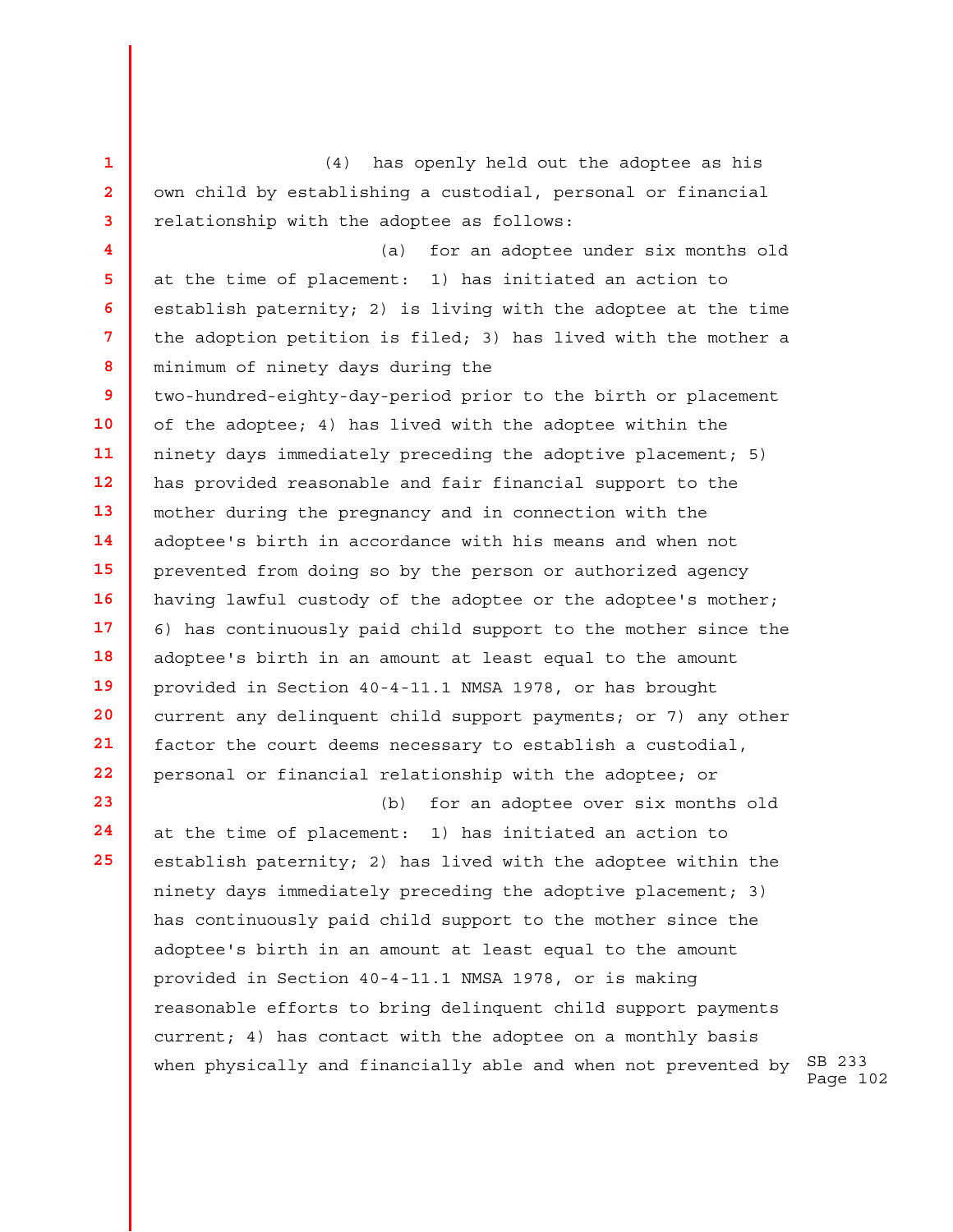**1 2 3 4 5 6**  the person or authorized agency having lawful custody of the adoptee; or 5) has regular communication with the adoptee, or with the person or agency having the care or custody of the adoptee, when physically and financially unable to visit the adoptee and when not prevented from doing so by the person or authorized agency having lawful custody of the adoptee;

G. "alleged father" means an individual whom the biological mother has identified as the biological father, but the individual has not acknowledged paternity or registered with the putative father registry as provided for in Section 32A-5-20 NMSA 1978;

**12 13** 

H. "consent" means a document:

(1) signed by a biological parent whereby the parent grants consent to the adoption of the parent's child by another;

(2) whereby the department or an agency grants its consent to the adoption of a child in its custody; or

**19 20**  (3) signed by the adoptee if the child is fourteen years of age or older;

I. "convention adoption" means:

(1) an adoption by a United States resident of a child who is a resident of a foreign country that is a party to the Hague Convention on Protection of Children and Co-operation in Respect of Intercountry Adoption; or

(2) an adoption by a resident of a foreign country that is a party to the Hague Convention on Protection of Children and Co-operation in Respect of Intercountry Adoption of a child who is a resident of the United States;

J. "counselor" means a person certified by the department to conduct adoption counseling in independent adoptions;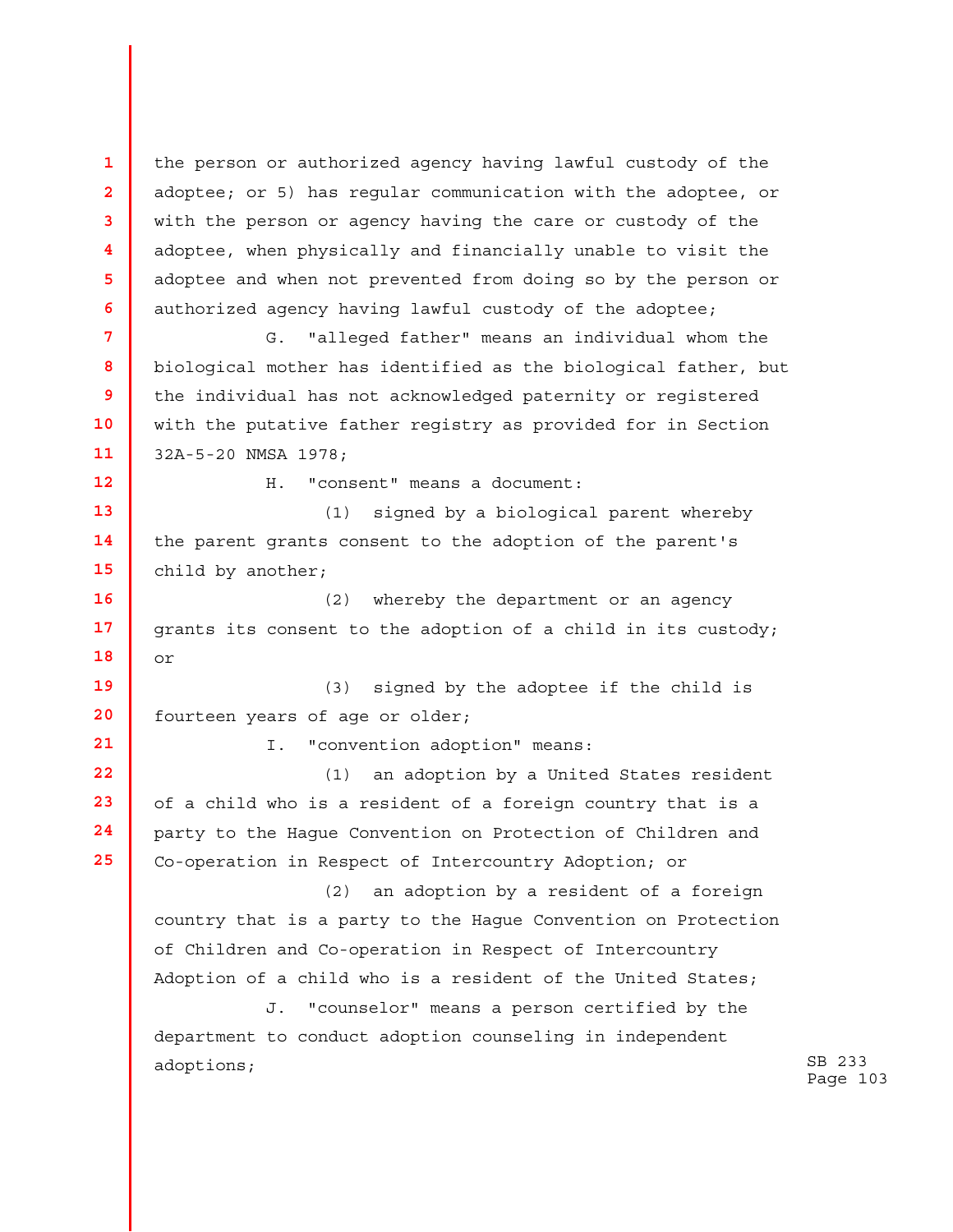SB 233 Page 104 **1 2 3 4 5 6 7 8 9 10 11 12 13 14 15 16 17 18 19 20 21 22 23 24 25**  K. "department adoption" means an adoption when the child is in the custody of the department; L. "foreign born child" means any child not born in the United States who is not a citizen of the United States; M. "former parent" means a parent whose parental rights have been terminated or relinquished; N. "full disclosure" means mandatory and continuous disclosure by the investigator, agency, department or petitioner throughout the adoption proceeding and after finalization of the adoption of all known, nonidentifying information regarding the adoptee, including: (1) health history; (2) psychological history; (3) mental history; (4) hospital history; (5) medication history; (6) genetic history; (7) physical descriptions; (8) social history; (9) placement history; and (10) education; O. "independent adoption" means an adoption when the child is not in the custody of the department or an agency; P. "investigator" means an individual certified by the department to conduct pre-placement studies and post-placement reports; Q. "office" means a place for the regular transaction of business or performance of particular services; R. "parental rights" means all rights of a parent with reference to a child, including parental right to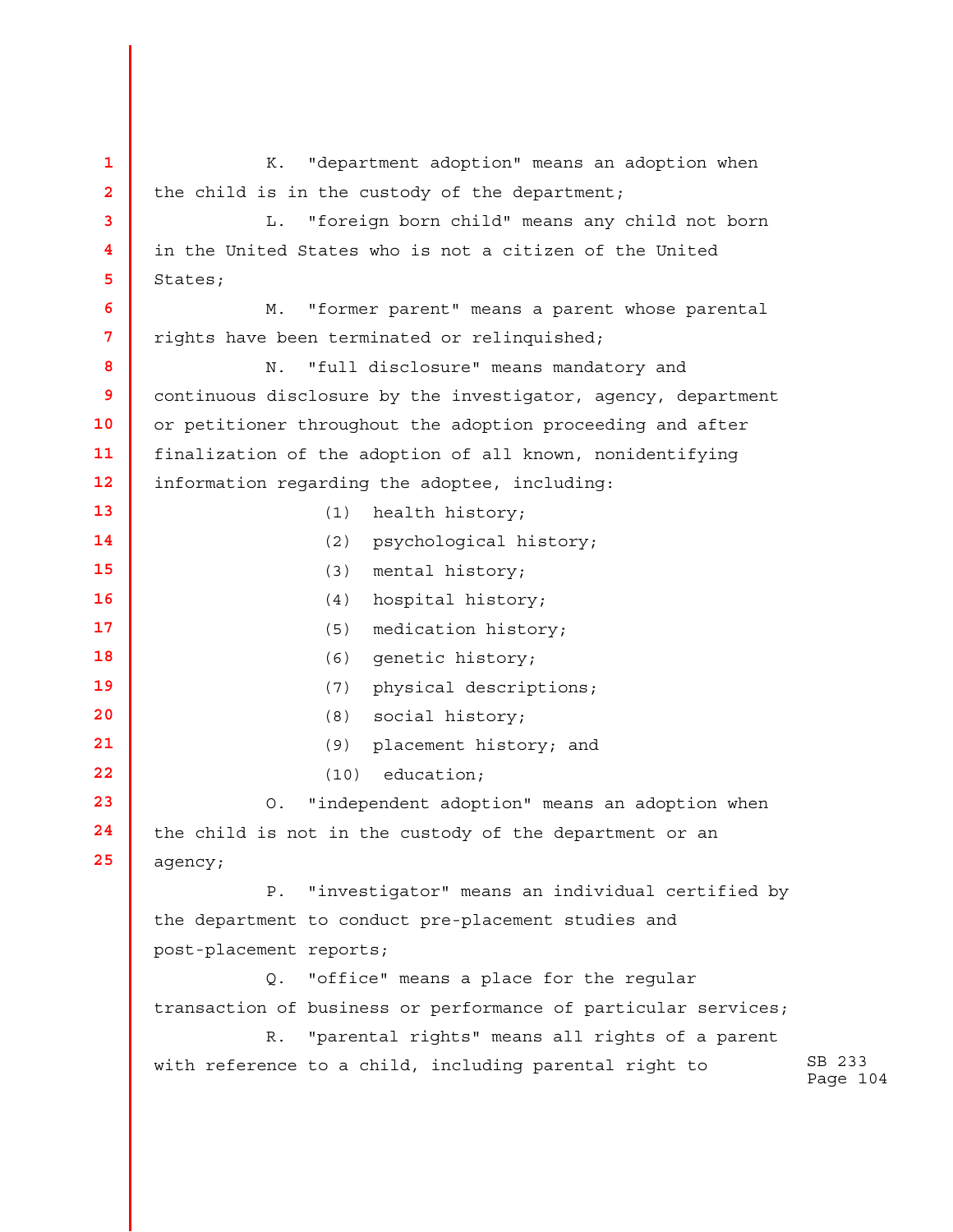**1 2**  control, to withhold consent to an adoption or to receive notice of a hearing on a petition for adoption;

S. "placement" means the selection of a family for an adoptee or matching of a family with an adoptee and physical transfer of the adoptee to the family in all adoption proceedings, except in adoptions filed pursuant to Paragraphs (1) and (2) of Subsection C of Section 32A-5-12 NMSA 1978, in which case placement occurs when the parents consent to the adoption, parental rights are terminated or parental consent is implied;

T. "post-placement report" means a written evaluation of the adoptive family and the adoptee after the adoptee is placed for adoption;

U. "pre-placement study" means a written evaluation of the adoptive family, the adoptee's biological family and the adoptee;

V. "presumed father" means:

(1) the husband of the biological mother at the time the adoptee was born;

(2) an individual who was married to the mother and either the adoptee was born during the term of the marriage or the adoptee was born within three hundred days after the marriage was terminated by death, annulment, declaration of invalidity or divorce; or

(3) before the adoptee's birth, an individual who attempted to marry the adoptee's biological mother by a marriage solemnized in apparent compliance with law, although the attempted marriage is or could be declared invalid and if the attempted marriage:

(a) could be declared invalid only by a court, the adoptee was born during the attempted marriage or within three hundred days after its termination by death,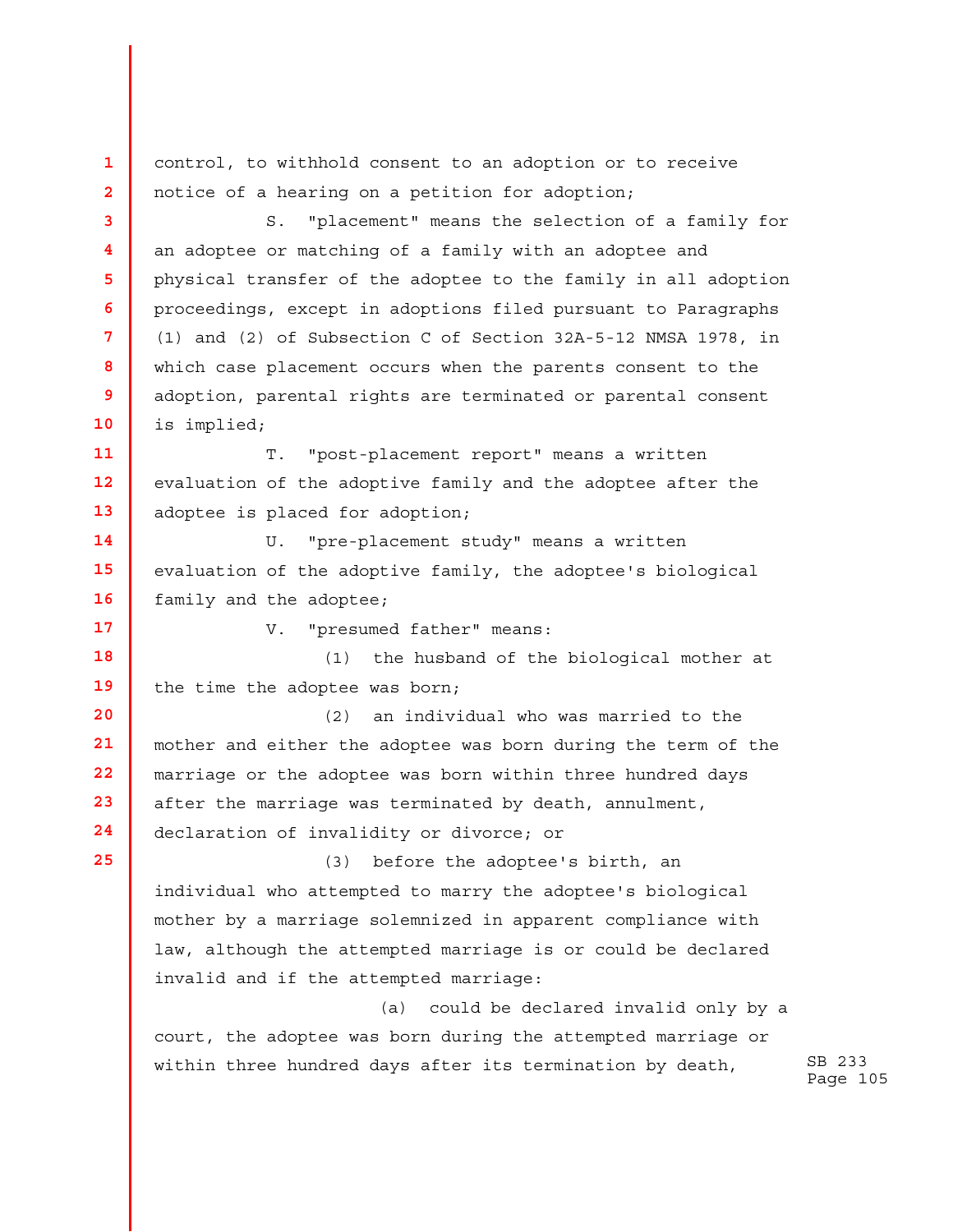annulment, declaration of invalidity or divorce; or (b) is invalid without a court order, the adoptee was born within three hundred days after the termination of cohabitation;

W. "record" means any petition, affidavit, consent or relinquishment form, transcript or notes of testimony, deposition, power of attorney, report, decree, order, judgment, correspondence, document, photograph, invoice, receipt, certificate or other printed, written, videotaped or tape-recorded material pertaining to an adoption proceeding;

X. "relinquishment" means the document by which a parent relinquishes parental rights to the department or an agency to enable placement of the parent's child for adoption;

Y. "resident" means a person who, prior to filing an adoption petition, has lived in the state for at least six months immediately preceding filing of the petition for adoption or a person who has become domiciled in the state by establishing legal residence with the intention of maintaining the residency indefinitely; and

Z. "stepparent adoption" means an adoption of the adoptee by the adoptee's stepparent when the adoptee has lived with the stepparent for at least one year following the marriage of the stepparent to the custodial parent."

Section 59. Section 32A-5-7 NMSA 1978 (being Laws 1993, Chapter 77, Section 134, as amended) is amended to read:

"32A-5-7. CLERK OF THE COURT--DUTIES.--

A. The clerk of the court shall file pleadings captioned pursuant to the provisions of Section 32A-5-9 NMSA 1978. The clerk of the court shall not file incorrectly captioned pleadings.

SB 233 B. The clerk of the court shall mail a copy of the request for placement to the department within one working day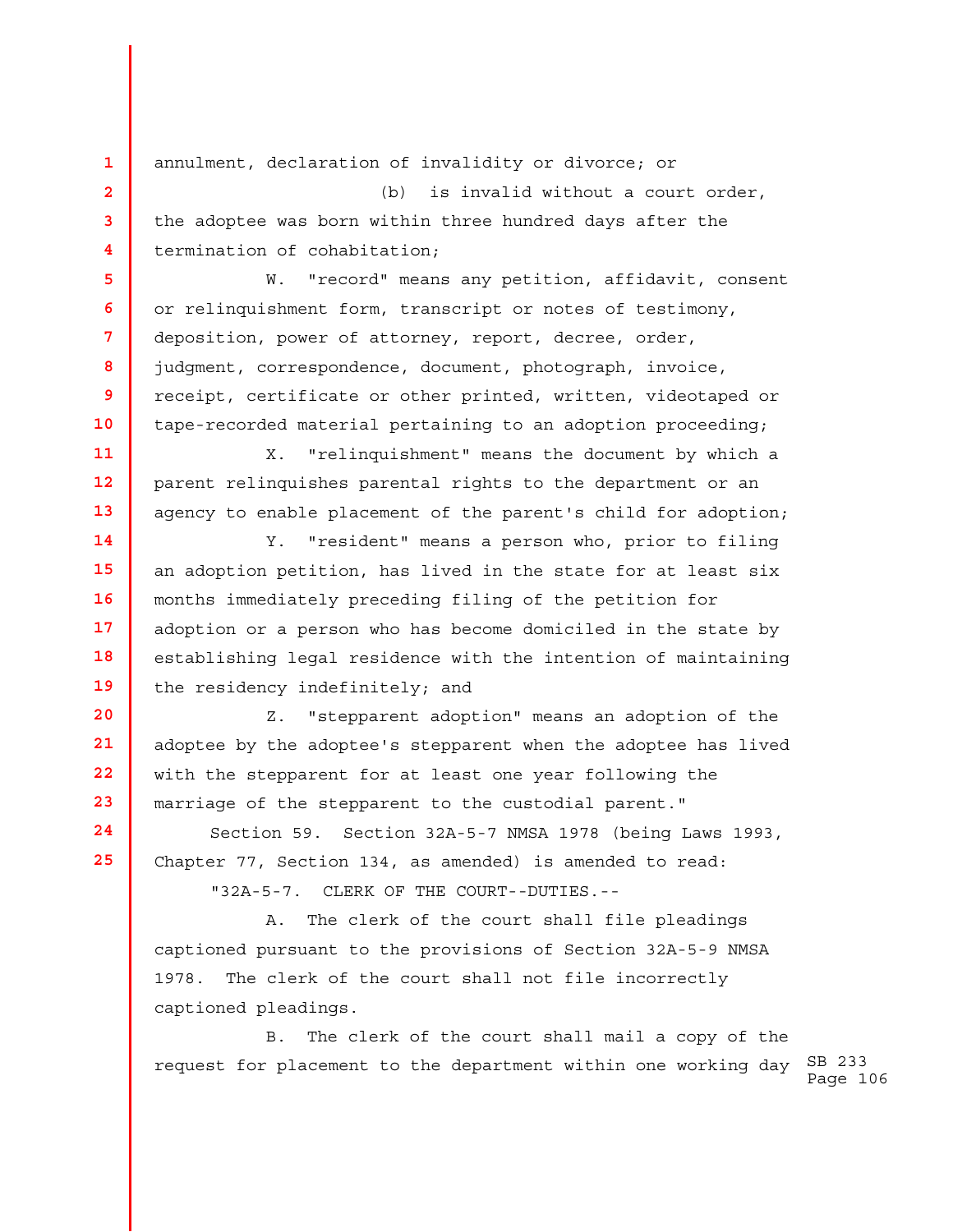of the request for placement being filed with the court. The attorney for the person requesting placement shall provide to the clerk of the court a copy of the request for placement and a stamped envelope addressed to the department as specified in department regulation.

**6 7** 

> C. The clerk of the court shall mail a copy of the petition for adoption within one working day of the petition for adoption being filed with the court. The attorney for the petitioner shall provide to the clerk of the court a copy of the petition for adoption and a stamped envelope addressed to the department as specified in department regulation.

D. The clerk of the court shall mail a copy of the decree of adoption to the department within one working day of the entry of the decree of adoption. The attorney for the petitioner shall provide to the clerk of the court a copy of the decree of adoption and a stamped envelope addressed to the department as specified in department regulation.

E. In any adoption involving an Indian child, the clerk of the court shall provide the secretary of the interior with a copy of any decree of adoption or adoptive placement order and other information as required by the federal Indian Child Welfare Act of 1978. The attorney for the petitioner shall provide to the clerk of the court a copy of an adoption decree, an adoptive placement order, any other information required by the federal Indian Child Welfare Act of 1978 and a stamped envelope addressed to the secretary of the interior.

F. The clerk of the court shall provide a certificate of adoption with an adoptee's new name.

G. The attorney for the petitioner shall forward the certificate of adoption provided for in Subsection F of this section as follows:

> SB 233 (1) for a person born in the United States,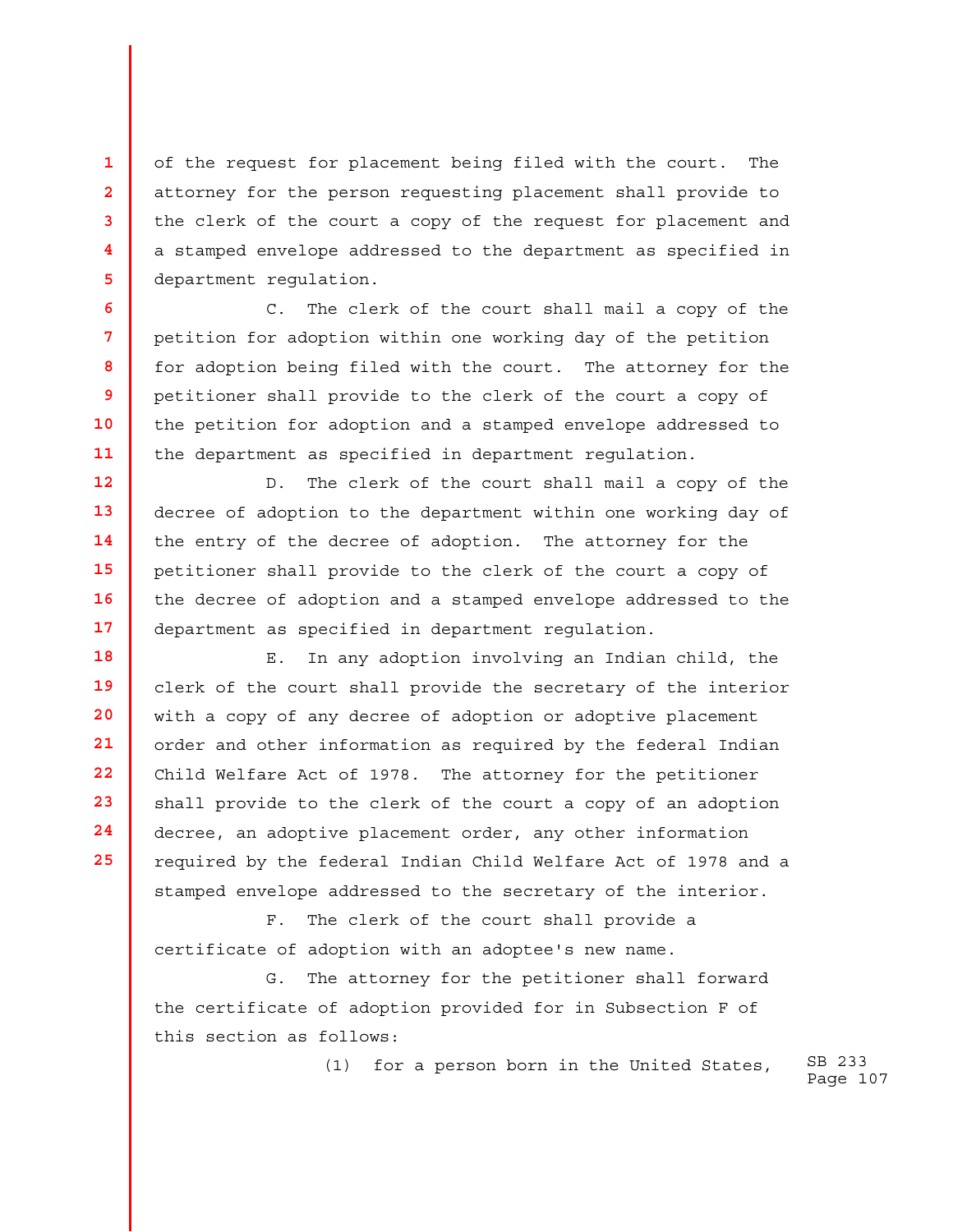to the appropriate vital statistics office of the place, if known, where the adoptee was born; or

(2) for all other persons, to the state registrar of vital statistics."

Section 60. Section 32A-5-8 NMSA 1978 (being Laws 1993, Chapter 77, Section 135, as amended) is amended to read: "32A-5-8. CONFIDENTIALITY OF RECORDS.--

A. Unless the petitioner agrees to be contacted or agrees to the release of the petitioner's identity to the parent and the parent agrees to be contacted or agrees to the release of the parent's identity to the petitioner, the attorneys, the court, the agency and the department shall maintain confidentiality regarding the names of the parties, unless the information is already otherwise known. After the petition is filed and prior to the entry of the decree, the records in adoption proceedings shall be open to inspection only by the attorney for the petitioner, the department or the agency, any attorney appointed as a guardian ad litem for the adoptee, any attorney retained by the adoptee or other persons upon order of the court for good cause shown.

B. All records, whether on file with the court, an agency, the department, an attorney or other provider of professional services in connection with an adoption, are confidential and may be disclosed only pursuant to the provisions of the Adoption Act. All information and documentation provided for the purpose of full disclosure is confidential. Documentation provided for the purpose of full disclosure shall remain the property of the person making full disclosure when a prospective adoptive parent decides not to accept a placement. Immediately upon refusal of the placement, the prospective adoptive parent shall return all full disclosure documentation to the person providing full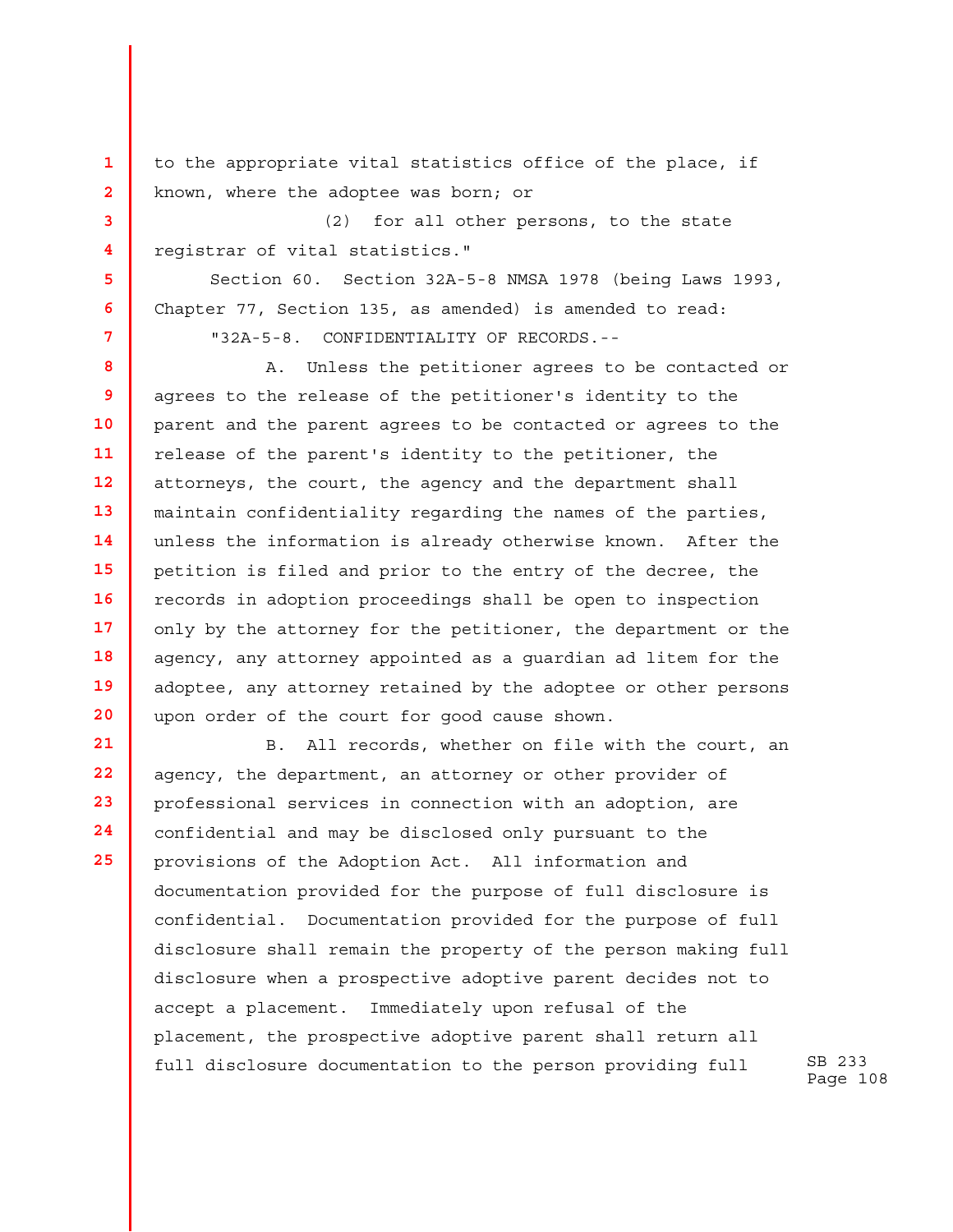disclosure. A prospective adoptive parent shall not disclose any confidential information received during the full disclosure process, except as necessary to make a placement decision or to provide information to a child's guardian ad litem or the court.

C. All hearings in adoption proceedings shall be confidential and shall be held in closed court without admittance of any person other than parties and their counsel.

D. A person who intentionally and unlawfully releases any information or records closed to the public pursuant to the Adoption Act or releases or makes other unlawful use of records in violation of that act is guilty of a petty misdemeanor and shall be sentenced pursuant to the provisions of Section 31-19-1 NMSA 1978.

E. Prior to the entry of the decree of adoption, the parent consenting to the adoption or relinquishing parental rights to an agency or the department shall execute an affidavit stating whether the parent will permit contact or the disclosure of the parent's identity to the adoptee or the adoptee's prospective adoptive parents."

Section 61. Section 32A-5-13 NMSA 1978 (being Laws 1993, Chapter 77, Section 140, as amended) is amended to read:

"32A-5-13. INDEPENDENT ADOPTIONS--REQUEST FOR PLACEMENT--PLACEMENT ORDER--CERTIFICATION.--

A. When a placement order is required, the petitioner shall file a request with the court to allow the placement. An order permitting the placement shall be obtained prior to actual placement.

B. Only a pre-placement study that has been prepared or updated within one year immediately prior to the date of placement, approving the petitioner as an appropriate adoptive parent, shall be filed with the court prior to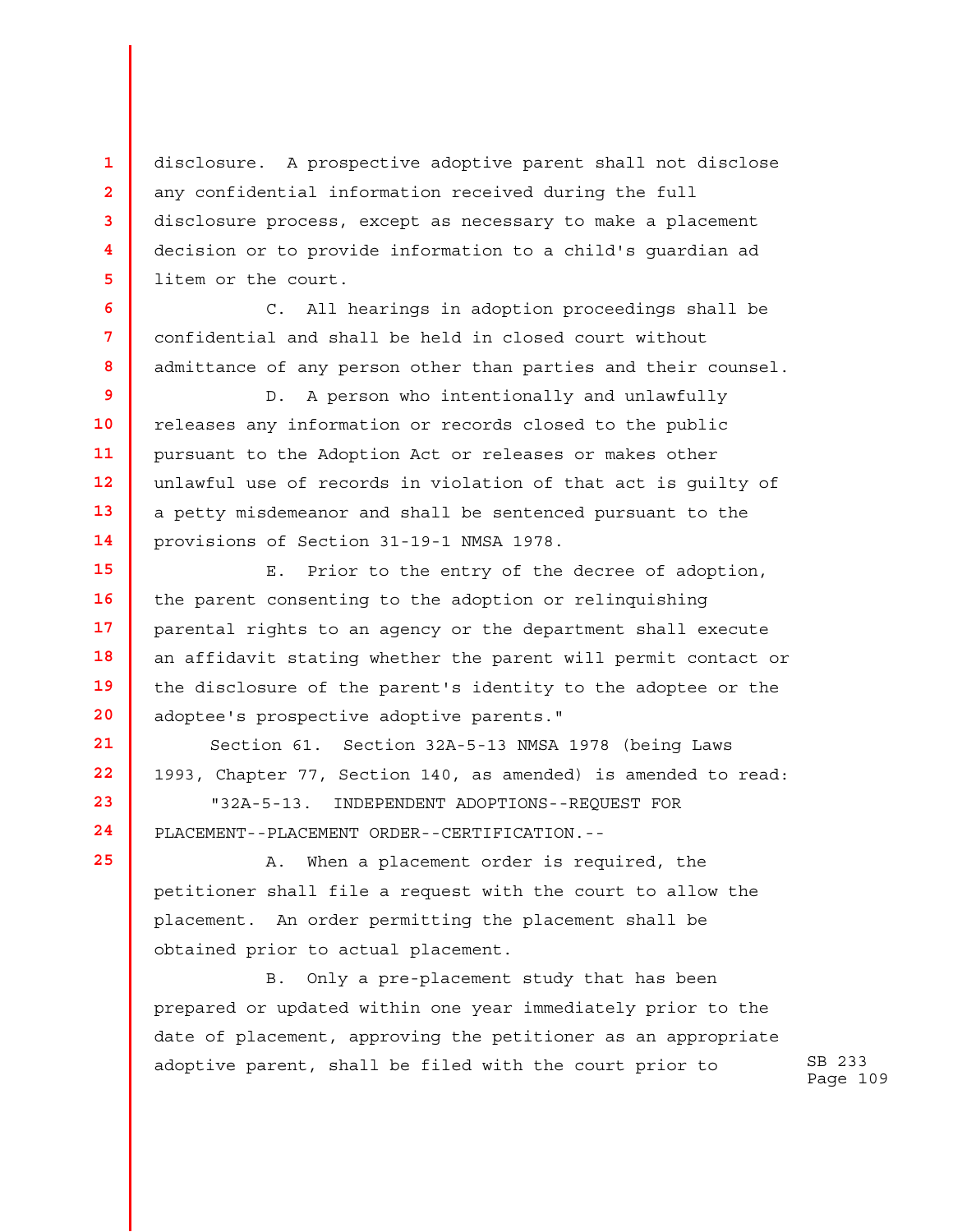issuance of a placement order, except as provided in Subsection C of Section 32A-5-12 NMSA 1978.

C. In order for a person to be certified to conduct pre-placement studies, the person shall meet the standards promulgated by the department. If the child is an Indian child, the person shall meet the standards set forth in the federal Indian Child Welfare Act of 1978.

D. The pre-placement study shall be conducted by an agency or a person certified by the department to conduct the study. A person or agency that wants to be certified to perform pre-placement studies shall file documents verifying their qualifications with the department. The department shall publish a list of persons or agencies certified to conduct a pre-placement study. If necessary to defray additional costs associated with compiling the list, the department may assess and charge a reasonable administrative fee to the person or agency listed.

E. When a person or agency that wants to be certified to perform pre-placement studies files false documentation with the department, the person or agency shall be subject to the provisions of Section 32A-5-42 NMSA 1978.

F. A request for placement shall be filed and verified by the petitioner and shall allege:

(1) the full name, age and place and duration of residence of the petitioner and, if married, the place and date of marriage;

(2) the date and place of birth of the adoptee, if known, or the anticipated date and place of birth of the adoptee;

(3) a detailed statement of the circumstances and persons involved in the proposed placement;

(4) if the adoptee has been born, the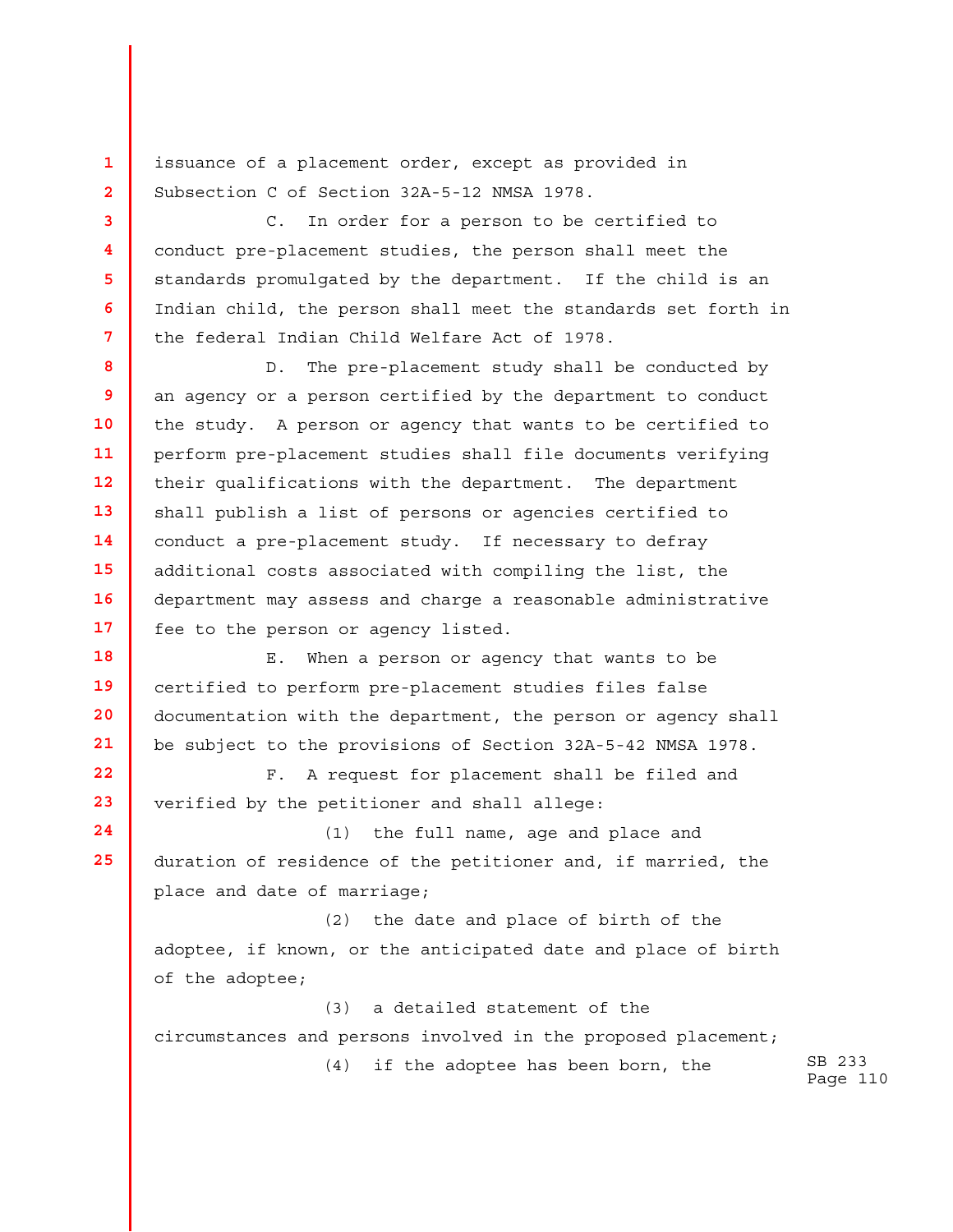**1 2**  address where the adoptee is residing at the time of the request for placement;

(5) if the adoptee has been born, the places where the adoptee has lived within the past three years and the names and addresses of the persons with whom the adoptee has lived. If the adoptee is in the custody of an agency or the department, the address shall be the address of the agency or the county office of the department from which the child was placed;

(6) the existence of any court orders that are known to the petitioner and that regulate custody, visitation or access to the adoptee, copies of which shall be attached to the request for placement as exhibits; if copies of any such court orders are unavailable at the time of filing the request for placement, the copies shall be filed prior to the issuance of the order of placement;

(7) that the petitioner desires to establish a parent and child relationship between the petitioner and the adoptee and that the petitioner is a fit and proper person able to care and provide for the adoptee's welfare;

(8) the relationship, if any, of the petitioner to the adoptee;

(9) whether the adoptee is subject to the federal Indian Child Welfare Act of 1978, and, if so, the petition shall allege the actions taken to comply with the federal Indian Child Welfare Act of 1978 and all other allegations required pursuant to that act;

(10) whether the adoption is subject to the Interstate Compact on the Placement of Children and what specific actions have been taken to comply with the Interstate Compact on the Placement of Children; and

> SB 233 (11) the name, address and telephone number

Page 111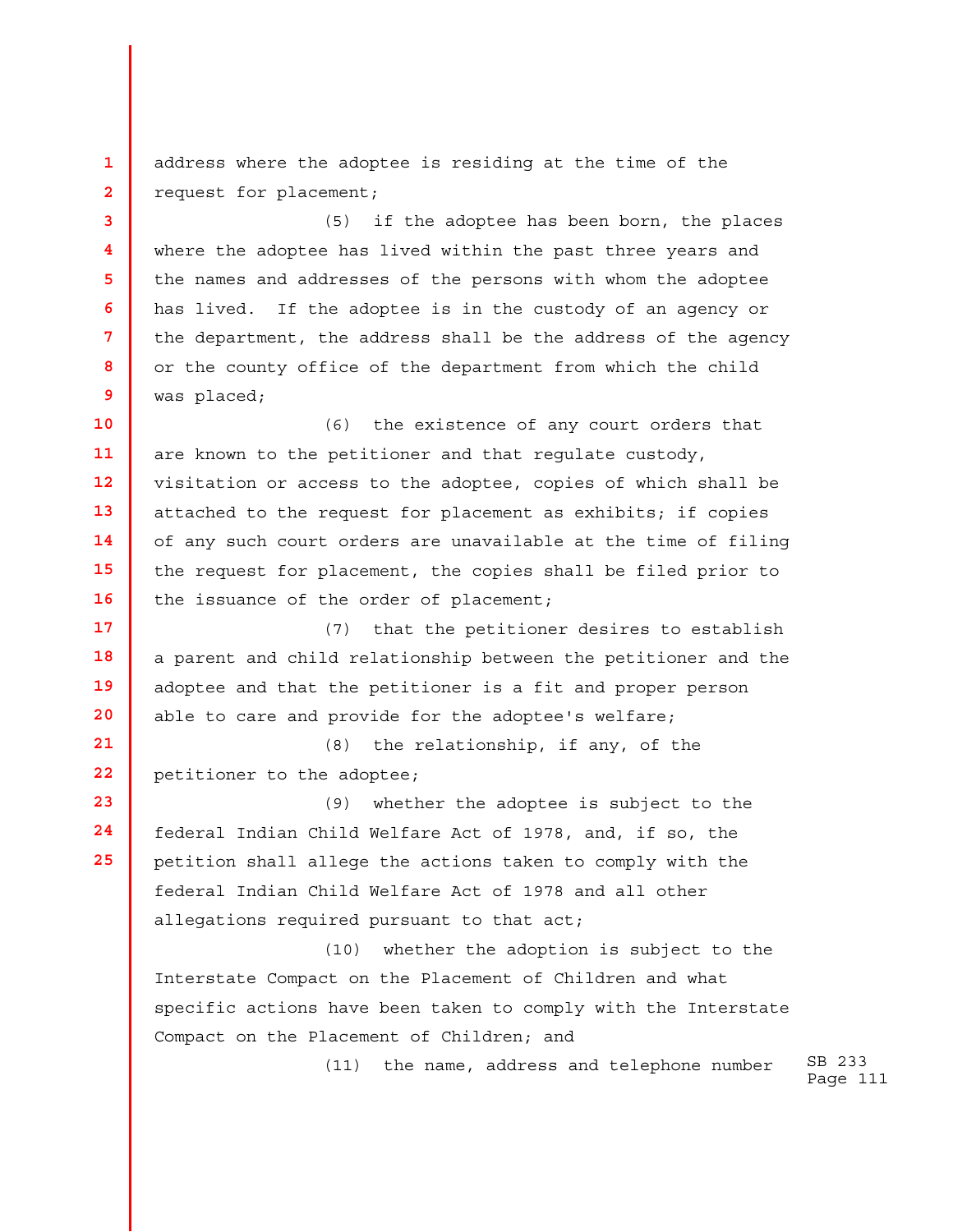**1 2**  of the agency or investigator who has agreed to do the pre-placement study.

G. The request for placement shall be served on all parties entitled to receive notice of the filing of a petition for adoption, as provided in Section 32A-5-27 NMSA 1978. An order allowing placement may be entered prior to service of the request for placement.

H. A hearing and the court decision on the request for placement shall occur within thirty days of the filing of the request.

I. As part of any court order authorizing placement under this section, the court shall find whether the pre-placement study complies with Section 32A-5-14 NMSA 1978 and that the time requirements concerning placement set forth in this section have been met."

Section 62. Section 32A-5-14.1 NMSA 1978 (being Laws 2003, Chapter 294, Section 8 and Laws 2003, Chapter 321, Section 8) is amended to read:

"32A-5-14.1. CRIMINAL HISTORY RECORDS CHECK--BACKGROUND CHECKS.--

A. A nationwide criminal history records check shall be conducted on a person who files a petition to adopt a child, on prospective foster parents and on other adults residing in the prospective adoptive or foster parent's household. A person who files a petition to adopt a child shall provide the department with a set of fingerprints. The department is authorized to use the set of fingerprints to conduct a background check of the person providing the fingerprints by submitting the fingerprints to the department of public safety and the federal bureau of investigation.

B. Criminal history records obtained by the department pursuant to the provisions of this section are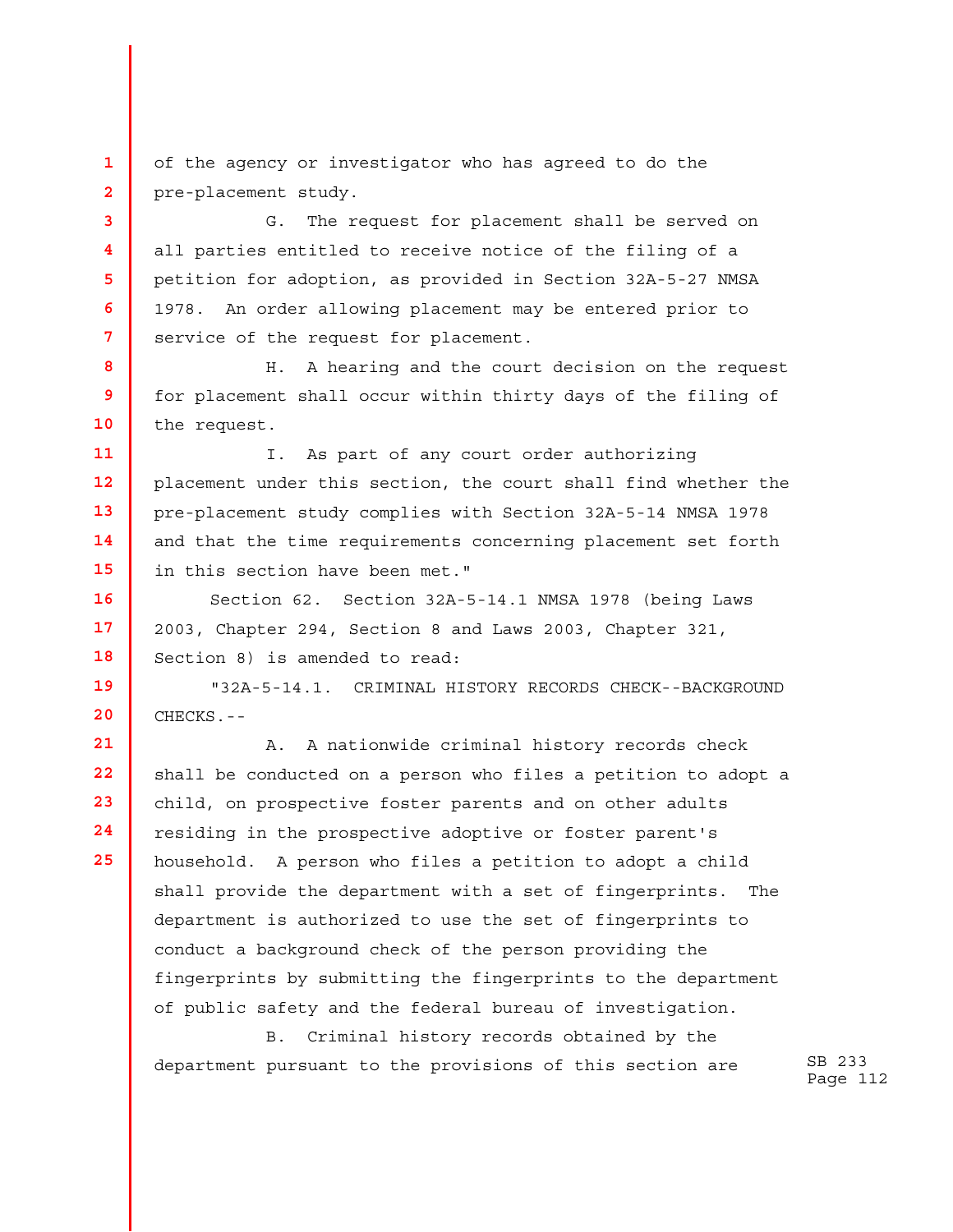confidential. Criminal history records obtained pursuant to the provisions of this section shall not be used for any purpose other than conducting background checks. Criminal history records obtained pursuant to the provisions of this section and the information contained in those records shall not be released or disclosed to any other person or agency, except pursuant to a court order or with the written consent of the person who is the subject of the records.

C. A person who releases or discloses criminal history records or information contained in those records in violation of the provisions of this section is guilty of a misdemeanor and shall be sentenced pursuant to the provisions of Section 31-19-1 NMSA 1978."

Section 63. Section 32A-5-17 NMSA 1978 (being Laws 1993, Chapter 77, Section 144, as amended) is amended to read:

"32A-5-17. PERSONS WHOSE CONSENTS OR RELINQUISHMENTS ARE REQUIRED.--

A. Consent to adoption or relinquishment of parental rights to the department or an agency licensed by the state of New Mexico shall be required of the following:

(1) the adoptee, if fourteen years of age or older, except when the court finds that the adoptee does not have the mental capacity to give consent;

**24 25** 

(2) the adoptee's mother;

- (3) the adoptee's proposed adoptive parent;
- (4) the presumed father of the adoptee;
- (5) the adoptee's acknowledged father;

(6) the department or the agency to whom the adoptee has been relinquished that has placed the adoptee for adoption or the department or the agency that has custody of the adoptee; provided, however, that the court may grant the adoption without the consent of the department or the agency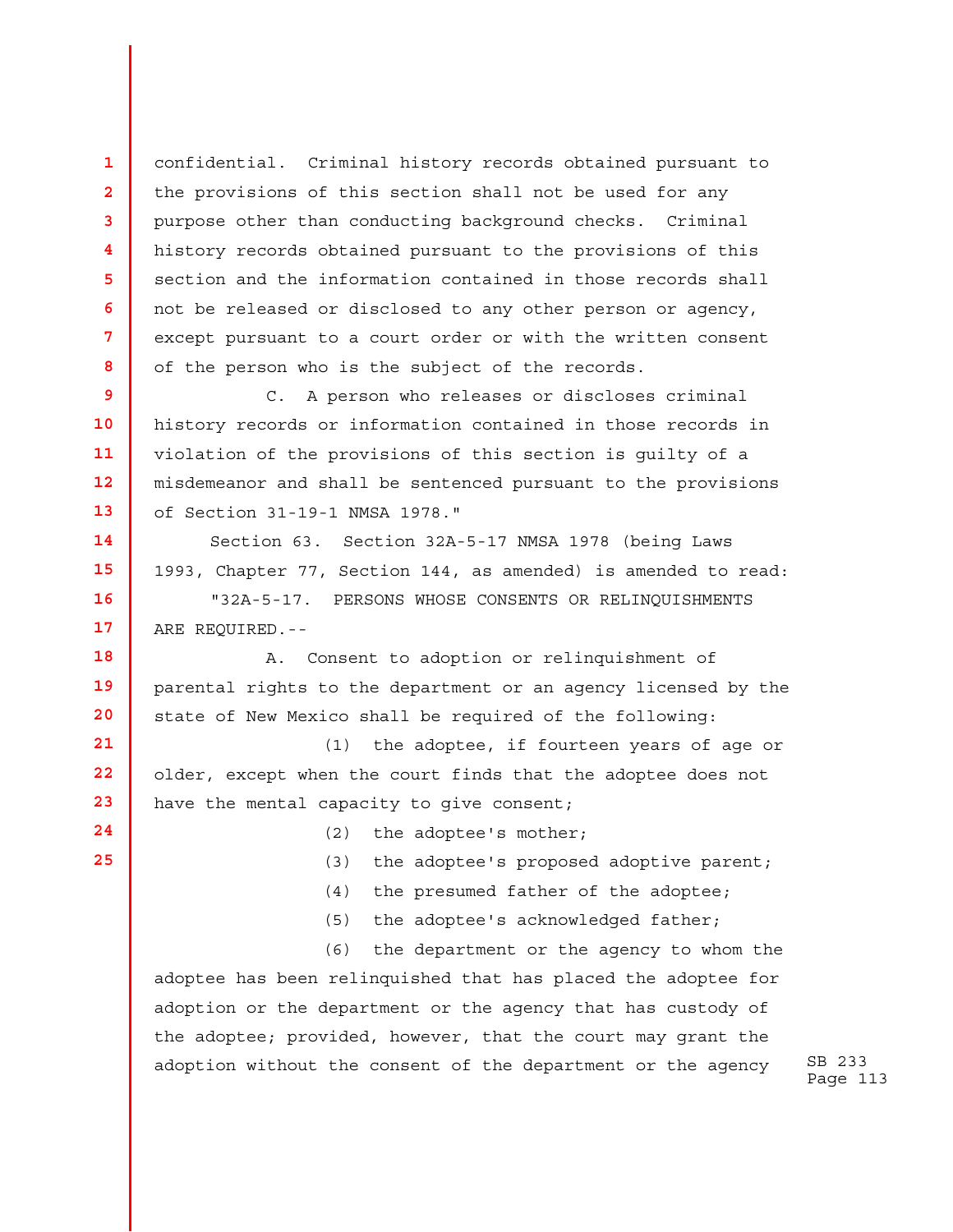if the court finds the adoption is in the best interests of the adoptee and that the withholding of consent by the department or the agency is unreasonable; and

(7) the guardian of the adoptee's parent when, pursuant to provisions of the Uniform Probate Code, that guardian has express authority to consent to adoption.

B. In any adoption involving an Indian child, consent to adoption by the petitioner or relinquishment of parental rights shall be obtained from an "Indian custodian", as required pursuant to the provisions of the federal Indian Child Welfare Act of 1978.

C. A consent or relinquishment executed by a parent who is a minor shall not be subject to avoidance or revocation solely by reason of the parent's minority."

Section 64. Section 32A-5-21 NMSA 1978 (being Laws 1993, Chapter 77, Section 148) is amended to read: "32A-5-21. FORM OF CONSENT OR RELINQUISHMENT.--

A. Except when consent or relinquishment is implied, a consent or relinquishment by a parent shall be in writing, signed by the parent consenting or relinquishing and shall state the following:

(1) the date, place and time of execution;

(2) the date and place of birth of the adoptee and any names by which the adoptee has been known;

(3) if a consent to adoption is being executed, the identity of the petitioner, if known, or when the adoption is an independent adoption and the identity of the petitioner is unknown, how the petitioner was selected by the consenting parent;

(4) if a relinquishment of parental rights is being executed, the name and address of the agency or the department;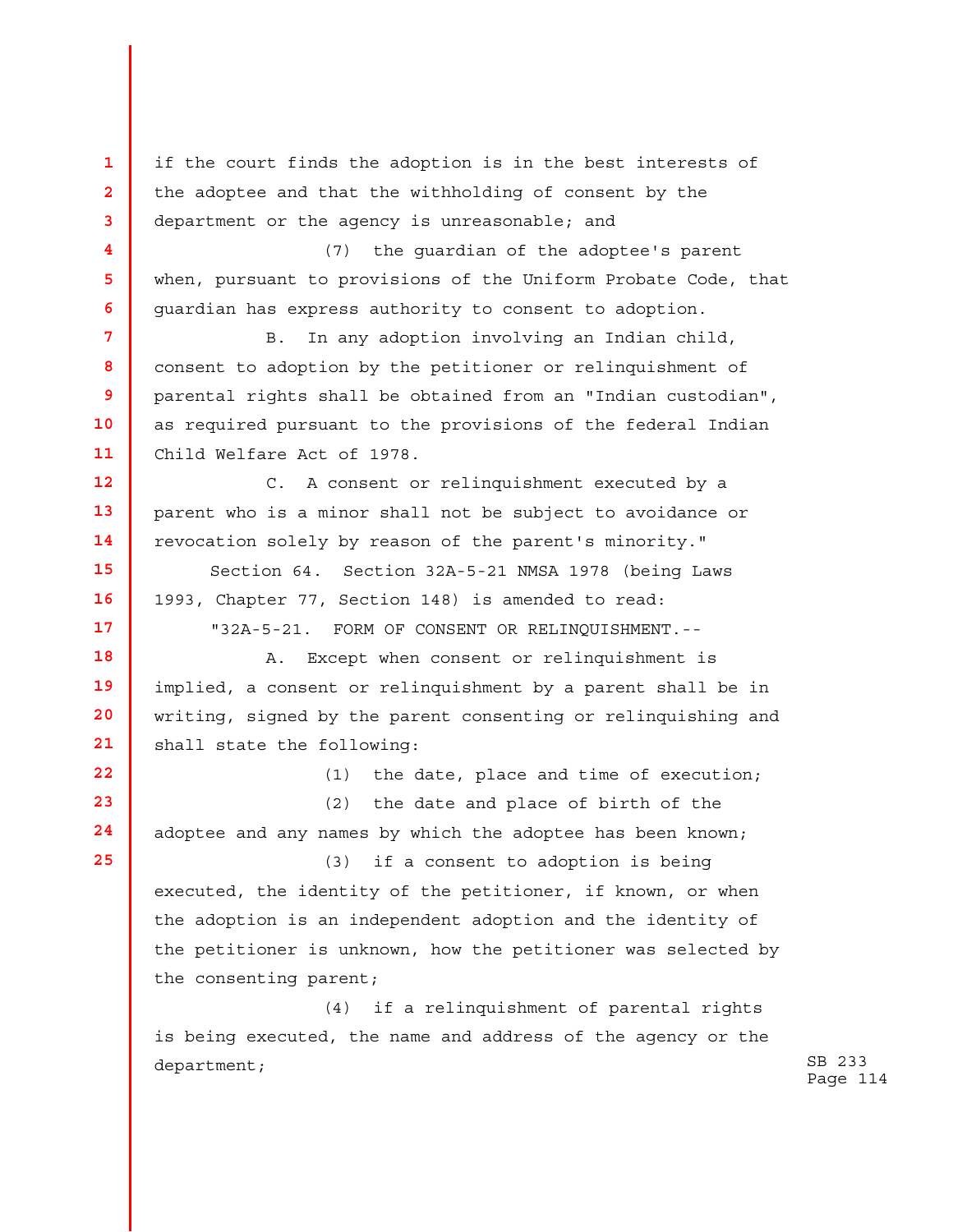SB 233 Page 115 **1 2 3 4 5 6 7 8 9 10 11 12 13 14 15 16 17 18 19 20 21 22 23 24 25**  (5) that the person executing the consent or relinquishment has been counseled, as provided in Section 32A-5-22 NMSA 1978, by a certified counselor of the person's choice and with this knowledge the person is voluntarily and unequivocally consenting to the adoption of the named adoptee; (6) that the consenting party has been advised of the legal consequences of the relinquishment or consent either by independent legal counsel or a judge; (7) if the adoption is closed, that all parties understand that the court will not enforce any contact, regardless of any informal agreements that have made between the parties; (8) that the consent to or relinquishment for adoption cannot be withdrawn; (9) that the person executing the consent or relinquishment has received or been offered a copy of the consent or relinquishment; (10) that a counseling narrative has been prepared pursuant to department regulations and is attached to the consent or relinquishment; (11) that the person who performed the counseling meets the requirements set forth in the Adoption Act; and (12) that the person executing the consent or relinquishment waives further notice of the adoption proceedings. B. The consent of an adoptee, if fourteen years of age or older, shall be in writing, signed by the adoptee, consenting to the adoption and shall state the following: (1) the date, place and time of execution; (2) the date and place of birth of the adoptee and any names by which the adoptee has been known;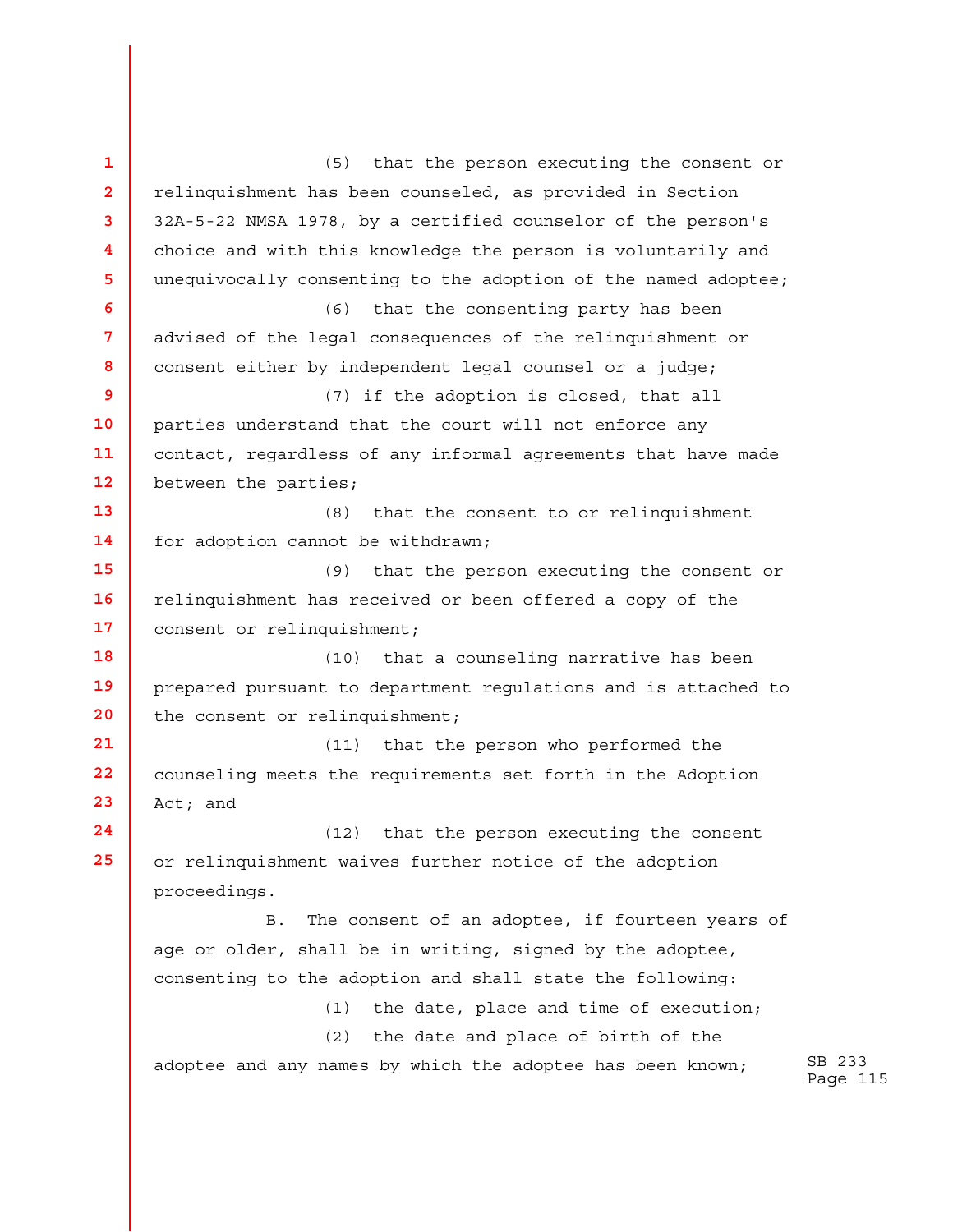**1 2 3 4 5 6 7 8 9 10 11 12 13 14 15 16 17 18 19 20 21 22 23 24 25**  (3) the name of the petitioner; (4) that the adoptee has been counseled regarding the consent pursuant to department regulation; (5) that the adoptee has been advised of the legal consequences of the consent; (6) that the adoptee is voluntarily and unequivocally consenting to the adoption; (7) that the consent or relinquishment cannot be withdrawn; (8) that a counseling narrative has been prepared pursuant to department regulation and is attached to the consent; and (9) that the person who performed the counseling meets the requirements set forth in the Adoption Act. C. In cases when the consent or relinquishment is in English and English is not the first language of the consenting or relinquishing person, the person taking the consent or relinquishment shall certify in writing that the document has been read and explained to the person whose consent or relinquishment is being taken in that person's first language, by whom the document was so read and explained and that the meaning and implications of the document are fully understood by the person giving the consent or relinquishment.

deemed for good cause. In any event, all conditions permitted SB 233 D. Unconditional consents or relinquishments are preferred and therefore, conditional consents or relinquishments shall be for good cause and approved by the court. However, if the condition is for a specific petitioner or the condition requires the other parent to consent before the decree of adoption is entered, the condition shall be

Page 116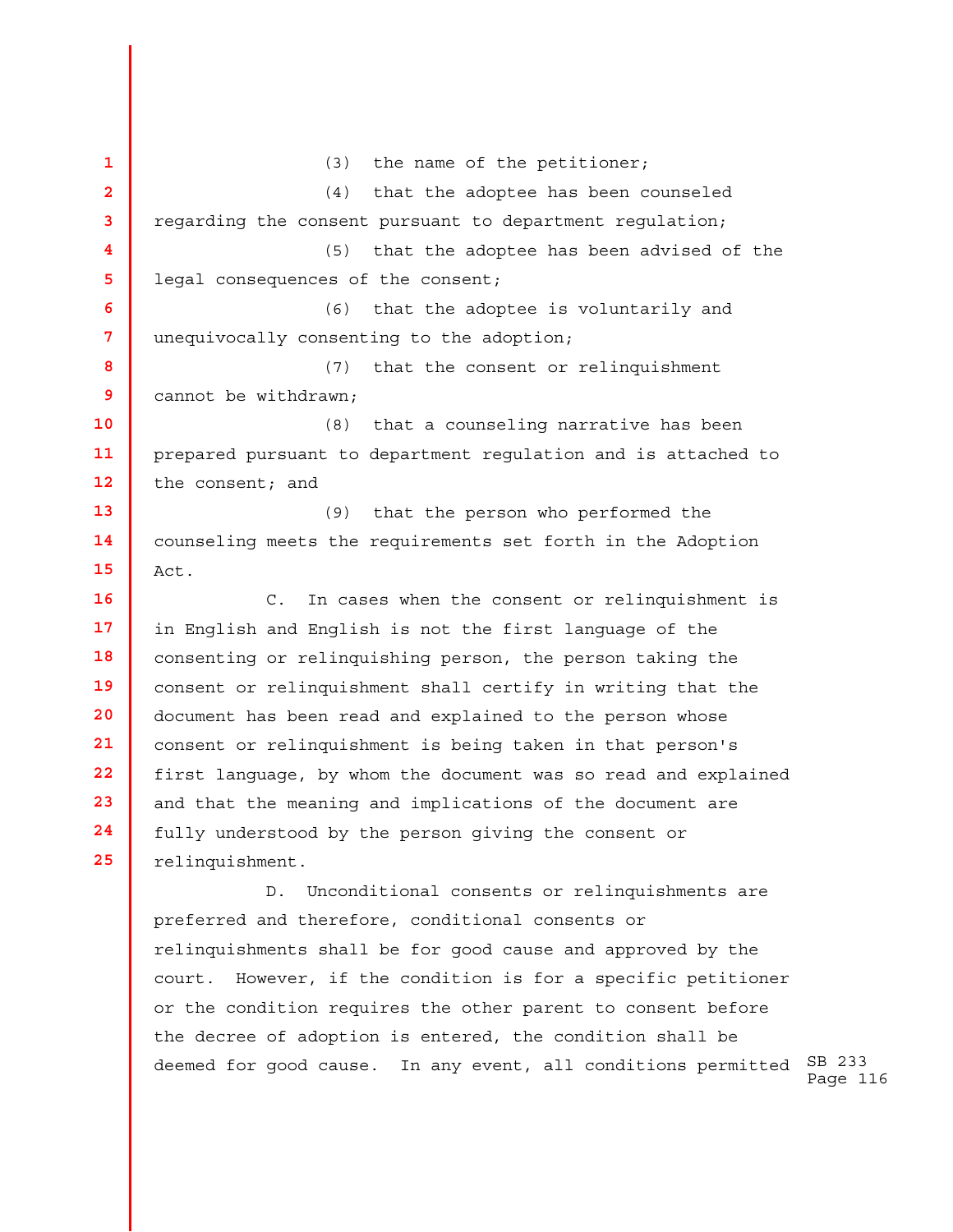**1 2 3 4 5**  under this subsection shall be met within one hundred eighty days of the execution of the conditional consent or relinquishment or the conclusion of any litigation concerning the petition for adoption. The court may grant an extension of this time for good cause.

E. Agency or department consents required pursuant to the provisions of Section 32A-5-17 NMSA 1978 shall state the following:

(1) the date, place and time of execution; (2) the date and place of birth of the adoptee and any names by which the adoptee has been known;

(3) the name of the petitioner; and

(4) the consent of the agency or department.

**14**  F. A consent or relinquishment taken by an individual appointed to take consents or relinquishments by an agency shall be notarized, except that a consent or relinquishment signed in the presence of a judge need not be notarized. A hearing before the court for the purpose of taking a consent or relinquishment shall be heard by the court within seven days of request for setting.

G. No consent to adoption or relinquishment of parental rights shall be valid if executed within forty-eight hours after the adoptee's birth. Consent to adoption or relinquishment of parental rights involving an Indian child shall comply with the more stringent requirements of the federal Indian Child Welfare Act of 1978.

H. The requirements of a consent to adoption or relinquishment of parental rights involving an Indian child and the rights of a parent of an Indian child to withdraw the consent or relinquishment shall be governed by the relevant provisions of the federal Indian Child Welfare Act of 1978.

I. A consent to or relinquishment for adoption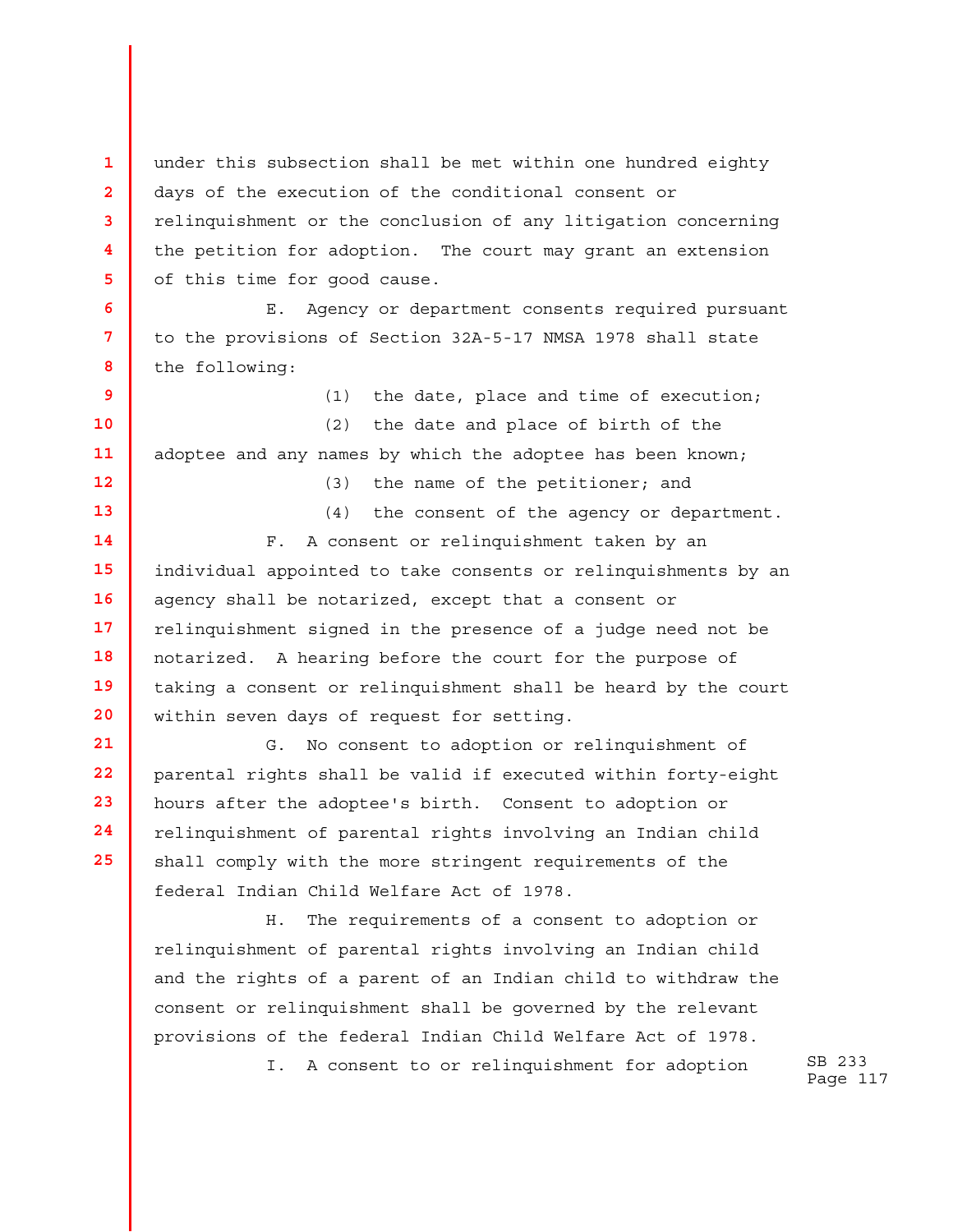shall not be withdrawn prior to the entry of a decree of adoption unless the court finds, after notice and opportunity to be heard is afforded to the petitioner, to the person seeking the withdrawal and to the agency placing a child for adoption, that the consent or relinquishment was obtained by fraud. In no event shall a consent or relinquishment be withdrawn after the entry of a decree of adoption."

Section 65. Section 32A-5-23 NMSA 1978 (being Laws 1993, Chapter 77, Section 150, as amended) is amended to read:

"32A-5-23. PERSONS WHO MAY TAKE CONSENTS OR RELINQUISHMENTS.--

A. A consent to adoption or relinquishment of parental rights shall be signed before and approved on the record by a judge who has jurisdiction over adoption proceedings, within or without this state, and who is in the jurisdiction in which the child is present or in which the parent resides at the time it is signed.

B. No parent may relinquish parental rights to the department or an agency without the department's or the agency's consent.

C. The consent or relinquishment shall be filed with the court in which the petition for adoption has been filed before adjudication of the petition."

Section 66. Section 32A-5-24 NMSA 1978 (being Laws 1993, Chapter 77, Section 151) is amended to read:

"32A-5-24. RELINQUISHMENTS TO THE DEPARTMENT.--

A. When a parent elects to relinquish parental rights to the department, a petition to accept the relinquishment shall be filed, unless an abuse or neglect proceeding is pending. If an abuse or neglect proceeding is pending, the relinquishment shall be heard in the context of that proceeding.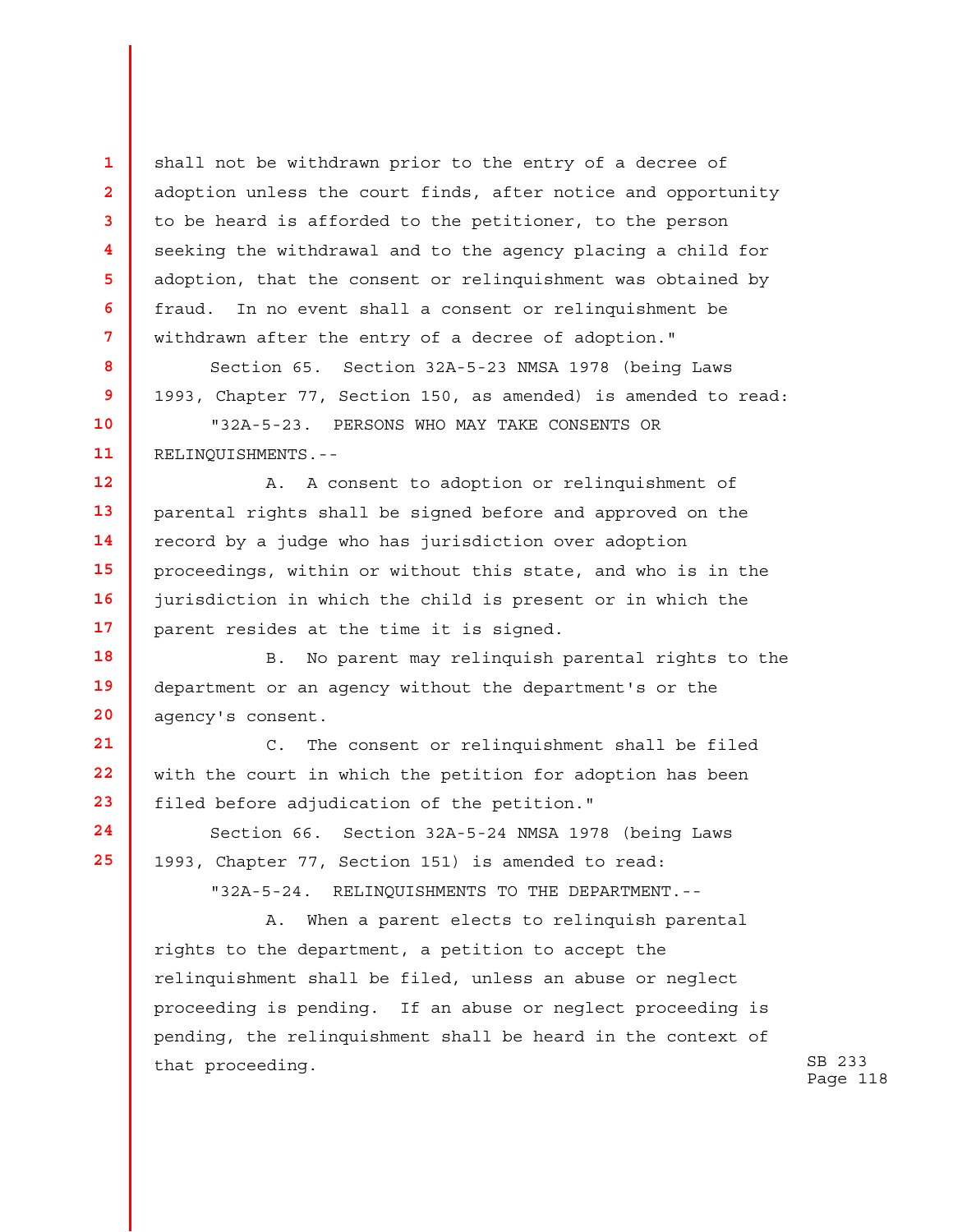B. In all hearings regarding relinquishment of parental rights to the department, the child shall be represented by a guardian ad litem.

C. If a proposed relinquishment of parental rights is not in contemplation of adoption, the court shall not allow the relinquishment of parental rights unless it finds that good cause exists, that the department has made reasonable efforts to preserve the family and that relinquishment of parental rights is in the child's best interest. Whenever a parent relinquishes his parental rights pursuant to this subsection, the parent shall remain financially responsible for the child. The court may order the parent to pay the reasonable costs of support and maintenance of the child. The court may use the child support guidelines set forth in Section 40-4-11.1 NMSA 1978 to calculate a reasonable payment.

D. When a parent relinquishes the parent's rights under this section, the parent shall be notified that no contact will be enforced by the court, regardless of any informal agreement, unless the parties have agreed to an open adoption pursuant to Section 32A-5-35 NMSA 1978. The consent for relinquishment shall be in writing and shall state that the parties understand that any informal agreement allowing contact will not be enforced by the courts."

Section 67. Section 32A-5-34 NMSA 1978 (being Laws 1993, Chapter 77, Section 161, as amended) is amended to read: "32A-5-34. FEES AND CHARGES--DAMAGES.--

A. Prior to the final hearing on the petition, the petitioner shall file a full accounting of all disbursements of anything of value made or agreed to be made by or on behalf of the petitioner in connection with the adoption. The accounting report shall be signed under penalty of perjury. The accounting report shall be itemized in detail and shall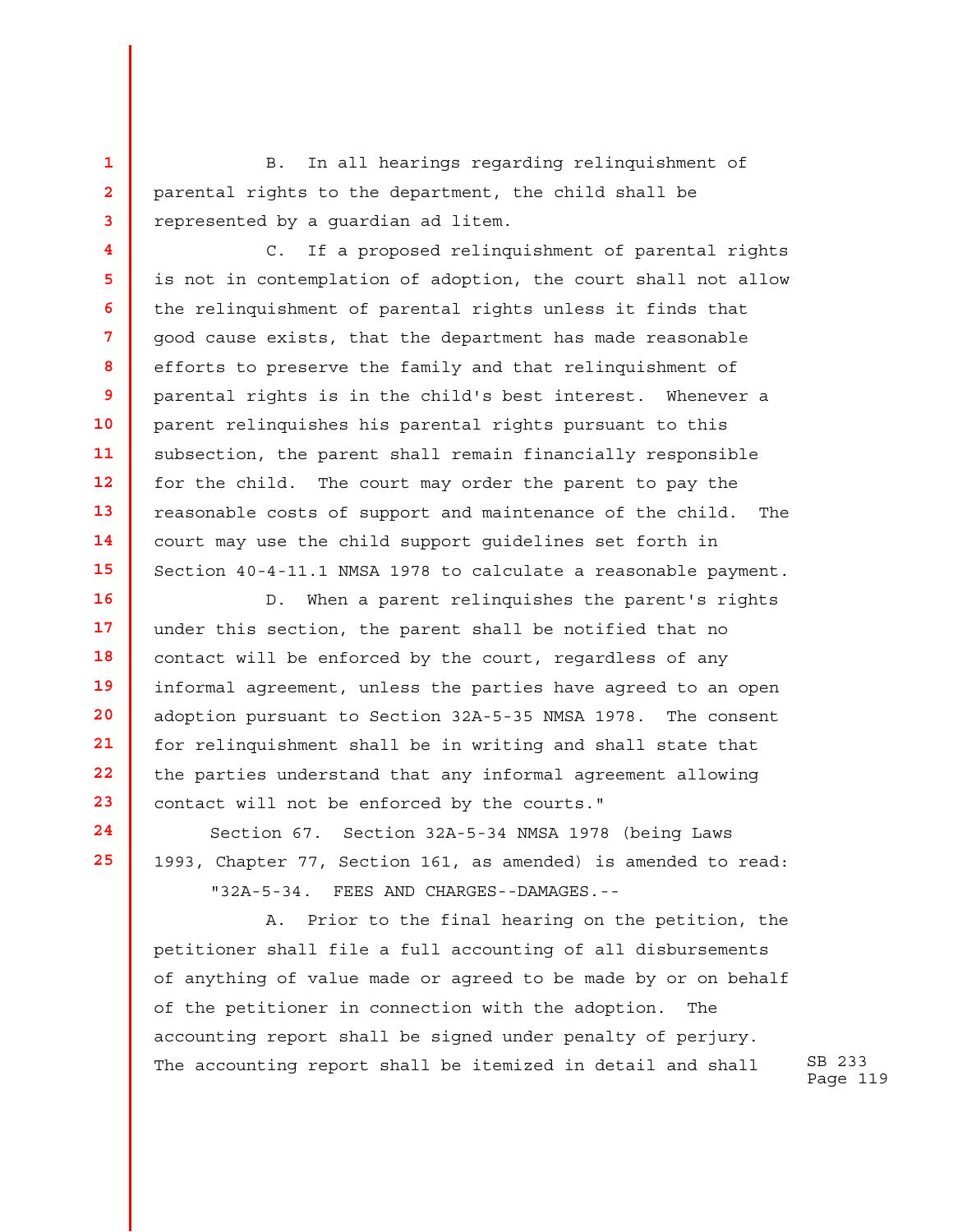**1 2 3 4 5 6 7 8 9 10 11**  show the services reasonably relating to the adoption or to the placement of the child for adoption that were received by the parents of the child, by the child or by or on behalf of the petitioner. The report shall also include the dates of each payment and the names and addresses of each attorney, physician, hospital, licensed adoption agency or other person or organization who received any funds or any other thing of value from the petitioner in connection with the adoption or the placement of the child with him or who participated in any way in the handling of the funds, either directly or indirectly.

B. A prospective adoptive parent, or another person acting on behalf of a prospective adoptive parent, shall make payments for services relating to the adoption or to the placement of the adoptee for adoption for allowed expenses only to third party vendors, as reasonably practical. These payments shall consist of reasonable and actual fees or charges for:

**19 20**  (1) the services of an agency in connection with an adoption;

(2) medical, hospital, nursing, pharmaceutical, traveling or other similar expenses incurred by a mother or the adoptee in connection with the birth or any illness of an adoptee;

(3) reasonable counseling services relating to the adoption;

(4) living expenses of a mother and her dependent children, including the adoptee, for a reasonable time before the birth or placement of the adoptee and for no more than six weeks after the birth or placement of the adoptee;

(5) expenses incurred for the purposes of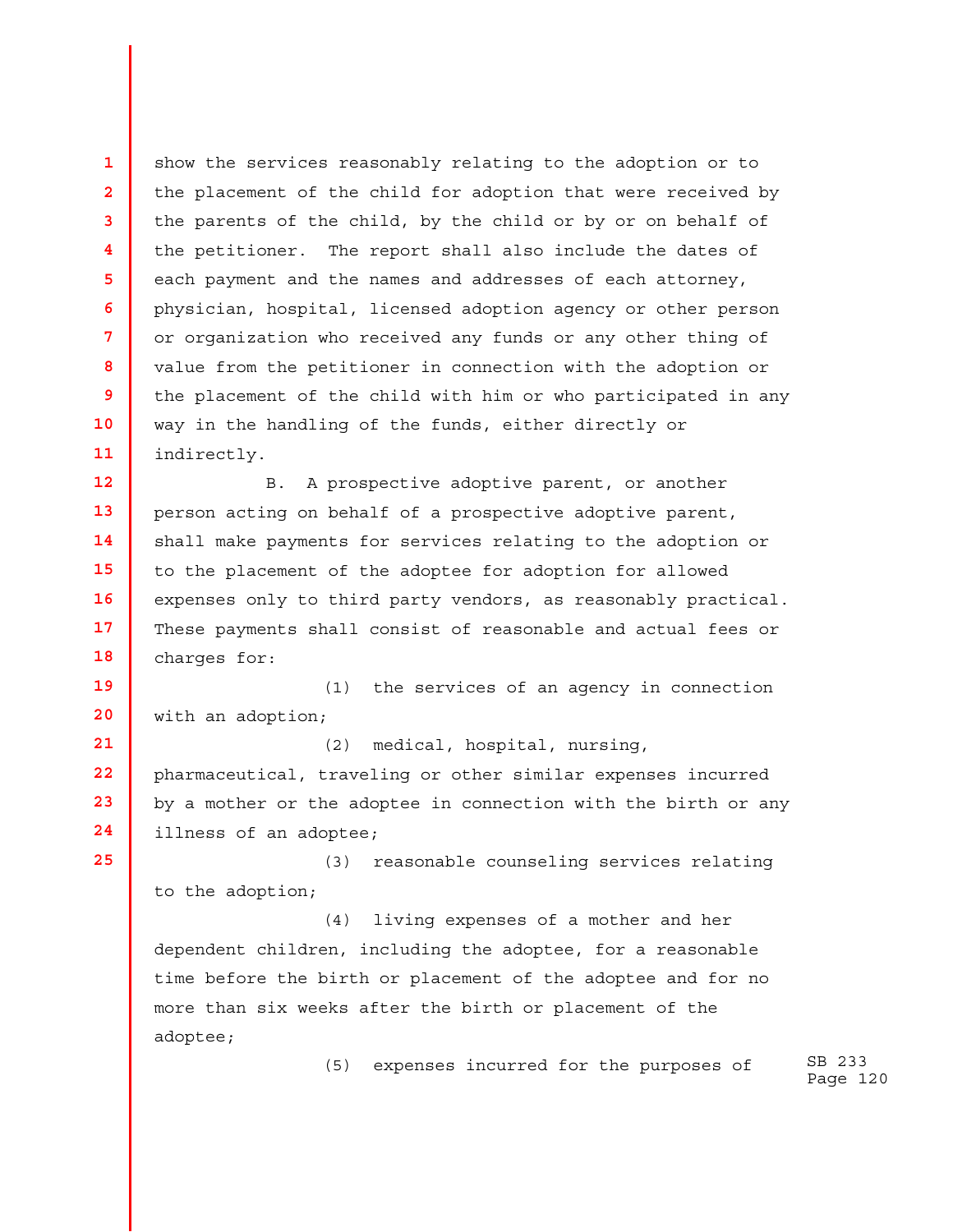full disclosure;

(6) legal services, court costs and traveling or other administrative expenses connected with an adoption, including any legal service performed for a parent who consents to the adoption of a child or relinquishes the child to an agency;

(7) preparation of a pre-placement study and of a post-placement report during the pendency of the adoption proceeding; or

(8) any other service or expense the court finds is reasonably necessary for services relating to the adoption or to the placement of the adoptee for adoption.

C. Any person who makes payments that are not permitted pursuant to the provisions of this section is in violation of the Adoption Act and subject to the penalties set forth in Section 32A-5-42 NMSA 1978.

D. Any person who threatens or coerces a parent to complete the relinquishment of parental rights or to complete the consent to an adoption, by demanding repayment of expenses or by any other threat or coercion, shall be liable to the parent for compensatory and punitive damages.

E. The accounting required in Subsection A of this section is not applicable to stepparent adoptions or to adoptions under the provisions of the Abuse and Neglect Act, unless ordered by the court.

F. Nothing in this section shall be construed to permit payment to a woman for conceiving and carrying a child."

Section 68. Section 32A-5-35 NMSA 1978 (being Laws 1993, Chapter 77, Section 162, as amended) is amended to read: "32A-5-35. OPEN ADOPTIONS.--

> SB 233 A. The parents of the adoptee and the petitioner

Page 121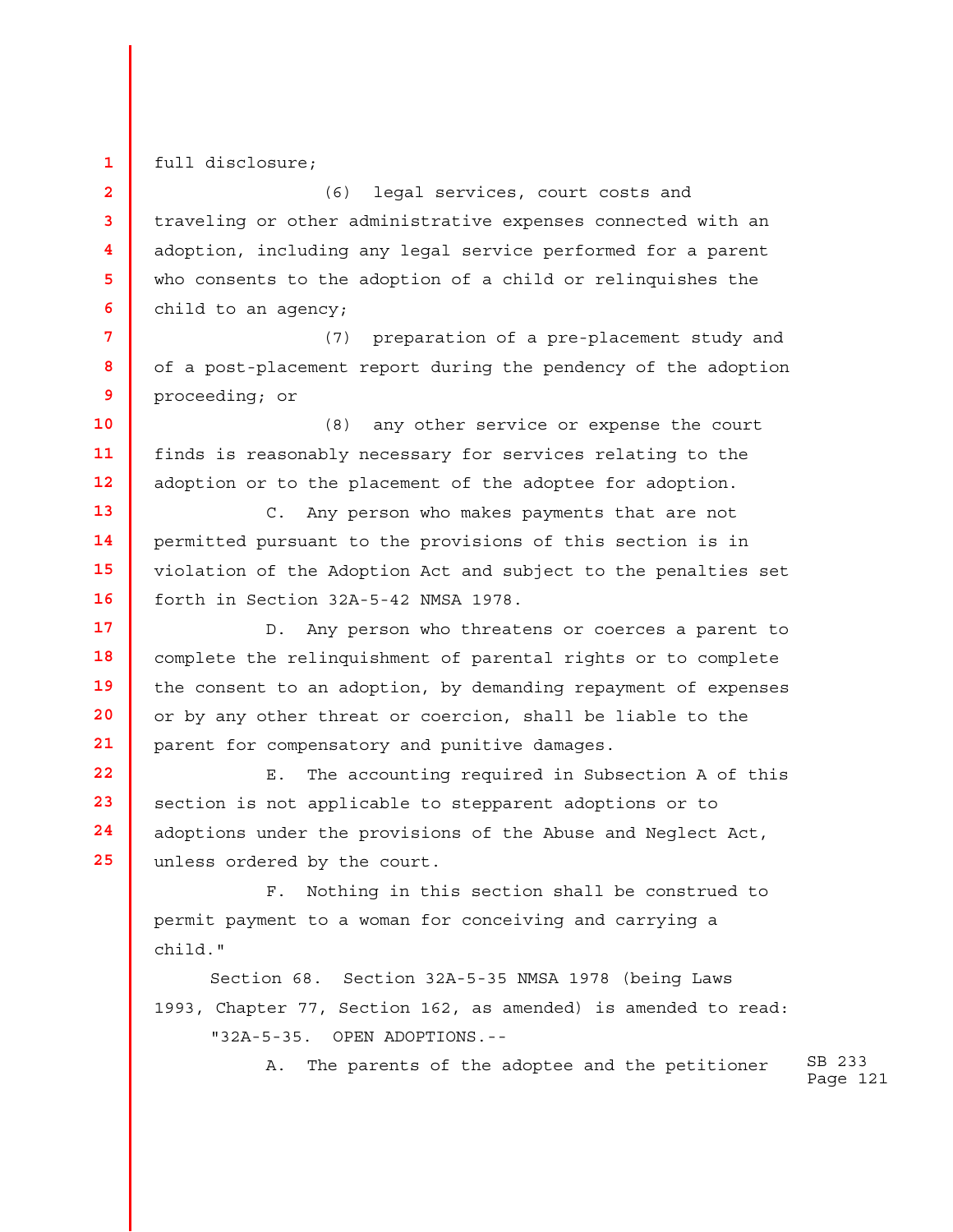may agree to contact between the parents and the petitioner or contact between the adoptee and one or more of the parents or contact between the adoptee and relatives of the parents. An agreement shall, absent a finding to the contrary, be presumed to be in the best interests of the child and shall be included in the decree of adoption. The contact may include exchange of identifying or nonidentifying information or visitation between the parents or the parents' relatives and the petitioner or visitation between the parents or the parents' relatives and the adoptee. An agreement entered into pursuant to this section shall be considered an open adoption.

B. The court may appoint a guardian ad litem for the adoptee. The court shall adopt a presumption in favor of appointing a guardian ad litem for the adoptee when visitation between the biological family and the adoptee is included in an agreement; however, this requirement may be waived by the court for good cause shown. When an adoptive placement is made voluntarily through an agency or pursuant to Section 32A-5-13 NMSA 1978, the court may, in its discretion, appoint a guardian ad litem. If the child is fourteen years of age or older, the court may appoint an attorney for the child. In all adoptions other than those in which the child is placed by the department, the court may assess the parties for the cost of services rendered by the guardian ad litem or the child's attorney. The duties of the guardian ad litem or child's attorney end upon the filing of the decree, unless otherwise ordered by the court.

C. In determining whether the agreement is in the adoptee's best interests, the court shall consider the adoptee's wishes, but the wishes of the adoptee shall not control the court's findings as to the best interests of the adoptee.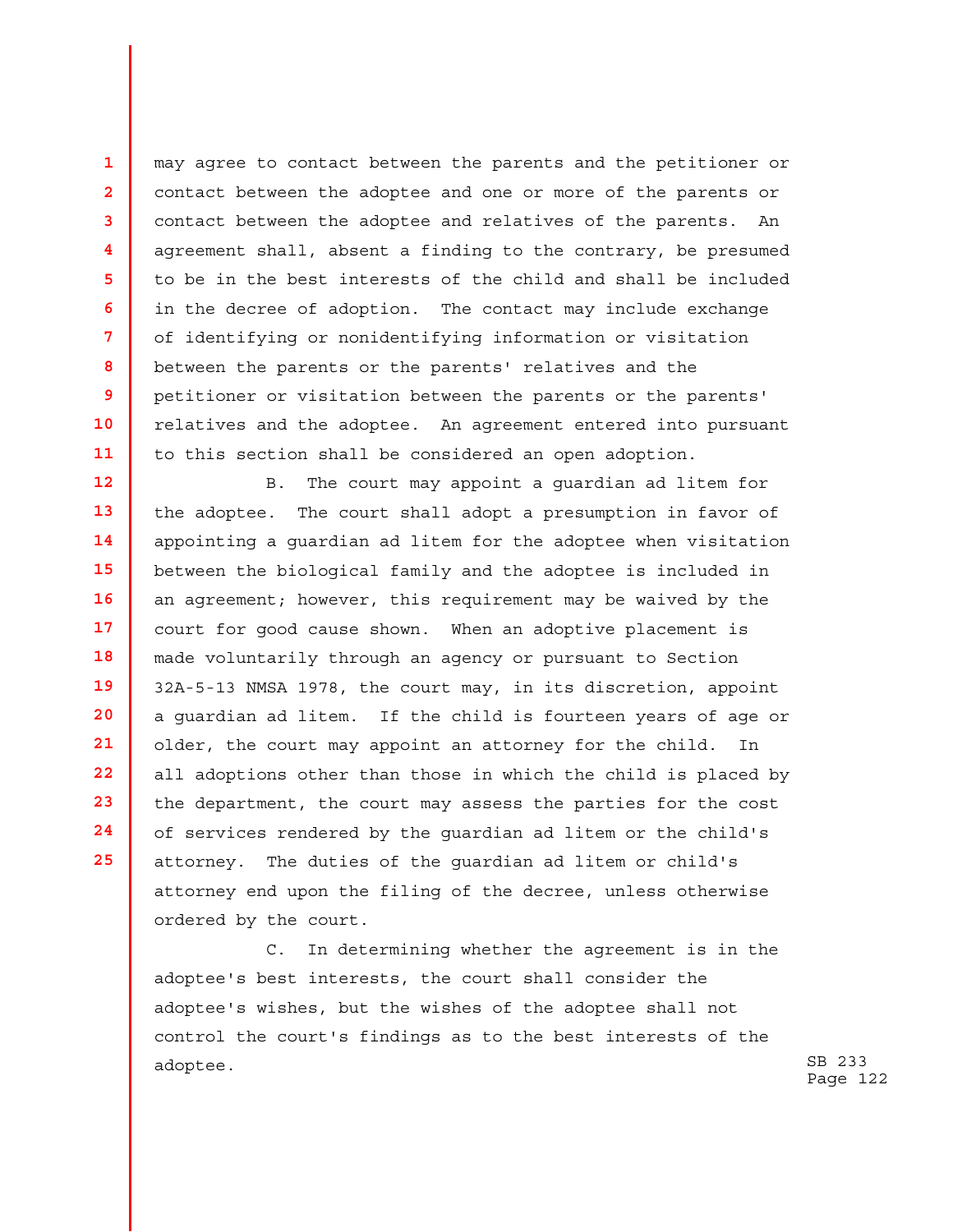D. Every agreement entered into pursuant to provisions of this section shall contain a clause stating that the parties agree to the continuing jurisdiction of the court and to the agreement and understand and intend that any disagreement or litigation regarding the terms of the agreement shall not affect the validity of the relinquishment of parental rights, the adoption or the custody of the adoptee.

E. The court shall retain jurisdiction after the decree of adoption is entered, if the decree contains an agreement for contact, for the purpose of hearing motions brought to enforce or modify an agreement entered into pursuant to the provisions of this section. The court shall not grant a request to modify the agreement unless the moving party establishes that there has been a change of circumstances and the agreement is no longer in the adoptee's best interests."

Section 69. Section 32A-5-37 NMSA 1978 (being Laws 1993, Chapter 77, Section 164) is amended to read:

"32A-5-37. STATUS OF ADOPTEE AND PETITIONER UPON ENTRY OF DECREE OF ADOPTION.--

A. Once adopted, an adoptee shall take a name designated by the petitioner, except in stepparent adoptions. In stepparent adoptions, the adoptee shall take the new name designated by the petitioner in the petition so long as the petitioner's spouse and the child, if over the age of fourteen years, consent to the new name. The name change need not be requested in the petition.

B. After adoption, the adoptee and the petitioner shall sustain the legal relation of parent and child as if the adoptee were the biological child of the petitioner and the petitioner were the biological parent of the child. The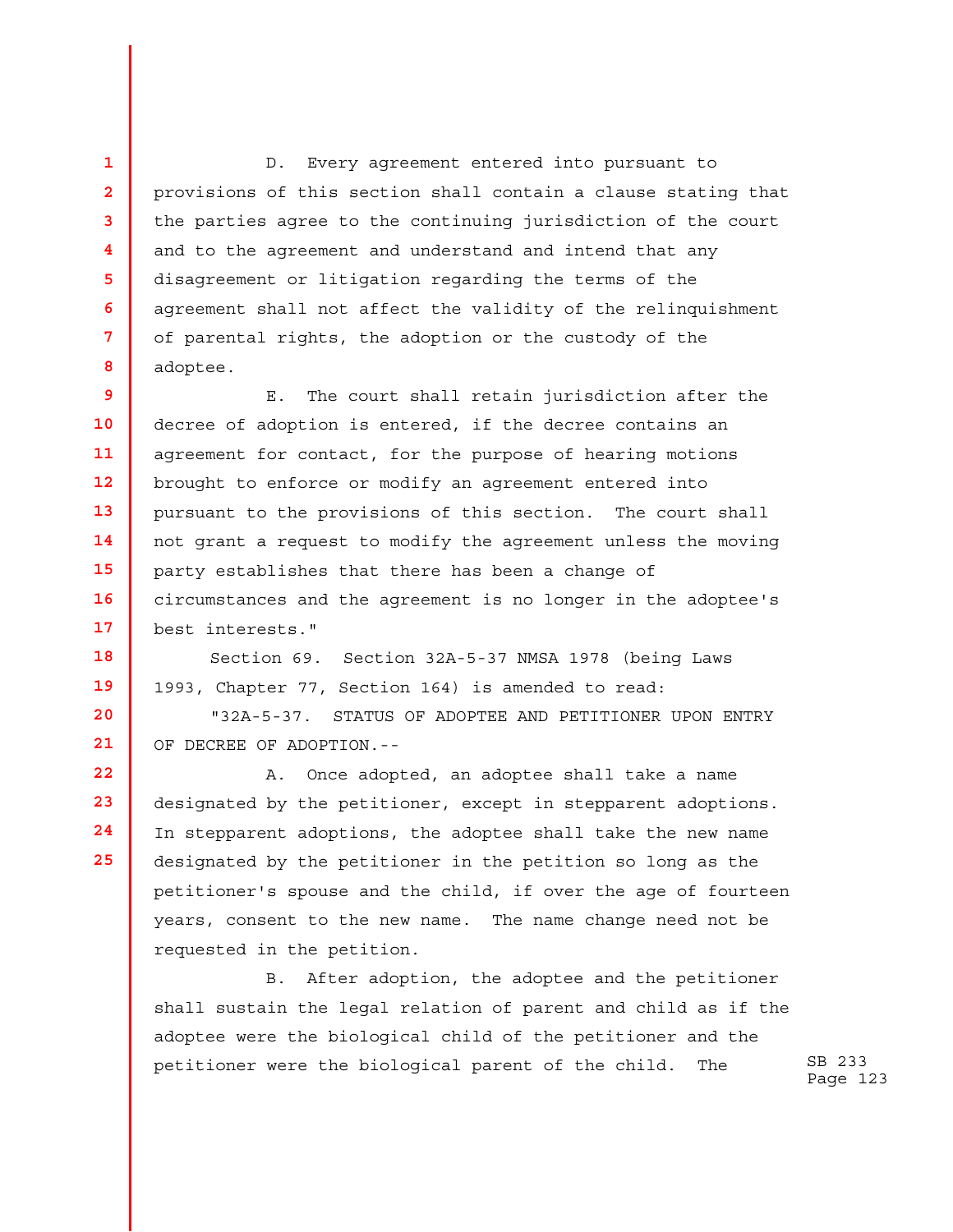adoptee shall have all rights and be subject to all of the duties of that relation, including the right of inheritance from and through the petitioner, and the petitioner shall have all rights and be subject to all duties of that relation, including right of inheritance from and through the adoptee."

Section 70. Section 32A-5-38 NMSA 1978 (being Laws 1993, Chapter 77, Section 165) is amended to read:

"32A-5-38. BIRTH CERTIFICATES.--

A. Within thirty days after an adoption decree becomes final, the petitioner shall prepare an application for a birth certificate in the new name of the adoptee, showing the petitioner as the adoptee's parent, and shall provide the application to the clerk of the court. The petitioner shall forward the application:

(1) for a person born in the United States, to the appropriate vital statistics office of the place, if known, where the adoptee was born; or

(2) for all other persons, to the state registrar of vital statistics. In the case of the adoption of a person born outside the United States, if requested by the petitioner, the court shall make findings, based on evidence from the petitioner and other reliable state or federal sources, on the date and place of birth of the adoptee. These findings shall be certified by the court and included with the application for a birth certificate.

B. The state registrar of vital statistics shall prepare a birth record in the new name of the adoptee in accordance with the vital statistics laws, but subject to the requirements of the Adoption Act as to the confidentiality of adoption records."

SB 233 Section 71. Section 32A-5-39 NMSA 1978 (being Laws 1993, Chapter 77, Section 166, as amended by Laws 2003,

Page 124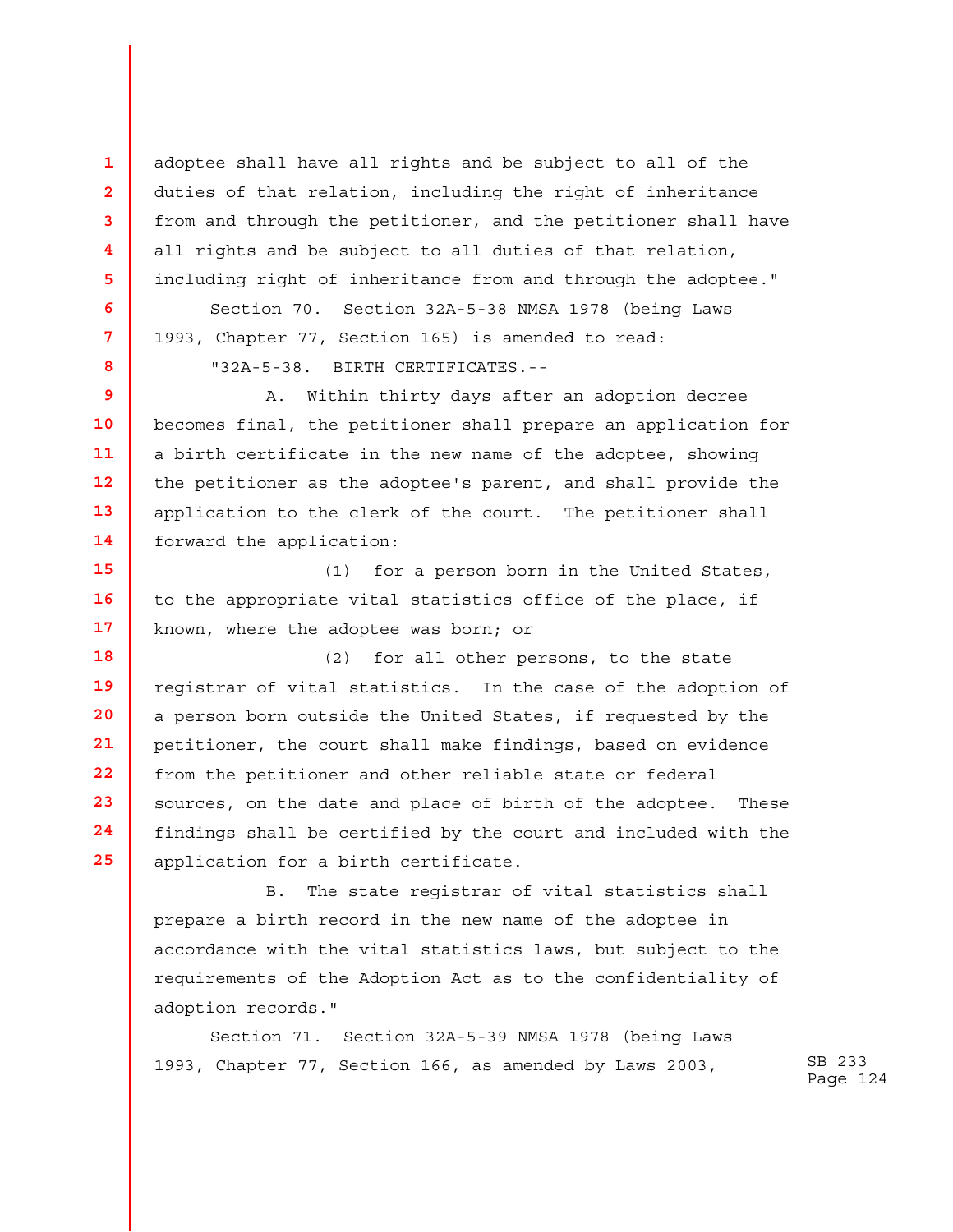Chapter 294, Section 6 and by Laws 2003, Chapter 321, Section 6) is amended to read:

"32A-5-39. RECOGNITION OF FOREIGN DECREES.--

A. Every decree or order of adoption terminating the parent-child relationship or establishing the relationship of parent and child by adoption entered by a court or other entity in another country acting pursuant to that country's law or pursuant to any convention or treaty or intercountry adoption that the United States has ratified shall be recognized in this state, so that the rights and obligations of the parties as to matters within the jurisdiction of this state shall be determined as though the decree or order of adoption were issued by the courts of this state.

B. A convention adoption in a foreign country that is certified by the United States secretary of state shall be recognized as a final adoption in this state."

Section 72. Section 32A-5-40 NMSA 1978 (being Laws 1993, Chapter 77, Section 167, as amended) is amended to read: "32A-5-40. POST-DECREE OF ADOPTION ACCESS TO RECORDS.--

A. After the decree of adoption has been entered, all court files containing records of judicial proceedings conducted pursuant to the provisions of the Adoption Act and records submitted to the court in the proceedings shall be kept in separate locked files withheld from public inspection. Upon application to the clerk of the court, the records shall be open to inspection by a former parent if the adoptee is eighteen years of age or older, by an adoptee if the adoptee is eighteen years of age or older at the time application is made for inspection, by the adoptive parent if the adoptee is under eighteen years of age at the time application is made for inspection, by the attorney of any party, by any agency that has exercised guardianship over or legal custody of a

SB 233 Page 125

**25**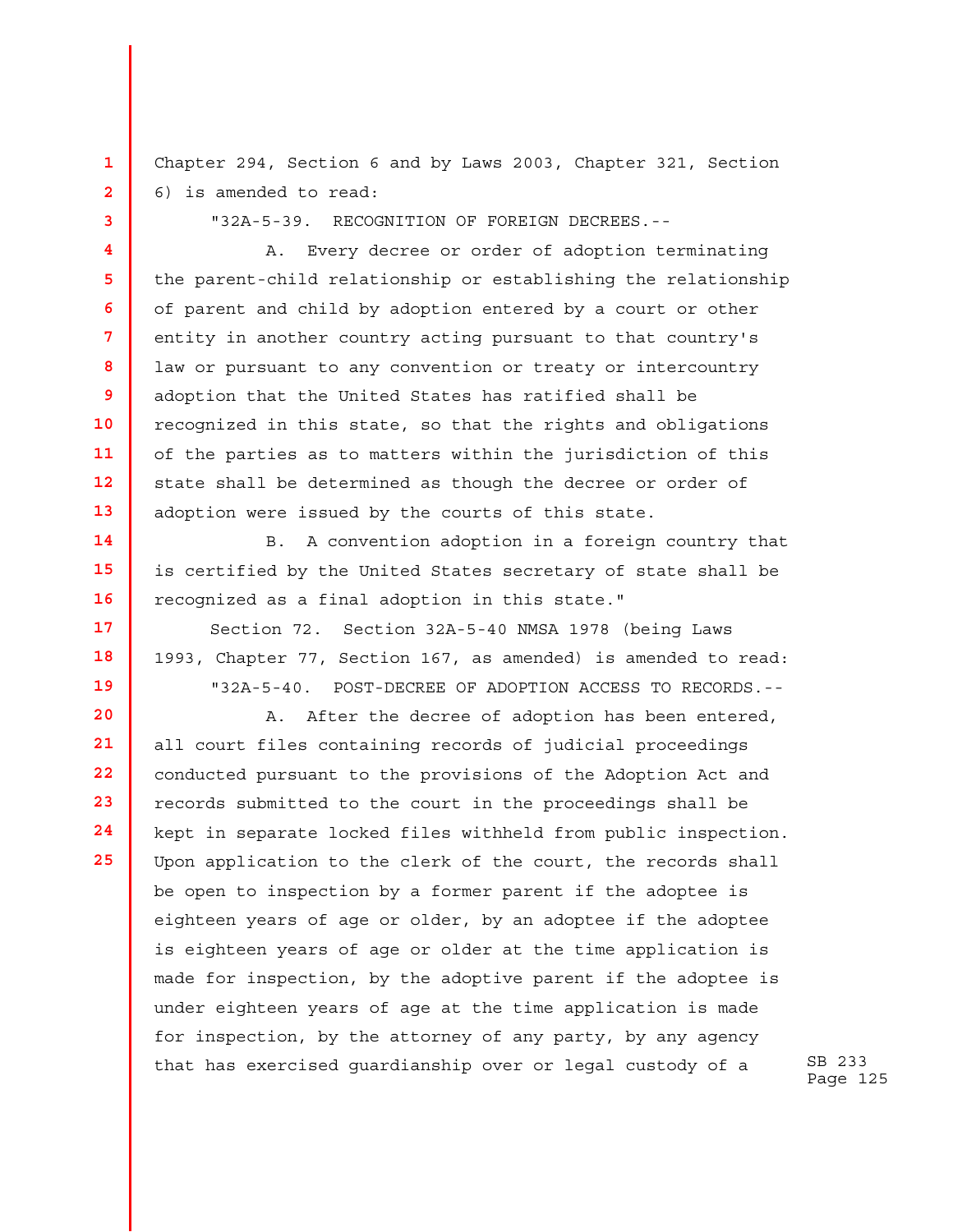**1 2 3 4 5 6 7 8 9 10 11 12 13 14 15 16 17 18 19 20 21 22 23 24 25**  child who was the adoptee in the particular proceeding, by the department or by an adoptee's sibling; provided that the identity of the former parents and of the adoptee shall be kept confidential unless the former parents and the adoptee have consented to the release of identity. In the absence of consent to release identity, the inspection shall be limited to the following nonidentifying information: (1) the health and medical histories of the adoptee's biological parents; (2) the health and medical history of the adoptee; (3) the adoptee's general family background, including ancestral information, without name references or geographical designations; (4) physical descriptions; and (5) the length of time the adoptee was in the care and custody of persons other than the petitioner. B. After the entry of the decree of adoption, at any time, a former parent may file with the court, with the placing agency or with the department: (1) a consent or refusal or an amended consent or refusal to be contacted; (2) a release of the former parent's identity to the adoptee if the adoptee is eighteen years of age or older or to the adoptive parent if the adoptee is under eighteen years of age; or (3) information regarding the former parent's location or changes in background information. C. Any changes to post-adoption access to records referred to in Subsection B of this section shall be filed with the court, the placing agency and the department. D. The consent or refusal referred to in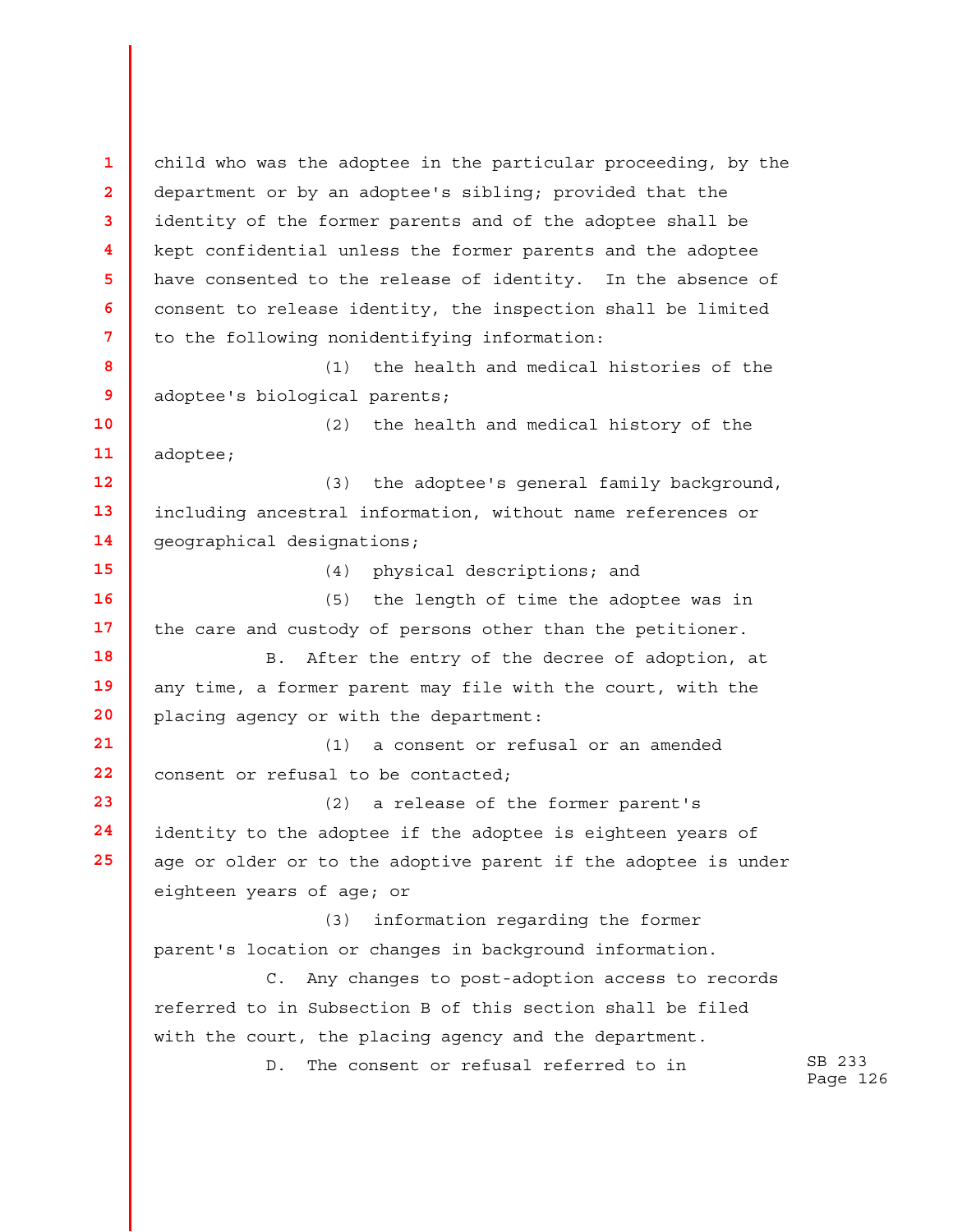**1 2 3**  Subsection B of this section shall be honored by the court, the placing agency or the department unless for good cause the court orders to the contrary.

E. At any time, an adoptee who is eighteen years of age or older may file with the court, a placing agency or the department:

(1) information regarding the adoptee's location; or

(2) a consent or refusal regarding opening of the adoptee's adoption file to the adoptee's former parents.

**12 13 14 15 16 17 18 19 20 21 22 23 24**  F. If mutual authorizations for release of identifying information by the parties are not available, an adoptee who is eighteen years of age or older, the biological parents if the adoptee is eighteen years of age or older or the adoptive parents if the adoptee is under the age of eighteen years may file a motion with the court to obtain the release of identifying information for good cause shown. When hearing the motion, the court shall give primary consideration to the best interests of the adoptee, but shall also give due consideration to the interests of the members of the adoptee's former and adoptive families. In determining whether good cause exists for the release of identifying information, the court shall consider:

**25** 

(1) the reason the information is sought;

(2) any procedure available for satisfying the petitioner's request without disclosing the name or identity of another individual, including appointment of a confidential intermediary to contact the individual and request specific information;

(3) whether the individual about whom identifying information is sought is alive;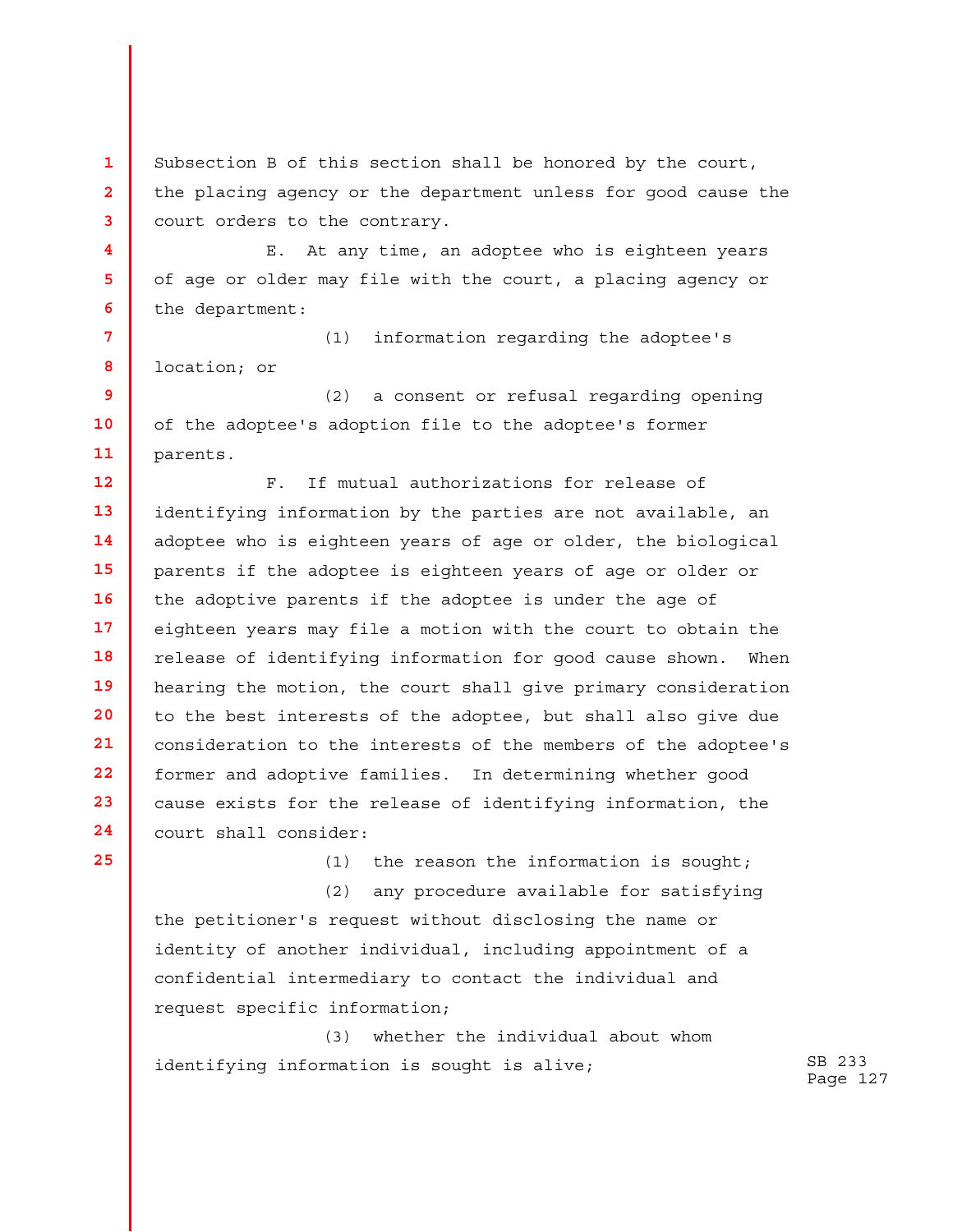(4) the preference, to the extent known, of the adoptee, the adoptive parents, the former parents and other members of the adoptee's former and adoptive families and the likely effect of disclosure on those individuals;

**21 22** 

(5) the age, maturity and expressed needs of the adoptee;

(6) the report or recommendation of any individual appointed by the court to assess the request for identifying information; and

(7) any other factor relevant to an assessment of whether the benefit to the adoptee of releasing the information sought will be greater than the benefit to any other individual of not releasing the information.

G. An adoptee shall have the right, for the purpose of enrolling in the adoptee's tribe of origin, to access information kept by the department. Information needed by an adoptee to enroll in his tribe of origin may be requested from the department by the following persons:

**19 20**  (1) the adoptee, after he reaches eighteen years of age;

(2) when the adoptee is a child, his adoptive parent or guardian; or

**23 24 25**  (3) an adoptee's descendant or, if the adoptee's descendant is a child, an adult representative for the descendant.

H. When the department receives a request for information regarding an adoptee's tribe of origin, the department shall examine its records to determine if the adoptee is of Indian descent. If the department establishes that an adoptee is of Indian descent, the department shall:

(1) provide the requester with the tribal affiliation of the adoptee's biological parents;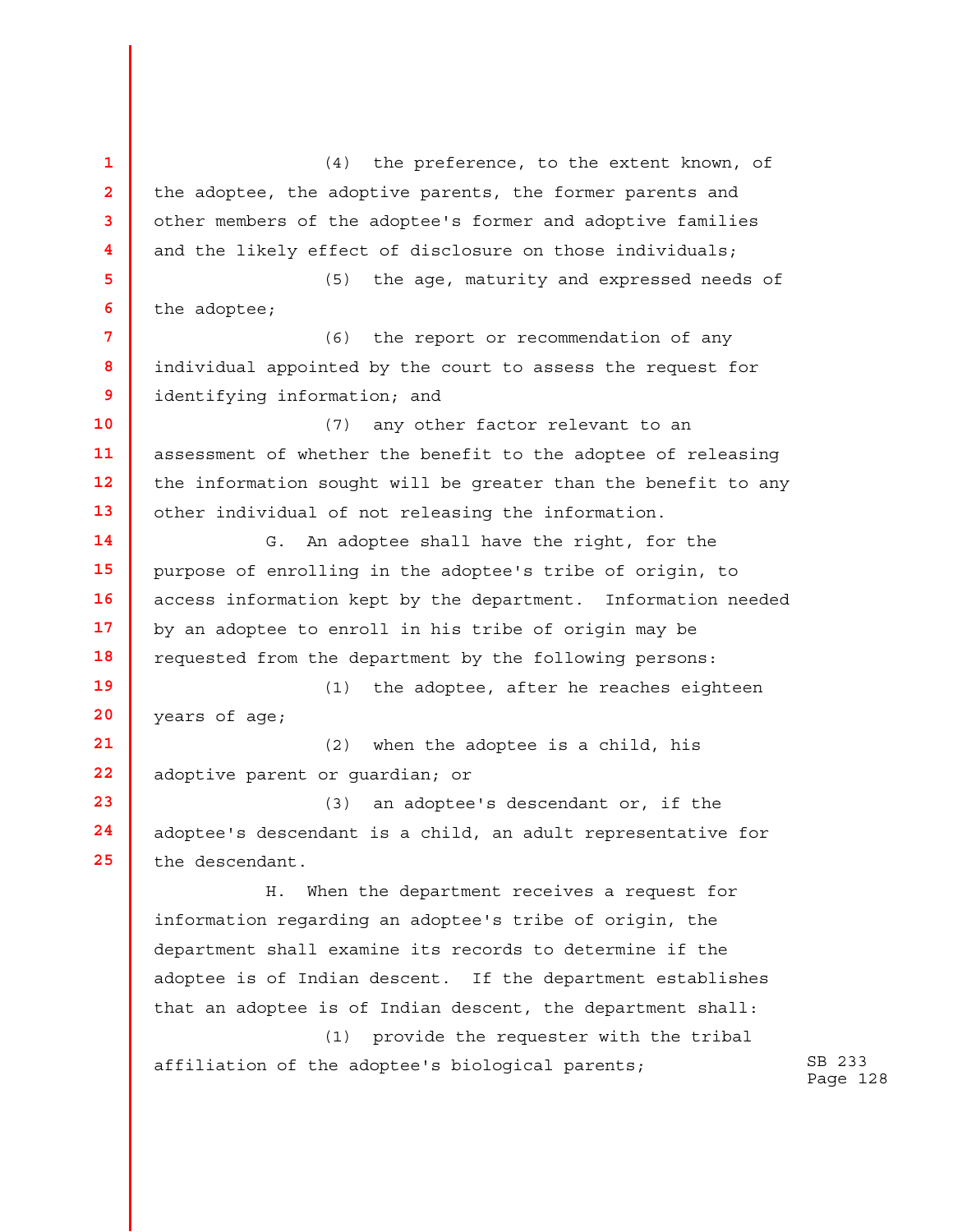(2) submit to the tribe information necessary to establish tribal enrollment for the adoptee and to protect any rights flowing from the adoptee's tribal relationship; and

(3) provide notice to the requester of the department's submission of information to the adoptee's tribe."

Section 73. Section 32A-5-45 NMSA 1978 (being Laws 1993, Chapter 77, Section 172) is amended to read:

"32A-5-45. ADMINISTRATION OF SUBSIDIZED ADOPTIONS.--

A. The department shall promulgate all necessary regulations for the administration of the program of subsidized adoptions or placement with permanent guardians.

B. Subsidy payments may include payments to vendors for medical and surgical expenses and payments to the adoptive parents or permanent guardians for maintenance and other costs incidental to the adoption, care, training and education of the child. The payments in any category of assistance shall not exceed the cost of providing the assistance in foster care. Payments shall not be made under this section after the child reaches eighteen years of age, except for a child who is enrolled in the medically fragile waiver program, in which case the payments may extend until the child is twenty-one years of age.

C. A written agreement between the adoptive family or permanent guardians and the department shall precede the decree of adoption or permanent guardianship. The agreement shall incorporate the terms and conditions of the subsidy plan based on the individual needs of the child within the permanent family. In cases of subsidies that continue for more than one year, there shall be an annual redetermination of the need for a subsidy. The department shall develop an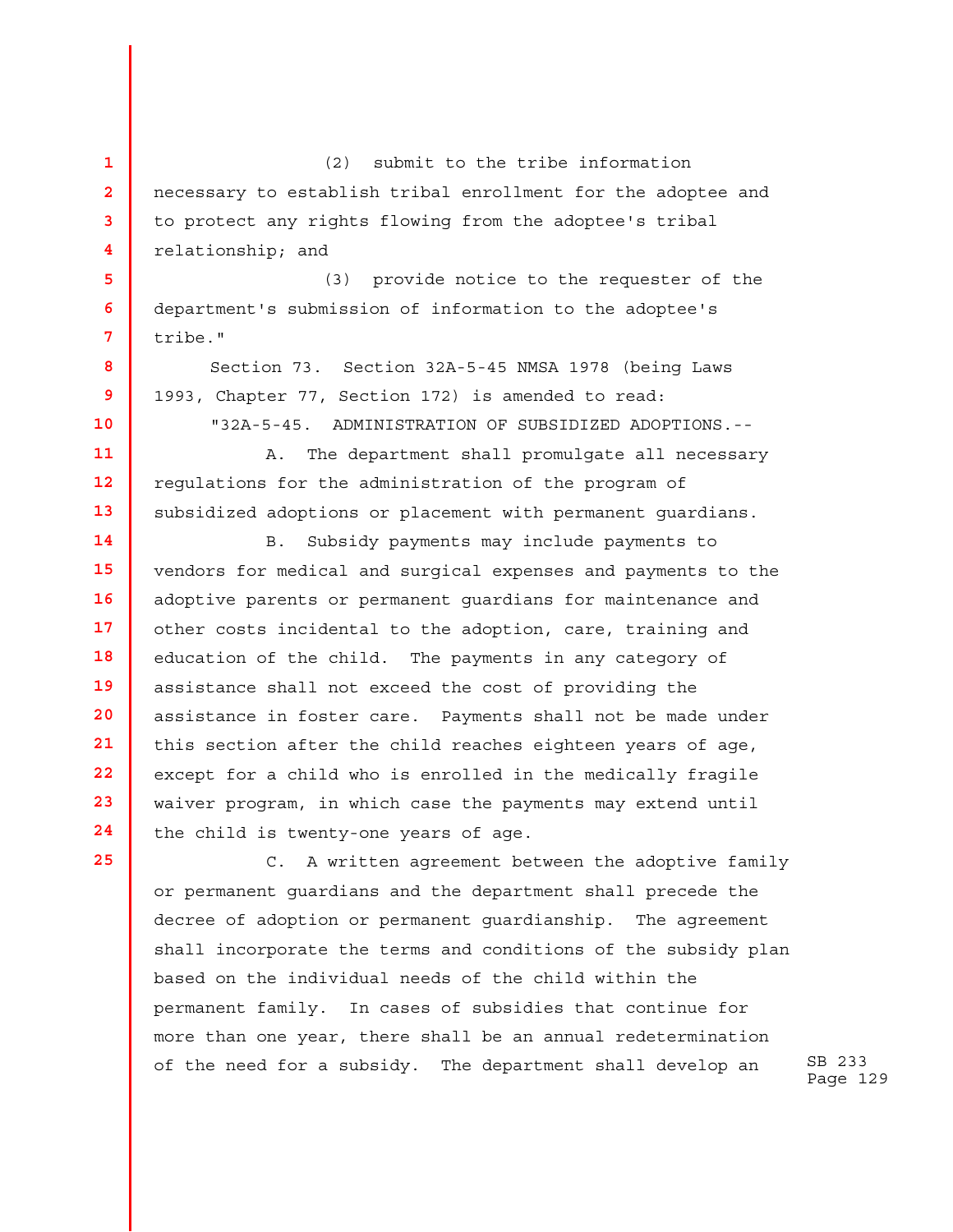appeal procedure whereby a permanent family may contest a division determination to deny, reduce or terminate a subsidy."

Section 74. Section 32A-15-1 NMSA 1978 (being Laws 1985, Chapter 103, Section 1 and Laws 1985, Chapter 140, Section 1, as amended) is amended to read:

"32A-15-1. SHORT TITLE.--Chapter 32A, Article 15 NMSA 1978 may be cited as the "New Mexico Children's and Juvenile Facility and Program Criminal Records Screening Act"."

Section 75. Section 32A-15-2 NMSA 1978 (being Laws 1985, Chapter 103, Section 2 and Laws 1985, Chapter 140, Section 2) is amended to read:

"32A-15-2. PURPOSE.--The purpose of the New Mexico Children's and Juvenile Facility and Program Criminal Records Screening Act is to comply with the provisions of Public Law 98-473 and Public Law 108-36 and to protect the safety and welfare of children."

Section 76. Section 32A-15-3 NMSA 1978 (being Laws 1985, Chapter 103, Section 3 and Laws 1985, Chapter 140, Section 3, as amended) is amended to read:

"32A-15-3. CRIMINAL HISTORY RECORDS CHECK--BACKGROUND CHECKS.--

A. Nationwide criminal history record checks shall be conducted on all operators, staff and employees and prospective operators, staff and employees of child care facilities, including every facility or program that has primary custody of children for twenty hours or more per week, and juvenile detention, correction or treatment facilities. Nationwide criminal history record checks shall also be conducted on all prospective foster or adoptive parents and other adult relatives and non-relatives residing in the prospective foster or adoptive parent's household. The

SB 233 Page 130

**1**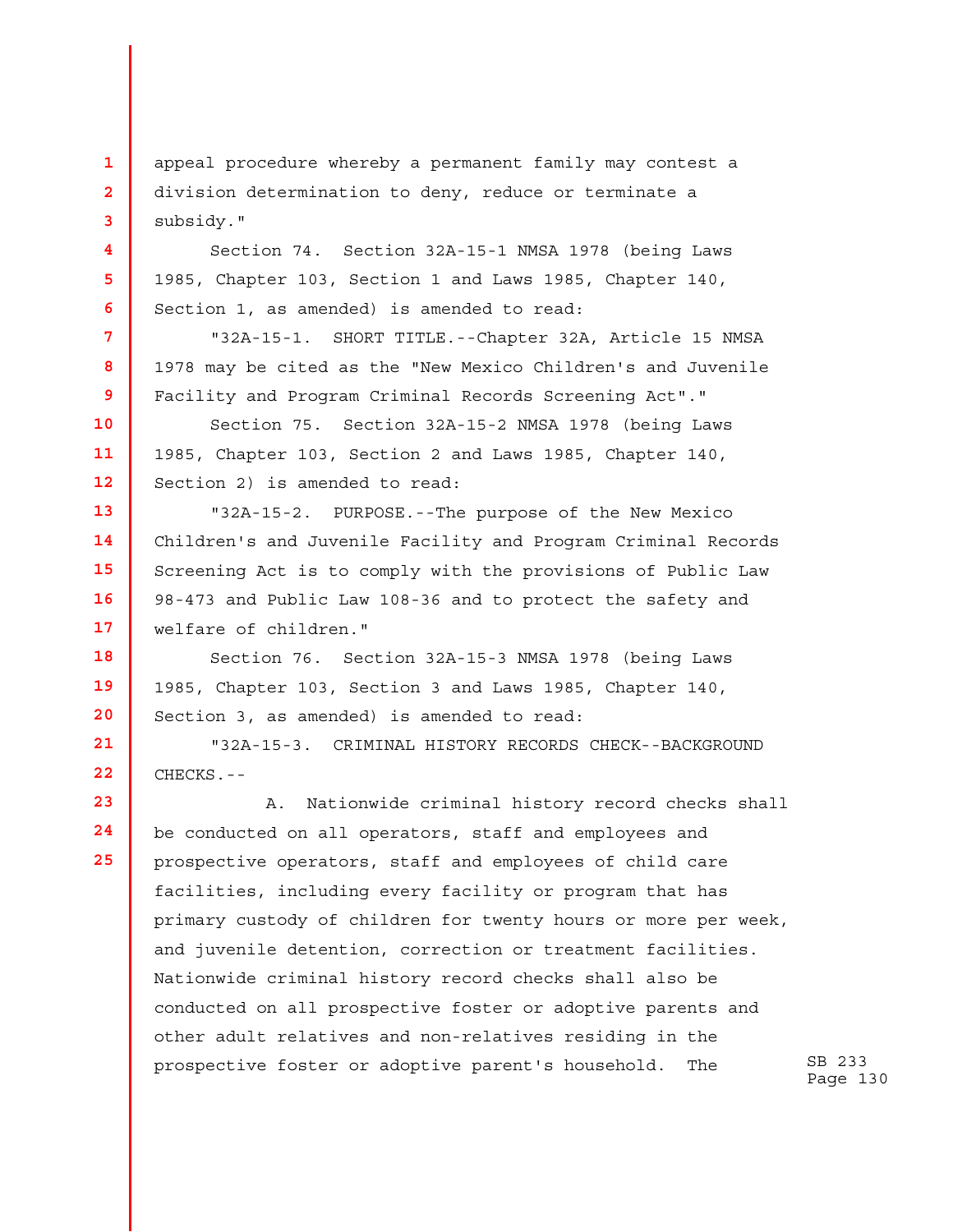objective of conducting the record checks is to protect the children involved and promote the children's safety and welfare while receiving service from the facilities and programs.

B. The department shall fingerprint all operators, staff and employees and prospective operators, staff and employees of child care facilities and all prospective foster or adoptive parents and other adult relatives and non-relatives residing in the prospective foster or adoptive parent's household. The department shall conduct a background check of all operators, staff and employees and prospective operators, staff and employees of child care facilities and all prospective foster or adoptive parents and other adult relatives and non-relatives residing in the prospective foster or adoptive parent's household and shall submit a fingerprint card for those individuals to the department of public safety and the federal bureau of investigation for this purpose.

C. Criminal history records obtained by the department pursuant to the provisions of this section are confidential. The department is authorized to use criminal history records obtained from the federal bureau of investigation to conduct background checks on prospective operators, staff and employees of child care facilities and foster parents.

D. Criminal history records obtained pursuant to the provisions of this section shall not be used for any purpose other than conducting background checks. Criminal history records obtained pursuant to the provisions of this section and the information contained in those records shall not be released or disclosed to any other person or agency, except pursuant to a court order or with the written consent of the person who is the subject of the records.